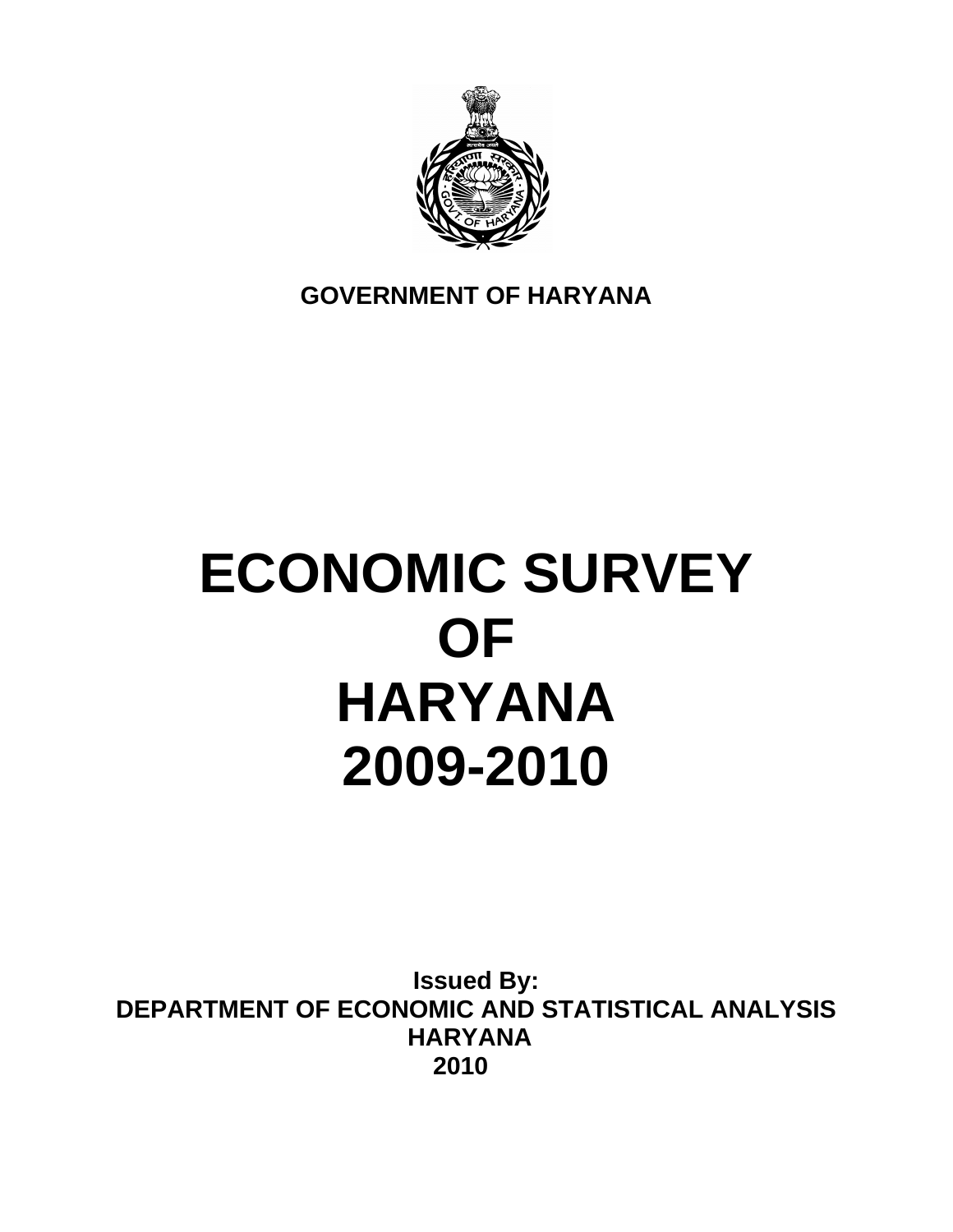**Publication No. 946 Deptt. Website:www.esaharyana.gov.in** 



## **GOVERNMENT OF HARYANA**

# **ECONOMIC SURVEY OF HARYANA 2009-2010**

**Issued By: DEPARTMENT OF ECONOMIC AND STATISTICAL ANALYSIS HARYANA 2010**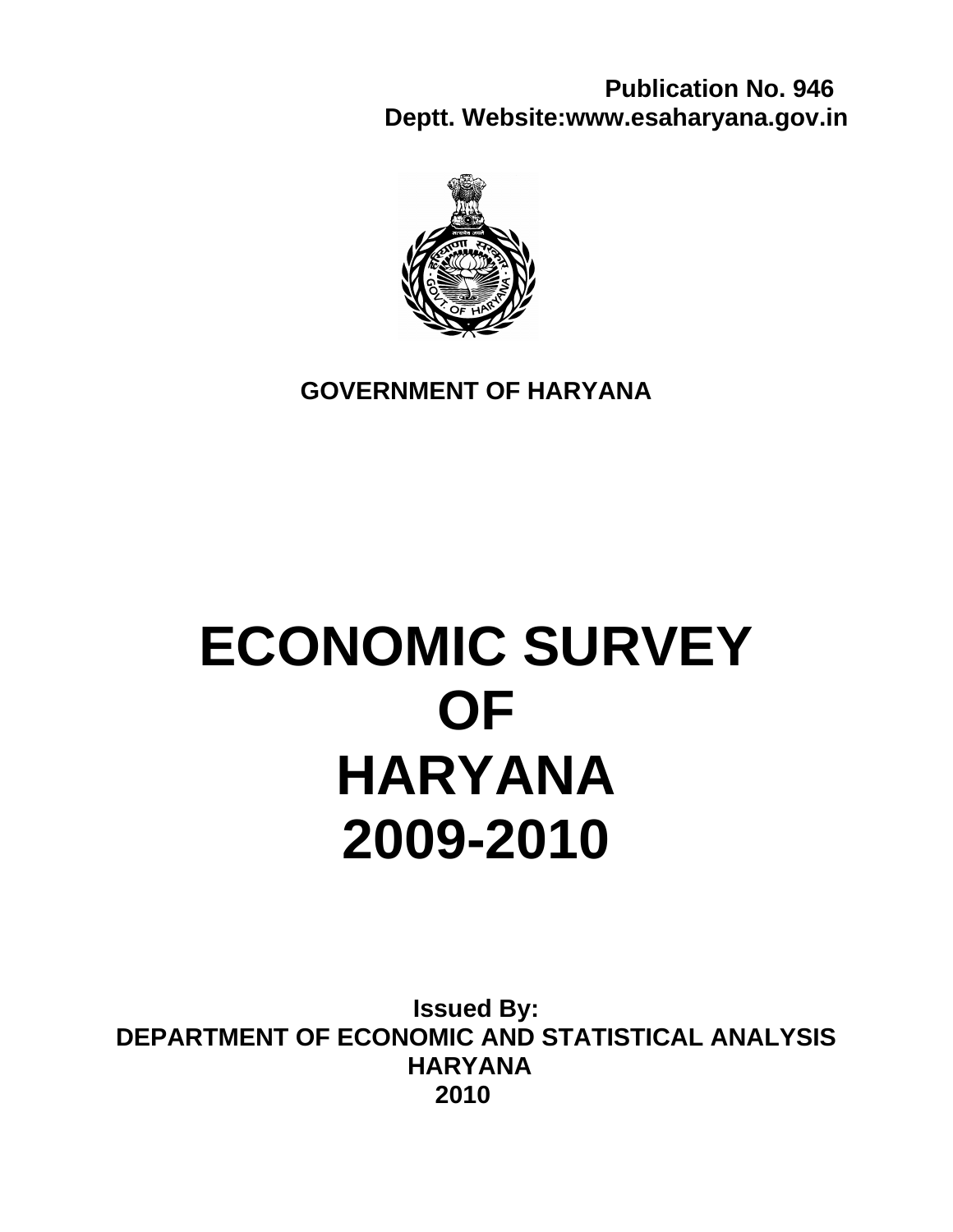# **CONTENTS**

| Chapter        | Contents                                | Pages    |
|----------------|-----------------------------------------|----------|
| 1              | <b>State Economy</b>                    | $1 - 7$  |
| $\overline{2}$ | Poverty Alleviation and Welfare Schemes | $8 - 22$ |
| 3              | <b>Sectoral Review</b>                  | 23-83    |
| 4              | <b>State Finances</b>                   | 84-88    |
| 5              | <b>Banking and Credit</b>               | 89-97    |
| 6              | <b>Plan Strategy and Review</b>         | 98-105   |
|                | <b>Annexures</b>                        | 106-123  |

**\*\*\***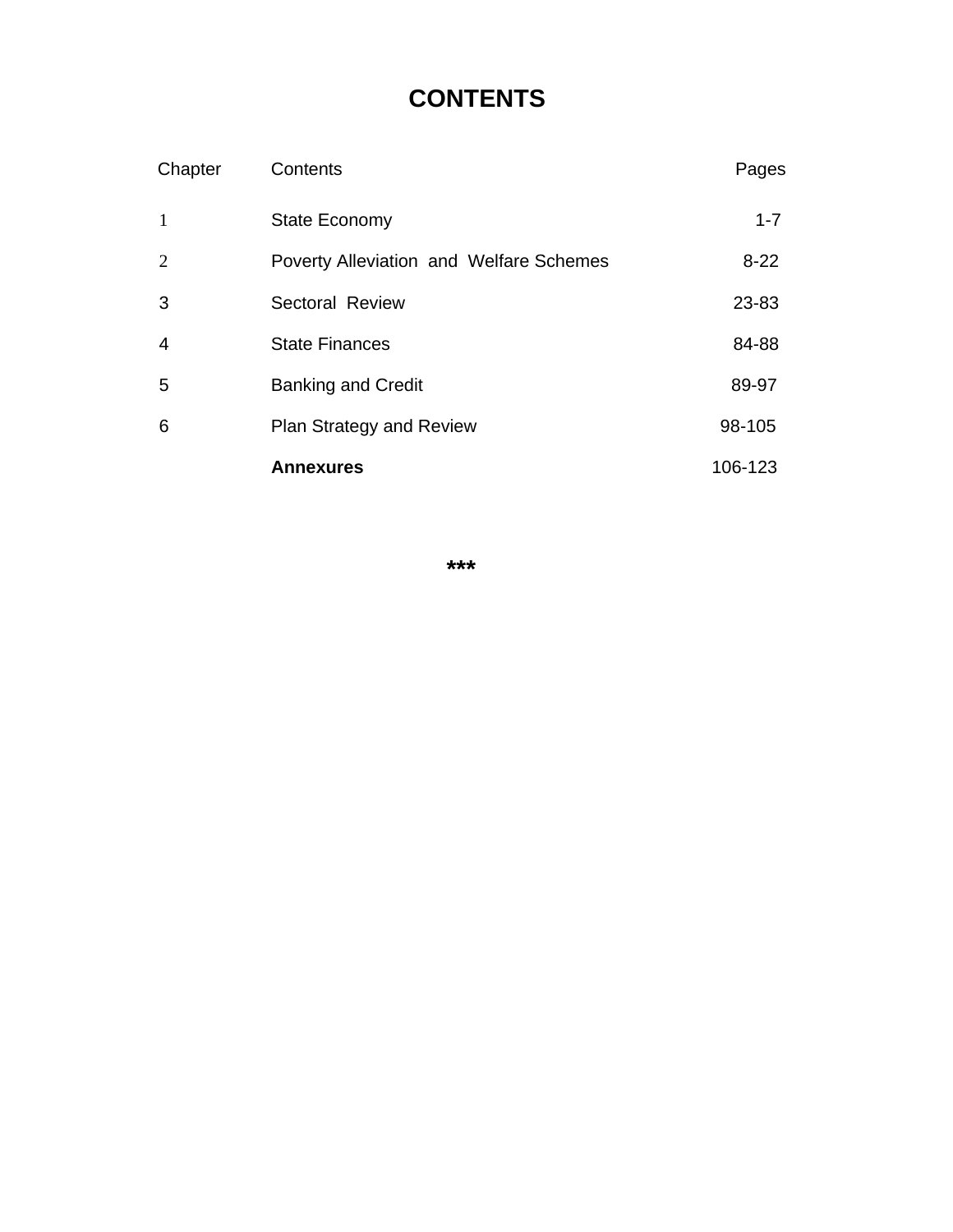## **HARYANA AT A GLANCE**

|     | Sr.No. Item                                                     | Period      | Unit                     | <b>State Position</b> |
|-----|-----------------------------------------------------------------|-------------|--------------------------|-----------------------|
| 1.  | <b>DIVISIONS</b>                                                |             | No.                      | 4                     |
| 2.  | <b>DISTRICTS</b>                                                |             | No.                      | 21                    |
| 3.  | <b>SUB-DIVISIONS</b>                                            |             | No.                      | 54                    |
| 4.  | <b>TEHSILS</b>                                                  |             | No.                      | 74                    |
| 5.  | <b>SUB-TEHSILS</b>                                              |             | No.                      | 44                    |
| 6.  | <b>BLOCKS</b>                                                   |             | No.                      | 119                   |
| 7.  | <b>TOWNS</b>                                                    |             | No.                      | 106                   |
| 8.  | VILLAGES (including un-inhabited)                               | Census 2001 | No.                      | 6955                  |
| 9.  | Geographical Area                                               |             | Census 2001 Lakh Sq.Kms. | 0.44                  |
| 10. | Percentage of Area Under Forest &                               | 2005-2006   | ℅                        | 6.6 $(P)$             |
|     | <b>Tree Cover to Total Area</b>                                 |             |                          |                       |
| 11. | Percentage of Net Area Sown to Total                            | 2007-2008   | %                        | 82.2                  |
|     | Area                                                            | 2007-2008   | %                        |                       |
| 12. | Percentage of Net Irrigated Area to Net<br>Area Sown            |             |                          | 84.2                  |
| 13. | Average Yield of Wheat                                          | 2008-2009   | Qtl./Hect.               | 46.14                 |
| 14. | Average Yield of Rice                                           | 2008-2009   | Qtl./Hect.               | 27.26                 |
| 15. | Population (Total)                                              | Census 2001 | Lakh No.                 | 211.45                |
|     | (a) Rural Population                                            | Census 2001 | Lakh No.                 | 150.29                |
|     | (b) Urban Population                                            | Census 2001 | Lakh No.                 | 61.16                 |
|     | (c) Percentage of Rural Population<br>to Total Population       | Census 2001 | %                        | 71.1                  |
|     | (d) Percentage of Urban Population                              | Census 2001 | %                        | 28.9                  |
|     | to Total Population<br>(e) Percentage of Population in Age      | Census 2001 | %                        | 15.77                 |
|     | Group 0-6 to Total Population                                   |             |                          |                       |
|     | <b>Decennial Growth Rate</b><br>(f)                             | 1991-2001   | %                        | 28.43                 |
|     | (g) Literacy Rate (Overall)                                     | Census 2001 | %                        | 67.91                 |
|     | Male                                                            | Census 2001 | %                        | 78.49                 |
|     | Female                                                          | Census 2001 | %                        | 55.73                 |
|     | (h) Birth Rate                                                  |             | 2007 Per Thousand        | 23.4                  |
|     | Death Rate<br>(i)                                               |             | 2007 Per Thousand        | 6.6                   |
|     | (j) Infant Mortality Rate                                       |             | 2007 Per Thousand        | 55.0                  |
|     | (k) Life Expectancy-Male                                        | 2006-2011   | Years                    | 65.50                 |
|     | -Female                                                         | 2006-2011   | Years                    | 70.00                 |
|     | (1)<br><b>Population Density</b>                                | Census 2001 | Person/Sq.<br>Km.        | 478                   |
|     | (m) Sex Ratio Females per 1000 MalesCensus 2001 Per Thousand    |             |                          | 861                   |
|     | Sex Ratio (0-6) Females per 1000 Census2001 Per Thousand<br>(n) |             |                          | 819                   |
|     | <b>Males</b><br>Sex Ratio Among Literates<br>(0)                |             | Census 2001 Per Thousand | 617                   |
|     | (Females per 1000 Males)                                        |             |                          |                       |
| 16. | <b>Consumption of Fertilizer</b>                                | 2008-2009   | Kg./Hect.                | 200(P)                |
| 17. | Per Capita Availability of Milk                                 | 2008-2009   | Gm./Per Day              | 668 (P)               |
| 18. | Per Capita Income                                               |             |                          |                       |
|     | (a) At Constant (1999-2000) Prices                              | 2008-2009   | Rs.                      | 41896 (Q)             |
|     | (b) At Current Prices                                           | 2008-2009   | Rs.                      | 68914 (Q)             |

P = Provisional Q = Quick Estimates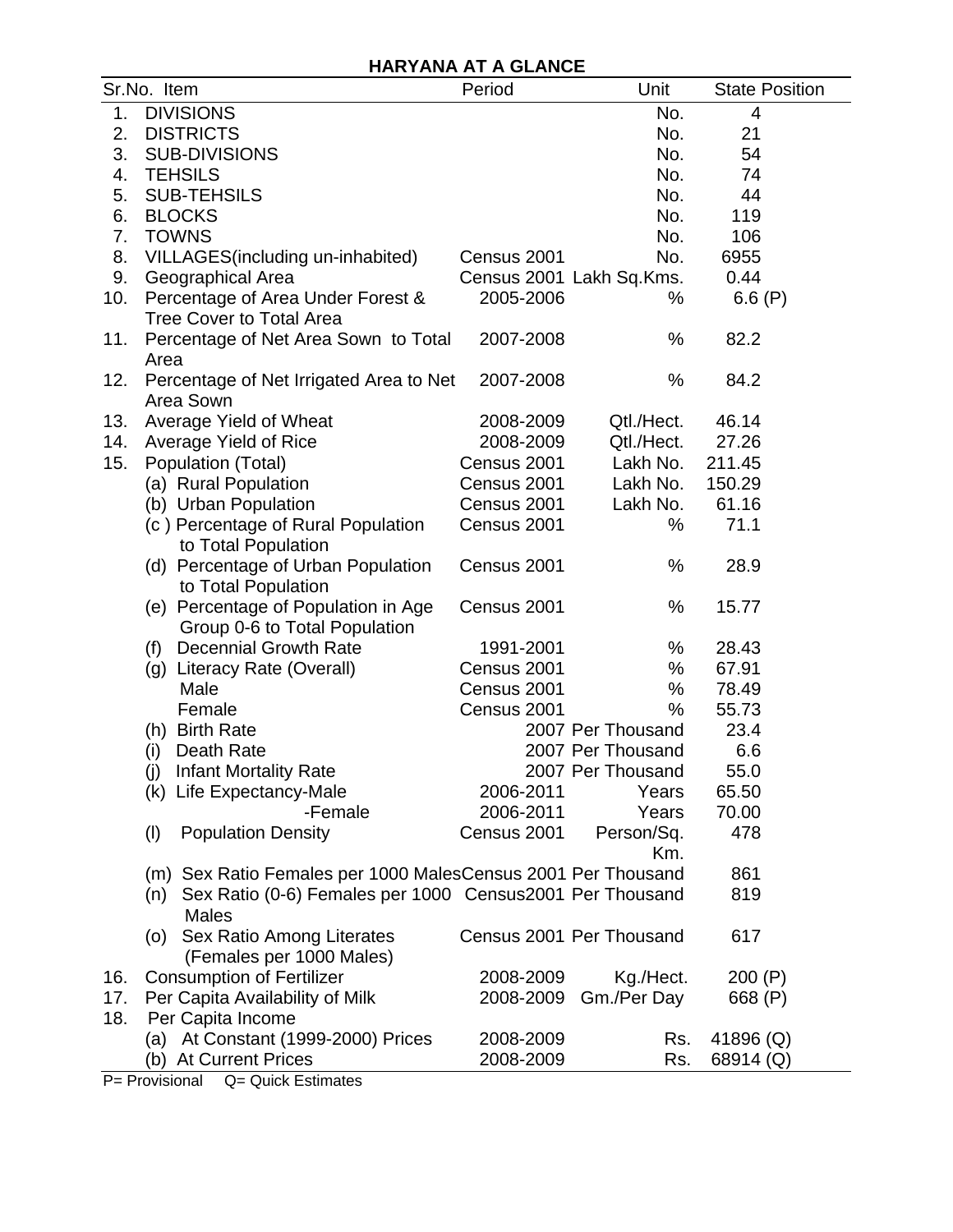STATE ECONOMY

#### **ECONOMIC GROWTH**

The State economy continued to move on the right path of economic growth during 2008-09 as well. According to Quick Estimates, the **Gross State Domestic Product (GSDP) of Haryana** at constant (1999-2000) prices has been estimated at Rs. 111420.13 crore in 2008-09 as against Rs. 103244.09 crore in 2007-08 recording a **growth of 7.9 percent during 2008-09**. At current prices, the Gross State Domestic Product has been estimated at Rs. 182587.60 crore in 2008-09 as against Rs. 154230.53 crore in 2007-08 recording a growth of 18.4 percent **(Annex 1.1)**.

**1.2** In spite of the low growth rates recorded in Agriculture Sector ( 3.5 percent), Maufacturing Sector (2.6 percent) and Real Estate, Ownership of Dwellings, Legal & Business Services Sector (3.0 percent) during the year 2008-09, **the 7.9 percent growth in the Gross State Domestic Product (GSDP) in real terms is mainly attributed to the encouraging growth rates recorded in Trade Sector (12.6 percent), Construction Sector (10.0 percent), Transport, Storage & Communication Sectors (13.0 percent), Electricity, Gas & Water Supply Sectors (12.4 percent), Other Services Sector (15.2 percent), Public Administration Sector (16.7 percent) and Banking & Insurance Sectors (16.0 percent).** In case of Agriculture Sector, the production of some crops mainly wheat, oilseeds, gram and barley recorded the increase of 11.0 percent, 49.9 percent,137.0 percent and 54.2 percent respectively during the year 2008-09 over the previous year. But the production of rice, cotton, sugarcane (Gur) and bajra decreased by 8.5 percent, 1.3 percent, 42.0 percent and 6.7 percent respectively during the year. As a consequence of the excellent increase in production of wheat, oilseeds, gram and barley etc., the Agriculture Sector recorded the growth rate of 3.5 percent during the year 2008-09.

**1.3** The sectoral analysis reveals that the Gross State Domestic Product at constant (1999-2000) prices from **Primary Sector** which comprises Agriculture, Livestock, Forestry, Fishing and Mining Sectors has increased from Rs. 21368.03 crore in 2007-08 to Rs. 22114.21 crore in 2008-09 showing an increase of 3.5 percent. The Gross State Domestic Product from **Secondary Sector** which covers Manufacturing, Construction,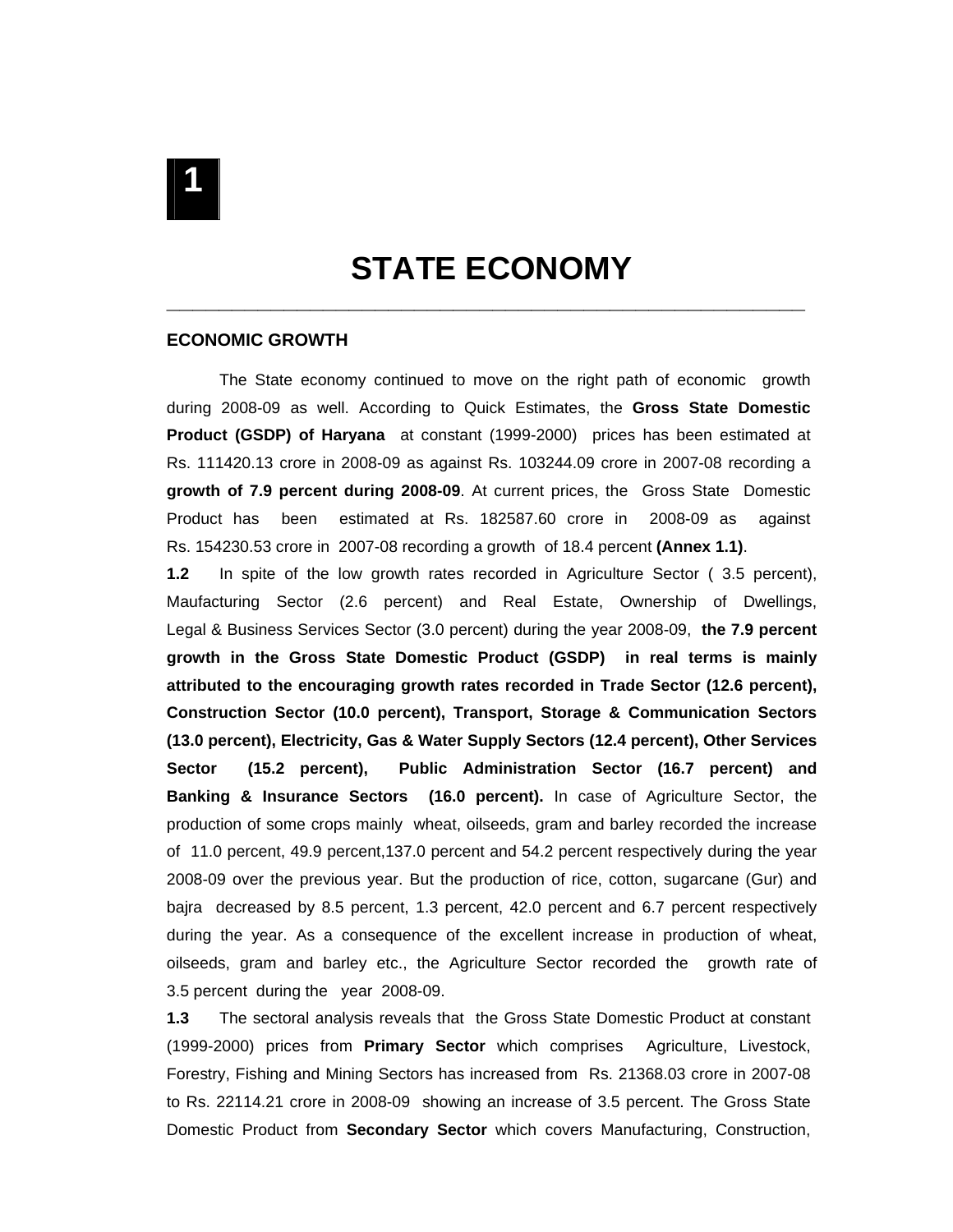Electricity, Gas & Water Supply Sectors has increased from Rs. 30416.73 crore in 2007-08 to Rs. 32061.87 crore in 2008-09 registering an increase of 5.4 percent. The **Tertiary Sector** which comprises Trade, Transport, Banking, Ownership of Dwellings, Public Administration and Other Services Sectors recorded a growth of 11.2 percent. Its contribution in the total Gross State Domestic Product at constant (1999-2000) prices has increased from Rs. 51459.33 crore in 2007-08 to Rs. 57244.05 crore in 2008-09 **(Annex 1.2)**.

**1.4** The **structural composition of State economy** has witnessed significant changes since the formation of Haryana State**. Agriculture Sector** still continues to occupy a significant position in State economy, although, the share of this sector in the Gross State Domestic Product is continuously declining. The predominance of Agriculture Sector is also responsible for instability in the growth rate of economy due to fluctuations in agricultural production. Natural calamities and fluctuations in rainfall often cause substantial loss in crop production which eventually results in fluctuations and instability in growth rate of State economy. Moreover, rapidly increasing share of Services Sector is also responsible for decline in the share of Agriculture Sector. The composition of Gross State Domestic Product at constant (1999-2000) prices reveals that the share of Primary Sector which includes Agriculture and Allied Sectors has declined from 32.0 percent during 1999-2000 to 19.8 percent during 2008-09.

**1.5 Manufacturing Sector** occupies the third important place in the State economy after Agriculture and Trade Sectors. The State has adopted liberal industrial policy and committed to create healthy environment for industrialisation to attract foreign as well as domestic investment and participation to speed up growth of industry and generate additional employment. The share of Secondary Sector which also includes Manufacturing Sector has increased from 28.4 percent during 1999-2000 to 28.8 percent during 2008-09.

**1.6 Tertiary Sector** which is a combination of different services like Trade, Transport, Banking, Public Administration, Education, Health etc. also witnessed significant increase in its share. Its share in Gross State Domestic Product at constant (1999-2000) prices has increased from 39.6 percent during 1999-2000 to 51.4 percent during 2008-09. Trade Sector which occupies the second important place in State economy after Agriculture Sector witnessed an increase in its share in the Gross State Domestic Product and its share rose from 13.2 percent during 1999-2000 to 18.0 percent during 2008-09 at constant (1999-2000) prices. The continuous increasing trend in the share of this sector indicates good scope and potential for its future perspectives also.

**1.7** The composition of Gross State Domestic Product reveals that the share of Primary Sector is continuously declining whereas the share of Secondary and particularly Tertiary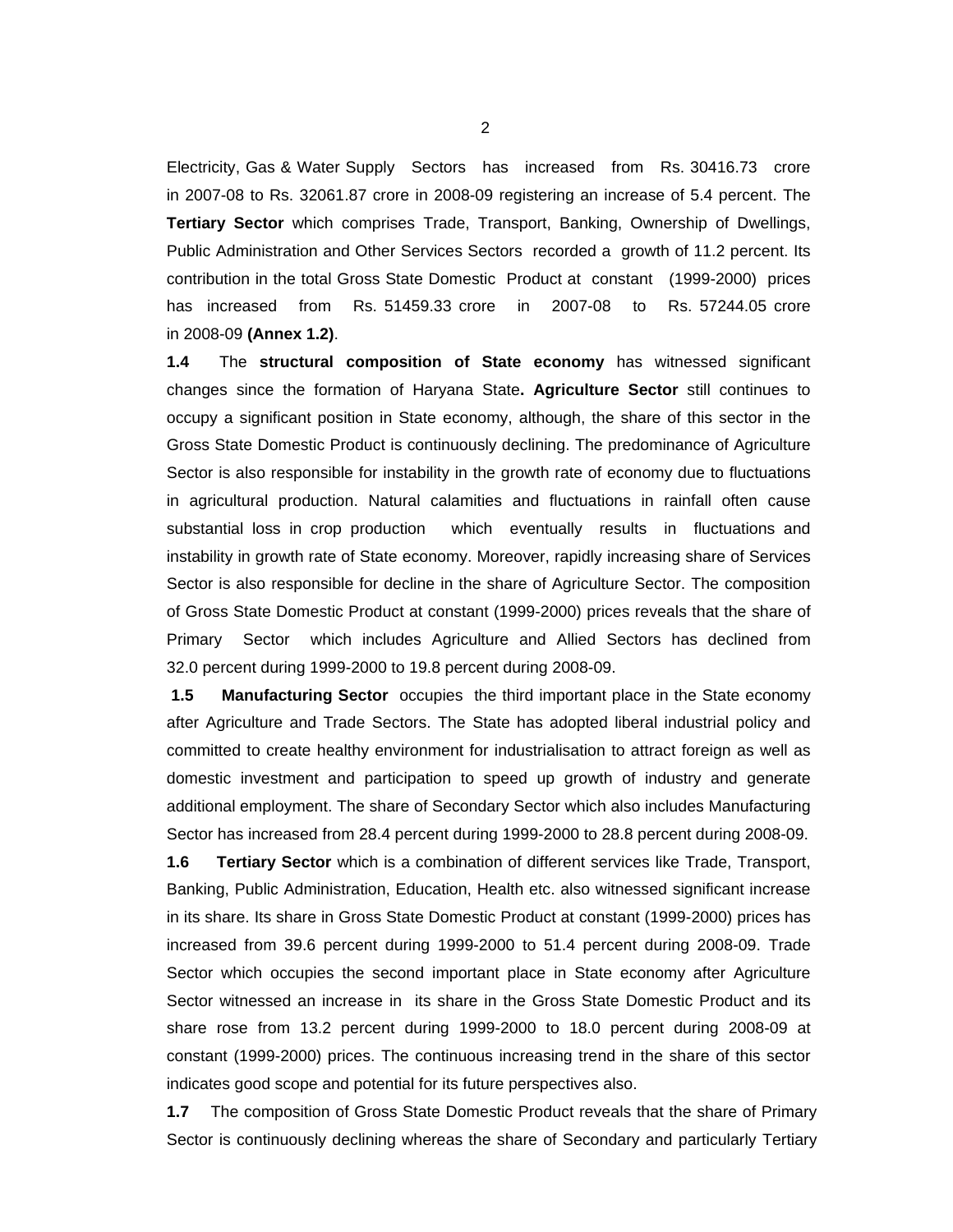Sector is continuously increasing. It shows that **the State economy is shifting from Agriculture to Manufacturing and Services Sectors, which is a sign of healthy economy and the State economy is moving in the right direction (Annex 1.3)**.

**1.8** The **Per Capita Income (Per Capita Net State Domestic Product**) **in real terms at constant (1999-2000) prices has been estimated at Rs. 41896 during 2008-09** as against Rs. 39462 during 2007-08 showing an increase of 6.2 percent during 2008-09. **At current prices, the Per Capita Income has been estimated at Rs. 68914 during 2008-09** as against Rs. 59008 during 2007-08 showing an increase of 16.8 percent during 2008-09 **(Annex 1.4)**.

**1.9 Haryana has been a pioneer State in carrying out fiscal reforms.** Planning Commission has also appreciated the State Government for the reform initiatives taken in various sectors. The State was revenue deficit upto 2004-05. However, the revenue deficit of the State reduced from 3.5 percent in 1998-99 to 0.28 percent in 2004-05 in terms of the percentage of Gross State Domestic Product (GSDP). The State become a revenue surplus State to the extent of Rs. 1213 crore in 2005-06, Rs. 1590 crore in 2006-07 and Rs. 2224 crore in 2007-08. But due to slow down in economy and pay/pension revision impact the State has became revenue deficit of Rs. 2082 crore in 2008-09 which was 1.14 percent of Gross State Domestic Product (GSDP). The State receipts mainly impacted due to less receipts from Value Added Tax (VAT), Stamps & Registration and Urban Estates. The fiscal deficit has reduced from peak of 5.1 percent of Gross State Domestic Product (GSDP) in 1998-99 to 0.82 percent in 2007-08 but it increased to 3.59 percent of Gross State Domestic Product (GSDP) in 2008-09 due to economic recession and pay/pension revision impact. The StateTax-GSDP ratio has improved from 6.84 percent in 1999-2000 to 7.53 percent in 2007-08. In view of economic recession the Tax/GSDP ratio has come down to 6.38 percent in 2008-09. The notable feature of State's financial management is that **State has not availed any over-draft facility from RBI since June, 2002.**

#### **INDEX OF AREA, YIELD AND AGRICULTURAL PRODUCTION**

**1.10** Agriculture continues to occupy a prominent position in State economy. Despite the decline in the **share of Agriculture Sector in the Gross State Domestic Product** to **19.0 percent in 2008-09** from 19.6 percent in 2007-08, about two third population of the State still depends upon agriculture for their livelihood. The total area of the State under cultivation has already reached at a saturation level and thus there is hardly any scope to bring more area under cultivation. The agriculture production can only be increased through enhanced cropping intensity, change in cropping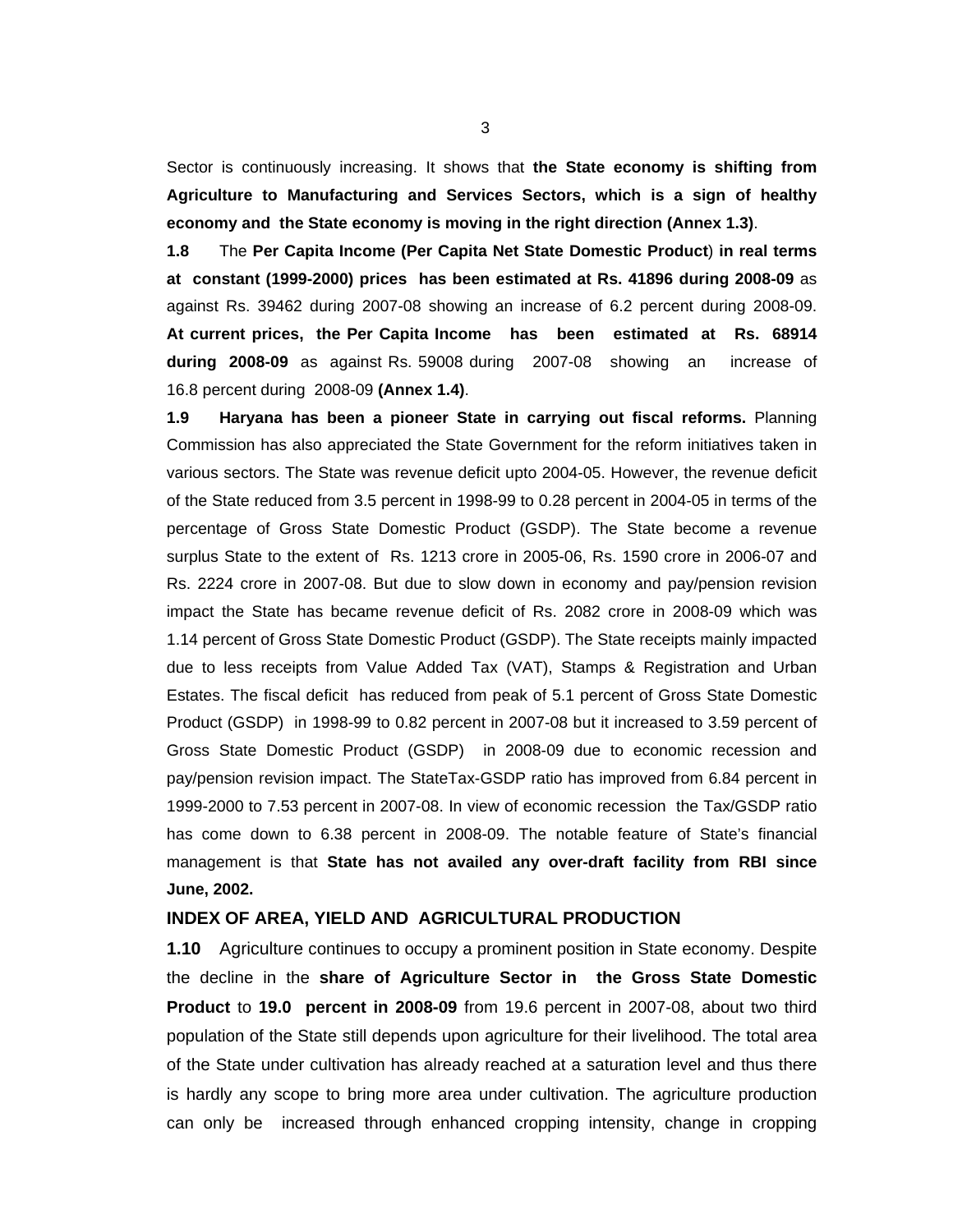pattern, improvement in seeds of high yielding varieties, better cultivation practices and development of post harvest technology etc. State Government is trying to reorient agriculture through various policy measures for increasing the production.

**1.11** The Index Number (Base Triennium ending 1981-82=100) of area under crops which was 119.16 in 2007-08 is expected to increase to 120.66 in 2008-09. The **Index Number of agricultural production is likely to increase from 256.53 to 271.76 and of yield from 215.28 to 225.23** during the period under reference **(Annex 1.5)**.

**1.12** The Index Number of agricultural production is estimated to increase from 256.53 in 2007-08 to 271.76 in 2008-09.The index of non-foodgrains is also likely to increase from 278.38 in 2007-08 to 289.02 in 2008-09 whereas the comparative expected increase in index of foodgrains is from 247.91 to 264.96 during this period **(Annex 1.6)**.

#### **INDEX OF INDUSTRIAL PRODUCTION**

**1.13** Industrialization plays a vital and crucial role in the economic development of an economy. It accelerates economic growth of a State and thereby increases the contribution of Industry Sector in the State Domestic Product by way of increase in the production and employment. Index of Industrial Production (IIP) is one of the prime indicators of the economic development for measurement of trend in the Industrial Production over a period of time with reference to a chosen base year. Index of Industrial Production presently being prepared in the State with 1999-2000 as base year covers Manufacturing, Electricity and Mining & Quarrying sectors.

**1.14 General Index of Industrial Production** with 1999-2000 as base year increased from 194.89 in 2007-08 to 201.68 in 2008-09 **registering an increase of 3.48 percent.** The index of Manufacturing Sector which carries the highest weight in IIP rose from 192.37 in 2007-08 to 196.85 in 2008-09 exhibiting a growth of 2.33 percent .The Index of Electricity Sector indicated a growth of 16.46 percent as it rose from 271.70 in 2007-08 to 316.43 in 2008-09. Likewise the index of Mining & Quarrying Sector increased from 89.46 in 2007-08 to 95.99 in 2008-09 registering a growth of 7.30 percent **(Annex 1.7 & 1.8)**.

**1.15** The Index of **Basic Goods Industries** like fertilizers, insecticides, pesticides, various items of iron, steel & stainless steel, mining & quarrying and electricity etc. increased from 166.48 in 2007-08 to 180.01 in 2008-09 recording an increase of 8.13 percent.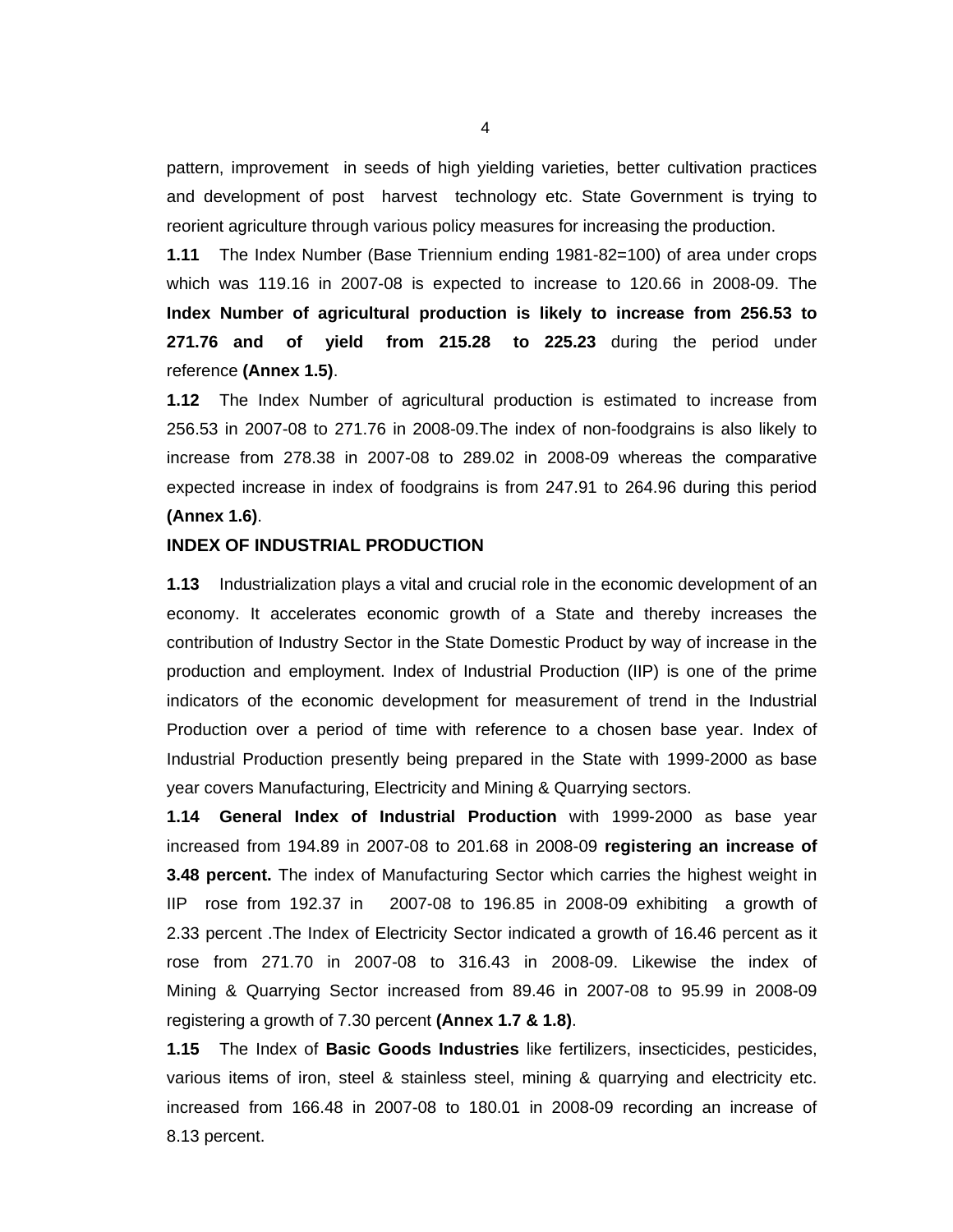**1.16** The Index of **Capital Goods Industries** like tractors, motor cars, cranes, compressors, dump loaders, refrigerators, AC motors and insulated cables etc. increased from 167.25 in 2007-08 to 173.65 in 2008-09 showing an increase of 3.83 percent .

**1.17** The Index of **Intermediate Goods Industries** like yarn, dyes & colours, glass bottles, fibre glass sheet/board, gas cylinders, motor vehicle parts & accessories and parts & accessories of motor cycles, scooters & three wheelers etc. increased from 206.97 in 2007-08 to 219.50 in 2008-09 recording an increase of 6.05 percent.

**1.18** The Index of **Consumer Goods Industries** increased from 223.64 in 2007-08 to 223.55 in 2008-09 showing a negligible decrease of 0.04 percent. The Index of Consumer Durable Goods Industries like tyres/tubes, radio telephone system, motor cycles, bicycles and utensils all type etc. increased from 315.40 in 2007-08 to 323.93 in 2008-09 indicating an increase of 2.70 percent over the previous year. The Index of Consumer Non-Durable Goods Industries like milk & milk powder, desi ghee, rice, sugar, edible oil, leather shoes, readymade garments and papers etc. decreased from 175.76 in 2007-08 to 171.18 in 2008-09 exhibiting a decrease of 2.61 percent over the previous year.

#### **PRICE SITUATION**

**1.19** Fiscal and monetary policies which have an important bearing on the price situation are exclusively in the control of Government of India. Therefore, the State Government has a very limited role in controlling the rise in prices. However, it maintains the efficient public distribution system, checks black marketing, profiteering and hoarding in essential commodities. The State Government has, by and large, been quite successful in this direction.

#### **Wholesale Prices**

**1.20** During the year 2009, the Wholesale Prices of Agricultural Commodities in the State witnessed an increasing trend. The **Index Number of wholesale prices of agricultural commodities** (Base 1980-81=100) in Haryana rose from 750.4 in December, 2008 to **906.5 in December, 2009 registering an increase of 20.8 percent** whereas it increased by 16.0 percent during the corresponding period of the last year. This rise may be attributed to the increase in the prices of grains, pulses, fibres, gur, potato and dry chillies which recorded increase of 23.9, 5.3, 16.4, 41.2, 80.3 and 1.9 percent respectively. The price of oil seeds decreased by 3.7 percent during this period.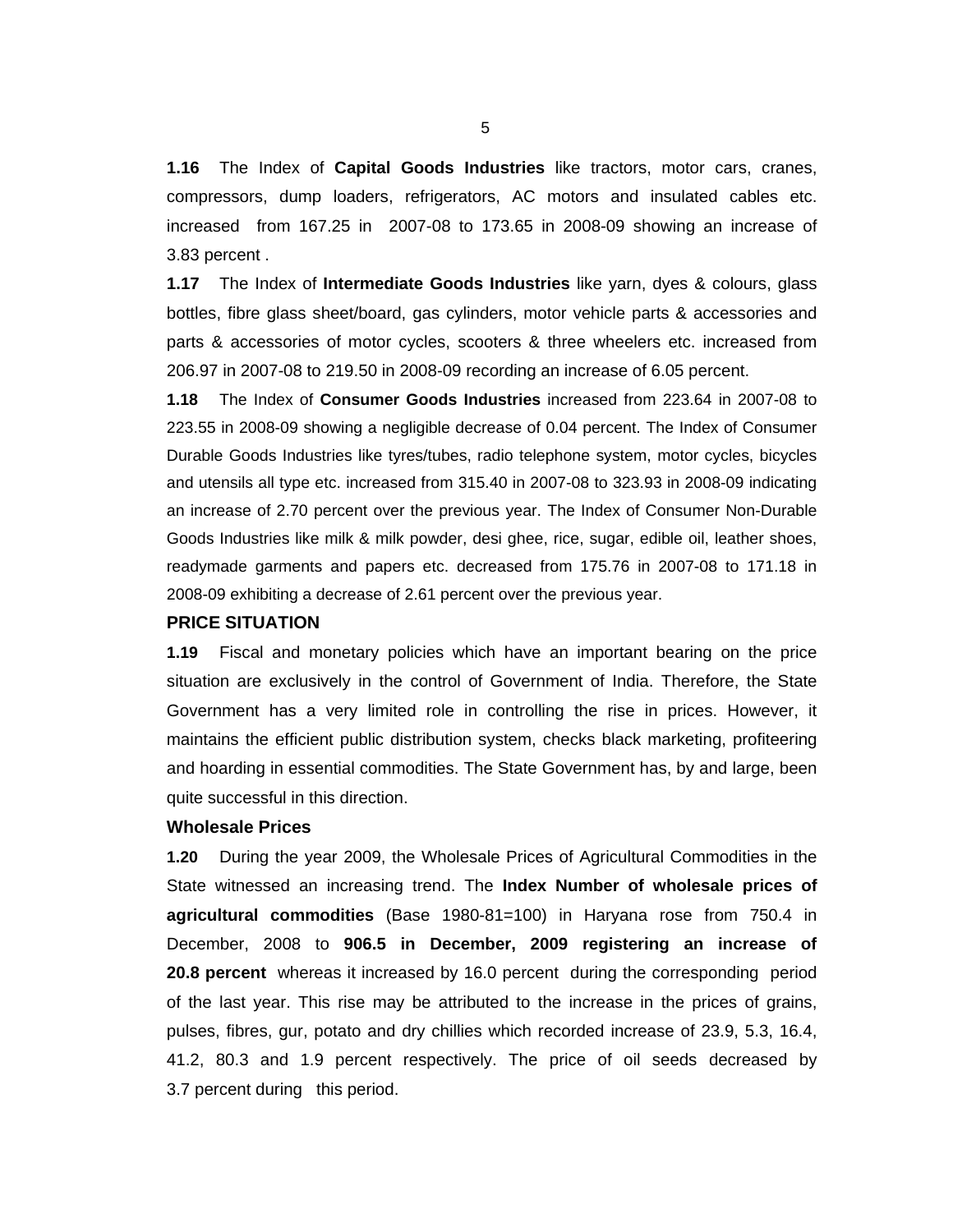#### **Retail Prices**

**1.21** The **All India Working Class Consumer Price Index** (Base 2001=100) was 147 in December, 2008 which rose to **169 in December, 2009, registering an increase of 15.0 percent**. The **Haryana State Working Class Consumer Price Index** (Base 1982=100) also rose from 585 in December, 2008 to **675 in December, 2009 thus registering an increase of 15.4 percent**. On an annual average basis upto December, 2009 the rise in **Consumer Price Index in Haryana was 11.2 percent (Annex 1.9)**.

#### **PUBLIC DISTRIBUTION SYSTEM**

**1.22 Public Distribution System (PDS)** is the chief instrument to meet twin objectives of price stability and ensuring availability of essential commodities at easily affordable price especially to the poor. At the time of creation of Haryana State, PDS was of a very small size having only 1518 fair price shops (988 in rural areas and 530 in urban areas), catering to about 15 lakh ration card holders. It has been reorganized and streamlined from time to time to accommodate human needs. As on 31.12.2009, there was a **big network of 9293 fair price shops (6631 in rural areas and 2662 in urban areas), catering to about 54.36 lakh ration card holders.** At present, under the **Targeted Public Distribution System** scheme, 33 kgs. of wheat at the rate of Rs. 4.84 per kg. is being made available every month to 528115 families living Below Poverty Line (BPL) and 381977 State BPL families. Wheat at the rate of Rs. 4.84 per kg. for State BPL is being distributed to State BPL families which is received from Government of India for Above Poverty Line (APL) families and the difference of (Rs. 6.86-4.84) Rs. 2.02 per kg. between APL rate and BPL rate is being borne by the State Govt. The Targeted Public Distribution in Haryana is well organized. **PROCUREMENT OF FOODGRAINS** 

### **Kharif Foodgrains**

**1.23** During Kharif Marketing Season(KMS), 2009, Govt. of India fixed **MSP of Common and Grade-A paddy as Rs. 950 and Rs. 980 per quintal respectively. A bouns of Rs. 50 per quintal over and above the MSP was also sanctioned.** During this season a quantity of 26.34 lakh tonnes of paddy was purchased by the procurement agencies on MSP.

**1.24** Government of India also fixed **MSP of bajra as Rs. 840 per quintal during Kharif Marketing Season (KMS), 2009.** During this season, a quantity of 0.77 lakh tonnes of bajra was purchased on MSP.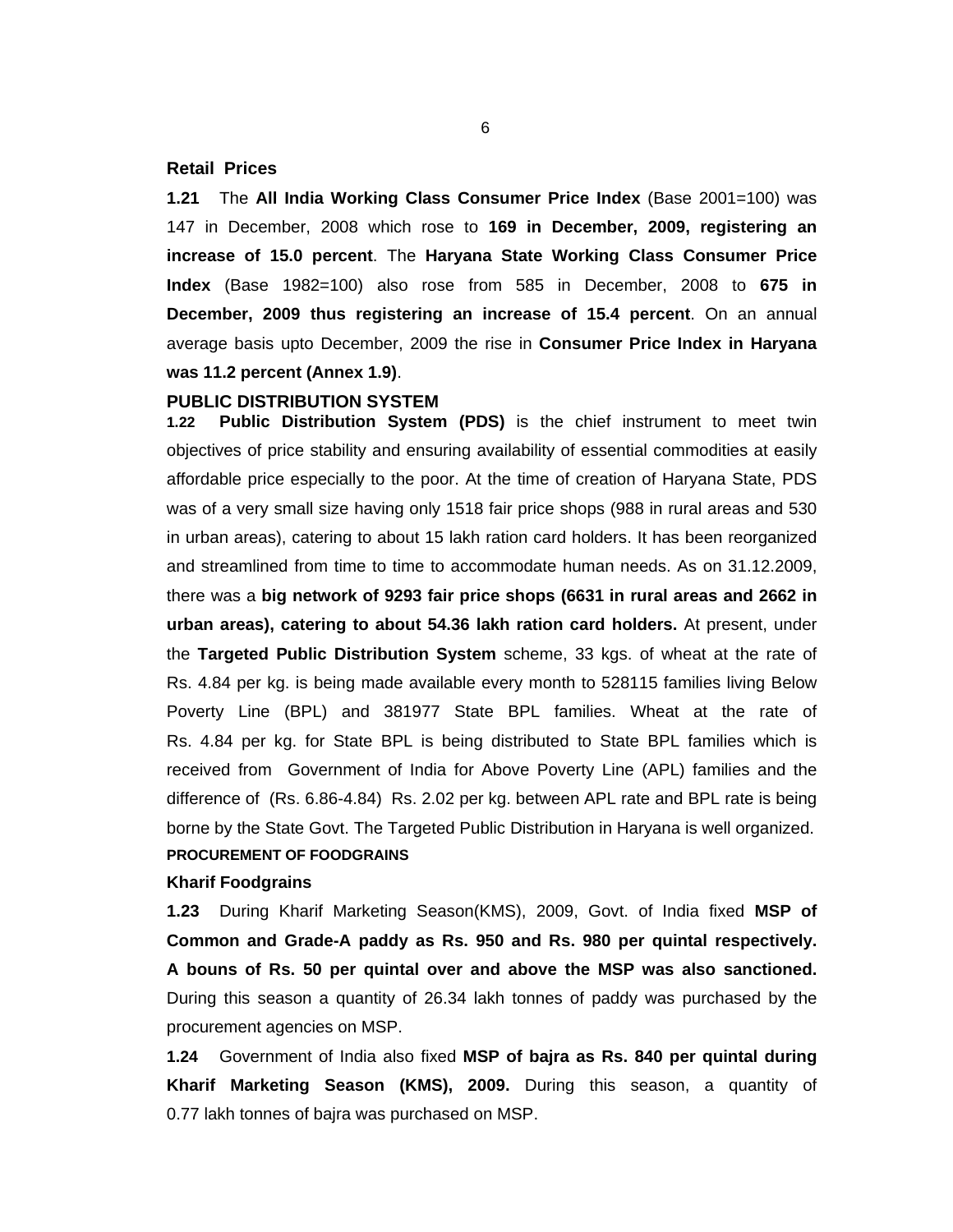#### **Rabi Foodgrains**

**1.25** Government of India announced **Minimum Support Price (MSP) of wheat as Rs.1080 per quintal during Rabi Marketing Season(RMS), 2009-10.** During this season, a quantity of 69.24 lakh tones of wheat was purchased on MSP. The Procurement Agencies in the **State have made arrangements for the purchase of about 70.00 lakh tonnes wheat for Rabi Marketing Season 2010-11.**

**\*\*\***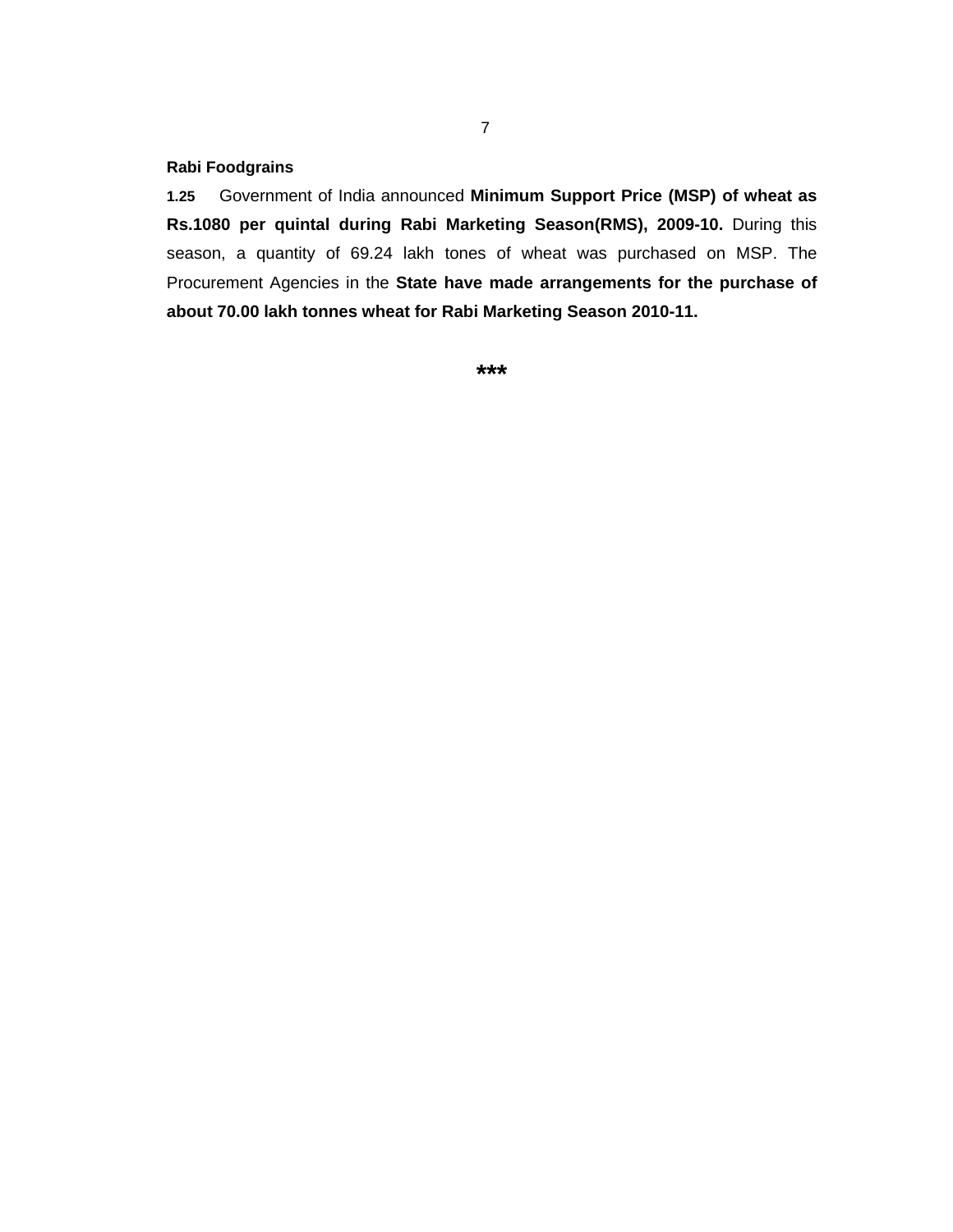# **POVERTY ALLEVIATION AND WELFARE SCHEMES**

**\_\_\_\_\_\_\_\_\_\_\_\_\_\_\_\_\_\_\_\_\_\_\_\_\_\_\_\_\_\_\_\_\_\_\_\_\_\_\_\_\_\_\_\_\_\_\_\_\_** 

#### **RURAL DEVELOPMENT**

 To alleviate the poverty and for the generation of employment opportunities, a scheme known as **Swarnjayanti Gram Swarozgar Yojana(SGSY)** is being implemented in the rural areas. This programme covers all aspects of self employment such as organization of the poor into Self Help Groups, training, credit, technology, infrastructure, marketing etc. The objective of the scheme is to bring every assisted family above the poverty line within three years. Under this scheme, total funds to the tune of Rs. 3312.67 lakh were available. Against the available funds, an amount Rs. 1840.48 lakh has been utilized for assisting 11851 Swarozgaris upto the end of January, 2010. Out of the total assisted Swarozgaris, 5972 Swarozgaris belong to Scheduled Castes (SC) and 9058 are women.

**2.2** The State Govt. has decided to establish **Rural Development and Self Employment Training Institutes (RSETIs)** in the existing ITI buildings in five districts. The Govt. of India contributed Rs. 1.00 crore for the construction of the RSETI buildings. These Institutes will be managed by the Public Sector Banks for training rural Below Poverty Line (BPL) youths for self employment.

**2.3** A scheme known as **Mahatama Gandhi National Rural Employment Guarantee Scheme (MGNREGS)** was launched in the district of Mahendergarh and Sirsa by Govt. of India during February, 2006 and was extended to districts Ambala and Mewat during 2007-08. All the remaining districts have also been covered under the programme w.e.f.  $1^{st}$  April, 2008. The basic objective of the scheme is to enhance livelihood security in rural areas by providing at least 100 days of guaranteed wage employment in a financial year to every household whose adult members volunteer to do unskilled manual work. 1/3rd of the jobs are reserved for women. Minimum wages applicable in the State are being paid to the persons being engaged under the scheme. After registration, Job Cards are issued to the households by the Gram Panchayats. The payment of wages is being made to the workers on weekly or fortnightly basis

**2**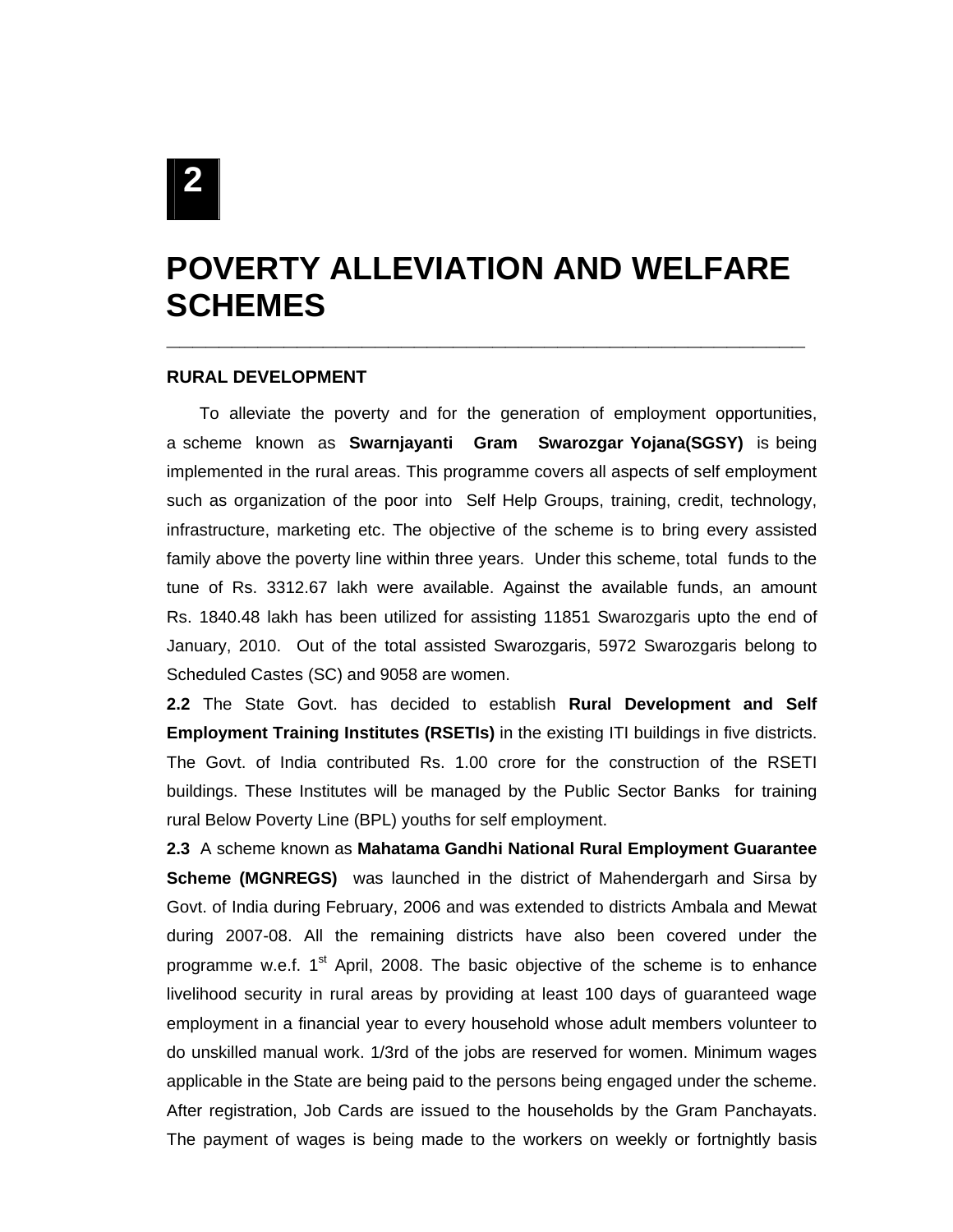through the Banks and Post Offices saving bank accounts. The development works like water conservation, water harvesting, drought proofing, afforestation, tree plantation, canals irrigation, irrigation facilities to land owned by Scheduled Castes and other rural poor, renovation of traditional water bodies, land development, flood control and protection works, rural connectivity etc. would be taken up by the Gram Panchayats and other implementing agencies. This programme has been dovetailed with other line departments like Forests, Horticulture, Irrigation etc. to ensure creation of meaningful assets in the villages. The development of internal roads and drains under Mahatma Gandhi Gramin Basti Yojana has also been converged with MGNREGS funds.Under this scheme, total funds to the tune of Rs. 108.00 crore were available against which an amount of Rs. 78.49 crore has been utilized for generating 39.68 lakh mandays upto the end of January, 2010 in the rural areas of the State. During the current financial year 5604 development works have been undertaken in rural areas and 2019 works have been completed so far.

**2.4** The objective of **Indira Awaas Yojana (IAY)** is primarily to help construction of dwelling units by members of Scheduled Castes and also Non- Scheduled Castes rural poor living below the poverty line.The Govt. of India has raised the unit cost of IAY house from Rs. 25000 to Rs. 35000 w.e.f.  $1<sup>st</sup>$  April, 2008. Under this 15604 houses were constructed and 6309 houses were in progress at the end of January, 2010. During this period, an expenditure of Rs. 5099.25 lakh had been incurred.

 **2.5** District Mahendergarh and Sirsa are covered under the 100 percent Centrally assisted scheme, namely **Backward Regions Grant Fund (BRGF)** from the year 2007-08. The objective of the scheme is to fill up the critical infrastructural gaps in various sectors identified by the local bodies. Under this scheme, an amount of Rs. 2165.72 lakh has been spent and 788 works have been undertaken in the districts and 253 works have been completed upto the month of January, 2010.

**2.6** Area development programmes, namely **Desert Development Programme (DDP)**  and **Integrated Wastelands Development Programme (IWDP)** are being implemented through the Panchayati Raj Institutions. The objective of the DDP is to control severity of drought and desert conditions in the identified districts through watershed development approach. Till the end of January, 2010, an amount of Rs. 1924.33 lakh has been spent on various activities of on-going Watershed Projects under DDP. The Schemes namely Desert Development Programme (DDP) and Integrated Wasteland Development Programme (IWDP) have been merged into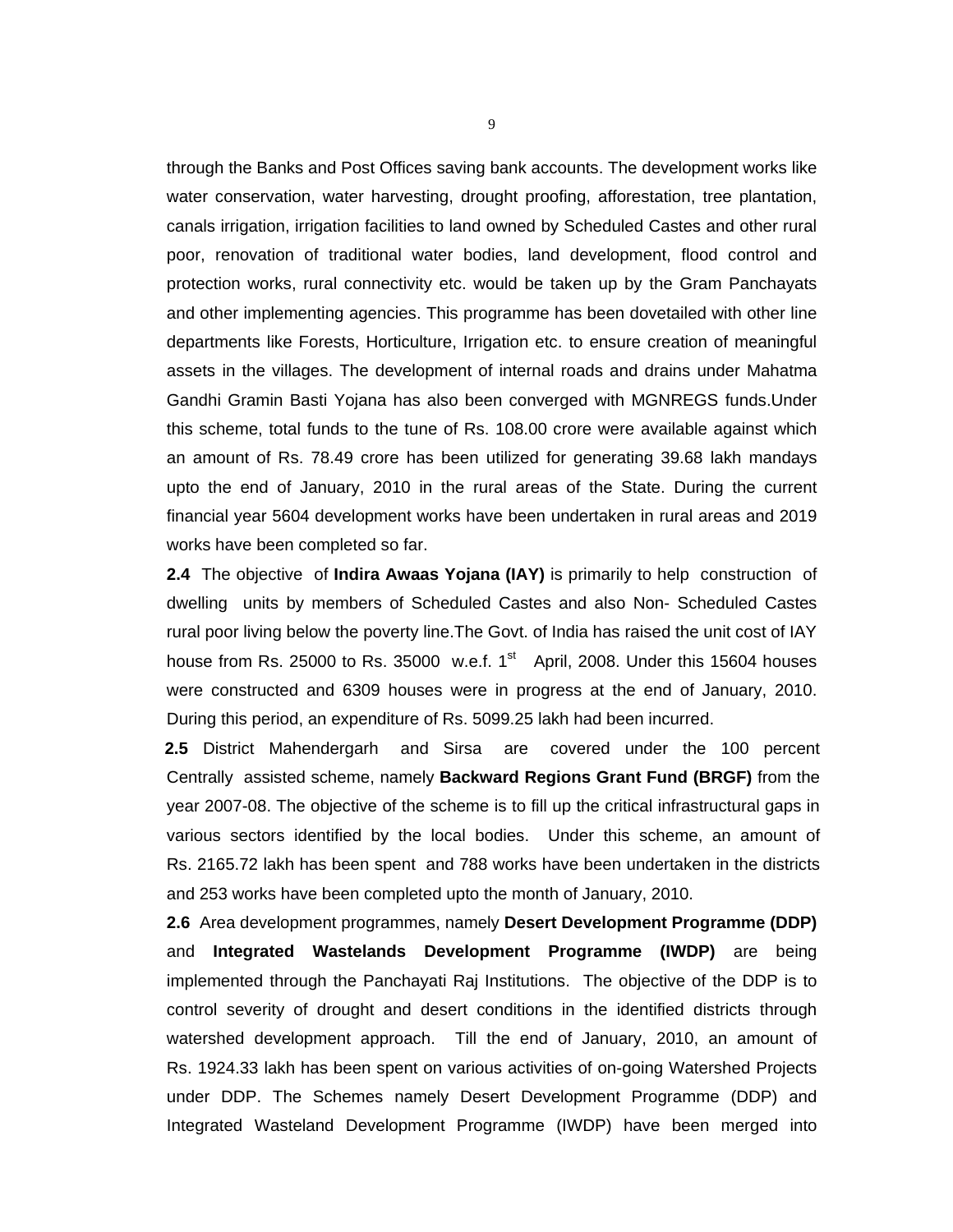Integrated Watershed Management Programme (IWMP) from the financial year of 2008-09.

 **2.7 Member of Parliament Local Area Development Scheme(MPLADS)** has been launched by Govt. of India from 23<sup>rd</sup> December, 1993. Under this scheme, Govt. of India provides to each MP an amount of Rs. 2.00 crore per annum for the development works. Under this scheme, an amount of Rs. 1064.73 lakh has been spent and 706 works have been completed upto the month of January, 2010 and 312 works were under progress.

#### **SJSRY&SUDS**

**2.8 Swarna Jayanti Shahari Rozgar Yojana** was introduced by Government of India and is funded in the ratio of 75:25 by the Govt. of India and State Government. During the year 2009-10, an amount of Rs.1918.44 lakh is available for utilization under the scheme.The Govt. of India have made a provision of Rs. 585.34 lakh for the State for current Financial Year 2009-10. Upto December,2009, by utilizing Rs. 925.85 lakh, 2681 individuals, 55 Urban Woman Self-Help Programme (UWSP) Groups are provided Loan and Subsidy, 3602 persons are provided skill training, 103 Thrift and Credit Societies are assisted and 0.31 lakh mandays are generated. There is a provision of Rs. 415.00 lakh of State Share for this scheme in the current financial year 2009-10, out of which, Rs. 120.00 lakh is earmarked for the Welfare of Scheduled Castes. The work to update of Urban BPL lists has been completed.

**2.9 Integrated Housing and Slum Development Programme (IHSDP)** has been launched by Govt. of India as a new Scheme of Integrated Housing and Slum Development Programme (IHSDP) by merging the existing schemes of National Slum Development Programme (NSDP) and Valmiki Ambedkar Awas Yojana (VAMBAY). The objective of the scheme is to provide adequate shelter and basic infrastructure facilities to the slum dwellers in urban areas. The scheme is funded in the ratio of 80:20 by the Govt. of India and State Govt. The beneficiary will have to make a nominal contribution (General Category 12 percent and SC 10 percent) for the construction/upgradation of house. The Govt. of India has approved **18 projects of 15 towns with a total outlay of Rs. 262.12 crore,** out of which Central Share is Rs. 209.70 crore. There is a provision for the construction of 16608 dwelling units besides providing infrastructure facilities to the slum dwellers. Upto December,2009, an amount of Rs. 8953.35 lakh has been utilized. So far 3543 dwelling units have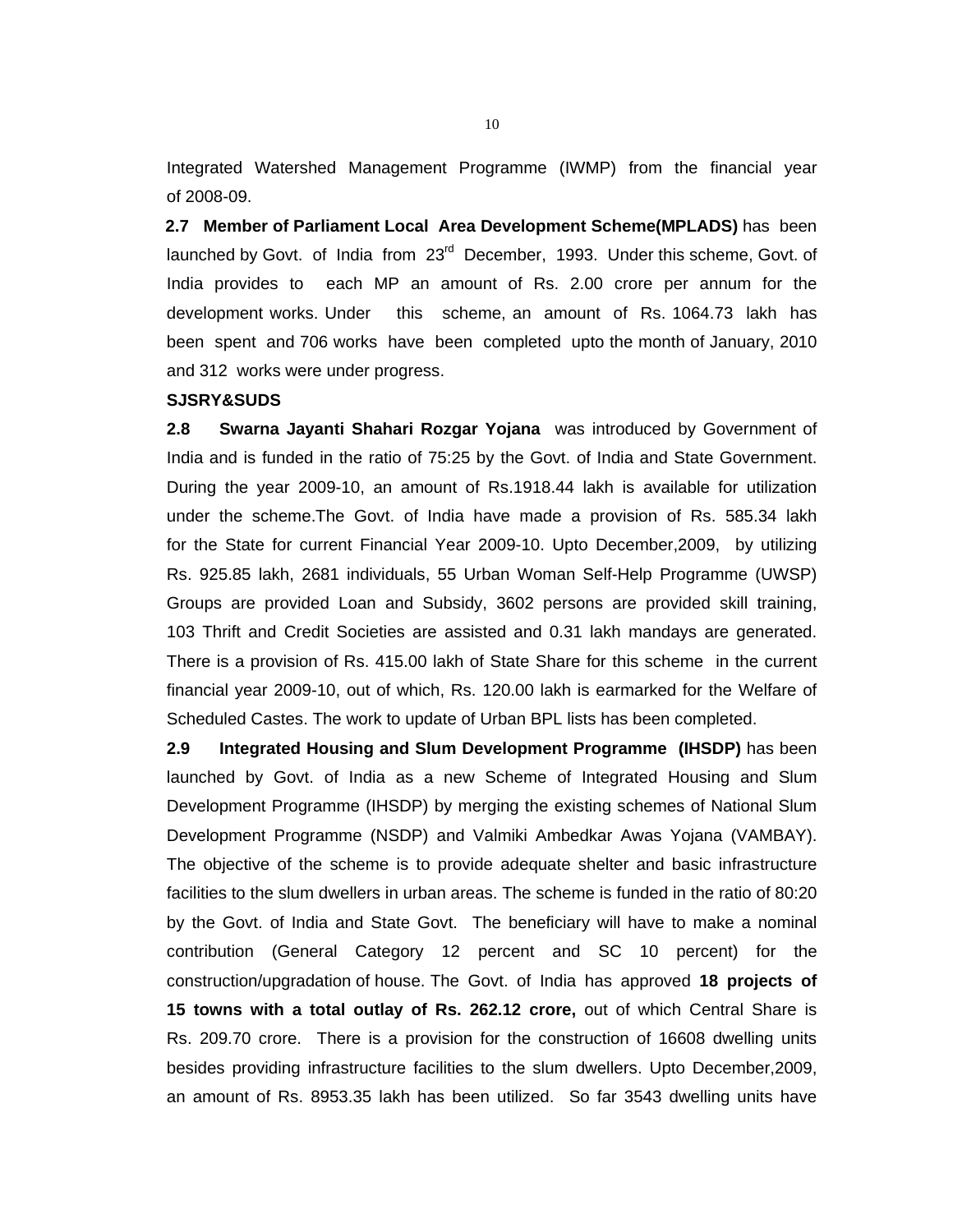been constructed, the construction of 2696 dwelling units are in progress and the work for providing infrastructure facilities to the slum dwellers has also been started.

#### **SOCIAL JUSTICE & EMPOWERMENT**

**2.10 Old Age Samma Allowance Scheme** prevalent in the State has been based on economic criteria and the eligibility age is 60 years or more so as to give the benefit to the really poor and needy persons. Under this scheme, pension at the rate of Rs. 500 per month to all and Rs. 700 per month to those who were getting pension since last 10 years as on 1.3.2009, is given to the eligible senior citizen of Haryana domicile. 1280726 eligible senior citizens have been covered under the scheme upto 31<sup>st</sup> December, 2009.

**2.11 Widow Pension Scheme** is also being implemented to provide security and financial assistance to widows and destitute women. Under this scheme, widows and destitute women aged 18 years and above, who have no other financial support, are provided pension at the rate of Rs. 750 per month. A total of 471777 such women had been benefited upto December, 2009.

**2.12** The State has also taken a number of steps for **Rehabilitation of Blind, Deaf, Handicapped and Mentally Retarded Persons**. As many as, 136280 Physically Handicapped Persons are being provided pension at the rate of Rs. 500 & Rs.750 (Rs. 750 per month only for 100 percent physically handicapped) per month upto 31<sup>st</sup> December, 2009. Scholarships ranging between Rs. 100 to Rs. 750 per month are being given to handicapped students. Un-employment allowance to the educated handicapped persons (70 percent) are being given between Rs. 200 to Rs. 300 per month and in the case of persons having 100 percent disability, the rates of un-employment allowance at the rate of Rs.1000 per month to Matric/Middle Pass Diploma Holder, Rs.1500 per month to Graduate/Matric Pass Diploma Holder and Rs. 2000 per month to Post Graduate/Graduate Pass Diploma Holder. The Retainership allowance has also been enhanced w.e.f. 1.1.2008 from Rs. 2000 to Rs. 3510 per month to the blind caners.

**2.13** In the area of social security, a scheme known as **Rajiv Gandhi Parivar Bima Yojna** had been launched from 1<sup>st</sup> April, 2006 for providing social security to the citizens of the State. Under this scheme, all the persons of Haryana in the age group of 18-60 years will be provided compensation of Rs. one lakh in case of unnatural death or permanent total disability due to accidental death or permanent total disability due to any other unnatural event, within 72 hours of the submission of claim form.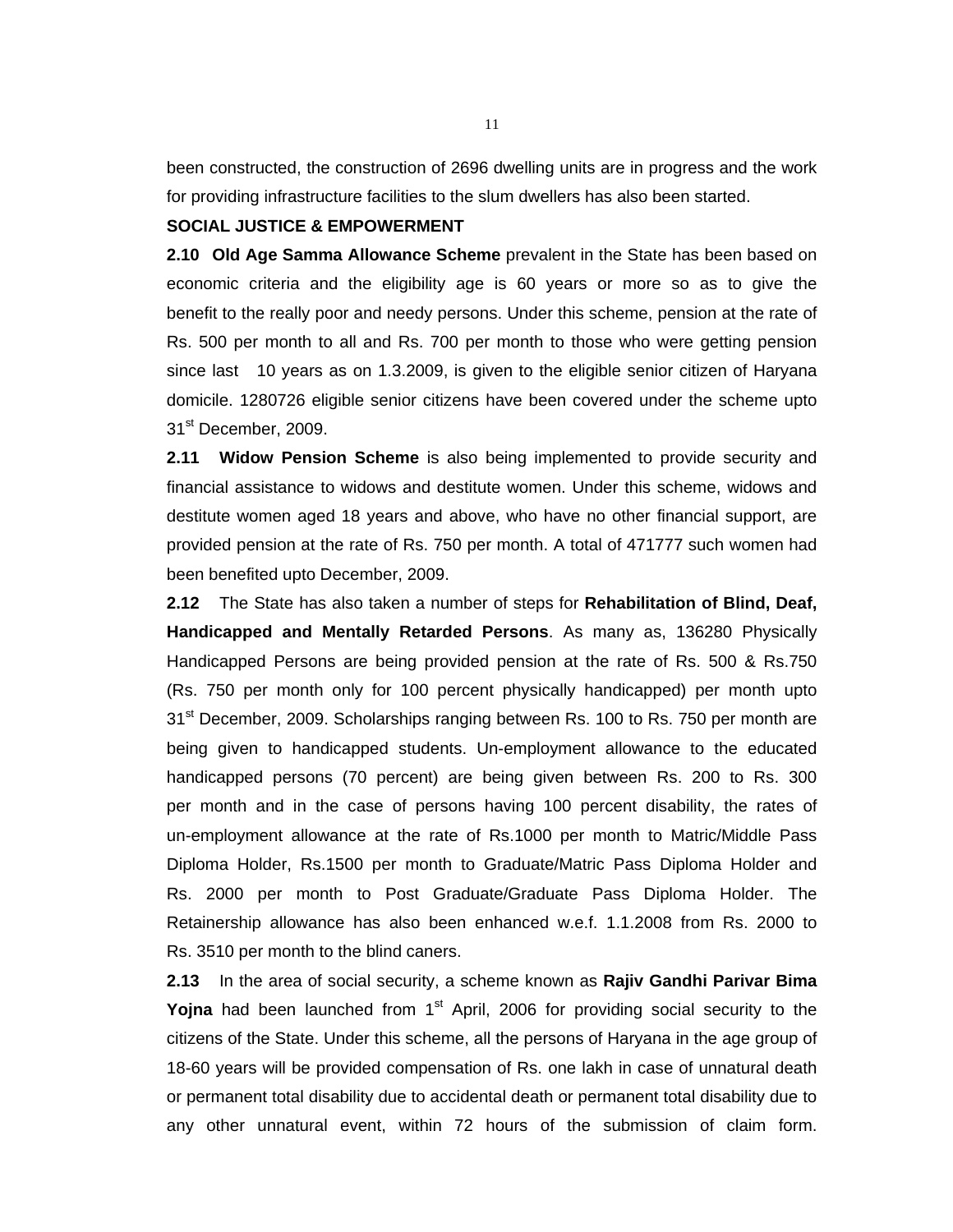Similarly, Rs. 25000 to Rs. 50000 is also given on the basis of disability percentage. Under this scheme, 906 cases have been covered upto 31<sup>st</sup> December, 2009.

**2.14** To remove the sense of economic insecurity in the mind of parents who have only daughters. **Ladli Social Security Allowance Scheme** was implemented w.e.f.  $1^{\text{st}}$  January, 2006. Under this scheme the rate of allowance is Rs. 500 per month and allowance is being paid to the families from the  $45<sup>th</sup>$  birthday of the father/mother, whoever is older of the two till their  $60<sup>th</sup>$  birthday i.e. for fifteen years. Thereafter, they are eligible for Old Age Samman Allowance. During the current financial year 24359 beneficiaries have been covered upto  $31<sup>st</sup>$  December, 2009 under this scheme.

#### **EMPLOYMENT**

**2.15** Unemployment Allowance for the Educated Unemployed Scheme, 2005 came into force from 1<sup>st</sup> November, 2005. According to this scheme the rates of **Unemployment Allowance** are Rs. 300 per month. in case of those with qualification 10+2 or equivalent (with minimum 2 years certificate/diploma course after Matric) and at the rate of Rs. 500 per month to Graduates or Diploma holders (with minimum three years after 10+2) and above from any Board/University recognized by Haryana Government. The rates of Unemployment Allowance has been increased with effect from  $1<sup>st</sup>$  April, 2009 for all 10+2 and above females from Rs. 300 to Rs. 900 per month and all graduates and above females from Rs. 500 to Rs. 1500 per month. Similarly all 10+2 and above with science subject from Rs. 300 to Rs. 750 per month and all graduates and above with science from Rs. 500 to Rs. 1000 per month.The applicants below 10+2 qualification who were in receipt of Unemployment Allowance at the rate of Rs. 100 per month as on the month of October, 2005 will be receiving the same till there attaining the upper age limit i.e. 35 years under the old scheme. Under the new scheme the disbursement is being done on quarterly basis through the designated banks/branches. An amount of Rs.19.63 crores was disbursed to 45247 beneficiaries from 1.4.2009 to 30.9.2009.

**2.16** Under **Private Placement Consultancy and Recruitment Services Centres (Plan) t**otal 818 applicants got gainful employment with the effort of the department. 160 applicants were also placed in Private Sector through the Private Placement Centres working at Gurgaon, Hisar, Rohtak, Yamunanagar, Panipat, Sonepat, Faridabad and Bahadurgarh. A budget provision of Rs. 5.00 lakh has been made for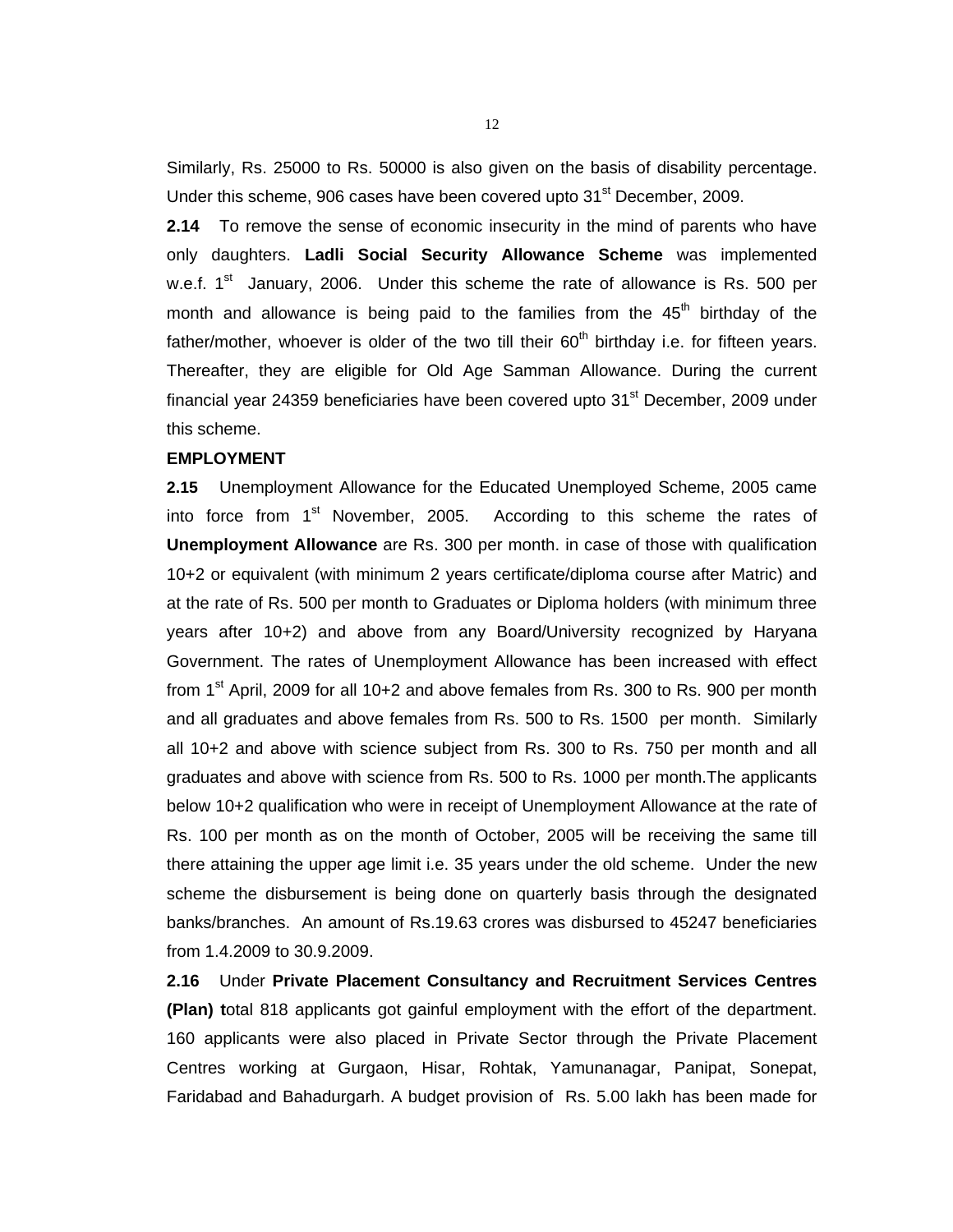this work during the year 2009-10 out of which Rs.19860 has been spent from 1.4.2009 to 30.11.2009.

**2.17** During the period from 1.4.2009 to 30.11.2009, 812 applicants have registered themselves for overseas employment assistance Under **Overseas Employment Bureau (Plan) scheme**. Bureau has organized seminars in various cities of the Haryana State for Higher Education abroad such as in America, Irland, Denmark & Cyprus. In Panchkula, Karnal and Rohtak Nurses training centers have been setup. 37 applicants were placed and 14 students for higher studies have been sent abroad by the Bureau. An amount of Rs. 40.00 lakh has been allocated in the budget for the year 2009-10.

#### **WOMEN & CHILD DEVELOPMENT**

**2.18** Women and Child Development Department, Haryana is implementing various schemes for the **overall development and empowerment of children and women.** A sum of Rs. 44666.48 lakh has been provided in the budget for the year 2009-10 under different schemes out of which Rs. 18574.50 lakh are under State Plan, Rs. 3450.17 lakh under State Non-Plan and Rs. 22641.81 lakh are under Central Plan. A sum of Rs. 23771.56 lakh has been spent under different schemes up to December, 2009 during the current year.

**2.19** Centrally Sponsored **Integrated Child Development Services** Scheme has been expanded and as a step towards universalization of ICDS, 137 sanctioned ICDS projects having 17444 Anganwadi Centres, including 252 Mini AWCs are functioning in the state. Recently, 7995 AWCs and 260 Mini AWCs have been sanctioned under third phase of expansion of ICDS in existing projects which will be made operational very shortly. Under this scheme various services are being provided to 12.04 lakh children below six years of age, pregnant and nursing mothers and other women in the age group of 15-45 years in an integrated manner through the network of Anganwadi Centers.

**2.20** For the year 2009-10 a sum of Rs. 36657.71 lakh has been provided in the budget under ICDS scheme, out of which Rs.18465.71 lakh are for implementation of ICDS scheme and Rs. 18192.00 lakh are for supplementary nutrition. Govt of India is providing 50 percent expenditure of Supplementary Nutrition Programme (SNP) as per the approved norms. During the year 2009-10, a sum of Rs. 19017.57 lakh has been spent up to December, 2009, out of which Rs. 9381.84 lakh has been spent on ICDS and Rs. 9635.73 lakh on supplementary nutrition. The budget and expenditure of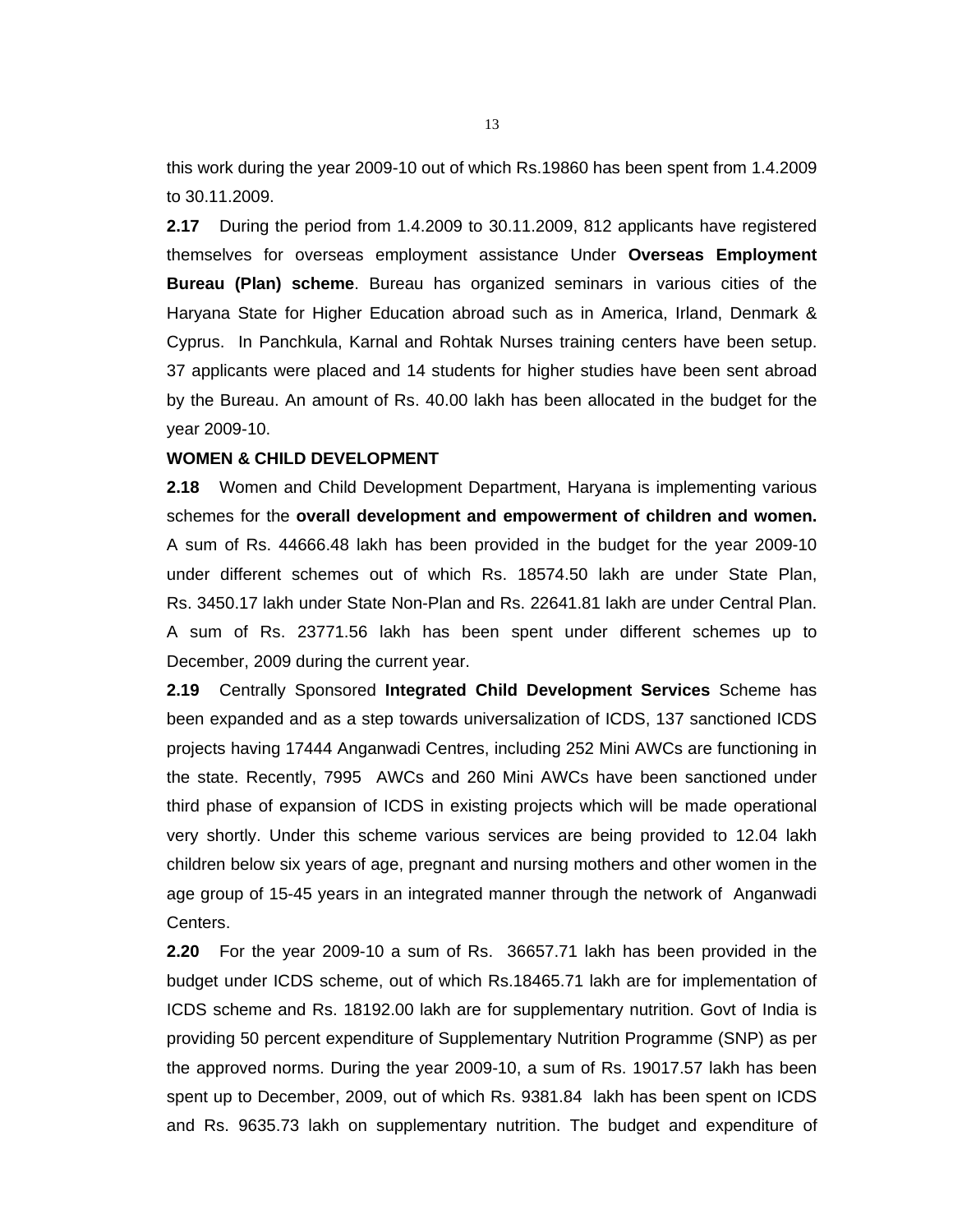Village Level Committee, Sakshar Mahila Samooh, Best Mother Award and Sports Meet for Women are included in the budget and expenditure of ICDS scheme.

**2.21** The **Honorarium of Anganwadi Workers** has recently been enhanced from Rs. 1000 to Rs. 1500 and the honorarium of Helpers has been increased from Rs. 500 to Rs. 750 by Govt of India. An equal enhancement in honorarium of Rs. 1500 for Anganwadi Workers and Rs. 750 for Helpers inclusive all previous enhancements has been given by State Govt. The retirement age of Anganwadi Workers and Helpers has been increased from 58 years to 60 years by the State Govt. Norms of SNP has been enhanced by the Govt. from 5.6.2009 from Rs. 2.00 to Rs. 4.00 for children, Rs. 2.70 to Rs. 6.00 for severely malnourished children and Rs. 2.30 to Rs. 5.00 for pregnant and lactating mothers.

**2.22** Scheme of construction of Buildings of **Anganwadi Centers(AWCs)** is being implemented to provide clean environment to children and creating an asset for them. The State Govt. has taken the initiative to construct 400 Anganwadi Buildings in the villages having 50 percent or more scheduled caste population to ensure better access to welfare scheme for women and children by providing assistance of Rs. 1376.00 lakh. 134 Anganwadi Centers have been constructed under this scheme. State Govt proposes to construct 50 AWCs in the villages where scheduled caste population is 20-50 percent. A sum of Rs. 1001.00 lakh has been provided to construct 203 Anganwari Buildings in the budget for the year 2009-10. A sum of Rs. 997.60 lakh has been spent so far.

**2.23** The State Govt. is the setting up of **Sanitary Napkin** Units through Sakshar Mahila Samoohs/Women Self Help Groups in all the districts through Haryana Women Development Corporation. Under this scheme, loan for eligible SMSs/SHGs are available up to Rs. one lakh from the Corporation at the rate of 5 percent per annum. These Sanitary Napkins are marketed through social marketing system by providing subsidy by the Health Department of State Govt. of Rs. 1.15 per napkin out of total cost of Rs. 2.15 per napkin. The Corporation has provided financial assistance of Rs. 81.00 lakh to 82 groups as loan for starting the units of Sanitary Napkins.

**2.24** State Govt has also started a new scheme **Surakshit Bhavishya Yojna** for the Welfare of Anganwadi Workers and Helpers w.e.f. 1.1.2008, under which Rs.100 will be invested to LIC of India every month out of which Rs.83 are in the form of savings and Rs.17 as risk premium for an Anganwadi Worker and Helper, who has completed one year of her service on dated 1.1.2008. Under this scheme Rs. 50000 will be given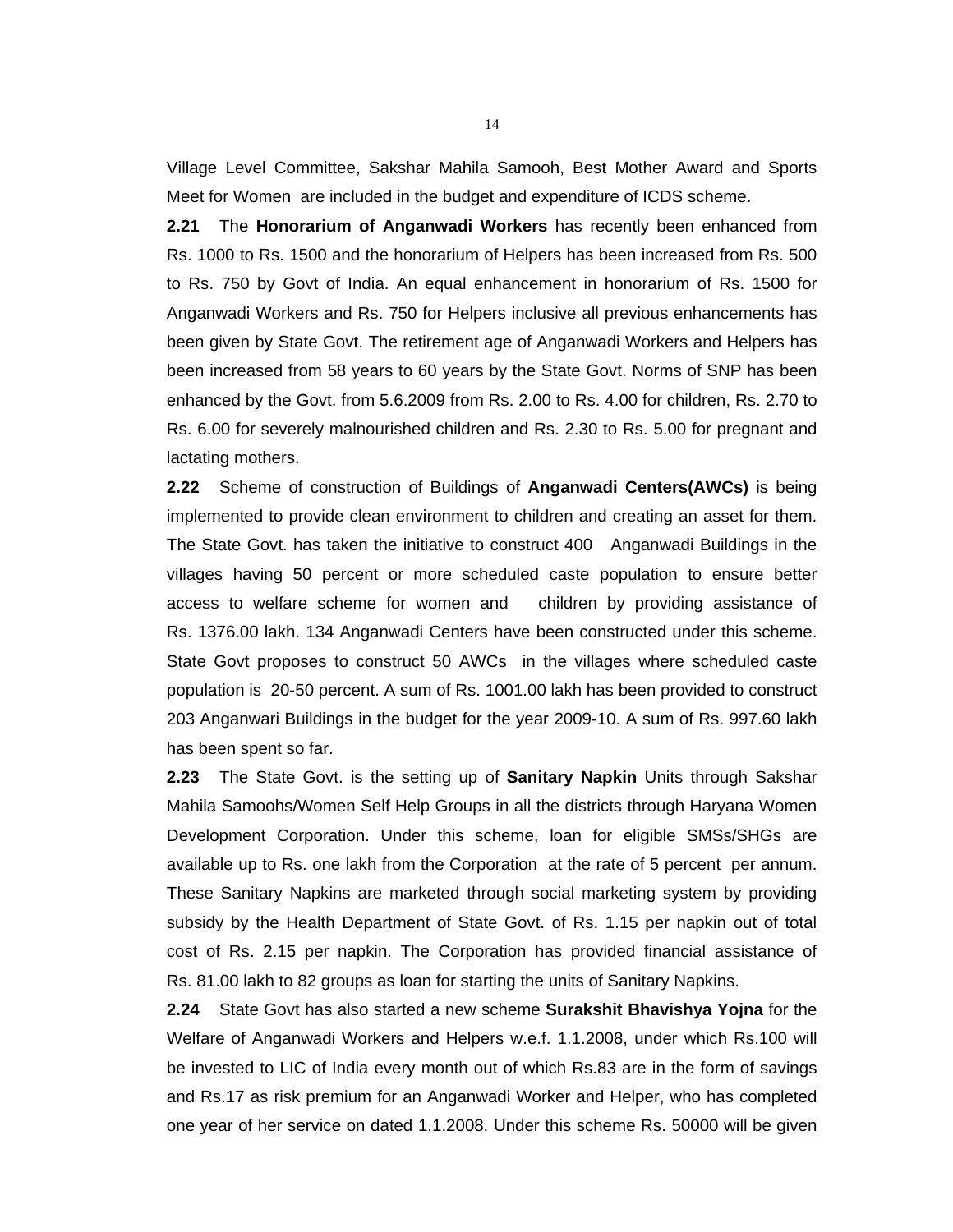to next kin of Anganwadi Worker/Helper on her sudden death in terms of insurance. The accumulated savings will be given to her with interest at the age of 60 years on her retirement. During the year 2009-10, a sum of Rs. 416.00 lakh has been provided for 17444 Anganwadi Workers and 17192 Helpers out of which a sum of Rs. 206.21 lakh has been spent up to December, 2009.

**2.25** The State Government has given **Incentive Awards** of Rs. 4.00 lakh each for improvement in Sex Ratio to District Sonipat and Fatehabad for obtaining first position and Rs. 2.00 lakh to Mohindergarh District for obtaining third position for the year 2008-09.

**2.26** The State Govt. has appointed Protection cum Child Marriage Prohibition Officers at district level under Domestic Violence Act-2005. Eight Service Providers like Haryana State Social Welfare Board, District Red Cross Societies and District Child Welfare Councils have been selected for providing necessary assistance to the aggrieved persons in the State. The Women and Child Development Department, Haryana is the controlling and monitoring authority. Radio Jingles have been aired on AIR, Chandigarh, Rohtak, Kurukshetra and Hisar for wide publicity of the scheme. A sum of Rs. 100.00 lakh has been provided in the budget for the year 2009-10, out of which Rs. 35.40 lakh has been spent up to December, 2009.

**2.27** To create a platform at the grass-root level and involve women in the decision making process and economically empower them, the Haryana Government has constituted **Village Level Committees of Women** to facilitate implementation of schemes pertaining to development of women & children. Woman Sarpanch or Women Panch nominated by the Gram Panchayat heads the committee and Anganwadi Worker is the Convener. About 6280 village level committees have been constituted so far. A sum of Rs. 362.00 lakh has been provided in the budget for the year 2009-10 under state plan of ICDS scheme, out of which Rs. 93.67 lakh have been spent upto December, 2009.

**2.28 Sakshar Mahila Samooh (SMS)** i.e. a group of educated women in every village has been formed to lend the necessary resource support to the Gram Panchayat and its village level committee for effective discharge of the functions assigned to them. The sub committee organized and enrolled all educated women, who are at-least matriculate including school going girls at plus 2 stage and former members of Balika Mandals under Kishori Shakti Yojna. These SMSs have started generating awareness on key issues of sex ratio, literacy, universalization of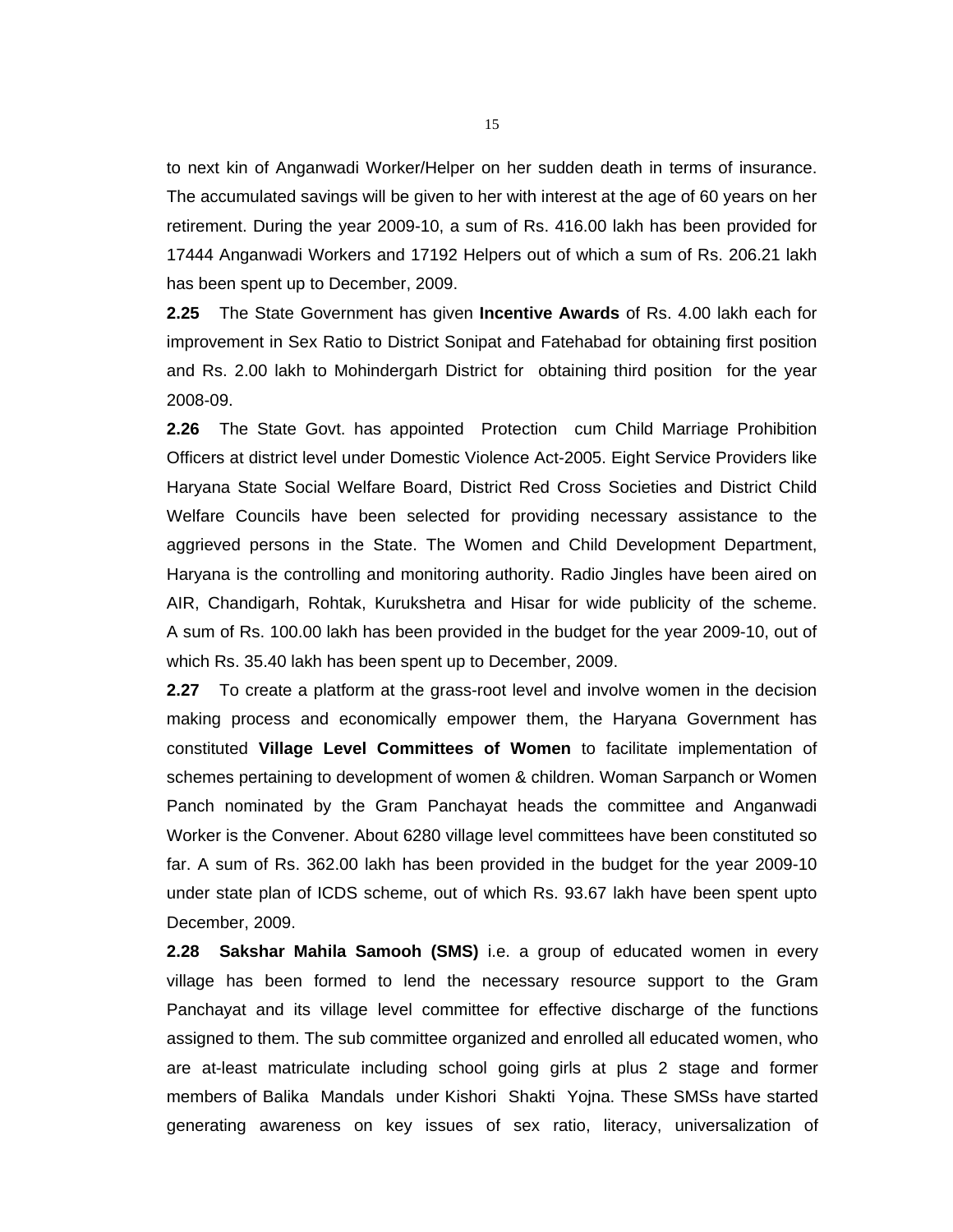elementary education, health and nutrition, opportunities for economic empowerment for women, hygiene sanitation and environment and schemes run by the Government for women, girls, children and village community. A sum of Rs. 300.00 lakh has been provided for sustainability of more than 6250 SMSs, out of which Rs. 113.57 lakh has been spent up to December, 2009.

**2.29** The Department's first priority is to arrest the declining sex ratio and address the problem of female foeticide, reduce malnutrition among children, enhancing socio-economic status of women and strengthening institutional mechanism for creating a gender sensitive and enabling social environment.

**2.30** To **curb Anemia amongst women and children** in the State nutritional supplements i.e. Iron and Folic Acid (IFA) tablets & Vitamin A Supplements are to be provided to all children, pregnant & nursing mothers and adolescent girls. A sum of Rs. 500.00 lakh has been allocated under ICDS State Plan in the budget for the year 2009-10.

**2.31** The State Govt. has implemented **Education Loan Scheme for Girls/Women** for higher studies implemented through Haryana Women Development Corporation under which interest subsidy of 5 percent per annum is provided to encourage girls to pursue the higher education at Graduate/Post Graduate/ Doctoral/ Post Doctoral level in the country and abroad. Under this scheme, different banks have sanctioned 2478 cases of loan to the girls studying in different professional courses in various universities of the country and out side the country so far, out of which 114 girls are studying abroad in different professional courses.

**2.32** To combat the problem of female foeticide and arrest the declining sex ratio, an incentive based Scheme **Ladli** has been launched. Under this scheme Rs. 5000 per year are given on the birth of second daughter born on or after 20.8.2005 for five years. A sum of Rs. 3400.00 lakh has been provided in the budget for the year 2009-10 out of which a sum of Rs. 2537.26 lakh has been spent and 14196 first time beneficiaries have been covered apart from 32920 beneficiaries of previous year up to December, 2009.

**2.33** Centrally Sponsored **Kishori Shakti Yojna** is being implemented in 128 ICDS projects for improving the health and nutritional status of adolescent girls in the age group of 11-18 years and to train and equip them to improve home based and vocational skills and to promote awareness of health, hygiene, nutrition, home management, child care etc. The adolescent girls are also provided supplementary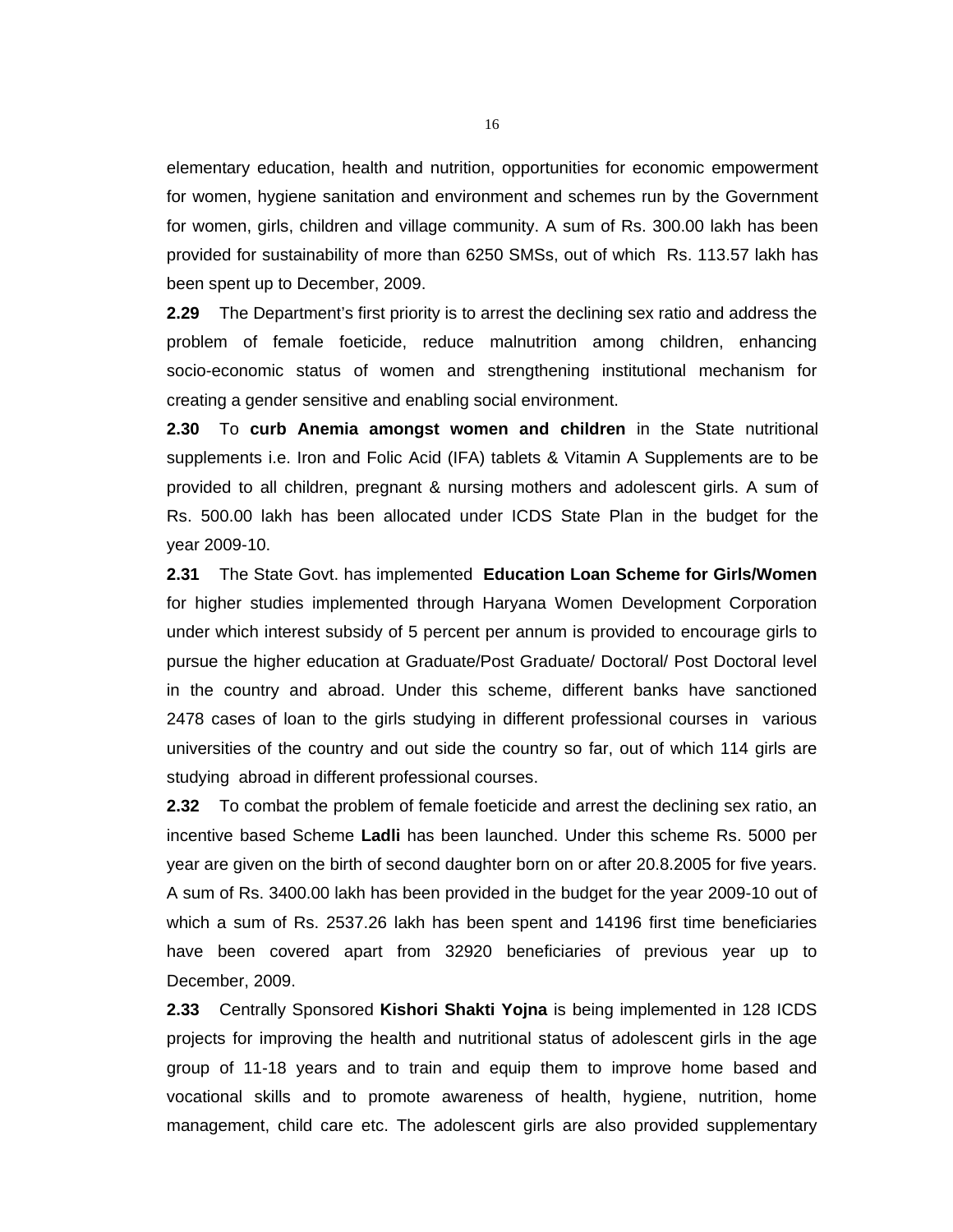nutrition at the rate of Rs. 5.00 per girl per day. Services under the scheme are being provided by formation of 1636 Balika Mandals for six months in 10 pecent of the Anganwadi Centers. In the budget for the year 2009-10, a sum of Rs. 670.00 lakh has been provided under the scheme out of which a sum of Rs. 70.00 lakh is provided for implementation of the scheme and a sum of Rs. 600.00 lakh have been provided for SNP. As many as 32717 girls are being provided SNP and trainings and a sum of Rs. 328.67 lakh has been spent up to December, 2009, out of which Rs. 318.43 lakh are under supplementary nutrition.

**2.34 Haryana Women Development Corporation** is functioning to promote activities for women's development, awareness generation, vocational training and arrange institutional finance for self-employment to ameliorate the socio economic conditions of women belonging to weaker sections. A sum of Rs. 375.00 lakh has been provided in the budget for the year 2009-10 out of which a sum of Rs. 190.00 lakh has been released for administrative expenses, subsidy and share capital.

**2.35** The State Govt. setup State Commission for Women in December, 1999 to protect the constitutional and legal rights of women and their overall development. A sum of Rs. 52.00 lakh has been provided in the budget for the year 2009-10 for this Commission, out of which Rs. 21.00 lakh has been released so far.

#### **WELFARE OF FREEDOM FIGHTERS**

**2.36** The State **Samman Pension** of Freedom Fighters/ their Widows belongs to Haryana State have been enhanced from Rs. 5500 to Rs. 6000 per month (including fixed medical allowance at the rate of Rs. 750 per month) with effect from 22.7.2009. In addition to Samman Pension some other schemes/facilities are also extended to the Freedom Fighters/Widows and their dependents which are as under:-

(i) The State Samman Pension after death of Freedom Fighters and their spouse is to be transferred further to their unmarried unemployed daughters and disabled unmarried unemployed sons with 75% disability w.e.f. 12.6.2009.

(ii) Financial assistance for meeting the funeral expenses on the death of Freedom Fighters of the State has been enhanced from Rs. 1500 to Rs. 5000 w.e.f 13.7.2009.

(iii) Financial assistance to the Haryana State Freedom Fighters/INA personnel and their widows for the marriage of their daughters, grand daughters and dependent sisters is given at the rate of Rs. 51000 in each case w.e.f. 20.8.2009.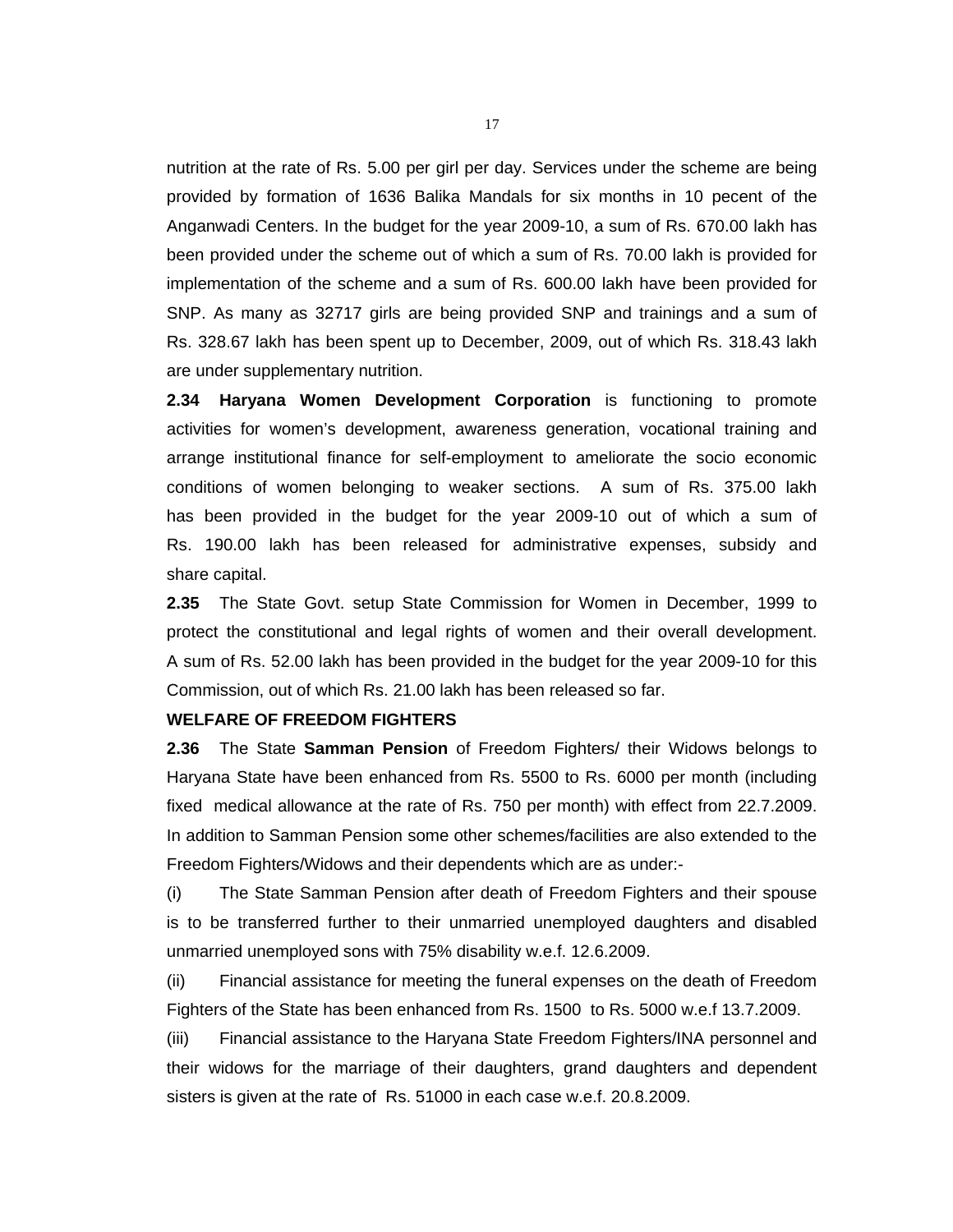#### **WELFARE OF DEFENCE PERSONNEL**

**2.37** The State Government is committed for the **welfare of Defense Personnel, ex-Defence Personnel and their families**. In recognition to the services and supreme sacrifices made by the brave soldiers in safeguarding the Country, the Government has substantially enhanced the amount of **Cash Awards and the Annuity being paid to Gallantry Award Winners** (War Time), Rs. 25.00 lakh for the awardees of Paramvir Chakra, Rs. 15.00 lakh for Mahavir Chakra, Rs. 10.00 lakh for Vir Chakra, Rs. 5.00 lakh for Sena Medal (Gallantry) award winner and Rs. 2.50 lakh for Mention-in-Despatches (Gallantry), and for Peace Time Gallantry Award Winners Rs. 25.00 lakh for Ashok Chakra, Rs. 15.00 lakh for Kirti Chakra and Rs. 10.00 lakh for Shaurya Chakra and Rs. 5.00 lakh to Sena Medal (Gallantry).

**2.38 Disabled Ex-Servicemen** have been given the **facility to travel free** in the Haryana Roadways buses. Also **Defence Colonies** are being developed at various places in Haryana. The Govt. has given the financial assistance at the rate of Rs. 1500 per month to World War-II Veterans and their Widows. The Govt. of Haryana has also granted financial assistance of Rs. 1000 per month to the ESM of the age of 60 years and above and their Widows. The State of Haryana has also granted the financial assistance at the rate of Rs. 1000 per month to all war Widows of defence forces personnel's in addition to their to family pension already granted by the Govt. of India.

#### **HOSPITALITY**

**2.39** The main function of Hospitality Organisation, Haryana is to make arrangements for the boarding and lodging of the honourable guests who are declared State Guests by the Government of Haryana. It also provides facilities of tea, coffee, cold drinks, breakfast, lunch and dinner at reasonable rates to the Ministers, Legislators, Officers, Officials and other visitors though its eight service units which are located at Chandigarh, Panchkula and New Delhi.

#### **WELFARE OF SC&BC**

**2.40** The Haryana Government is fully committed to promote the **Welfare of Scheduled Castes and Backward Classes** by implementing various schemes for their **socio-economic and educational upliftment**.

**2.41** To encourage the Scheduled Castes/Backward Classes students to get more marks in examinations scholarship ranging from Rs. 4000 per annum to Rs. 12000 per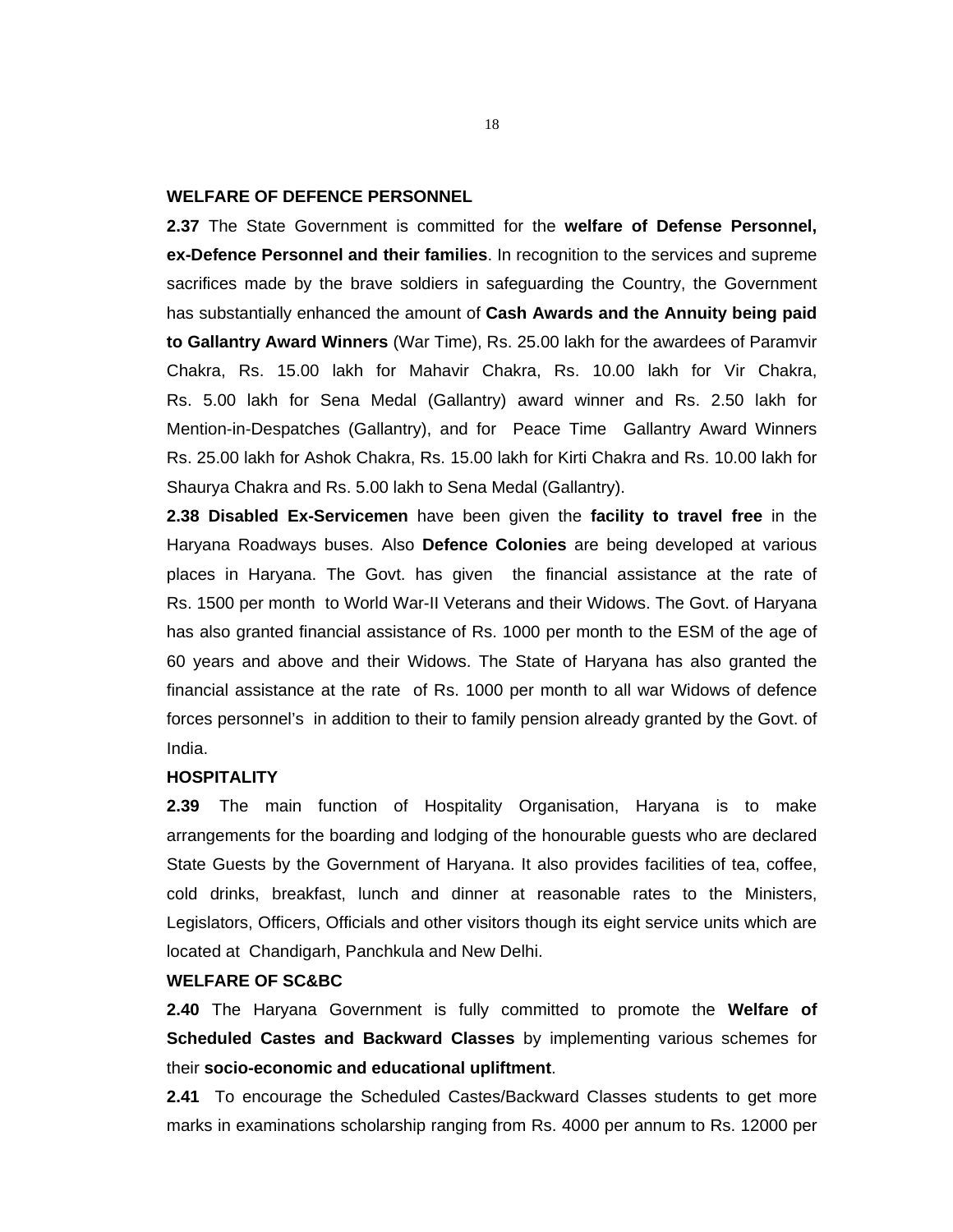annum for different category of cources are given for rural and urban students under **Dr.Ambedkar Medhavi Chhatar Yojna.** This scholarship will be given to those Scheduled Castes & Backward Classes students who are studying in recognized Govt./Non-Govt. Schools,Colleges, Instttutions & Universities. Under this scheme 12346 students were benefited during the year 2008-09 and approximately 10000 students will be benefited during the year 2009-10.

**2.42** Sensitive to the social needs of the disadvantaged groups belonging to BPL category the Government give a grant of Rs. 15000 to Scheduled Castes persons, widows of all sections of society and Rs. 5100 to the persons of other sections of society, as a financial assistance for marriage of their daughters under **Indira Gandhi Priya Darshni Vivah Shagun Yojana.** The assistance amount has been increased from Rs. 15000 to Rs. 31000 and from Rs. 5100 to Rs. 11000 w.e.f. 26.1.2010. Under this scheme 16907 beneficiaries were benefited during the year 2008-09 and approximately 19894 persons will be benefited during the year 2009-10.

**2.43** In order to solve the housing problem of Scheduled Castes & De-notified Tribes living below poverty line subsidy for construction and repair of house is given under **"Housing Scheme for Scheduled Castes & De-notified Tribes" Scheme.** Under this scheme a grant of Rs. 50000 for construction and Rs. 10000 for repair is given to the Scheduled Castes & De-notified Tribes persons who live under BPL. During the year 2008-09 approximately 2428 beneficiaries were benefited under this scheme and approximately 7960 persons will be benefited during the year 2009-10.

#### **HSFDC**

**2.44** The Haryana Scheduled Castes Finance and Development Corporation provides loan/benefit to only those identified Scheduled Castes families whose annual family income does not exceed Rs. 20000 in rural areas and Rs. 27500 in urban areas for various bank assisted income generating schemes such as Dairy Farming, Sheep Rearing, Piggery, Kiryana Shop, Animal Driven Carts, Leather and Leather Goods Making, Tea Shop, Bangles Shop, etc.

**2.45** In case of National Scheduled Castes Finance and Development Corporation (NSFDC) assisted schemes such as Purchase of Light Commercial Vehicles, Auto-Rickshaw (Diesel) etc., the income ceiling is Rs. 40000 per annum in rural areas and Rs. 55000 per annum in urban areas . There is no income limit under NSKFDC Schemes, only occupation is the criteria for eligibility.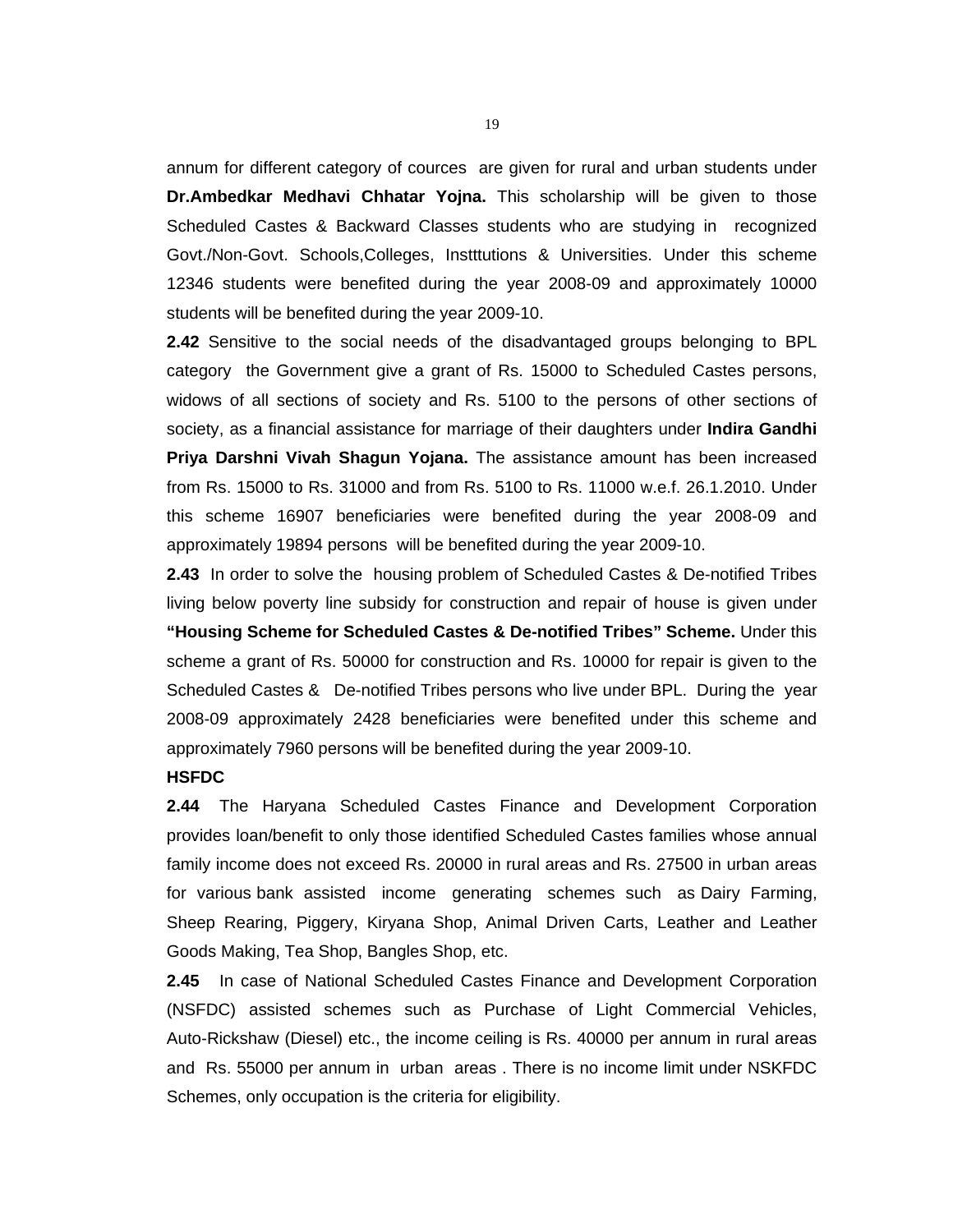**2.46** Under the **Bank Tie- up Schemes**, the Corporation provides financial assistance for various bankable income generating schemes costing upto Rs.1.50 lakh.The Corporation provides subsidy at the rate of 50 percent (Subsidy to maximum of Rs. 10000) and margin money at the rate of 10 percent of the project cost and balance amount is provided by the bank.

**2.47** Under the Scheme in collaboration with **National Scheduled Castes Finance and Development Corporation (NSFDC),** the Corporation follows the unit cost as approved by NSFDC under various schemes. The NSFDC, Haryana Scheduled Castes Finance and Development Corporation and beneficiaries contributes towards its share in the shape of margin money as per financing pattern approved by NSFDC under a particular scheme. However, the share of the Corporation is upto 10 percent under NSFDC assisted schemes. In case of NSFDC assisted scheme, the Corporation provides subsidy in BPL cases at the rate of 50 percent of the project cost. The maximum amount of subsidy is Rs. 10000.

**2.48** Under the scheme in collaboration with **National Safai Karamcharis Finance and Development Corporation (NSKFDC),** the project cost ceiling is upto Rs.10.00 lakh. The Corporation follows the unit cost as approved by NSKFDC under various schemes. The NSKFDC, Haryana Scheduled Castes Finance and Development Corporation and beneficiaries contributes towards the Scheme in the ratio approved by NSKFDC. The margin money is upto 5 percent of the unit cost. However, the Corporation contributes its share in the shape of margin money as per financing pattern approved by NSKFDC under a particular scheme.There is no provision of subsidy under NSKFDC Scheme.

**2.49** During the year 2009-10, the Corporation will assist 16000 families for various income generating Schemes by providing them financial assistance of Rs. 86.26 crore including Rs. 16.28 crore as subsidy. The Corporation has assisted 8397 beneficiaries by providing them financial assistance of Rs. 43.37 crore including Rs. 6.94 crore as subsidy for various self employment Schemes during the year 2009-10 (upto December, 2009). During the year 2010-11, the Corporation will assist 15000 families for various income generating Schemes by providing them financial assistance of Rs. 69.35 crore including Rs.14.98 crore as subsidy.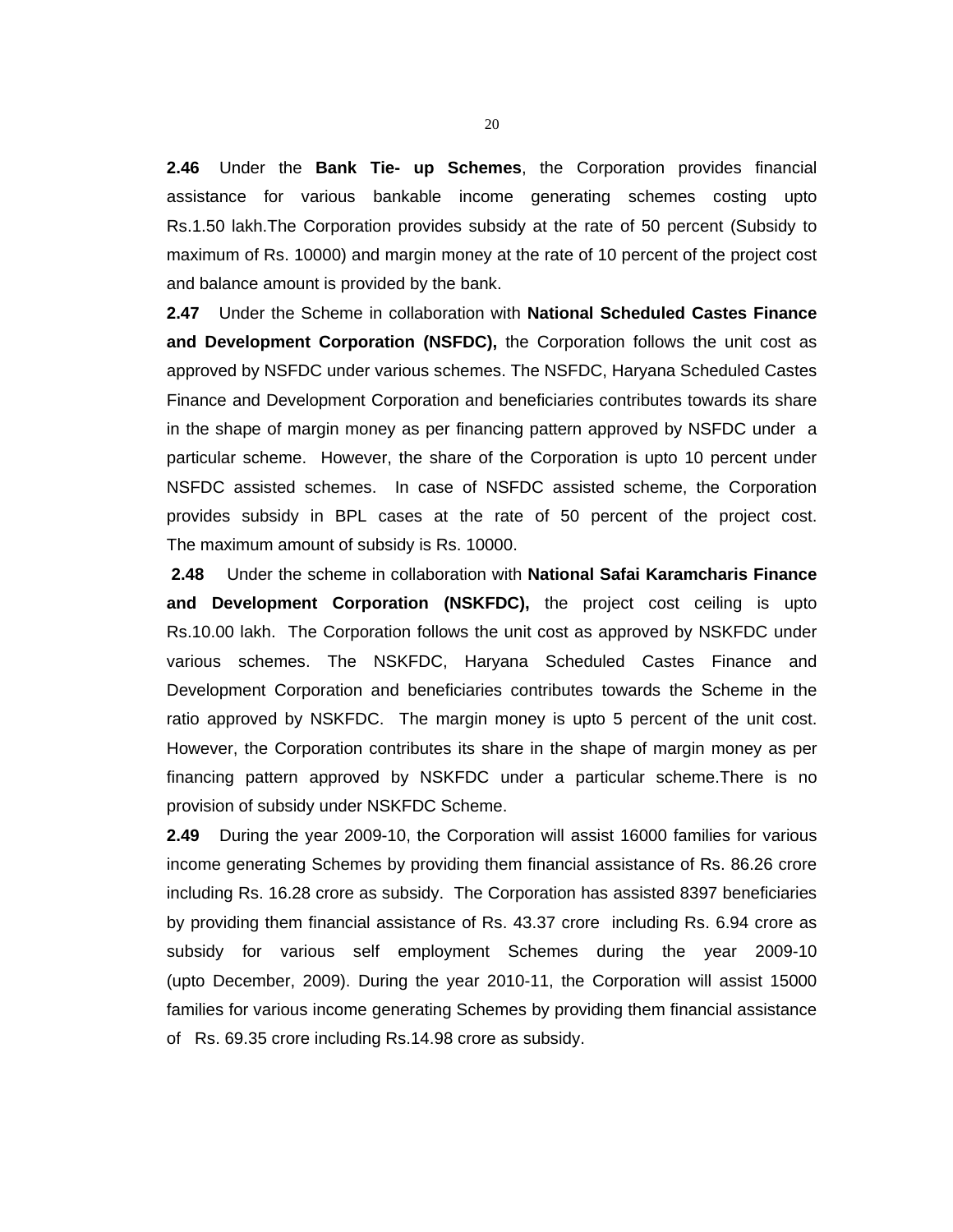#### **HSBC&EWSKN**

**2.50** Haryana Backward Classes and Economically Weaker Sections Kalyan Nigam is working for the **economic upliftment of Backward Classes, Minority Communities and Handicapped persons**. Against a target of Rs. 10.50 crore for providing financial assistance to 2100 persons of Backward Classes during 2009-10, loan of Rs. 67.76 lakh to 98 persons of Backward Classes has been given upto 31<sup>st</sup> December, 2009. A target of Rs. 10.50 crore is fixed for providing financial assistance to 2100 persons of Minority Communities during the year 2009-10 and the Nigam has managed to disburse loan worth Rs. 21.78 lakh to 40 persons of Minority Communities till 31<sup>st</sup> December, 2009. Against the target of providing financial assistance of Rs. 10.50 crore to 1500 Handicapped Persons during 2009-10, Rs. 191.79 lakh have been given to the 331 Handicapped Persons till 31<sup>st</sup> December, 2009.

#### **LABOUR**

**2.51** State Government has taken necessary initiatives and steps to promote harmonious industrial relations and industrial safety. In spite of global recession the State successfully contained its adverse impact on industrial peace and harmony. Two applications have been received for permission for closure, retrenchment or lay off from industrial units of the State but the same have been dismissed as withdrawn. The manufacturing units have revived normal production. Now the information technology units are also reviving their activities. The industrial unrest in units like Musashi Auto, Rico Auto, Sunbeam Auto and Honda Scooter & Motorcycles due to some disputes have been resolved as per law.

**2.52** To make procedures transparent, users friendly and amenable to e-governance facilities of online Registration and Licensing under various enactments has been introduced. Most prominent among these relate to the Shops and Commercial Establishments and Factories Act etc. The process of online self-certification will also make Industrial Climate more progressive, client friendly & curb the Inspector-Raj.

**2.53** The rates of minimum wages of the unskilled workers in the State which had been revised at the rate of Rs. 3510 per month on 1.7.2007 have been further updated half yearly to fully neutralize the increase in Consumer Price Index relating to the working class. At present the rate of minimum wages for an unskilled worker is fixed w.e.f. 1.1.2010 at the rate of Rs. 4214 per month and Rs. 162 per day respectively.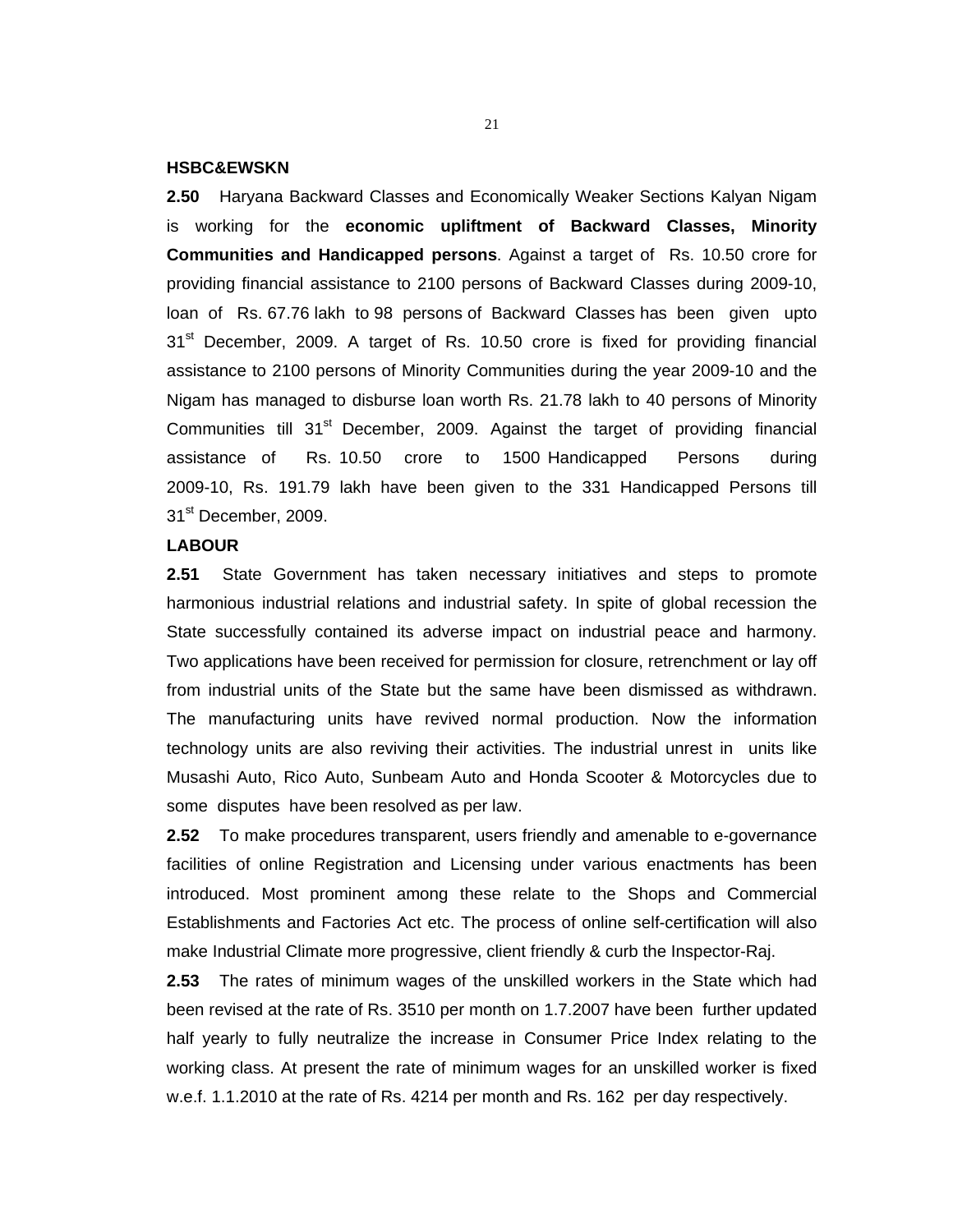**2.54** To provide quick justice to the workers, **9 Industrial Tribunals-cum-Labour Courts** are functioning in the State. Besides this, three Lok Adalats were held in the State to dispose of long time pending cases. In these Lok Adalats approximately 500 cases were disposed of.

**2.55** Three Rehabilitation Centers for Destitute and Migrant Child Labour at Panipat, Faridabad and Yamuna Nagar with a capacity of 50 each in a centre have been established. The State Government has granted Rs. 1.30 crore during this financial year to run these centers regularly in which free boarding,lodging and vocational education is being provided.

**2.56** Construction of a Labour Welfare Complex has been taken up in Faridabad at the cost of Rs. 2.50 crore on 2 acre land for rehabilitation of migrant labour temporarily. In this labour transit centre a temporary rental facility will be provided to stay minimum for 2 weeks till they find jobs and shelter for themselves.

**2.57** Haryana Labournet Center which provides services of registration, healthcare, safety training, skill up gradation training, creche for younger children, and schools linkage for children above six years of age and tracking of worker to help him in getting additional or better paid work has been established. Firstly such center has already been established at Manesar district Gurgaon. Three more Labournet Centers have been opened at Gurgaon and Faridabad with the cost of Rs. 1.11 crore.

**2.58** The facilities of shelters with civic amenities is being provided to labour at the labour chowks with availability of the land from local authorities. Construction of Labour Sheds at Yamuna Nagar and Faridabad has been started with a cost of Rs. 28.05 lakh and Rs. 20.00 lakh respectively which will be completed very soon.

**2.59** To stop the dropout rate of school going children of factory workers and to provide training to the eligible family members of factory workers,the Department has decided to set up 'Welfare Training Centers' in collaboration with a reputed NGO. Two such centers have already been setup at Faridabad, one at Gurgaon and one at Dharuhera with the cost of Rs. 20.00 lakh. The current plan budget for the year 2009-10 is Rs. 717.00 Lakhs, out of which Rs. 11.12 lakh have been spent till September, 2009. The rest of the amount will be utilized by 31.3.2010.

#### **20-POINT PROG.**

**2.60** A number of programmes enlisted in the **20-Point Programme** which addresses the needs and aspirations of the people have been undertaken **(Annex 2.1)**.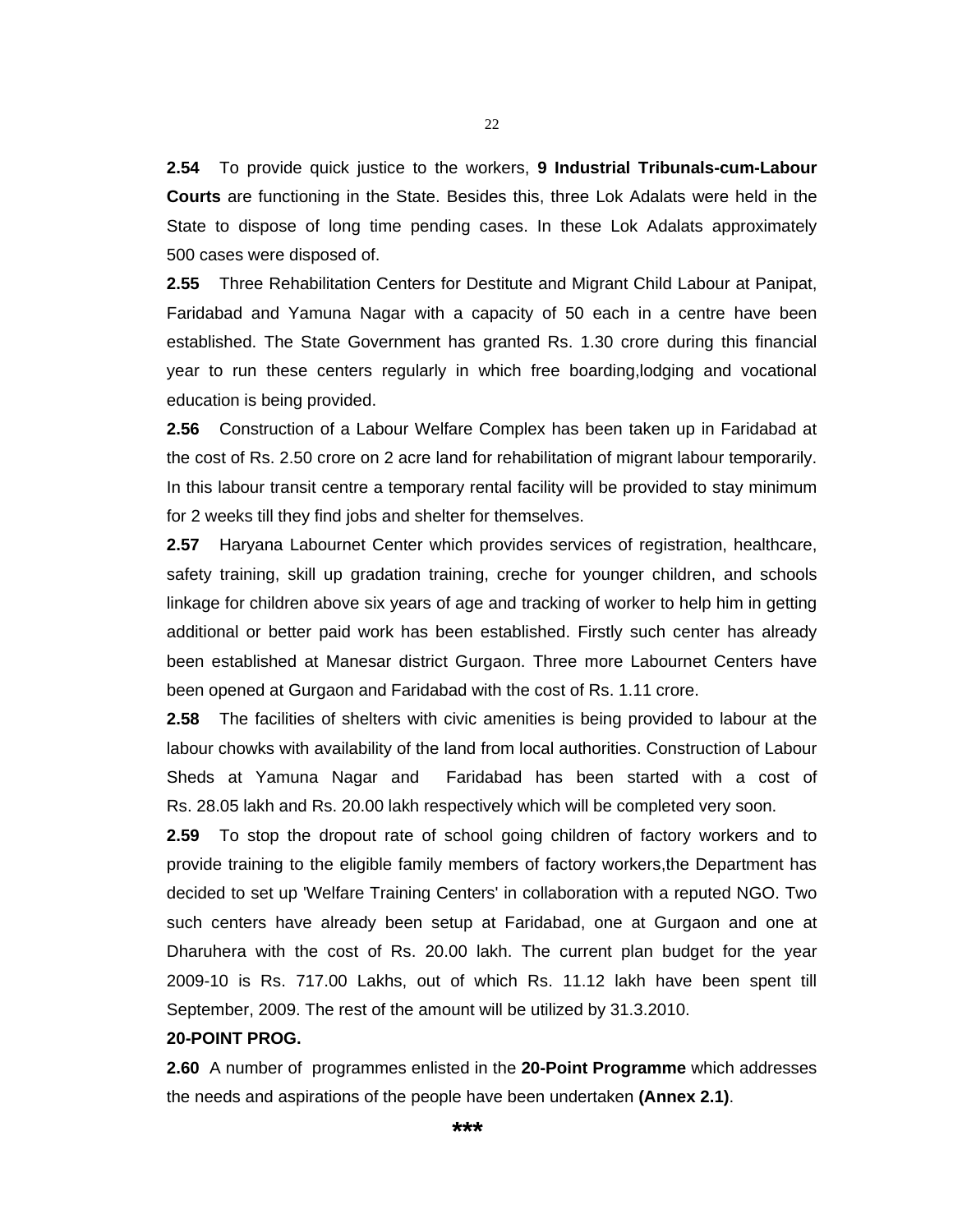# **SECTORAL REVIEW**

**\_\_\_\_\_\_\_\_\_\_\_\_\_\_\_\_\_\_\_\_\_\_\_\_\_\_\_\_\_\_\_\_\_\_\_\_\_\_\_\_\_\_\_\_\_\_\_\_\_\_**

#### **AGRICULTURE**

 Agriculture was accorded high priority right since inception of the State. Concerted efforts were made by the Govt. in creating basic infrastructure for all round development of the State. Manifold expansion of infrastructure took place and support services related to agriculture in Haryana were created. State made remarkable progress in the field of agriculture production and it has emerged as the grain bowl of the Country. Resultantly, **foodgrains production touched an impressive figure of 161.66 lakh tonnes during 2008-09** as compared to 25.92 lakh tonnes during 1966-67 registering a more than six fold increase.

**3.2** The **foodgrains production during Kharif 2009 is anticipated at 46.53 lakh tonnes** which is 3.7 percent higher than that of the previous year. The reason for this increase is more productivity of Paddy. The productivity of Cotton has been achieved at 646 Kgs. per hectare (Lint) during Kharif 2009. The target of foodgrains production for the year 2009-10 was fixed at 167.14 lakh tonnes, comprising of 49.48 lakh tonnes for Kharif and 117.66 lakh tonnes for Rabi season which is 3.4 percent more than the last year achievement. Similarly, the targets of Sugarcane, Cotton and Oilseeds were fixed at 58.50 lakh tonnes, 25.06 lakh bales and 10.05 lakh tonnes respectively.

**3.3** In order to provide better risk management in agriculture, State Government has implemented **National Agriculture Insurance Scheme** from Kharif 2004 onwards. Presently, High risk prone crops like Cotton, Bajra, Maize and Arhar are being covered in Kharif season and Gram, Barley and Mustard during Rabi season under the scheme. The scheme is compulsory for loanee farmers and optional for non-loanee farmers. A provision of 10 percent subsidy has been made for small and marginal farmers on 50:50 sharing basis by Centre and State.

**3.4 Zero till technology** is being provided to the farmers and very useful for timely sowing of crops, saving of energy as well as reduction in cost of cultivation by Rs. 2000 to Rs. 2500 per hectare. Wheat crop is sown in an estimated area of 5.15 lakh acres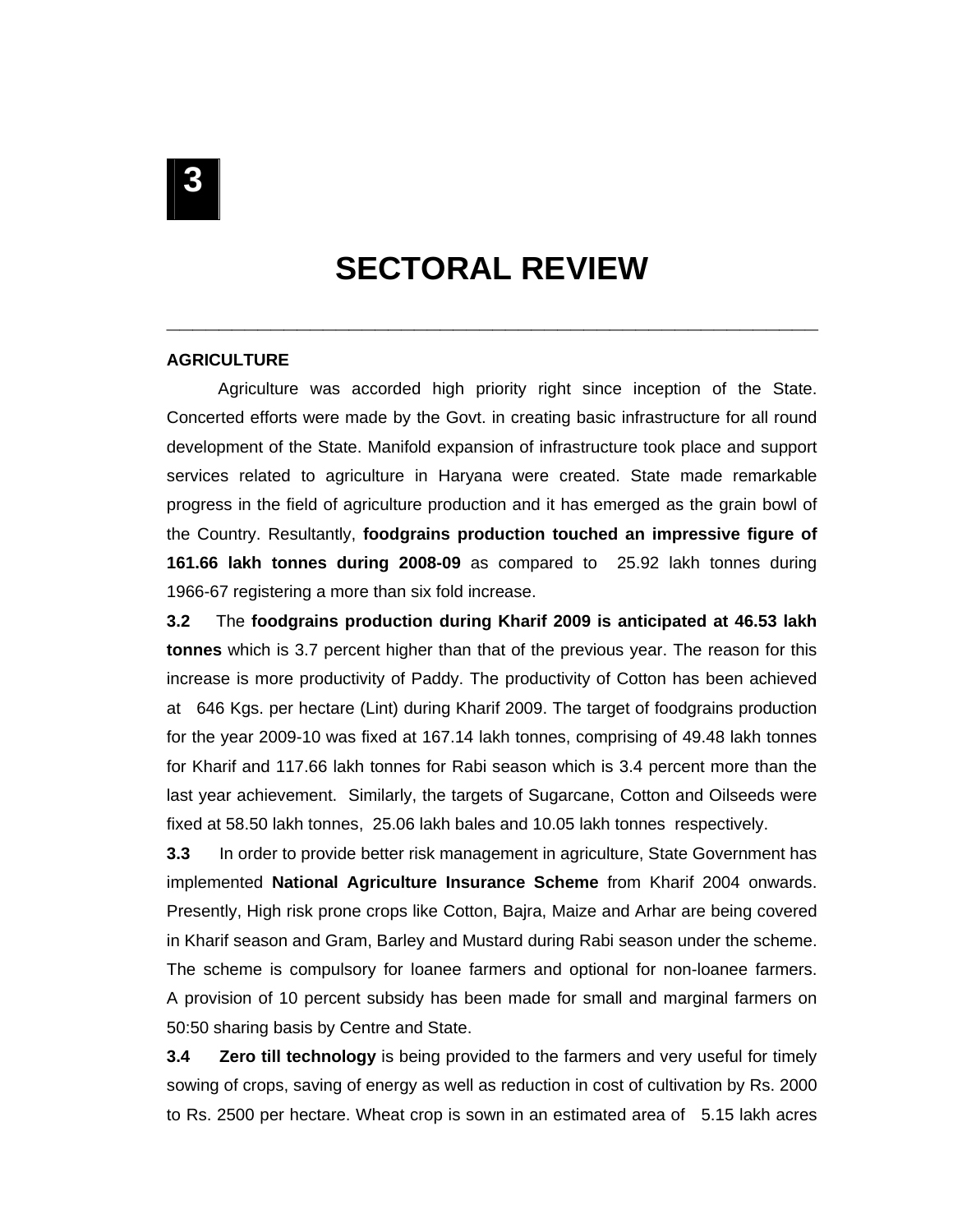with this technology during the year 2008-09. During the year 2009-10 also the department of Agriculture is providing various agriculture machinery/implements to the farmers at subsidized rates like previous years.

**3.5** The State Government is also running other innovative programmes like **Toll Free Agricultural Help-Line** in Chaudhary Charan Singh Haryana Agricultural University (CCSHAU), Hisar, Regional Research Stations at Uchani (Karnal) and Bawal (Rewari), wherein the farmers can contact the specialists of CCSHAU, Hisar on telephone and can have solution of their problems. A new service has also been introduced to do SMS on the particular Cell No. 9815862026 to solve the problems of the farmers. **Kisan Clubs** have been constituted in every district of the State. The members of Farmers Kisan Clubs are meeting frequently to plan their strategies and to discuss various problems relating to agriculture and allied sectors. The department is also tying up with EDUSAT, Panchkula for the latest things such as video conferencing etc.

**3.6** Govt. of India has launched two new Centrally sponsored schemes namely **National Food Security Mission (NFSM)** and **Rashtriya Krishi Vikas Yojana (RKVY)** from Rabi, 2007-08. The main objective of the NFSM is to increase the production of Wheat and Pulses through area expansion and productivity enhancement in a sustainable manner in the identified districts in the State. An amount of Rs. 34.62 crore has been allocated during 2009-10 under NFSM. The Govt. of India has launched a major initiative, namely, the Rashtriya Krishi Vikas Yojna (RKVY) to help/achieve the growth target of 4 percent per annum in agriculture and allied sectors. RKVY is aimed to incentivising the States to invest more in agriculture and allied sectors and it offers considerable flexibility to the State in the planning, selection and approval of the project. An amount of Rs. 112.77 crore has been allocated under RKVY during 2009-10. For optimum use of scare irrigation resources under ground pipe line system is promoted and an amount of Rs. 24.85 crore is being spent on the activities under RKVY.

#### **Area under Crops**

**3.7** The gross area sown was 45.99 lakh hectares during 1966-67 and it has increased to 64.58 lakh hectares during 2007-08. During the year 2008-09 the gross area sown is likely to remain 65.00 lakh hectares.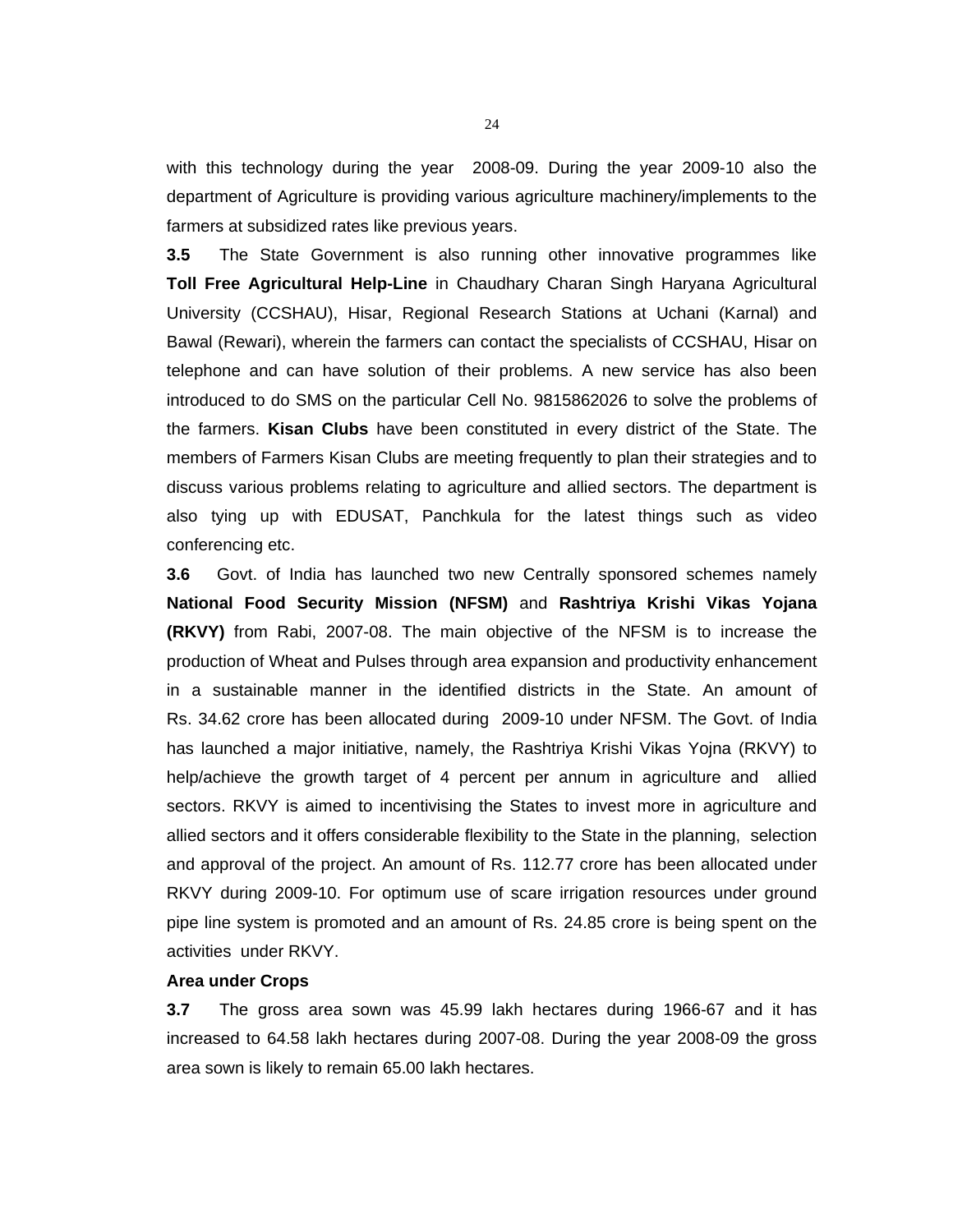**3.8** The cropping intensity in the State has been achieved at 179.69 percent during 2007-08. The agriculture scene in the State is dominated by Paddy-Wheat rotation, causing degradation in soil fertility and further fall in the under ground water level.

**3.9** The contribution of area under Wheat and Paddy crops to the total gross area sown in the State is likely to be 56.41 percent during 2008-09. Though, the efforts have been made to break the dominance of the Wheat-Paddy rotation, yet no significant achievement has been made in this regard so far.

|                 |       |       |          |           |        | (000 hectares) |       |
|-----------------|-------|-------|----------|-----------|--------|----------------|-------|
| Year            | Wheat | Paddy | Total    | Sugarcane | Cotton | Oilseeds       | Gross |
|                 |       |       | F/grains |           |        |                | Area  |
|                 |       |       |          |           |        |                | Sown  |
|                 | 2     | 3     | 4        | 5         | 6      | 7              | 8     |
| 1966-67         | 743   | 192   | 3520     | 150       | 183    | 212            | 4599  |
| 1970-71         | 1129  | 269   | 3868     | 156       | 193    | 143            | 4957  |
| 1980-81         | 1479  | 484   | 3963     | 113       | 316    | 311            | 5462  |
| 1990-91         | 1850  | 661   | 4079     | 148       | 491    | 489            | 5919  |
| 2000-01         | 2355  | 1054  | 4340     | 143       | 555    | 414            | 6115  |
| 2004-05         | 2317  | 1024  | 4218     | 133       | 621    | 715            | 6425  |
| 2005-06         | 2303  | 1047  | 4311     | 129       | 584    | 736            | 6509  |
| 2006-07         | 2376  | 1042  | 4348     | 141       | 527    | 622            | 6407  |
| 2007-08         | 2461  | 1073  | 4477     | 140       | 482    | 511            | 6458  |
| 2008-09         | 2462  | 1210  | 4609     | 90        | 455    | 541            | 6510  |
| 2009-10*        | 2452  | 1205  | 4537     | 74        | 507    | 557            | 6510  |
| $*$ Drovisional |       |       |          |           |        |                |       |

#### **Table 3.1 Area under Principal Crops**

**Provisional** 

**3.10** The area under Wheat was 24.62 lakh hectares in 2008-09 and 24.52 lakh hectares in 2009-10 showing a slight decrease of 0.4 percent over 2008-09. The area under Paddy has also decreased from 12.10 lakh hectares in 2008-09 to 12.05 lakh hectares in 2009. The area under commercial crops i.e. Sugarcane, Cotton and Oilseeds fluctuates every year. There has been a decrease of 17.8 percent in Sugarcane,11.4 percent increase in area of Cotton and 3 percent increased in oilseeds during the year 2009-10 over 2008-09.

#### **Agricultural Production**

**3.11** A remarkable increase in foodgrains production is visible in Haryana since inception of the State. Production of total foodgrains in the State is likely to be 155.28 lakh tonnes in 2009-10. The Wheat and Paddy crops have played a major role in pushing up the agricultural production. The production of Rice is likely to be 36.25 lakh tonnes in 2009. Similarly, the production of Wheat is likely to be 106.29 lakh tonnes during 2009-10.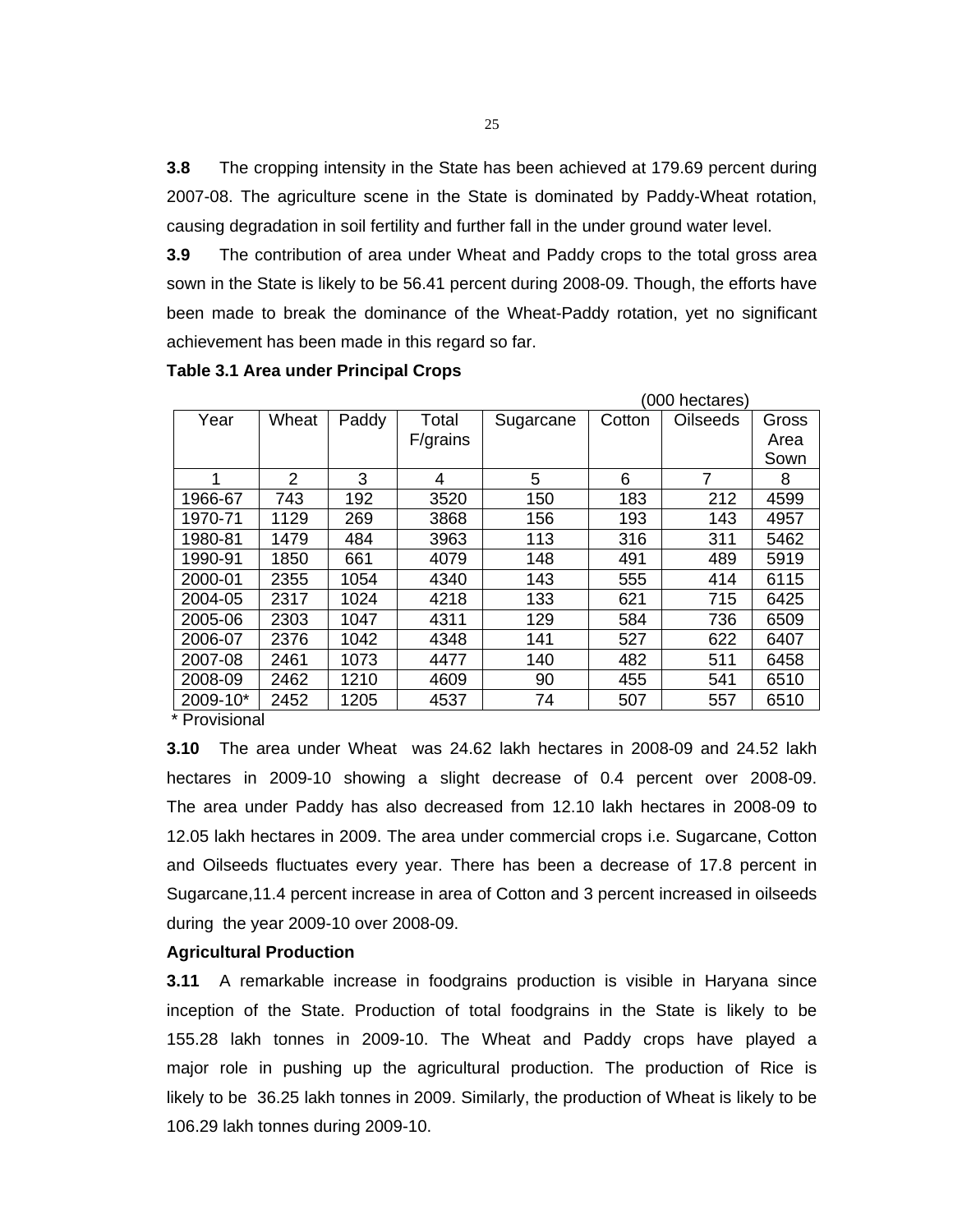|          |       |      |          |                 |                       | 000 tonnes)    |
|----------|-------|------|----------|-----------------|-----------------------|----------------|
| Year     | Wheat | Rice | Total    | <b>Oilseeds</b> | Cotton                | Sugarcane      |
|          |       |      | F/grains |                 | $(000 \text{ bales})$ |                |
| 1        | 2     | 3    | 4        | 5               | 6                     | $\overline{7}$ |
| 1966-67  | 1059  | 223  | 2592     | 92              | 288                   | 5100           |
| 1970-71  | 2342  | 460  | 4771     | 99              | 373                   | 7070           |
| 1980-81  | 3490  | 1259 | 6036     | 188             | 643                   | 4600           |
| 1990-91  | 6436  | 1834 | 9559     | 638             | 1155                  | 7800           |
| 2000-01  | 9669  | 2695 | 13295    | 563             | 1383                  | 8170           |
| 2004-05  | 9043  | 3010 | 13057    | 836             | 2075                  | 8230           |
| 2005-06  | 8853  | 3194 | 13006    | 830             | 1502                  | 8310           |
| 2006-07  | 10059 | 3375 | 14763    | 837             | 1805                  | 9650           |
| 2007-08  | 10232 | 3606 | 15294    | 620             | 1882                  | 8850           |
| 2008-09  | 11360 | 3298 | 16166    | 933             | 1858                  | 5130           |
| 2009-10* | 10629 | 3625 | 15528    | 798             | 1926                  | 4654           |

**Table 3.2 The Agricultural Production of Major Crops** 

\*Provisional

**3.12** The production of Oilseeds and Sugarcane during the year 2009-10 is estimated as 7.98 and 46.54 lakh tonnes against 9.33 and 51.30 lakh tonnes respectively during the year 2008-09. The production of Cotton in the State is estimated to increase from 18.58 lakh bales in 2008-09 to 19.26 lakh bales in 2009-10.

#### **Average Yield of Principal Crops**

**3.13** The average yield per hectare of Wheat and Rice during 2009-10 in Haryana is estimated at 4335 and 3008 Kgs. per hectare respectively. The average yield per hectare in respect of Wheat and Rice at all India during 2007-08 was 2785 and 2203 Kgs. per hectare respectively whereas in Haryana it was 4158 and 3361 Kgs. per hectare respectivey.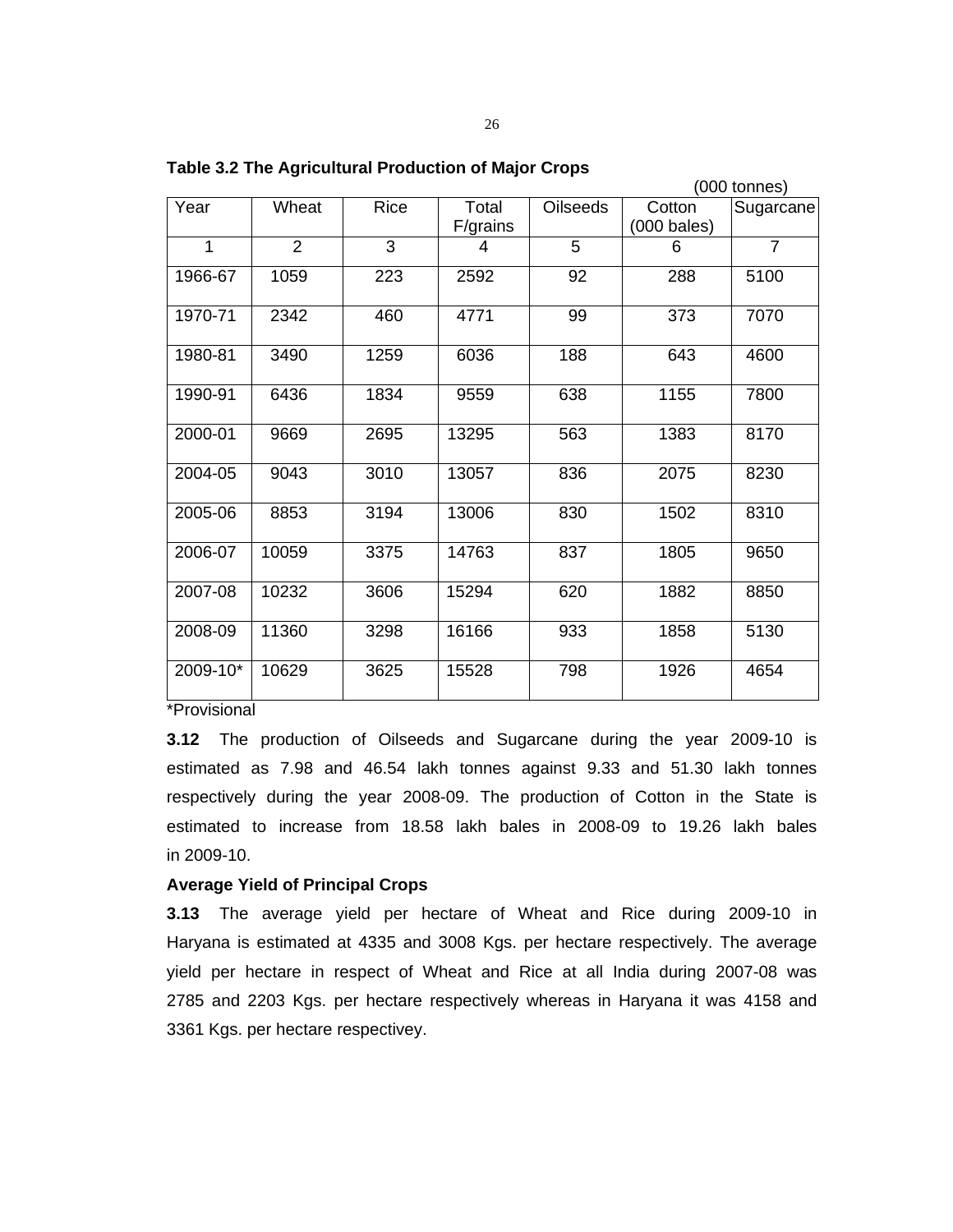|                          |                |             |           | (Kgs. per hectare) |  |
|--------------------------|----------------|-------------|-----------|--------------------|--|
| Year                     | Haryana        |             | India     |                    |  |
|                          | Wheat          | <b>Rice</b> | Wheat     | Rice               |  |
| 1                        | $\overline{2}$ | 3           | 4         | 5                  |  |
| 1990-91                  | 3479           | 2775        | 2281      | 1740               |  |
| 1995-96                  | 3697           | 2225        | 2483      | 1797               |  |
| 2000-01                  | 4106           | 2557        | 2708      | 1901               |  |
| 2005-06                  | 3844           | 3051        | 2619      | 2102               |  |
| 2006-07                  | 4232           | 3239        | 2708      | 2131               |  |
| 2007-08                  | 4158           | 3361        | 2785      | 2203               |  |
| 2008-09                  | 4614           | 2726        | <b>NA</b> | <b>NA</b>          |  |
| 2009-10*<br>$\mathbf{r}$ | 4335           | 3008        | <b>NA</b> | <b>NA</b>          |  |

**Table 3.3 Average Yield of Wheat and Rice in Haryana and at all India Level** 

\*Provisonal

**3.14** Though the yield rates of principal crops in the State are undoubtedly quite high while comparing with that of National level but with the introduction of bio-technology, there is enough scope to increase the yield rates further so as to bring these at par with the best in the world. The power of bio-technology to improve crop-yield today is being recognized throughout the world. Haryana can take lead in this field by ensuring that research in the laboratories reaches the field through extension services.

#### **High Yielding Varieties**

**3.15** During the year 2008-09, the area under High Yielding Varieties of Wheat, Paddy, Maize and Bajra was 99.6, 74.4, 44.6 and 84.2 percent respectively whereas during the year 2009-10 the estimated area under High Yielding Varieties of Wheat, Paddy, Maize and Bajra is 99.5, 75.4, 46.4 and 85.8 percent respectively.

#### **Consumption of Fertilizers**

**3.16** Fertilizer, the most important component and input of new technology has played a very important role in enhancing the agricultural production and ushering in green revolution in the State. Because of the introduction of High Yielding Varieties in the State, the consumption of chemical fertilizers has increased steadily. The total consumption of NPK (nutrients) is expected to be 1430 thousand tonnes in 2009-10.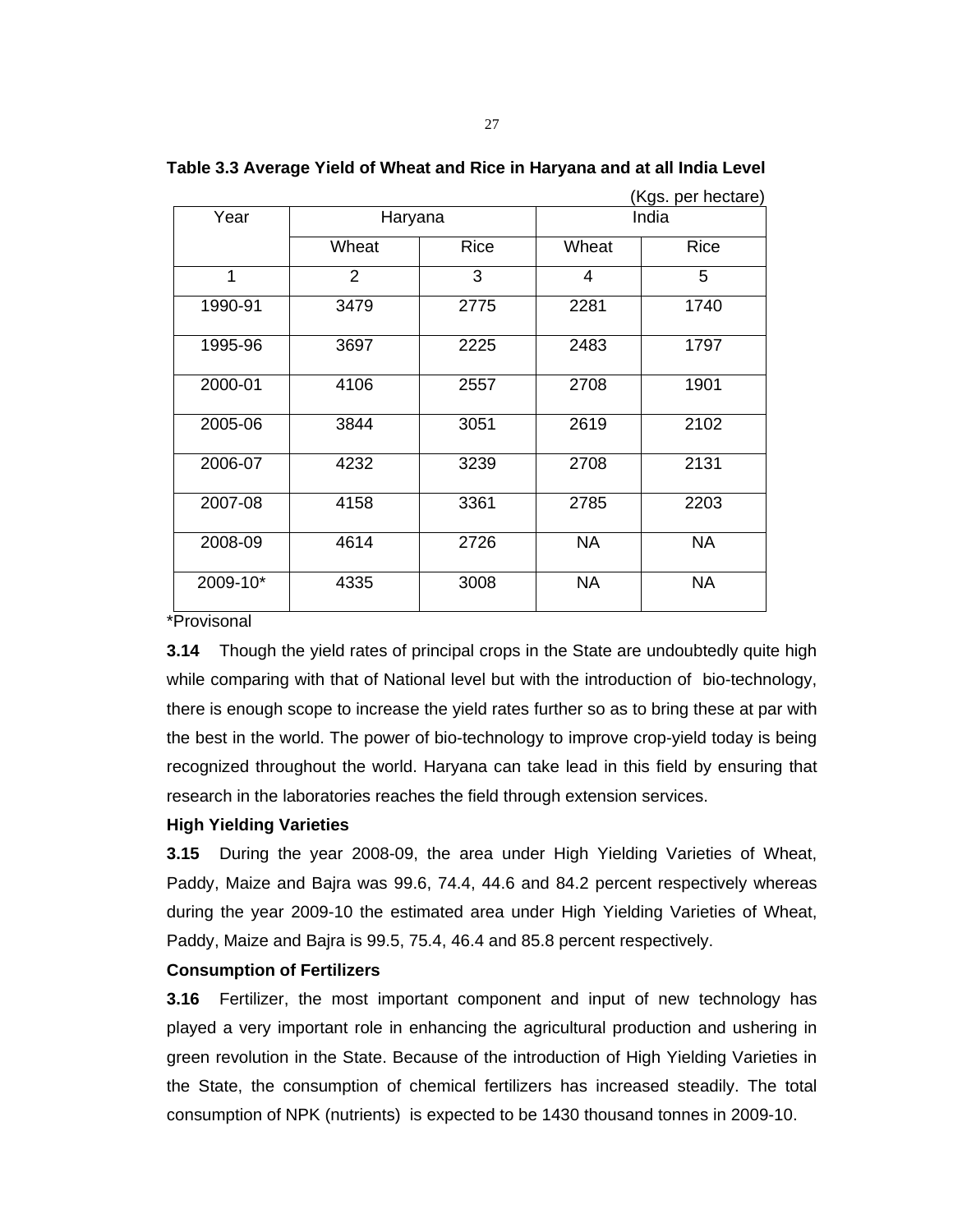## **Table 3.4 Consumption of Fertilizers**

| Year                | <b>Consumption of Fertilizers</b><br>(Kgs. per hectare) |
|---------------------|---------------------------------------------------------|
| 1980-81             | 42                                                      |
| 1990-91             | 99                                                      |
| 2000-01             | 152                                                     |
| 2005-06             | 162                                                     |
| 2006-07             | 170                                                     |
| 2007-08             | 185                                                     |
| 2008-09             | 200                                                     |
| 2009-10 (Tentative) | 220                                                     |

### **Area under Plant Protection Measures**

**3.17** The area under plant protection measures was 72.90 lakh hectares in 2008-09 and 71.00 lakh hectares in 2009-10. The consumption of pesticides decreased from 4288 tonnes in 2008-09 to 4200 tonnes in 2009-10.

**3.18** The Govt. is also promoting the installation of Bio-gas plants in the State. During the year 2008-09, a total number of 1297 Bio-gas plants were installed by providing the subsidy of Rs. 4000 for one cubic and Rs. 8000 for 2-4 cubic for each Bio-gas plant. There is a target of installation of 3000 Bio-Gas plants in the State for the year 2009-10.

## **PRODUCTION AND DISTRIBUTION OF CERTIFIED SEEDS**

**3.19** The **Haryana Seeds Development Corporation Limited (HSDC)** was incorporated on 12.09.1974 under the Companies Act, 1956 with the aims of organising production and distribution of certified seeds to the farmers of the State at reasonable rate.

**3.20** During the year 2008-09, the Corporation produced 6634 quintal of certified seeds during Kharif and 235211 quintal of certified seeds in Rabi season. The sale progress of certified seeds of the corporation during year 2008-09 is 215901 quintals.

**3.21** The Corporation received subsidy amount of Rs.722.68 lakh during the years 2008-09 on sale/distribution/production of certified / foundation seeds. The Corporation also made available 52163 packets of BT Cotton to the farmers during Kharif 2008 sale season. During Rabi 2008-09 Hybrid vegetable seeds of good quality were also made available to the farmers of Haryana on 50 percent subsidy through its own sale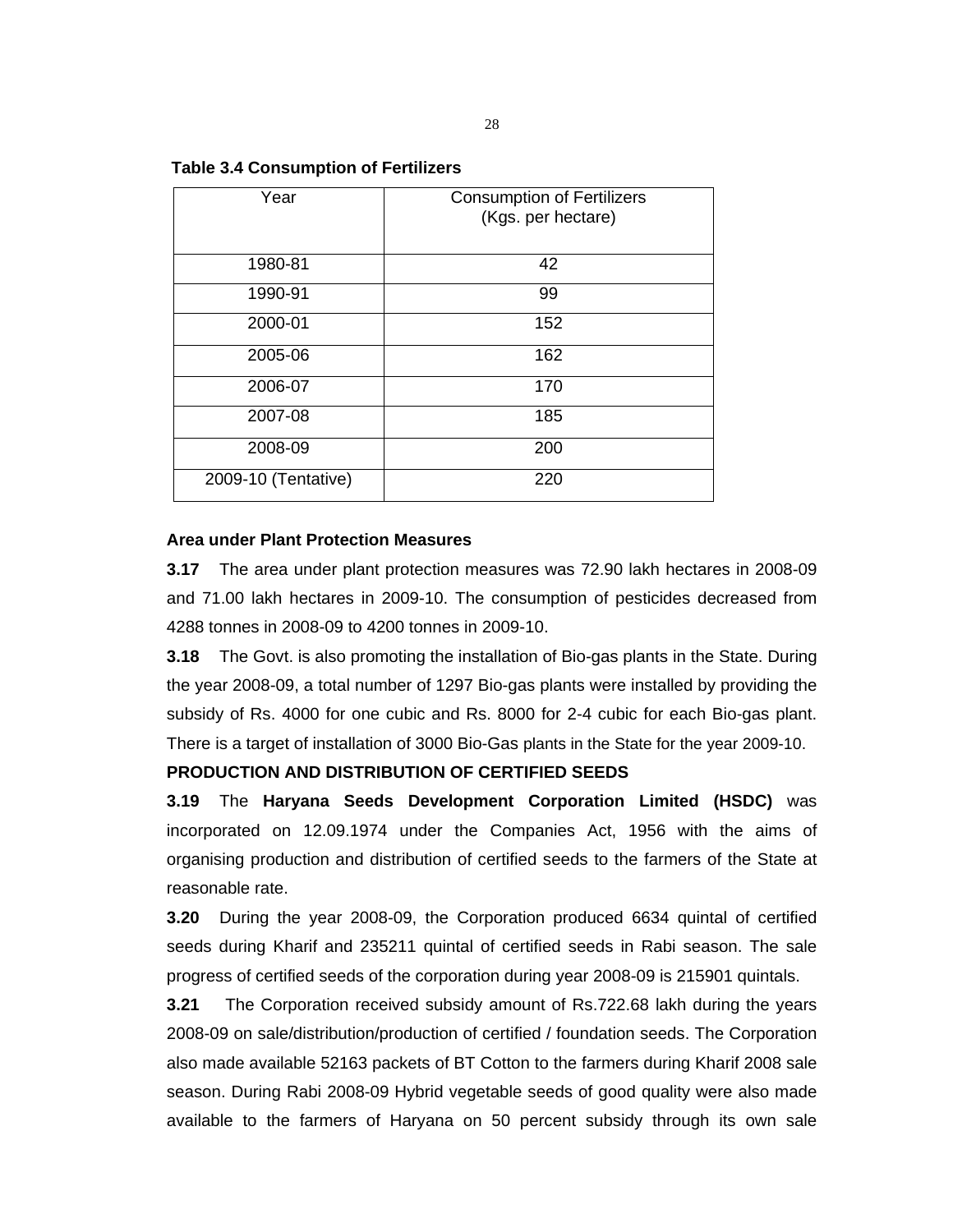counters. Major quantities of seeds were sold through own network of 74 regular sale counters scattered all over the State. The temporary sale counters were also opened by the Corporation during the peak sale season as per the requirement to provide the certified seeds to the farmers at their door step. Beside this Corporation also supplies certified seeds to the farmers through sale outlets of other Government / Cooperative agencies such as IFFCO, KRIBHCO, MINI - BANKS, HAFED, HLRDC and HAIC. Some quantities of certified seeds were also supplied by the Corporation to other State Governments /SSCs.

**3.22** The farmers were encouraged to sow the certified seeds and keeping in view this objective, the Corporation organized extensive publicity campaign. The accumulated profit of the Corporation increased from Rs. 554.04 lakh to Rs. 585.28 lakh as on 31.03.2009.

**3.23** The Corporation has constructed the godowns of 1000 MT capacity at Tohana and Hisar in the year 2007-08 and 2008-09 under the scheme for Establishment & Maintenance of Seed Bank with the grant-in-aid of Rs. 50.00 lakh, received from Govt. of India. Further grant of Rs. 112.50 lakh was received from Govt. of Haryana, which has been utilized for purchase of new machinery and replacement of old machinery of HSDC, Tohana and Sirsa units . Further grant-in-aid of Rs. 48.00 lakh was received from Govt. of India under National Horticulture Mission have been utilized in the year 2008-09 for installation of Vegetable Seed Processing plant at HSDC, Umri Distt. Kurukshetra. Besides this grant-in-aid of Rs. 45.00 lakh (Rs. 30.00 lakh under RKVY and Rs. 15.00 lakh under Establishment & Maintenance of Seed Bank Project) was also received from Govt. of India for strengthening of Seed Testing Lab. Umri, District Kurukshetra and this fund has been utilized in the year 2008-09 for the purpose.

#### **SEED CERTIFICATION**

**3.24** The **Haryana State Seed Certification Agency** was set up during the year 1976 with the main objective **to certify the seeds of crop/varieties notified by the Government of India under Section-5 of Seeds Act,1966 as per prescribed Standards.** During the year 2008-09 the Agency inspected 73.87 thousand hectare area and certified 1928.18 thousand quintal seed. During the year 2009-10 there is target of inspection of 75.00 thousand hectare area and to certify estimated quantity of 1950.00 thousand quintal seed. Presently, 144 processing plants are under operation in public and private sector in the State wherein seed processing work of various crop varieties is under taken for certification purpose.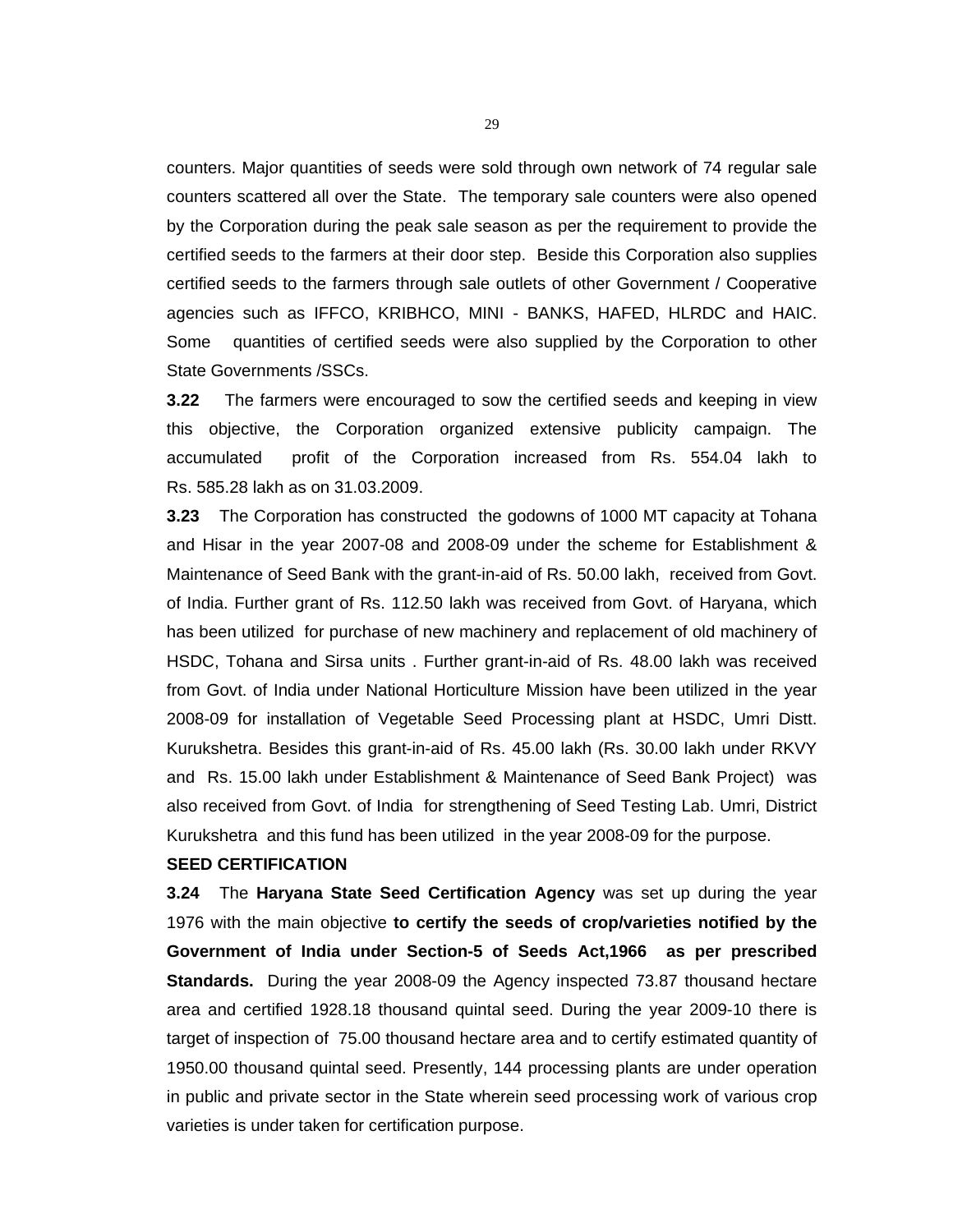#### **HARYANA LAND RECLAMATION & DEVELOPMENT CORPORATION LTD.**

**3.25** Haryana Land Reclamation and Development Corporation Limited (HLRDC) was incorporated in 1974. The major programmes of the Corporation are **Reclamation of Alkali Soils, Sale of Agriculture Inputs and Production of Quality Seeds.** Gypsum is being provided under Land Reclamation Scheme to the farmers on 50 percent subsidy. Similarly, under integrated Scheme of Oil Seed, Pulses, Oil Palms & Maize (ISOPOM), Rastriya Krishi Vikas Yojana (RKVY) & National Food Security Mission (NFSM) 68.5 percent subsidy is given to the farmers on the supply of Gypsum. During the year 2009-10 (upto December, 2009) Corporation distributed 79545 MTs Gypsum to the farmers of the State. Out of 405499 Hectares alkali effected land, an area of 325467 hectares have been reclaimed upto December, 2009 and remaining area of 80032 hectares will be reclaimed in the coming 8-10 years. Under Haryana Pilot Project (HOPP) through sub-surface drainage system, saline land is reclaimed for agriculture purpose. Under this scheme 1600 hectares land has been reclaimed in Kalayat, Charkhi Dadri , Rori & Darba Kalan (Sirsa). During the year 2009-10 (upto December, 2009) Corporation sold about 245 tonnes of DAP, 41932 tonnes of Urea, 2998.63 tonnes of Zinc Sulphate, 26778 litres of Weedicides/Pesticides/Insecticides and 19451.88 quintal certified seed to the farmers of Haryana. HLRDC produces various foundation seed at Hisar Farm and 17 other Farms for supply to Haryana Seed Development Corporation/ National Seed Corporation for distribution to the farmers of the State.

#### **MARKETING AND STORAGE**

**3.26** The **Haryana State Agriculture Marketing Board (HSAMB)** was set up on 1<sup>st</sup> August, 1969 for excercising superintendence and control over the Market Committees of Haryana.The basic function of the Board is **to provide required infrastructure in market yards to facilitate the farmers to bring their agriculture produce i.e. Grain, Vegetable, Fruit, Fodder & Cotton in the market so that they may get remunerative price of their produce.** In the financial year 2009-10 (upto 31.12.09), mandi works to the tune of Rs. 43485.00 lakh have so far been sanctioned which are in progress. New mandis at Jullana, Mullana, Nissing, Raipur Rani, Alewa, Seewan, Jakhal, Timber Market at Manakpur & Vegetable Market at Panipat are scheduled to be completed by the end of this financial year.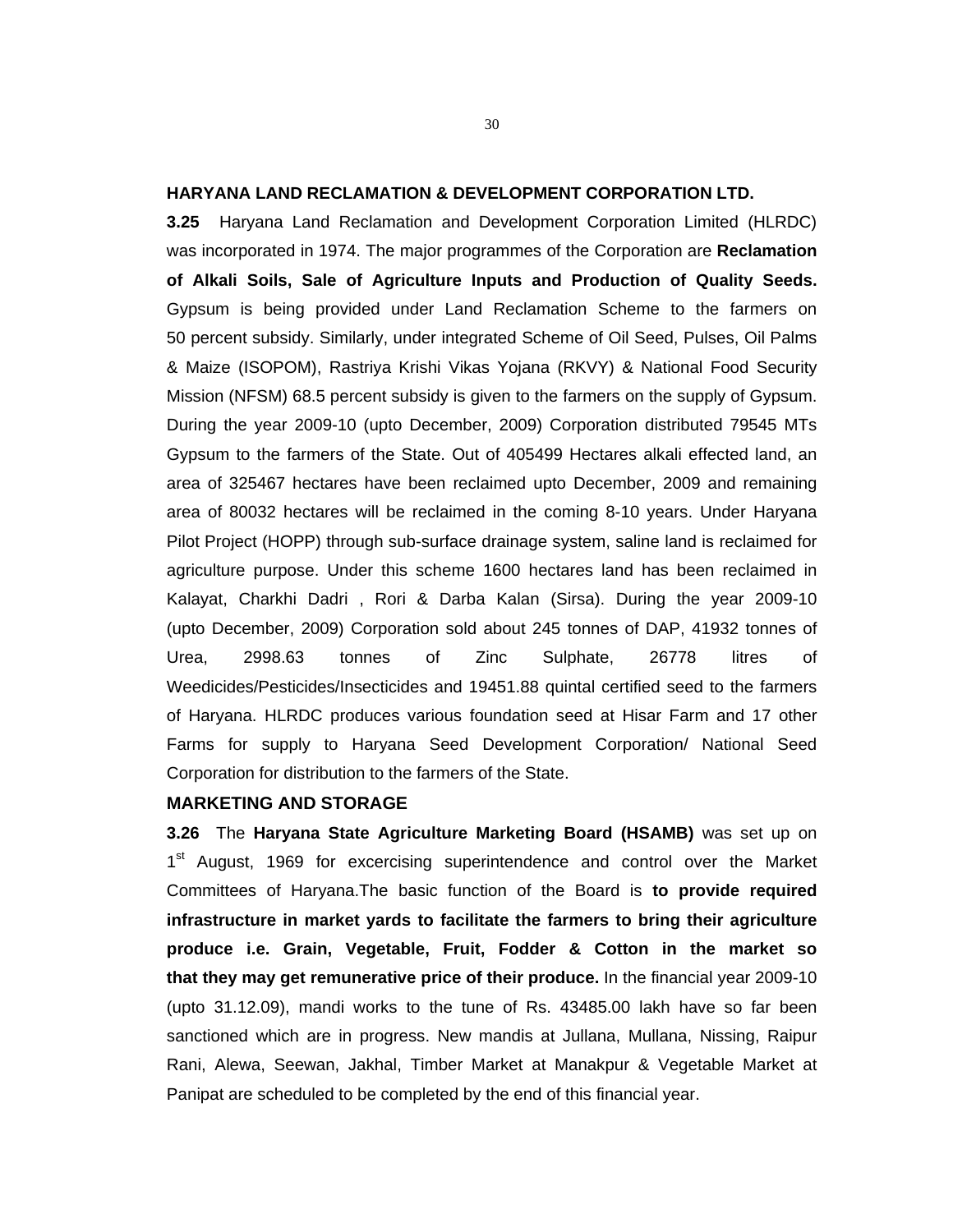**3.27** A length of 633 Kms. link road has so far been completed during the year 2009-10 (upto 30.11.2009) period which includes spill over of the previous financial year. An expenditure of Rs. 7675.00 lakh has been incurred. The repairs in a length of 1020 Kms. Link road have been carried out during the financial year 2009-10 and an expenditure of Rs. 6154.00 lakh has so far been incurred.

**3.28** 171 Rural Sports Stadiums have been allocated to the Board out of which works on 96 stadiums have been completed upto 15.2.2010. An expenditure of Rs. 6682.32 lakh has so far been incurred on these stadiums. Out of 53 Model Villages allotted to Board for development, the works of 37 villages have so far been completed and the remaining works are in progress. An expenditure of Rs. 19357.00 lakh has so far been incurred.

**3.29** The works of 331 villages under 3<sup>rd</sup> State Finance Commssion work scheme have been assigned to the Board. The works of 215 villages have so far been completed and an expenditure of Rs. 3930.00 lakh has been incurred.

**3.30** Under its important schemes the Board is in the process of setting up Terminal Market at Ganaur, Apple Market at Panchkula and Agro Shopping Malls at Panchkula, Karnal, Panipat, Rohtak & Gurgaon. Apple Market in Panchkula has been completed with an expenditure of Rs. 300.00 lakh. The work of Agro Shopping Mall at Panchkula is in advanced stage of completion and the works at Karnal, Panipat & Rohtak are in progress.

**3.31** Under the National Horticulture Mission Project of Govt. of India, cold chain facilities for post harvest managements have been sanctioned in 15 Market Yards in the State of Haryana under  $1<sup>st</sup>$  phase. The work of kinnow project at Abubshahar in District Sirsa has already been completed and made operational.The works on remaining Market Yards with multi specialty cold storage facilities are in progress. An expenditure of Rs. 4600.00 lakh have so far been incurred on this project.

#### **WAREHOUSING**

**3.32 Haryana State Warehousing Corporation** is running 107 Warehouses in the State **with a total storage capacity of 16.61 lakh tones** at the end of January, 2010. During the year 2008-09, the Corporation has taken up construction of 72380 tonnes capacity godowns at 14 different locations under Rashtriya Krishi Vikas Yojna (RKVY) scheme, out of which 65040 tonnes capacity has been completed during 2009-10. The Corporation has also taken up construction of 41670 tonnes capacity godwons at 8 locations under the Centrally Sponsored Gramin Bhandaran Yojana (GBY) Scheme.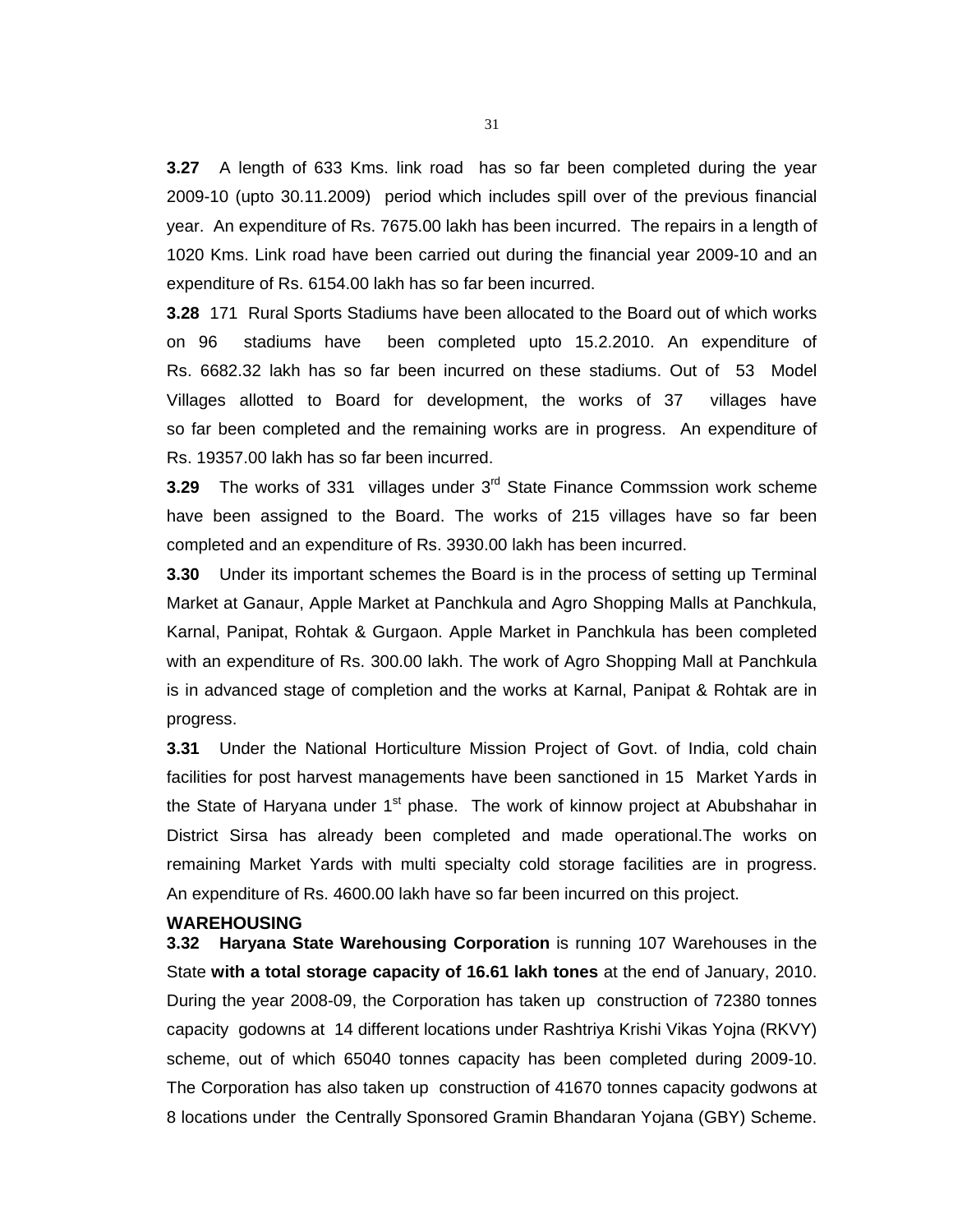Inland Container Depot, Rewari has been connected online to the world through the Electronic Data Inter-Change (EDI) system. The Corporation procured 6.78 lakh tonnes of wheat in Rabi 2009, 0.90 lakh tonnes of paddy and 0.14 lakh tonnes of Bajra in Kharif 2009. Under dis-Infestion Extension Service Scheme, the number of beneficiaries are 2823 and 408 villages have been covered to educate 4360 farmers under the farmers Extension Service Scheme (upto January, 2010). The Corporation expects to earn a profit of Rs. 4344.00 lakh in the year 2009-10.

#### **HORTICULTURE**

**3.33** Haryana is emerging very fast as one of the leading States in the field of Horticulture. Horticultural crops cover 3.55 lakh hectare area which is 5.55 percent of the gross cropped area. Production of horticultural crops in the State was 36.16 lakh tonnes during the year 2008-09.

**3.34** The Department of Horticulture is encouraging cluster approach for the development of fruit cultivation on the basis of climate and soil requirements. Area and production of fruits has increased to 37613 hectares and 262000 tonnes respectively during the year 2008-09. A target of additional area and production for the year 2009-10 has been fixed at 5500 hectares and 250000 tonnes respectively. During the year an additional area of 3385 hectares and 178145 tonnes production has been covered upto December, 2009. A target of additional area and production for the year 2010-11 has been fixed at 5000 hectares and 350000 tonnes respectively.

**3.35** Having proximity to NCR the requirement of fresh vegetables has increased manifold. The area and **production of vegetables** has achieved at 298430 hectares and 3893430 tonnes during the year 2008-09 respectively. A target of 300000 hectares and 3800000 tonnes has been fixed for 2009-10. An area of 217940 hectares and production of 2487920 tonnes has been covered under vegetable crops upto December, 2009. A target of 325000 hectares area and 4500000 tonnes production has been fixed for the year 2010-11.

**3.36** The **Mushroom production** has increased to 7178 tonnes during the year 2008-09. A target of 7000 tonnes has been fixed for the year 2009-10 and upto December, 2009, 2445 tonnes have been achieved. A target of 7750 tonnes production has been fixed for the year 2010-11.

**3.37** The **area under flowers** has gone upto 5530 hectares during the year 2008-09. A target of 6000 hectares has been fixed for the year 2009-10 and so far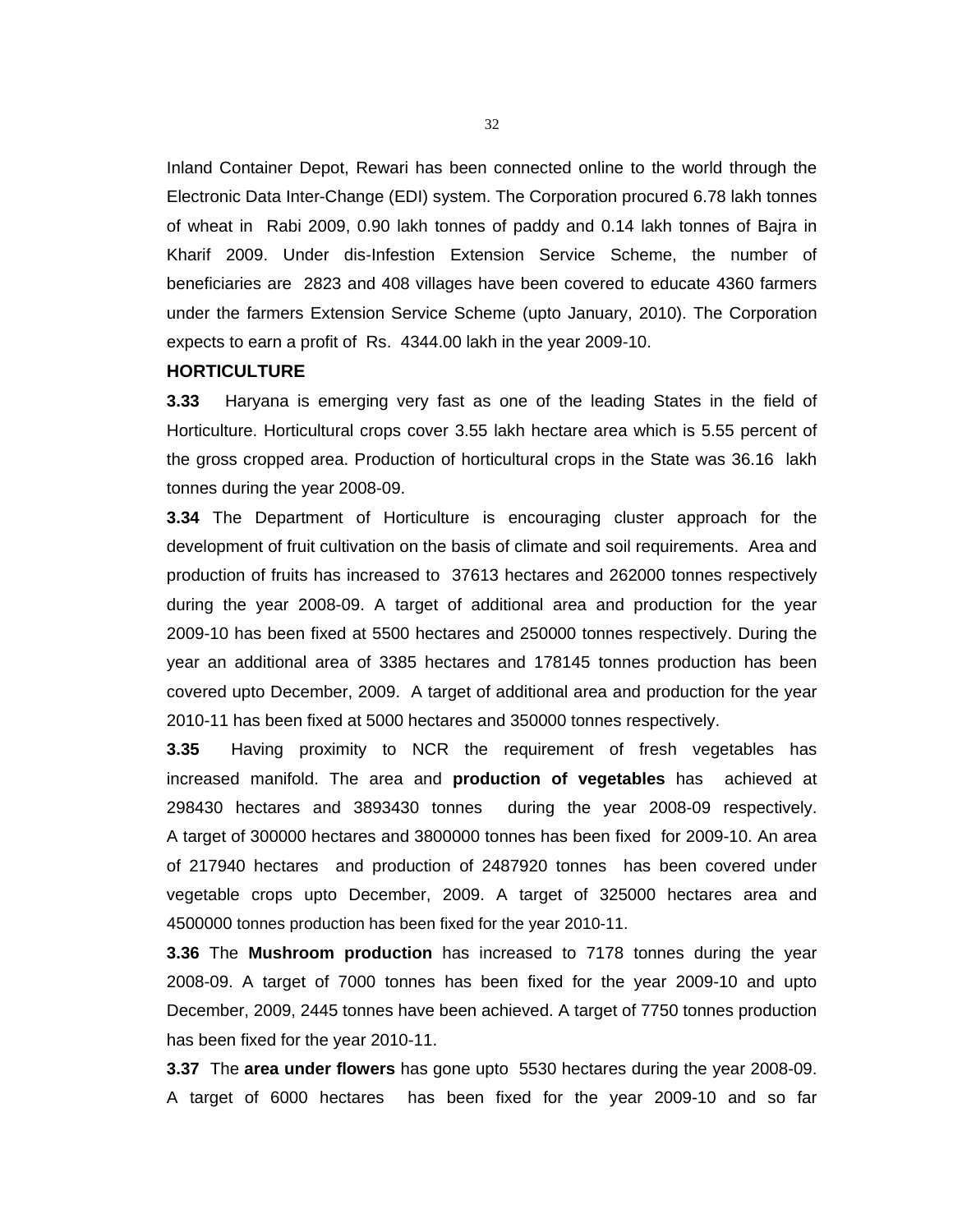4385 hectares area has been brought under flower cultivation upto December, 2009. A target of 6600 hectares area has been fixed for the year 2010-11.

**3.38** For raising disease free nursery and off-season production of vegetables, **green house technology** can play a vital role. Green houses have been established in an area of 118776 Sqm. up to the end of the year 2008-09. A target of 52000 Sqm. of green houses has been fixed for the year 2009-10.

**3.39** An area of 947 hectares has been brought under **medicinal and aromatic plants** during 2008-09 against the target of 3500 hectares. A target of 843 hectares area has been fixed for the year 2009-10 and 653 hectares area has been covered upto December, 2009. A target of 1000 hectares area has been fixed for the year 2010-11.

**3.40** Govt. of India has launched **National Horticulture Mission** for the holistic development of Horticulture. Under this Mission during the year 2008-09, all the Districts of Haryana State except Rewari and Kaithal, have been covered. District Kurukshetra have been selected only for Mushroom production. Under this scheme the financial assistance to the farmers is available from 25-100 percent across the components. The Govt. of India has approved an outlay of Rs. 210.93 crore for the financial year 2008-09 to cover the various horticultural related components in Haryana. Out of this approved outlay, State contribution was Rs. 9.72 crore. For the year 2009-10, Govt. of India has approved an outlay of Rs. 100.56 crore.

**3.41** Water is most important natural input not only for producing food and sustainable socio economic development but important for existence of life also. Under National Horticulture Mission there is a provision of **assistance on community tank** under component of water resource management at the rate of 100 percent . The tank can be of any size subject to the limit of Rs. 10.00 lakh to irrigate 25 acres of land under horticultural crops. For the year, 2008-09 an budget outlay of Rs. 31.71 crore has been kept for community tanks and up to March, 2009, 1079 community tanks have been built up. For the year 2009-10 Govt. of India has approved budget of Rs. 29.68 crore to construct community tanks. Upto December, 2009, 413 community tanks have been built up.

**3.42** Drip irrigation is the major factor to have maximum water use efficiency. Under the scheme **Micro Irrigation** which encompasses both drip and sprinkler irrigation the ambitious targets have been taken for the horticultural crops. An area of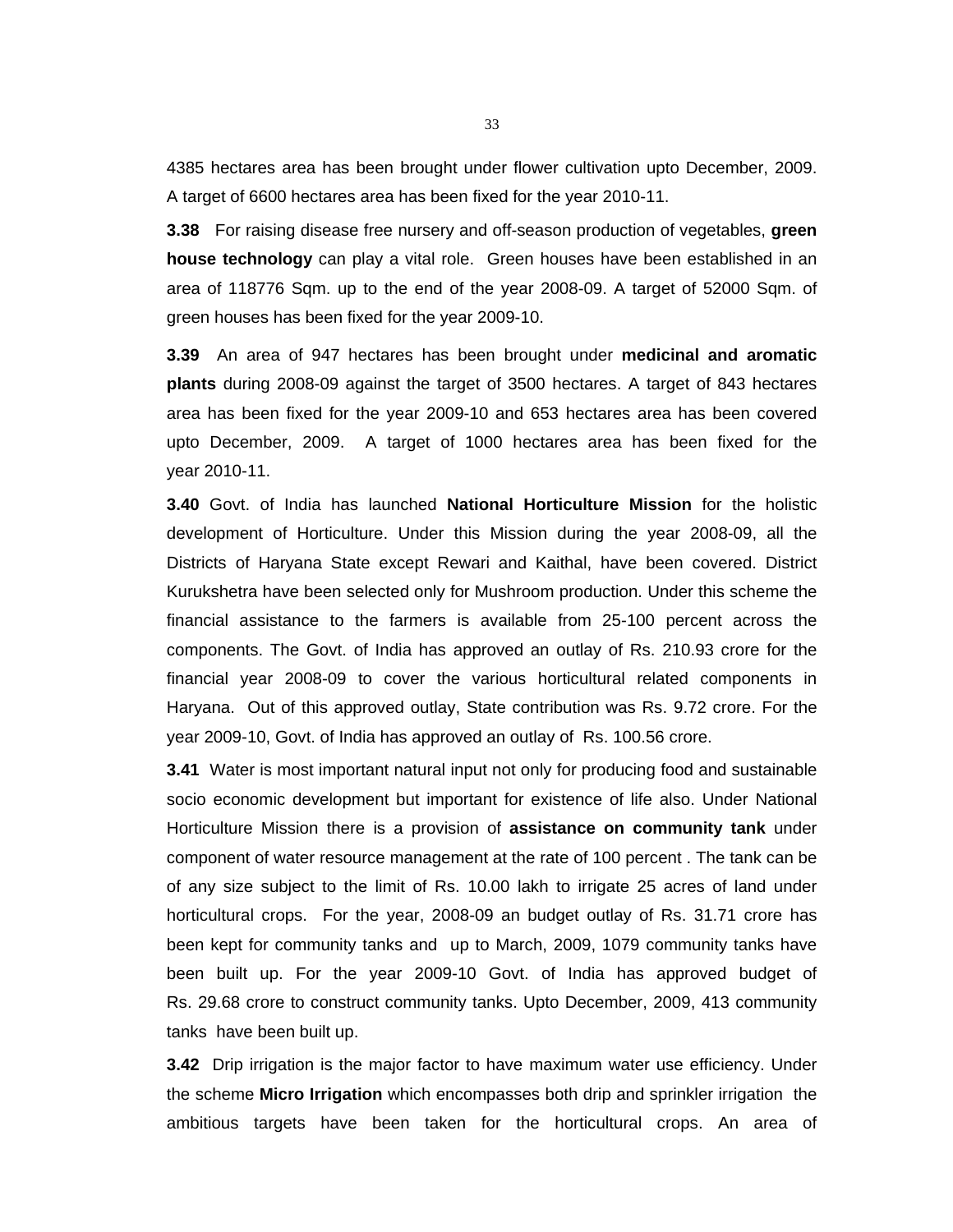2134 hectares has been covered under drip irrigation system by the end of financial year 2008-09. A target of 4208 hectares has been fixed for the year 2009-10. Upto December, 2009, 1715 hectares have been covered under **drip irrigation system**. A target of 6000 hectares has been proposed for the year 2010-11 under drip irrigation.

#### **ANIMAL HUSBANDRY AND DAIRYING**

**3.43** After agriculture, Animal Husbandry is an important sector to supplement the income of rural masses. The department has undertaken ambitious programmes towards the genetic improvement of the milch animals and to keep them disease free. Presently, the livestock population of the State is 90.93 lakh including 15.63 lakh cattle and 59.94 lakh buffaloes, being catered by 2789 Veterinary Institutions. On an average, every three villages are having the facility of one Veterinary Institution. **In per capita per day milk availability, Haryana State with 668 grams is the second highest in the Country against the National average of 252 grams.** 

| Table 3.5 Production of Milk, Eggs and Wool |             |                                          |                                |  |  |  |  |
|---------------------------------------------|-------------|------------------------------------------|--------------------------------|--|--|--|--|
| Item                                        | Unit        | Production<br>during the<br>year 2008-09 | Target for the<br>year 2009-10 |  |  |  |  |
| <b>Milk Production</b>                      | Lakh Tonnes | 57.45                                    | 58.00                          |  |  |  |  |
| Egg Production                              | Lakh Nos.   | 38132                                    | 43000                          |  |  |  |  |
| <b>Wool Production</b>                      | Tonnes      | 12.00                                    | 13.40                          |  |  |  |  |

**3.44** In order to improve the genetic stock, the **special attention is being given towards preservation, multiplication and improvement of indigenous germplasm such as Murrah breed of buffaloes and Hariana & Sahiwal breeds of cows.** Under this programme, animals of better quality will be identified with an ultimate objective of establishing a 'gene pool' of this unique germplasm for future breeding. Further efforts are being made to introduce latest technology in order to maximize productivity in the shortest possible time. The owners of the top milk yielding Murrah buffaloes will be awarded cash incentive ranging from Rs. 5000 to Rs. 25000. To maximum per head productivity through regular breeding, a unique programme of 'Banjh Mukt Pashudhan' recently launched. Under this programme rural youth after training will impart Artifical Insemination (A.I.) services to the livestock at farmers door step in addition to organse fertilise management camps bringing awareness about balanced feedings as well as unique modern technologies like insemination by clock.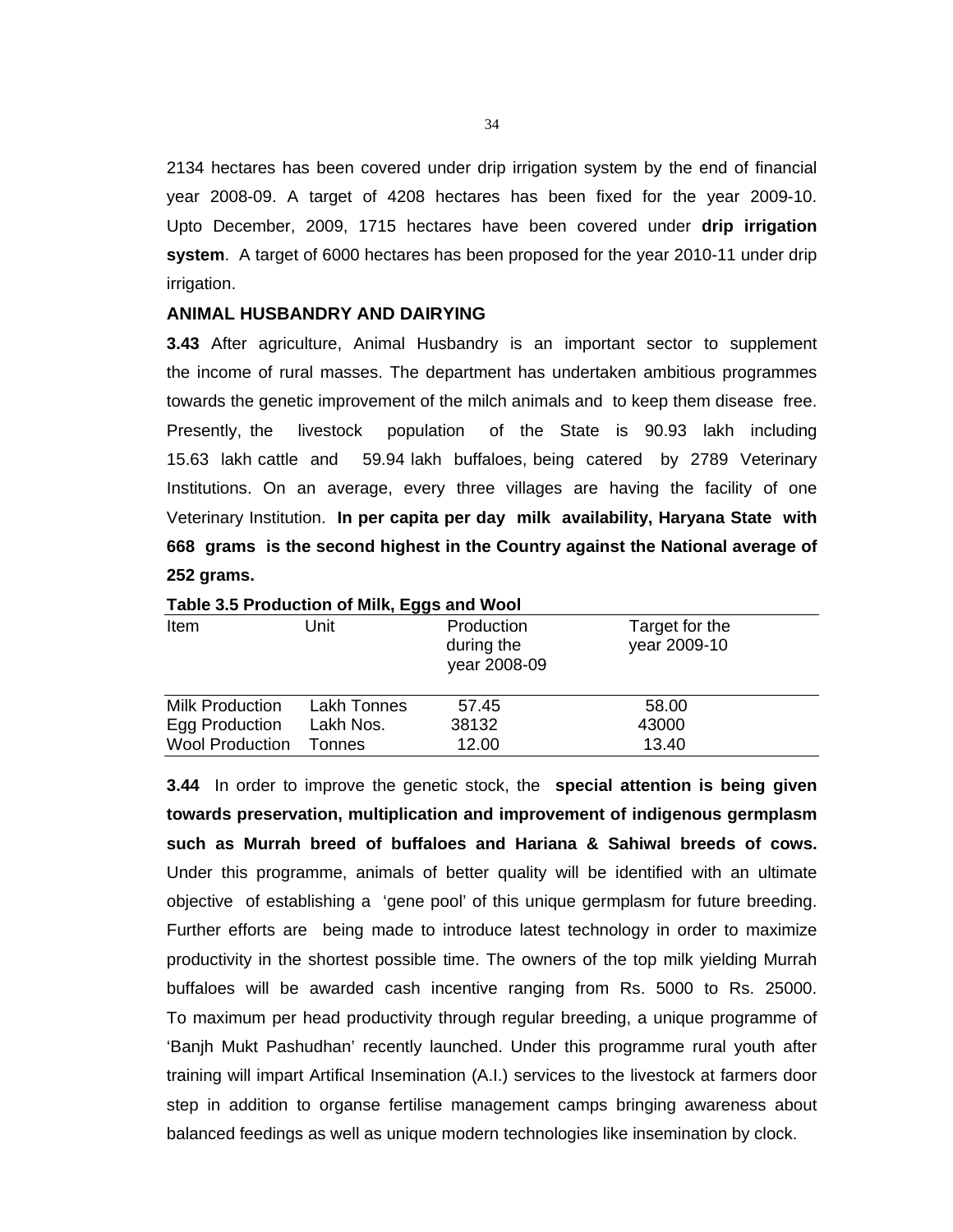**3.45** A comprehensive programme for control of **Foot and Mouth disease** is implemented in the State. Provision of Rs. 396.00 lakh as Central share and Rs. 120.00 lakh as State share for the year 2009-10 is made to cover the total live stock population of 76.00 lakh under the programme in the State. The Animal Husbandry and Dairying Department, has conducted the  $18<sup>th</sup>$  Livestock Census successfully.

**3.46** The **veterinary institutions** are suitably provided veterinary medicines and life saving drugs. A provision of Rs. 3316.00 lakh for staff/infrastructure including Rs. 500.00 lakh for medicines has been made for the year 2009-10. In order to provide quality veterinary services, selected district hospitals are to be upgraded into super speciality hospitals (polyclinics) in a phased manner. The work regarding establishment of two such polyclinics at Sonipat and Bhiwani and one Pet Animal Medical Centre-cum-Teaching Hospital at Panchkula has also completed and one at Sirsa is near to completion. In addition, opening/upgrading of 80 new Veterinary Institutions are also to be taken up during the current financial year.

**3.47** With the view to make the **dairy development a venture of self-employment**, a sum of Rs. 450.00 lakh has been earmarked to provide self-employment opportunities to 2500 un-employed youths during the year 2009-10. Under this scheme, 2075 un-employed youths were provided self-employment during the year 2008-09. During the year 2009-10, 841 dairy units have been established upto December, 2009. Similarly 15476 persons got training in dairy in 2008-09 whereas 525 persons have been trained upto December, 2009. The special efforts to ensure production and availability of quality feed, milk and milk products of better quality will remain continued.

**3.48** For transfer of technology and skill upgradation, a sum of Rs. 102.00 lakh has been made in State Plan Outlay in addition to Central contribution of Rs. 42.00 lakh during the year 2009-10. A sum of Rs. 10.00 crore was spent for the repair of 290 Veterinary Institutions during the year 2008-09. Besides this, Rs. 29.52 crore have been spent for the reconstruction of unsafe irrepairable 160 Govt. Veterinary Institution buildings that have outlived their utility. An amount of Rs. 5.00 crore have been released for the repair and renovation of 147 Government Veterinary Institution buildings so far during the year 2009-10.

**3.49** The **Livestock Insurance Scheme** with 50 percent financial contribution by Government of India and 25 percent contribution by State Government is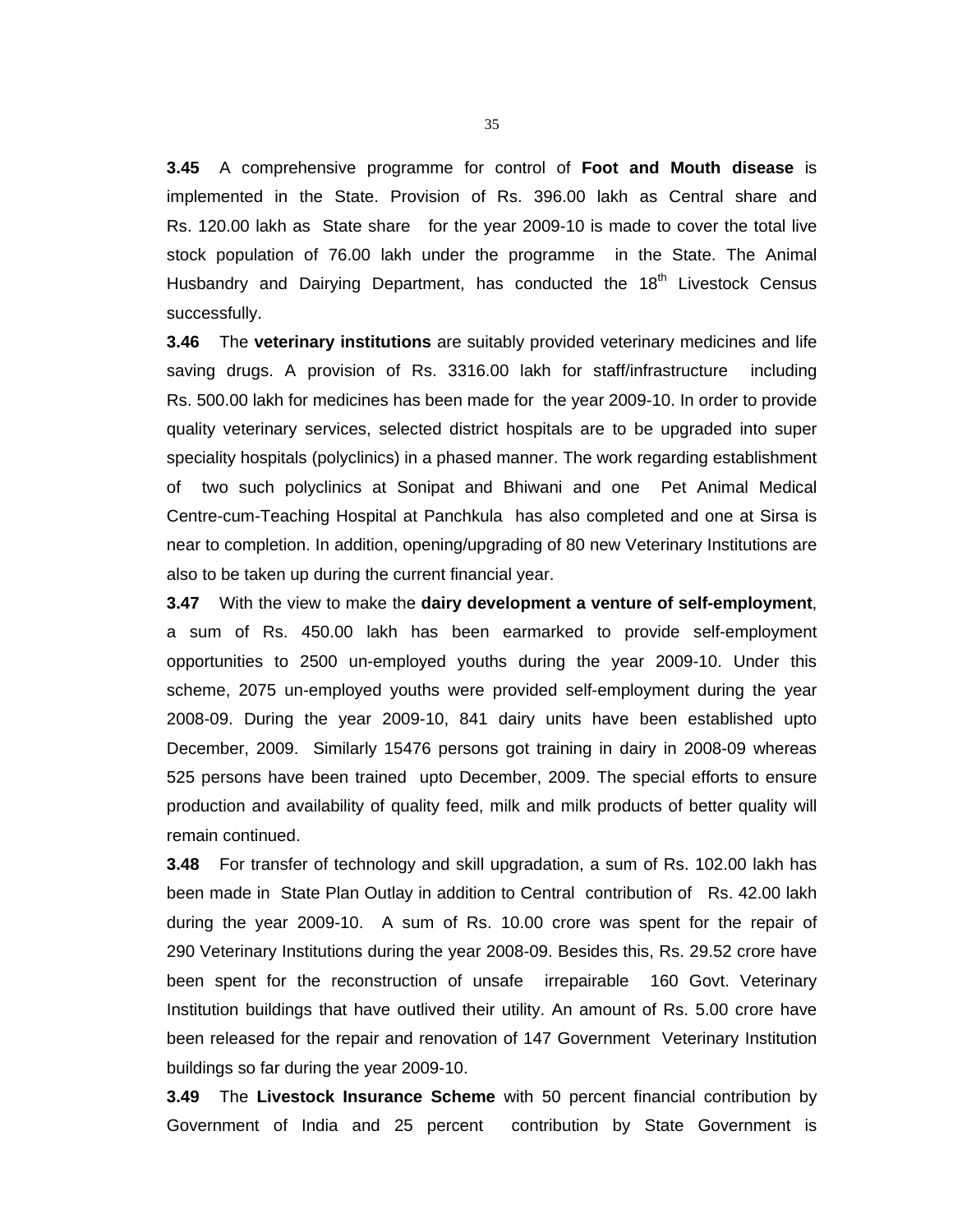implemented as a pilot project in five districts of Bhiwani, Hisar, Jhajjar, Jind and Rohtak benefiting 1.20 lakh farmers in addition to providing self employment to about 400 youths as insurance agents and the scheme will continue in the year 2010-11 also.

**3.50** The **scheme benefiting Scheduled Castes families** will cover 7000 opportunities for raising their socio-economic status by setting up mini-dairy units of 2 and 3 milch animals as well as calf rearing, piggery and sheep units in the State. Besides this, the animals owned by the Scheduled Castes families will also be provided free insurance coverage.

#### **FISHERIES**

**3.51** There is great potential of fish culture in the State. After Green and white Revolution, Haryana state is now on the threshold of **Blue Revolution.** Fish culture is also being accepted by the farmers of the State as subsidiary occupation alongwith agriculture.

**3.52** The Government is providing technical and financial assistance through Fish Farmers Development Agencies to the fish farmers which have been set up in all the districts of the State except Panchkula, Mewat and Palwal. The fish production increased from 67236 tonnes in 2007-08 to 76285 tonnes in 2008-09. 61004 tonnes of fish has already been produced and 3938.75 lakh fish seed have been stocked upto 31st December, 2009. To prevent the diseases in the **fishes, Aquatic polyclinic at Govt**. **Fish Seed Farms will be strengthened under Rashtriya Krishi Vikas Yojna (RKVY) scheme** with a cost of Rs. 100.00 lakh during the year 2009-10. Ornamental Fish Hatchery has been constructed at Govt. Fish Seed Farm, Saidpura (Karnal) to carter the need of the people of the State and it will be strengthening with a cost of Rs. 25.00 lakh under RKVY scheme. A special project of Rs. 100.00 lakh has been implemented during the year 2009-10 to assist the 1260 Scheduled Caste families.

**CHAUDHARY CHARAN SINGH HARYANA AGRICULTURAL UNIVERSITY, HISAR 3.53** The CCSHAU, Hisar has **three major activities to undertake: the teaching, research and extension**. The annual budget of the University during the year 2008-09 had been Rs. 20891.98 lakh which has been increased to Rs. 22145.92 lakh during the current year 2009-10.

**3.54** While the precise achievements during 2009-10 pertaining to **research, teaching and extension activities** of the University will be available only after the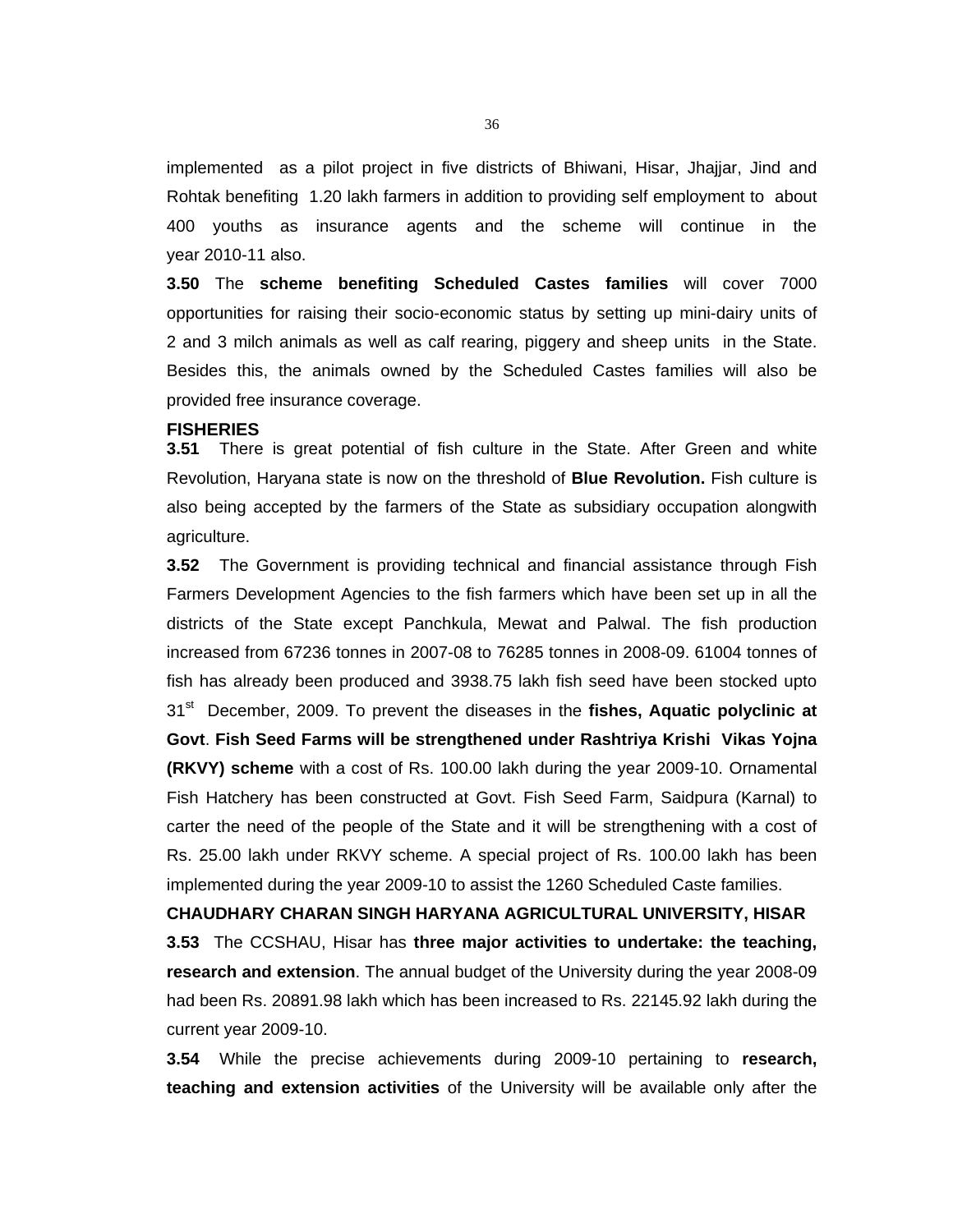academic year ends by June, 2010, a few salient achievements available at the moment are as under:

- During April to November, 2009, sixty Graduates and Post-Graduates were placed in reputed public and private sector undertakings through campus placements.
- The University released/notified varieties of **Cotton (Desi), Cotton (American),**  Wheat, Barley, Bajra, Rice, Maize and Marigold.
- During 2009, the University besides 6340 quintals of sugarcane sets produced 21250 quintals of Nucleus, Breeder, Foundation and Certified seeds of field and vegetable crops.
- Farmer's participatory seed production programme of Wheat and Raya varieties was undertaken in Rohtak, Sonepat and Hisar districts.
- ❖ Long- term zero tillage in Pearl Millet-Wheat (13<sup>th</sup> year) and in Sorghum-Wheat cropping systems  $(10<sup>th</sup>$  year) was found sustainable.
- $\div$  In autumn planted sugarcane, intercropping of garlic, onion, fenugreek, potato, knol-khol, cabbage and in spring planted crop, green gram proved more economical.
- Soil survey of Mewat and Yammunanagar district undertaken.
- $\div$  Kisan Mela and Farm Darshan were organized where in about 29000 farmers from Haryana and adjoining States visited the events and purchased seeds.
- The University organized Agricultural Officer's Workshops for Kharif and Rabi crops.
- \* The University received various awards in different fields during the year.

# **REVENUE & DISASTER MANAGEMENT**

**3.55** The State Govt. has undertaken task for construction of Mini Secretariats, Sub-Divisional/Tehsil/Sub-Tehsil Complexes and Residential Houses for Revenue Officers/Officials at all the District and Sub-Divisional headquarters. For the construction of Non-Residential Buildings revised outlay of Rs. 13975.00 lakh has been provided for the year 2009-10, out of which an amount of Rs. 5250.00 lakh has been provided for construction of these Complexes. An amount of Rs. 5101.83 lakh has been incurred upto September, 2009. An amount of Rs. 1295.00 lakh has also been provided for construction of Residential Houses for Revenue Officers/Officials for the year 2009-10.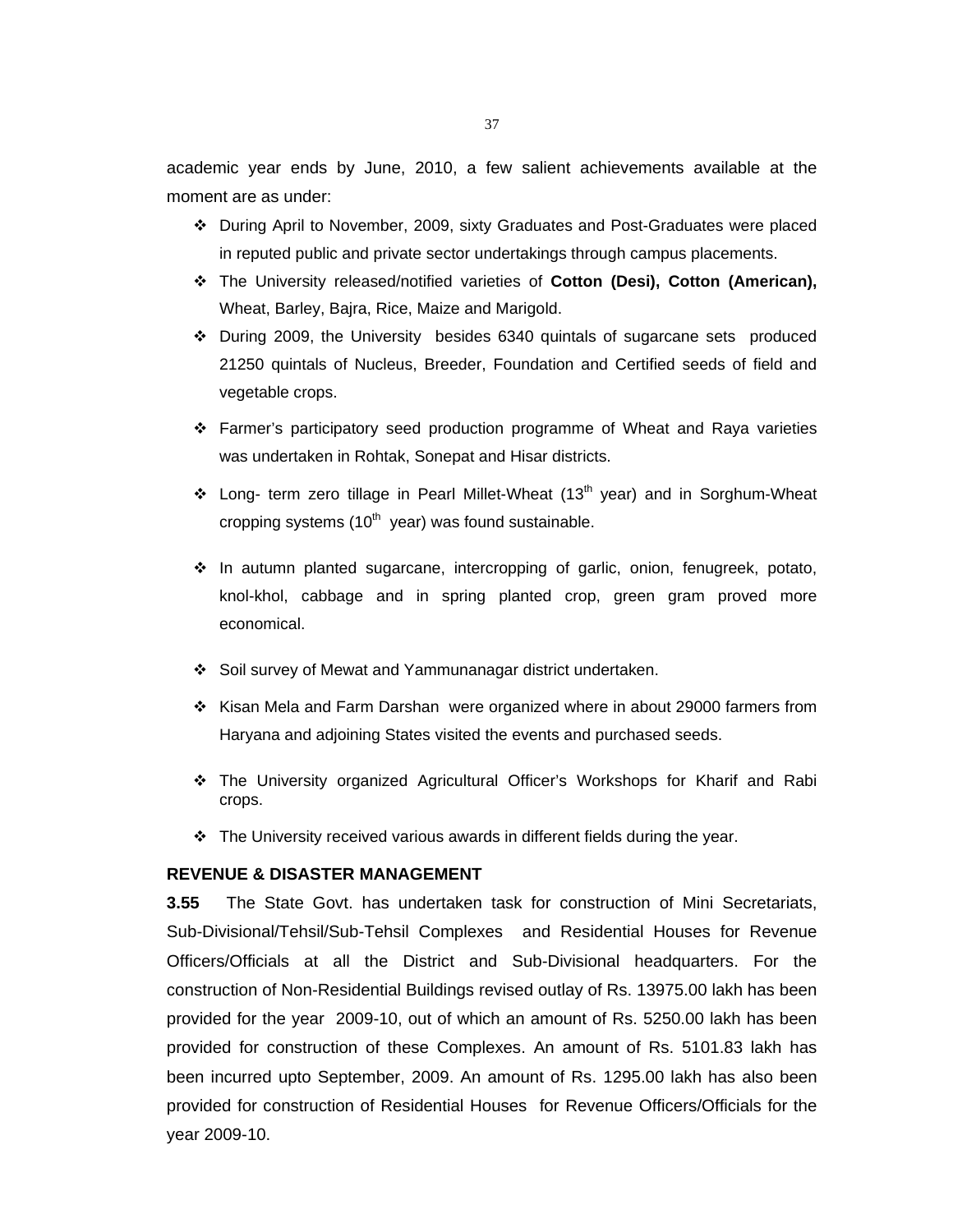**3.56** A **policy for rehabilitation and resettlement of land owners-land acquisition oustees** has been formulated by Govt. of Haryana. As per the policy, the land owners would be paid an annuity of Rs. 15000 per acre per year over and above the usual land compensation for 33 years. The same would be increased by a fixed sum of Rs. 500 per year. In respect of the land acquired for setting up of **Special Economic Zones (SEZs),** Technology Cities and Technology Parks in addition to rehabilitation and resettlement package, a sum of Rs. 30000 per acre per year annuity would be paid for 33 years by private developers and this annuity would be increased by Rs. 1000 every year.

**3.57** Due to deficinent and scanty rainfall in the State drought like conditions prevailed in the State till the first week of September, 2009. Revenue and Disaster Management Department submitted a memorandum to Government of India, Ministry of Agriculture for special relief package amounting to Rs. 3168.75 crore in order to compensate the State Government for additional cost incurred on providing eight hours power supply to agriculture sector and to compensate the farmers for the additional cost incurred by them in sustaining the Kharif Crops. The Department has preponed girdawaris of Kharif crops by a fortnight. There is a provision of Rs. 303.05 crore in budget for relief to be granted to the sufferes of natural clamities.

**3.58** During September, 2009, there were heavy rain in some parts of State. Therefore, Rs. 191.03 lakh have been sanctioned for dewatering, house repair, ex-gratia and flood protection works. Besides this an amount of Rs. 50.00 lakh have been sanctioned to Public Health Engeneering Department as advanced funds for dewatering in urban areas.

**3.59** The **State Disaster Management Authority as well as District Management Authority** have been constituted to strengthen disaster management abilities in the State for capacity building a sum of Rs. 4.09 crore have been released to home department for purchase of equipment for the Disaster Response Force. The Urban Local Bodies Department has also been sanctioned Rs. 11.03 crore for procurenment of Fire Fighting Equipment. 130 officials/officers are given training of rowing of boats, Out Board Motor (OBM) handling, first aid and preparation and use of improvised swimming aids. To meet out any flood situation in the State 236 boats and 69 OBM are keep ready and deployed at district level.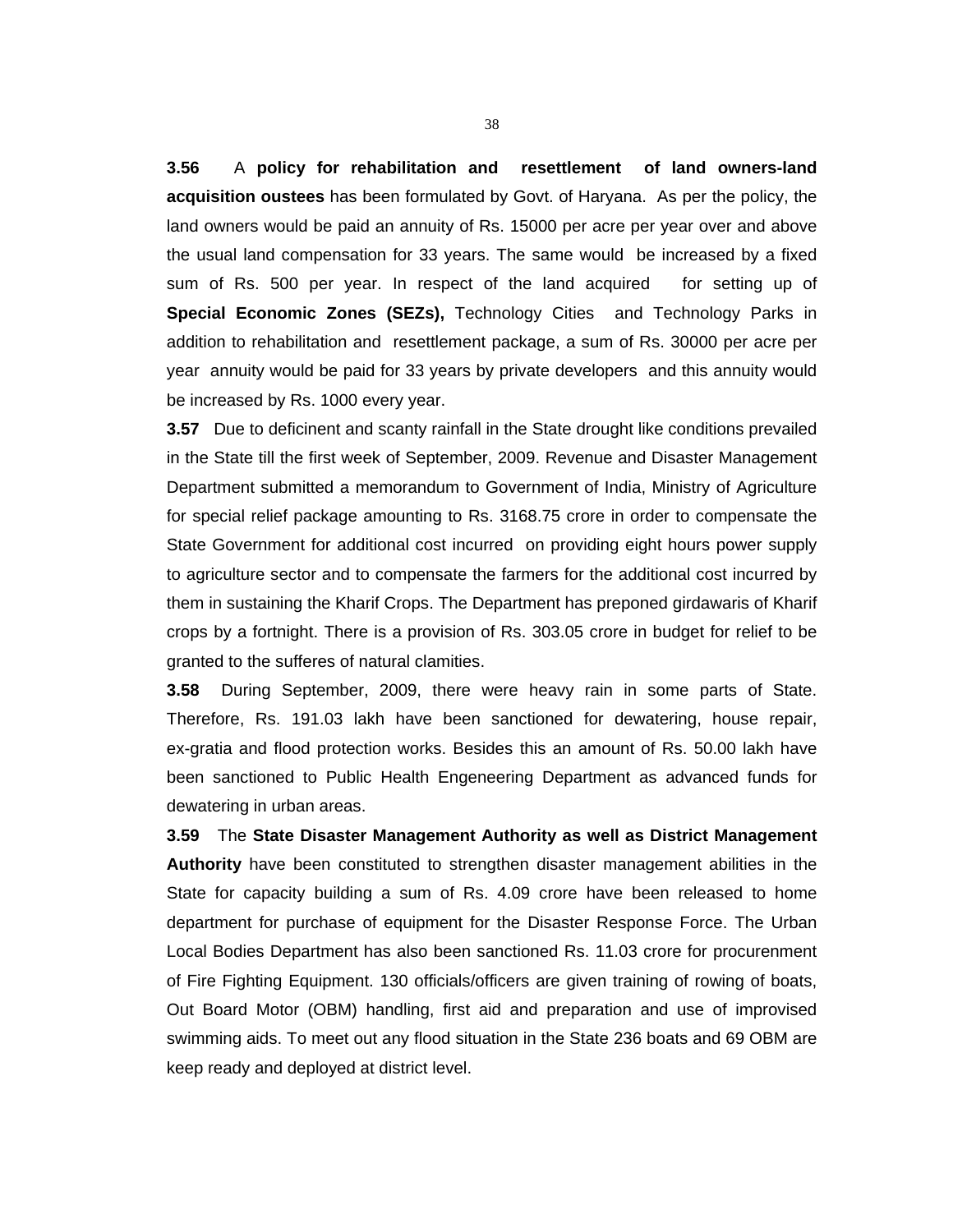**3.60** During the financial year 2008-09, the total revised budgetry allocation for various activities for Mewat Development Agency was Rs. 13.00 crore, out of which an expenditure of Rs. 11.70 crore had been incurred upto 31.03.2009.

**3.61** The total allocation of funds for Shivalik Development Board for financial year 2008-09 was Rs. 9.50 crore, which has been spent during the year.

**3.62** During the year 2008-09 an amount of Rs. 1326.81 crore was collected under **the Head "0030-Stamp & Registration" and an amount of Rs. 940.20 crore has been collected till November, 2009** during the year 2009-10. For empowerment and social security of women stamp duty has been reduced with effect from 19.7.2005 by 2 percent on conveyance on sale in respect of purchase of immovable property by women. **Rate of stamp duty on conveyance on sale of immovable property have been reduced from 6 percent to 5 percent with effect from 4.6.2008. The Haryana Regulation of Property Dealers and Consultant Act, 2008(Haryana Act No. 38 of 2008) has been enforced on 06.01.2009.** For the benefit of agriculturists the limit of remission of stamp duty chargeable under Indian Stamp Act, 1899, in respect of instruments executed by the agriculturist in favour of commercial bank for securing loan for various purposes has been raised from Rs. 1.00 lakh to Rs. 2.00 lakh.

#### **LAND RECORDS**

**3.63** Under Centrally sponsored scheme of **Computerization of Land Records** an amount of Rs. 1575.30 lakh has been received from Govt. of India, out of which Rs. 1313.45 lakh has been spent so far. There are 7082 total number of Jamabandis in the State, out of which 6993 Jamabandis have been computerised. The Jamabandis of remaining 89 villages will also be computerized and made on line after incorporating all the latest mutations soon. 5310 villages have been integrated with HARIS and HALRIS software for Jamabandis. Computer Centres in all the Tehsils and Sub-Tehsils have already been set up and Record of Right services have been started at all the Tehsils/ Sub-Tehsils where HARIS & HALRIS have been integrates.The data of 6619 Jamabandis have been put on wbsite http://jamabandis.nic.in. For smooth functioning of the schemes, Government of India has renamed this scheme as **National Land Records Modernisation Programme (NLRMP).** Funds amounting to Rs. 285.06 lakh for implementation of the scheme in two districts i.e. Ambala and Rohtak have been received from Government of India. A proposal amounting to Rs. 3656.48 lakh (Rs. 2026.17 lakh Centre Share and Rs. 1630.31 lakh as State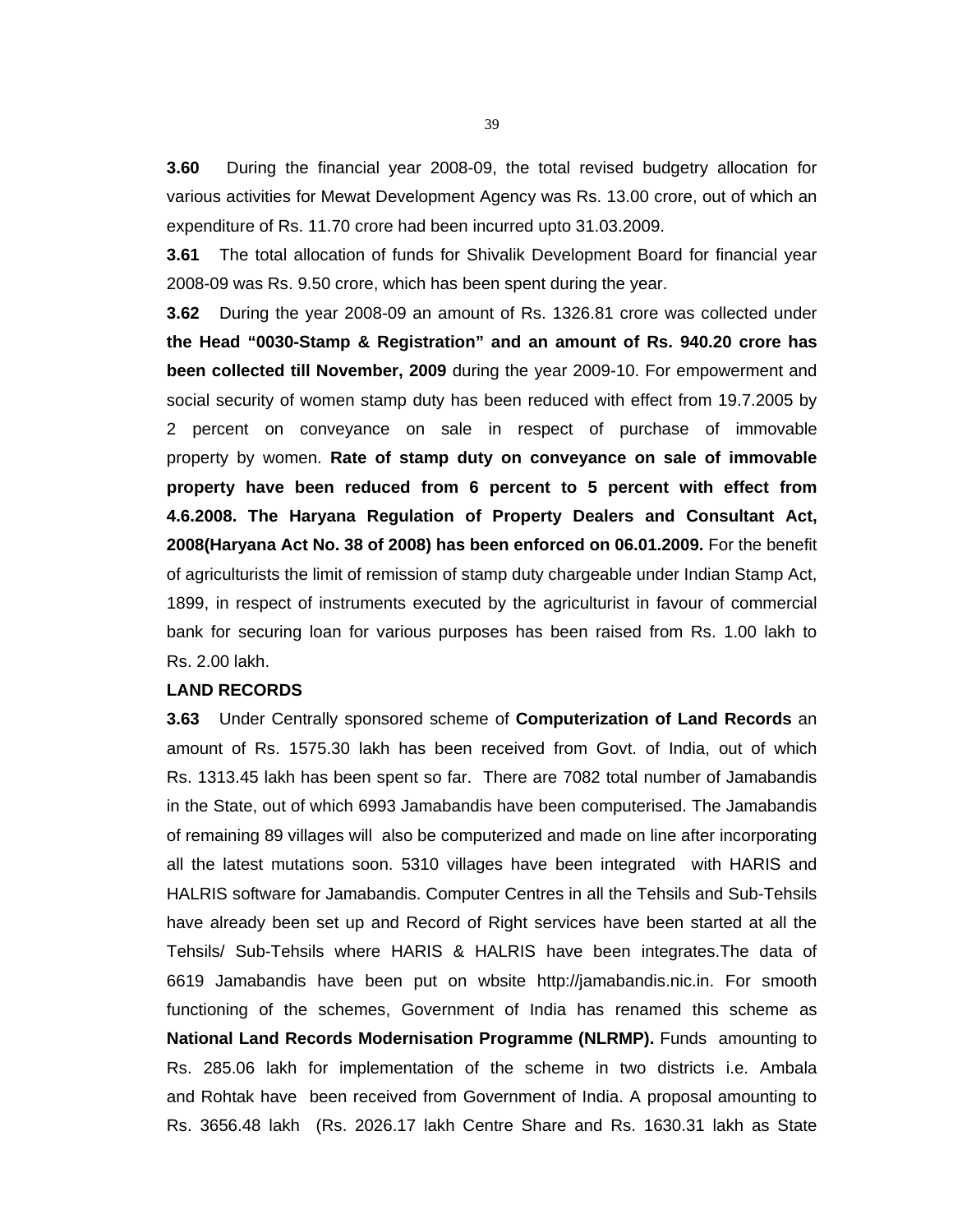share) has also been sent to the Government of India for the implementation of the scheme in further eight districts namely Gurgaon, Palwal, Jind, Kurukshetra, Jhajjar, Faridabad, Mewat and Sirsa during the current financal year 2009-10.

# **DEVELOPMENT & PANCHAYATI RAJ**

**3.64** Development and Panchayats Department, Haryana is primarily responsible to oversee the implementation of various developmental schemes in rural areas and also to regulate and coordinate various activities of the Panchayati Raj Institutions.

**3.65 Mahatma Gandhi Gramin Basti Yojana** is the flagship programme of the State Government. Under this scheme, free residential plots of 100 sq. yards each are to be allotted to eligible SCs, BCs(A) and BPL families. Sites on which these plots are located, are developed with necessary infrastructural facilities including power supply, drinking water, paved streets. More than six lakh eligible families identified as on 31<sup>st</sup> October, 2008, will be benefited under the scheme. Out of these, 2.91 lakh families have been allotted plots and the allotment process for the balance eligible families is in progress under  $1<sup>st</sup>$  Phase, where the panchayats land is available. The  $2<sup>nd</sup>$  Phase would include the remaining villages where the land is to be made available by way of exchange or acquisition. The development of internal roads and drains under the scheme has been converged with Mahatma Gandhi National Rural Employment Guarantee Scheme. Development works in more than 600 villages sites are currently under progress. An amount of Rs. 4466.00 lakh has been released for taking up development works in these bastis.

**3.66** The main objective of the scheme **Mukhya Mantri Anusuchit Jaati Nirmal Basti Yojana** is to provide basic infrastructures, like pavement of streets with drains, water supply pipelines, chaupals, community centres, boundary wall of *shamshan ghat,* in villages having more than 50 percent of SC population. In the  $1<sup>st</sup>$  Phase, 391 villages have been covered under the scheme. Funds to the tune of Rs. 11785.00 lakh have been released for taking up for 442 works. In  $2^{nd}$  Phase, the villages having SC population above 40 percent would be taken up during the year 2010-11.

**3.67** To boost up the Total Sanitation Campaign in Haryana, the **Mukhya Mantri Sanitation Incentive Puraskar Yojana** has been launched to motivate and create an atmosphere of competition among the Gram Panchayats to promote accelerated sanitation coverage and to eliminate the practice of 'open defecation' in rural areas. During the year 2008-09, 100 Gram Panchayats have been awarded at the rate of Rs. 2 lakh per Gram Panchayat, 17 Gram Panchayats have been awarded at the rate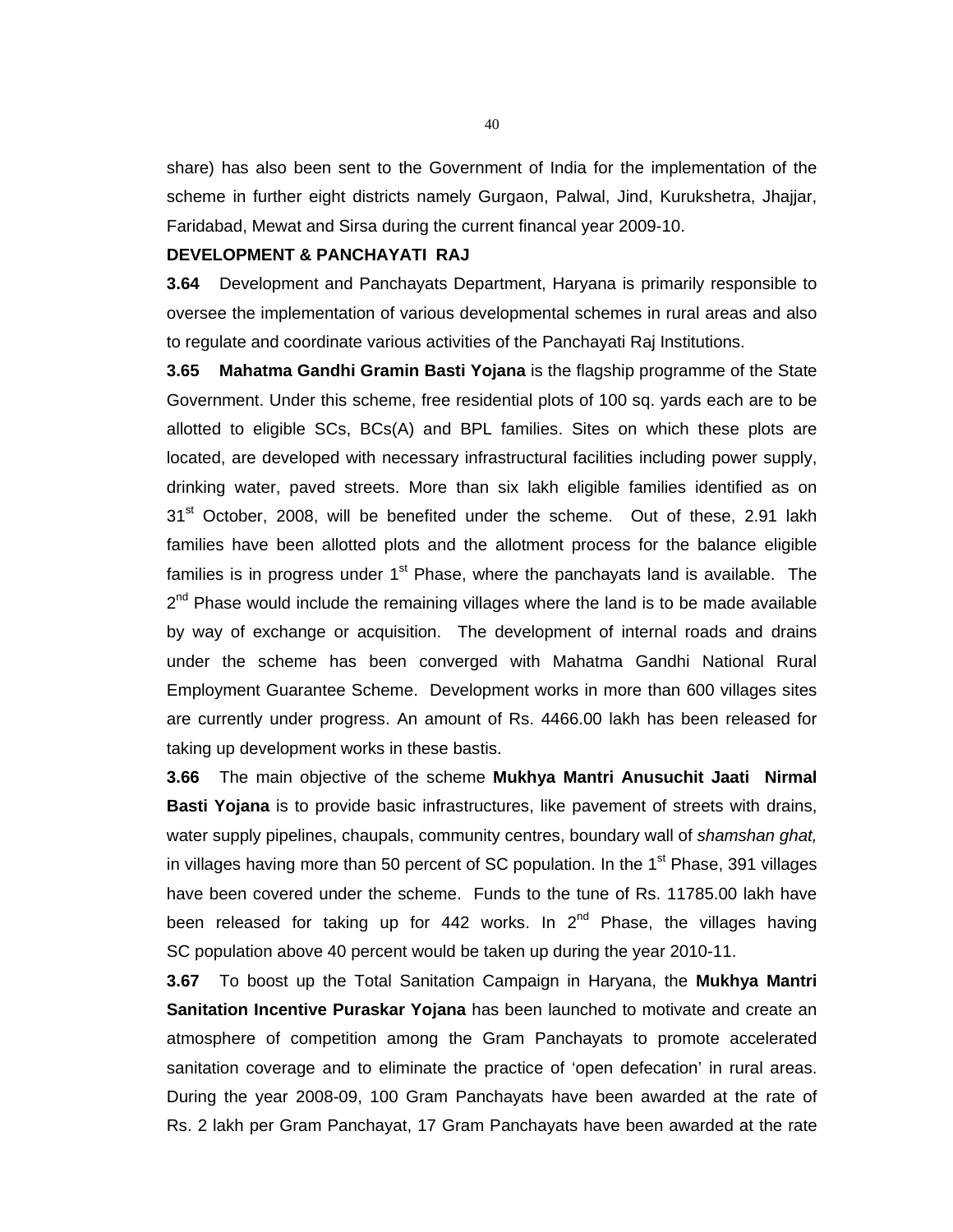of Rs. 5 lakh per Gram Panchayat at the District Level and 3 Gram Panchayats have been awarded at the State Level i.e.1<sup>st</sup>, 2<sup>nd</sup> & 3<sup>rd</sup> Gram Panchayat at the rate of Rs. 20 lakh, 15 lakh & 10 lakh respectively on Republic Day-2010. For the year 2009-10, the proposals have been received and are under verification. A budget provision of Rs. 423.25 lakh has been made for the year 2009-10.

**3.68** In order to improve the sanitation environment in the villages, more than 10500 Safai Karmi have been engaged by the Gram Panchayats. The financial assistance to Gram Panchayats to meet out the expenditure of Safai Karmi at the rate of Rs. 3525 per month as remuneration is provided by the State Government. During the year 2009-10, there was provision of Rs. 4400.00 lakh.

**3.69** Under the **Pavement of Streets Scheme**, the Government intends to cover all the 6759 villages of the State by providing Rs.10.00 lakh per village for pavement of main street(s) of the village. The streets are paved with interlocking paver blocks which are easy to remove in case the embedded pipelines require repair and relay, thereafter. As many as 4400 villages have been covered under this scheme. Works worth Rs. 38400.00 lakh have been sanctioned during the current year 2009-10 against which funds to the tune of Rs.17080.00 lakh have already been released .

**3.70** The Government of Haryana is committed to uplift the overall quality of life of the people living in rural areas. 98 selected villages are being developed on the lines of the modern townships by providing urban like basic infrastructure facilities. The State Government has earmarked Rs. 42500.00 lakh for modernization of these villages, by providing pavement of streets alongwith drains for disposal of waste water, pipelines for supply of drinking water, including lateral connections for households.

**3.71** The primary objective of the **Construction of Mahila Chaupal** scheme is to provide a common platform to rural women for social interaction and to take up social activities in the villages and is a step towards women empowerment. In  $1<sup>st</sup>$  Phase, 535 Mahila Chaupals have been taken up for which an amount of Rs. 1605.00 lakh have been sanctioned during the year 2008-09 at the rate of Rs. 3.00 lakh per Mahila Chaupal. In  $2^{nd}$  Phase, 850 Mahila Chaupals would be taken up and an amount of Rs. 2550.00 lakh has been earmarked for the year 2009-10. Under the scheme, there is a provision of an incentive of Rs. 20000 for those Gram Panchayats who completes the Chaupals within five months of the receipts of funds.

**3.72 Haryana Rural Development Fund Administration Board** was constituted under Haryana Rural Development Act, 1986 . Under Section 5(1) of this Act, a fee on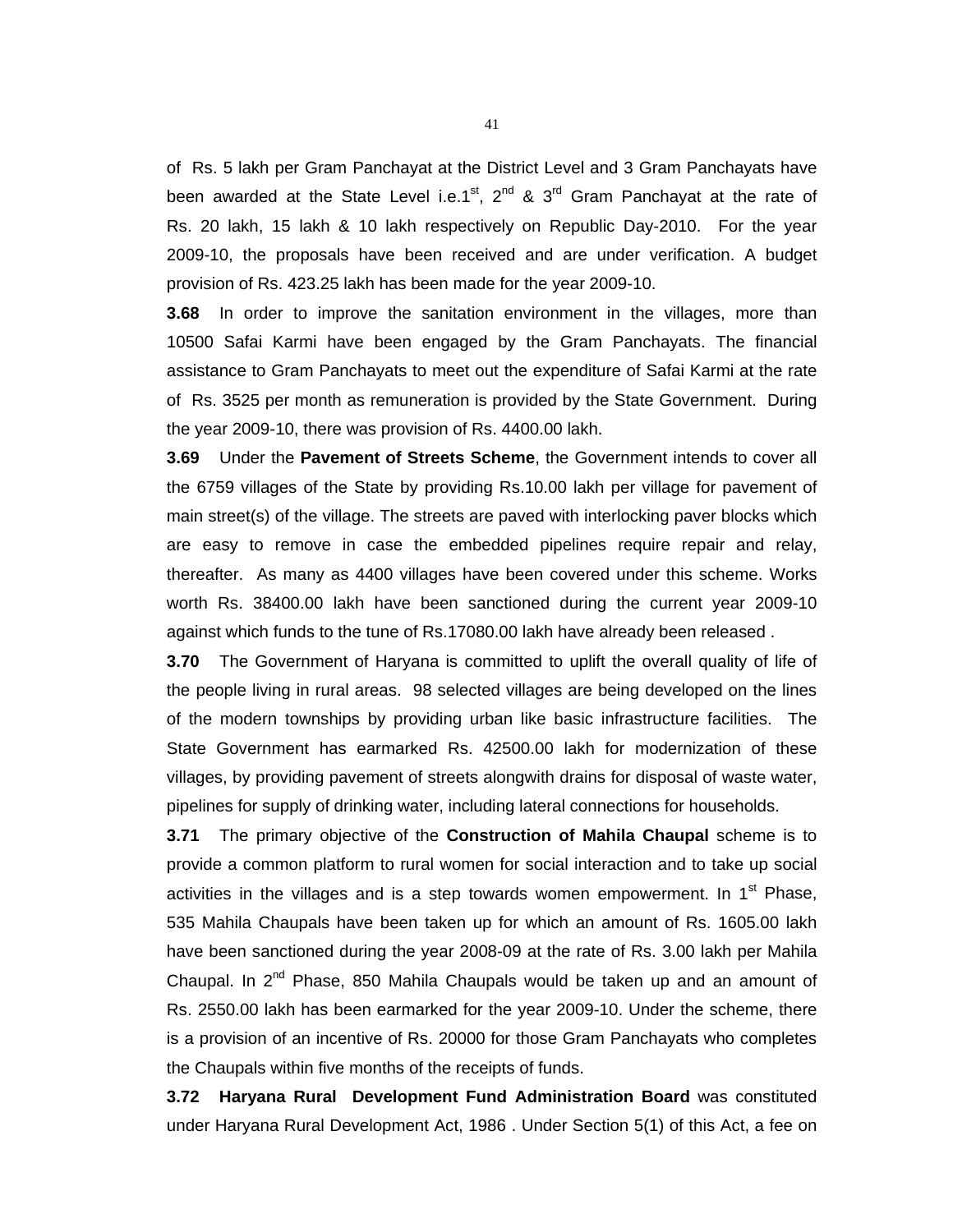ad-valorem basis, at the rate of two percent of the sale proceeds of the agricultural produce bought or sold or brought for processing in the notified market area is levied. The amount so collected is spent in the rural areas in connection with the developments of roads, establishment of dispensaries, making arrangements for water supply, sanitation and other public facilities, welfare of agricultural labour, conversion of the notified market areas falling in rural areas as defined under this Act into model market areas by utilizing technical know-how there to and bringing about other necessary improvements their in, construction of godowns and other places of storage for the agricultural produce brought in the market areas for sale/purchase and the construction of rest houses equipped with all modern amenities to make the stay of visitors (both sellers and purchasers) in the market areas, comfortable and for any other purpose which may be considered by the Board to be in the interest of and for the benefit of the person paying the fee. The fund may also be utilized by the Board to meet the cost of administering it. During the period 1.4.2005 to 31.12.2009 Board has released a sum of Rs. 1093.65 crore for various rural development works.

# **URBAN DEVELOPMENT**

**3.73** Presently, more than 28 percent of the State's population is living in Urban Areas. The Government has provided impetus and would continue to strengthen the financial status of Urban Local Bodies and provide adequate funds for improving the civic amenities in urban areas. **City Development Plans (CDPs)** for 73 towns of Haryana have been prepared to work out the gaps in basic Infrastructure like Roads, Drains, Water Supply, Sewerage etc.

**3.74** During the previous financial year i.e. 2008-09, the State Govt. had released Rs. 349.95 crore to improve the civic amenities in the urban areas. However, during the current financial year 2009-10, a provision of Rs. 529.28 crore has been made in the Revised Plan Outlay under different schemes like Jawaharlal Nehru National Urban Renewal Mission (JNNURM), Urban Infrastructure Development Scheme for Small and Medium Towns (UIDSSMT), Integrated Housing and Slum Development Programme (IHSDP), Urban Solid Waste Management and grants recommended by Central Finance Commission.

**3.75** As per the interim recommendations of Third State Finance Commission, State Govt. has made the provision of Rs. 76.10 crore grant–in-aid to Urban Local Bodies in this year. An amount of Rs. 72.00 crore was released during the year 2008-09 to develop 144 Municipal Wards identified with SC population more than 50 percent.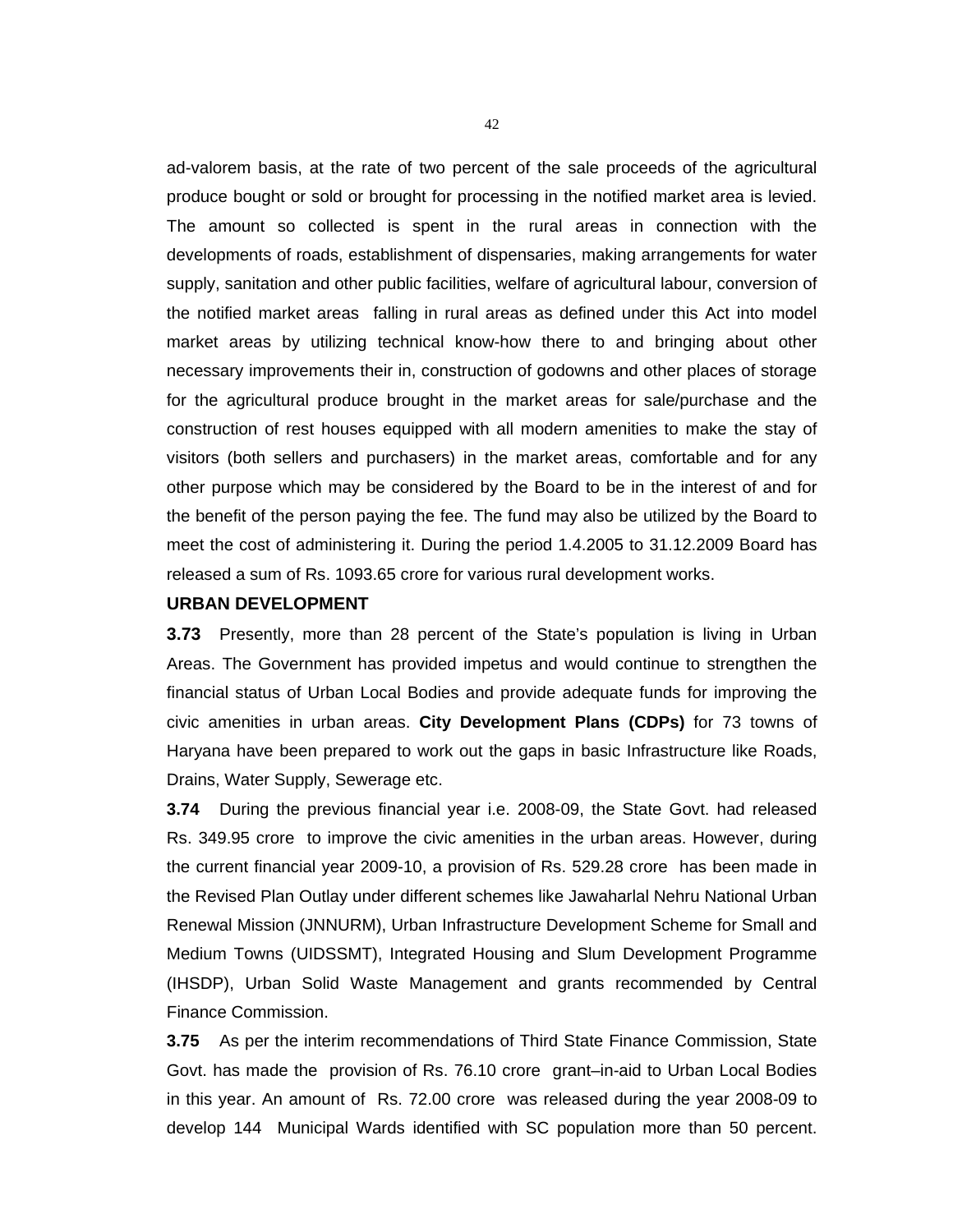Similarly, a provision of Rs. 72.00 crore has been made for the year 2009-10 for this purpose.

**3.76 Under Jawaharlal Nehru National Urban Renewal Mission (JNNURM), 7 Detailed Project Reports Detailed Project Reports (DPRs) costing Rs. 823.33 crore for Municipal Corporation Faridabad have been approved by Government of India.** Against this, Rs. 158.15 crore and Rs. 63.18 crore already stands released by Government of India and State Govt. respectively. Further, under JNNURM, 3248 dwelling units at Dabua Colony and Bapu Nagar in Faridabad are being constructed for slum dwellers. In addition, other infrastructures like sewerage, water supply, drainage, solid waste management alongwith 150 buses for urban transport are being provided in Faridabad Town. The Community Development Plan for Panchkula town, which was recently included under JNNURM along with Chandigarh and Mohali, has been approved by State Govt. and submitted to Govt. of India for earmarking funds.

**3.77 Under the Urban Infrastructure Development Scheme for Small and Medium Towns (UIDSSMT)** 8 Detailed Project Reports costing Rs. 164.07 crore have been approved by Govt. of India and an amount of Rs. 67.15 crore has been released to State Govt.

**3.78 Under Integrated Housing & Slum Development Programme (IHSDP)**, DPRs for 15 towns costing Rs. 262.12 crore have been approved by Ministry of Housing and Urban Poverty Alleviation, Government of India against which Rs. 104.85 crore have been released. Under this scheme, 16608 dwelling units are being constructed for slum dwellers along with necessary infrastructure in the slum areas.

**3.79** During the year 2009-10, a budget provision of Rs. 21.37 crore was made for development of SC Basties in the wards other than those covered in scheme of development of Municipal Wards having SC population more than 50 percent.

**3.80** In order to strengthen the Fire and Emergency Services in the State, a budget provision of Rs. 30.00 crore has been earmarked by Government of India for State of Haryana.

**3.81** The Government of India has launched a Centrally Sponsored Scheme of Urban Infrastructure Development in Satellite towns to develop Urban Infrastructure facilities such as transport, drinking water, sewerage, drainage and solid waste management etc. At satellite towns of the 7 mega cities like Mumbai,Kolkata,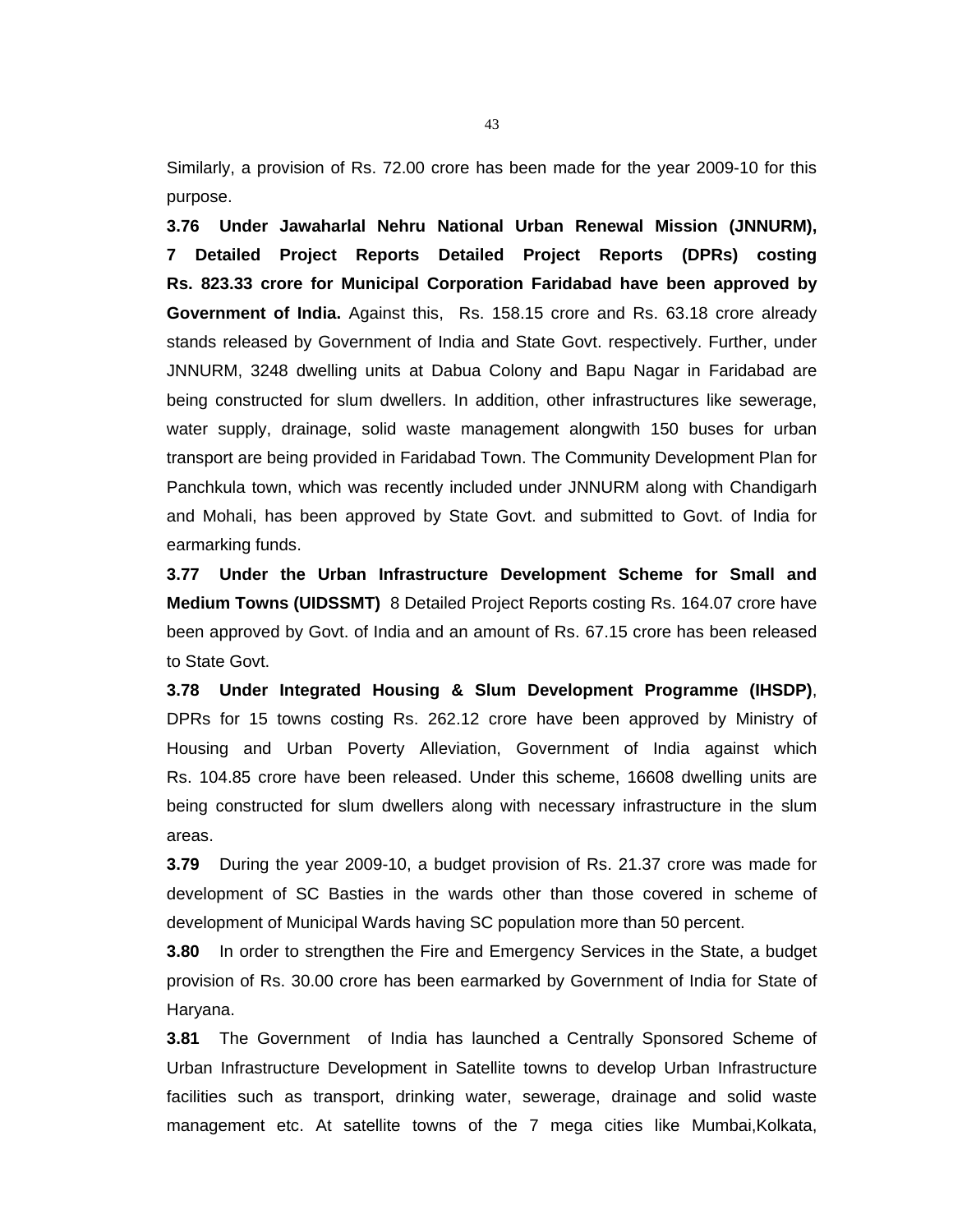Delhi,Chennai,Hyderabad,Banglore and Ahmedabad. The financing pattern for the development of Satellite townships shall be Central State ULB in the ratio of 80:10:10 respectively. The Government of India has also agreed to include Sonipat town under the above scheme.

# **FORESTS**

**3.82** Haryana is an intensively cultivated State and deficient in natural forests. The State's total forest area is spread over in just 0.156 million hectare. However, to make up for the deficient forest cover, the State has developed plantation forests on community lands and agro-forests on farm lands. The National Forest Policy, 1988 envisages having at least 33 percent of the total geographical area of the Country under forest and tree cover. Haryana being an agricultural State, it may not be possible to achieve that mandate. In an endeavor to come closer to the National Forest Policy goal the State Forest Department is making all out efforts.

**3.83** A State Forest Policy has been formulated in the year 2006. The policy aims at increasing the forest and tree cover in the State from present 6.8 percent (FSI Report 2009) to 10 percent by 2010 and 20 percent eventually in a phased manner. In the current year ending December 2009, against the target of 22865 hectare area to be brought under plantation, 18238 hactare area has already been planted. Likewise, against the target of free distribution of 275 lakh seedlings to the people, 265 lakh seedlings have been distributed. The total target for planting and distribution for the current year is 5.00 crore seedlings. During 2010-11, there is a target to plant and freely distribute about 3.50 crore seedlings in the State. The plan outlay for the current year is Rs. 98.45 crore.

**3.84** An externally aided **Integrated Natural Resource Management & Poverty Reduction** project is being implemented in the State since the year 2004-05. The project is funded by the Japan Bank of International Cooperation (JBIC now called JICA) for afforestation and poverty alleviation activities in 800 villages of the State. Another externally aided **Haryana Community Forestry project** which terminated in June 2008 has been rated as the flagship project by the European Union. A new **Resource Management and Livelihood project** for Rs. 230.00 crore has been submitted to the World Bank and is likely to be approved for funding.

**3.85** About 116 ponds (Johads) in different villages have been rehabilitated at a cost of Rs. 3.70 crore. Tree plantations have also been carried out around the ponds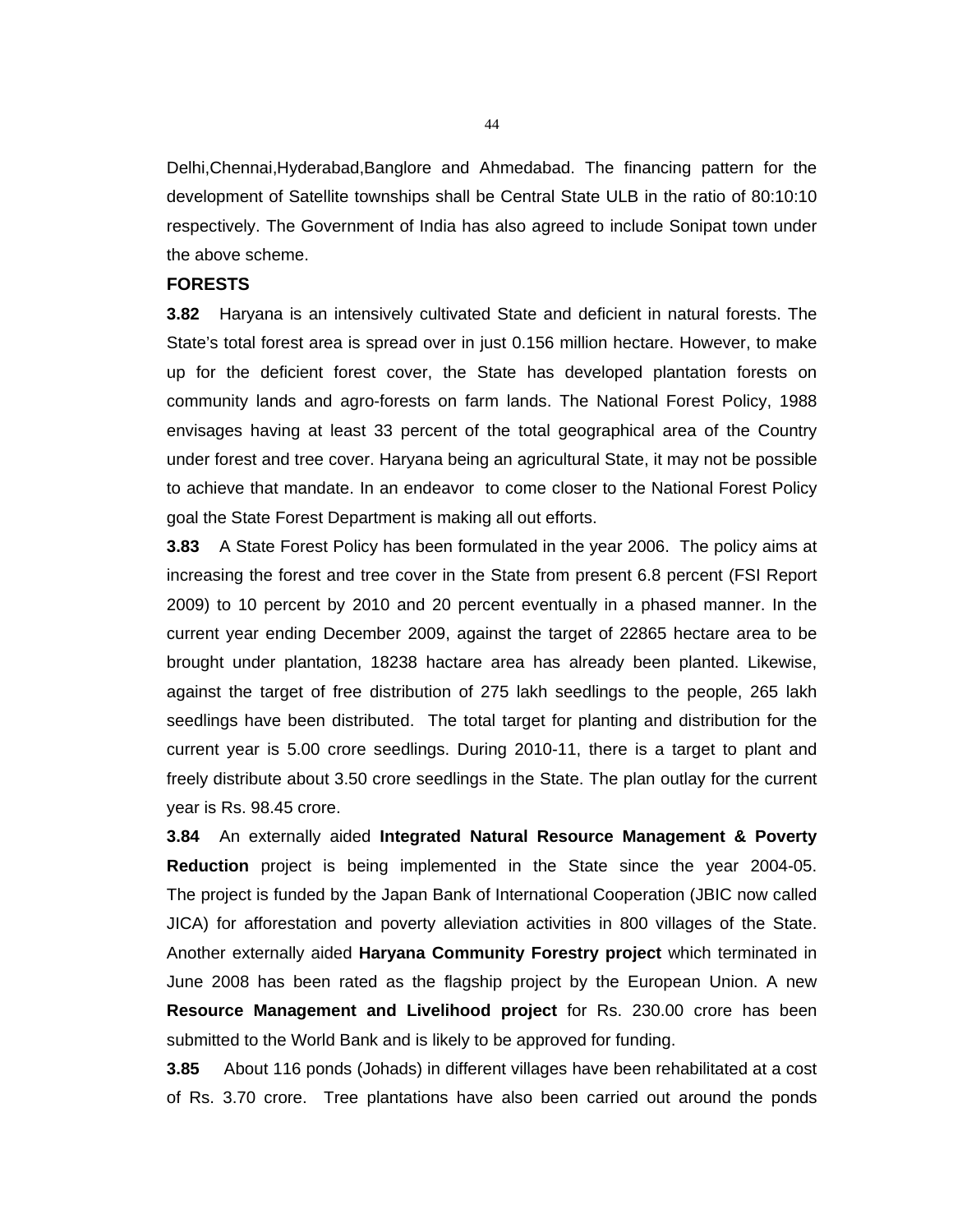(Johads) for their beautification and this work is being continued to cover more villages during the current year.

**3.86** A new scheme under the name **Clonal Agro-forestry** has been started from the year 2008-09 to encourage the agro-forestry practice on farmlands to bring an overall increase in tree cover in the State. The main emphasis in the scheme is to raise plants of commercial value of clonal Eucalyptus and Poplar and planting them on farmlands of small and marginal farmers. The scheme will go a long way in augmenting the supply of raw material for wood-based Industries in the State.

**3.87 26 Herbal Parks**, one in each district have been set up at a cost of Rs. 13.86 crore.

**3.88** To bring people closer to nature, an **Eco-Tourism** project has been started in the forests of Kalesar, Morni Hills and Sultanpur National Park. Ministry of Tourism, Govt. of India has sanctioned Rs. 6.48 crore for Eco-Tourism activities in the first phase of the project for creation of infrastructure like log huts, tented accommodation, nature trails etc. The second phase of the project costing Rs. 1.80 crore has also been submitted to the Government of India.

**3.89** On wildlife front, a **Vulture Conservation and Breeding Centre** has been established at Bir Shikargaha, Pinjore where efforts are being made to save the vultures fast getting extinct. The centre has been successful in housing good number of vultures and giving birth to two chicks through its breeding programme. **Haryana Forest Department and Bombay Natural History Society (BNHS) has signed a Memorandum of Understanding (MOU) for collaboration in conservation and breeding of vultures till 2019.** 

**3.90 An Elephant Rehabilitation and Research centre has been set up at Bansantour forest in Yamunanagar.** The centre will take up the work of rehabilitation of the sick, injured and rescued elephants to provide them their natural habitat. Govt. of India has sanctioned Rs. 90.00 lakh for this project. A mini Zoo in Bhiwani has been renovated and dedicated to Wildlife Conservation and Education. Rohtak Zoo is also being expanded and renovated from existing area of 16 acres to 44 acres. The Zoo is being modernized and new animal enclosures are being added to provide better habitat for the wild animals.

**3.91** The State Forest Policy proposes to create **Self Help Groups**, particularly of the women, in rural areas for income generation of the people living below the poverty line. These Self Help Groups are given proper training to start their micro-enterprises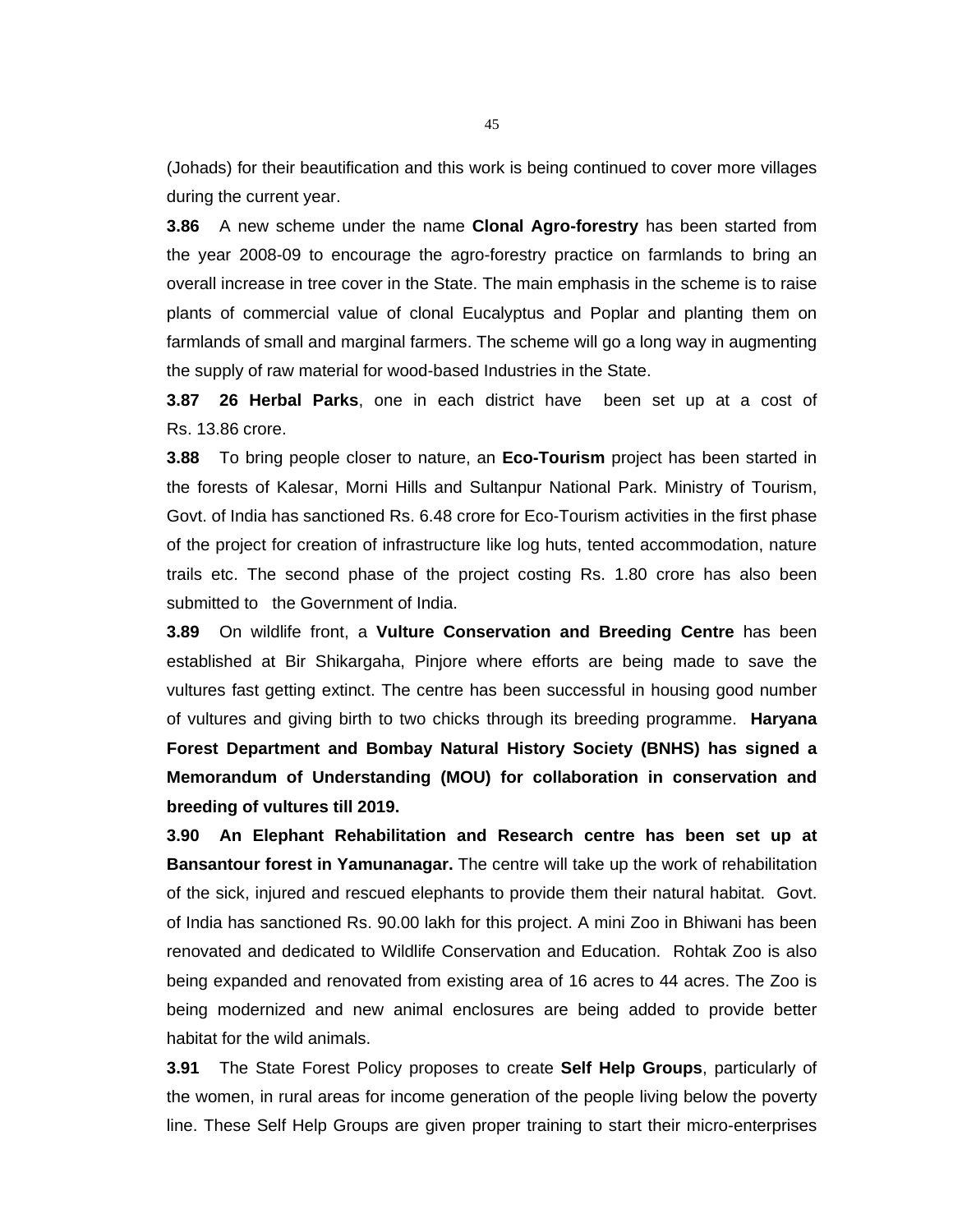for self-employment and income generation. Over 1700 Village Forest Committees and 1100 Self Help Groups, mostly of women, have been constituted in the State for socio-economic empowerment in rural areas.

**3.92 Management Information System (MIS) and Geographical Information System (GIS)** a significant tools for scientific planning and management are being developed to improve efficiency in accounts, administration, forest & wildlife management and personnel management. **Global Positioning Systems (GPS)** are being used for mapping of forest boundaries, fire affected areas and plantation areas in the State. Satellite imageries to monitor changes in forest and tree cover in the State are proposed to be used. All relevant databases will be generated and regularly updated. All forestry personnel will be trained in use of these technologies and software in a phased manner.

# **ENVIRONMENT**

**3.93** Protecting the environment and preserving it for the future generation is a mater of utmost importance. Maintenance of purity of environment is Government's highest concern.

**3.94** The Department through Haryana Pollution Control Board (HSPCB) is vigorously implementing the various enactments to tackle the environmental pollution problems. Besides the implementation of Preventing & Control of Pollution Acts various laws for regulating pollution caused by Bio-Medical Waste, Hazardous Waste, Solid Waste, use of Plastic etc. are being effectively implemented in the State.

**3.95** Two Special Environment Courts one at Faridabad and other at Kurukshetra are functioning to dispose off cases relating to Water (Prevention & Control of Pollution) Act, 1974, Air (Prevention & Control of Pollution) Act, 1981, Environment Protection Act, Indian Forests Act, Wild Life Act and PLPA.

**3.96** The Govt. of India has constituted a **State Level Environment Appraisal Committee and State Level Environment Impact Assessment Authority** for giving environmental clearance to Category 'B' Projects under EIA Notification dated 14.9.2006 in the State. During the year 2009-10, an amount of Rs. 80.00 lakh was sanctioned for this purpose.

**3.97** The State Govt. has constituted **Haryana State Bio-Diversity Board** in pursuance of Biological Diversity Act, 2002 for conservation of biological diversity, sustainable use of the components and fair and equitable sharing of the benefits arising out of the use of biological resources etc. An amount of Rs. 10.00 lakh has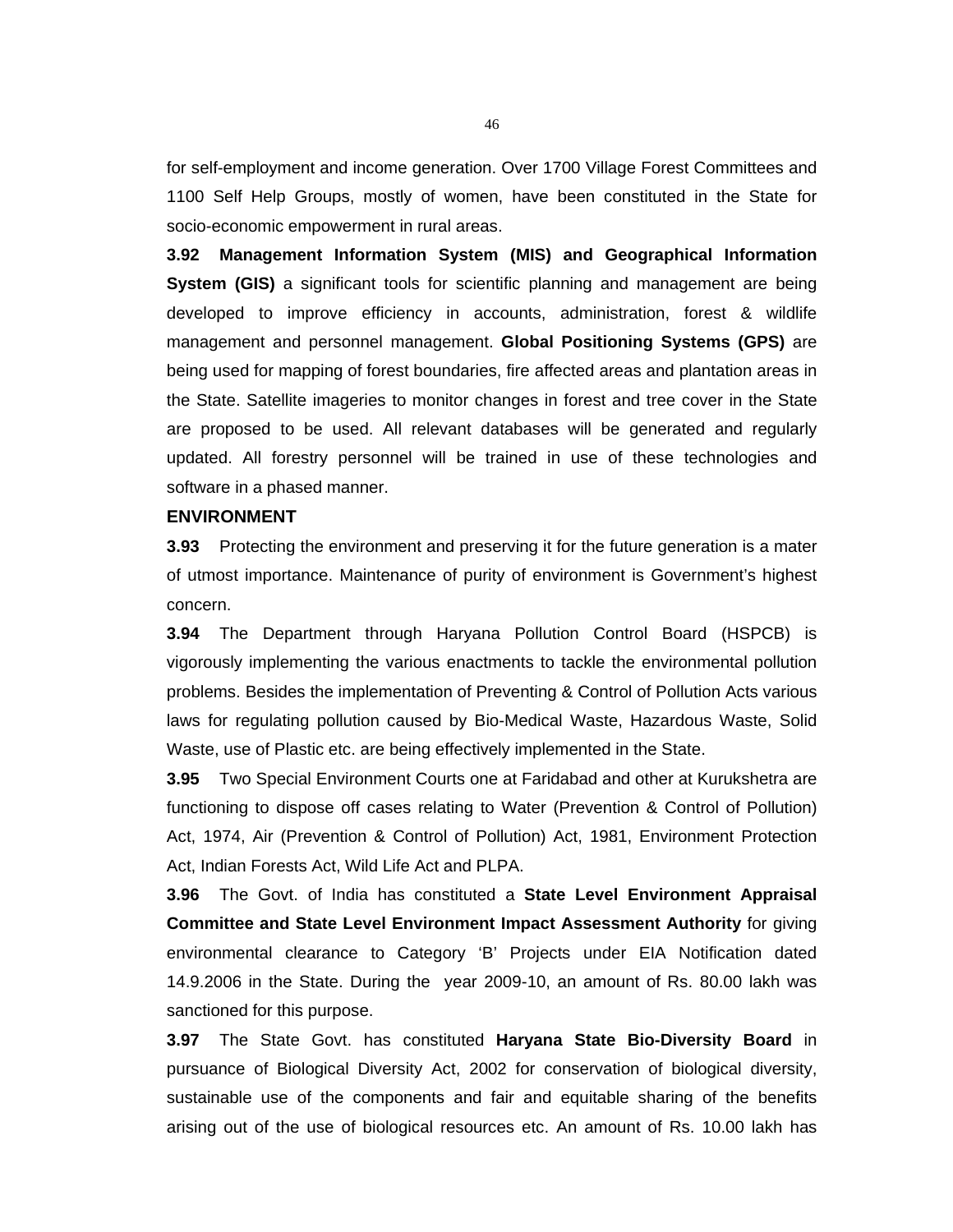been earmarked as one time grant for establishment of Board out of which Rs. 5.00 lakh is received from National Bio-Diversity Board and Rs. 0.50 lakh has been released by the Department to the Board during the year 2009-10.

**3.98** The scheme namely **Common Bio-Medical Waste Management and Treatment Facility** for proper implementation of the Bio-Medical Waste (Management and Handling) Rules, 1998 notified under Ministry of Environment and Forests, Govt. of India notification dated 20.7.1998. Under this scheme, an amount of Rs. 65.00 lakh has been earmarked/sanctioned during the year 2009-10 which was given to the Haryana State Pollution Control Board for proper segregation, packing, transportation, storage, treatment and disposal of the Bio-Medical Waste.

**3.99** The scheme namely **Recycling Facility for Mercury Contamination from CFL/FTLS** introduced by the Environment Department for proper system of transportation, collection, disposal, and recycling of the fused/disposed off CFL/FTLs. An amount of Rs. 25.00 lakh has been sanctioned during the year 2009-10 which was released to Haryana State Pollution Control Board(HSPCB), Panchkula.

**3.100** An amount of Rs. 607.00 lakh has been proposed for the 11<sup>th</sup> Five Year Plan and an amount of Rs. 315.00 lakh has been sanctioned in during the year 2009-10.

#### **COOPERATION**

**3.101** The Cooperative Movement is playing a vital role in the overall development of Haryana. Presently, about **35000 Cooperative Societies** are working in the State with a **membership of above 57 lakh**. The cooperative credit structure has been restructured by amalgamating 2441 Primary Cooperative Credit Societies (PCCS) into 620 Primary Agricultural Cooperative Societies (PACS) which are serving 29.24 lakh members by providing them timely and adequate credit facilities.

**3.102** The **Central Cooperative Banks in Haryana have disbursed short and medium terms loans amounting Rs. 25000.00 crore to farmers upto 2008-09**.These banks have provided loan to the tune of Rs. 4306.60 crore during 2008-09 whereas a target of providing Rs. 8600.00 crore have been given to the banks for the year 2009-10.

**3.103** Consequent upon implementation of **Agricultural Debt Waiver and Debt Relief Scheme** of Government of India, the Central Cooperative Banks of the State have benefited 261250 small and marginal farmers by waving of Rs. 830.78 crore.

**3.104** The State Government has approved another welfare Scheme for those farmers who will deposit 75 percent of their overdue loans upto  $31<sup>st</sup>$  December, 2009,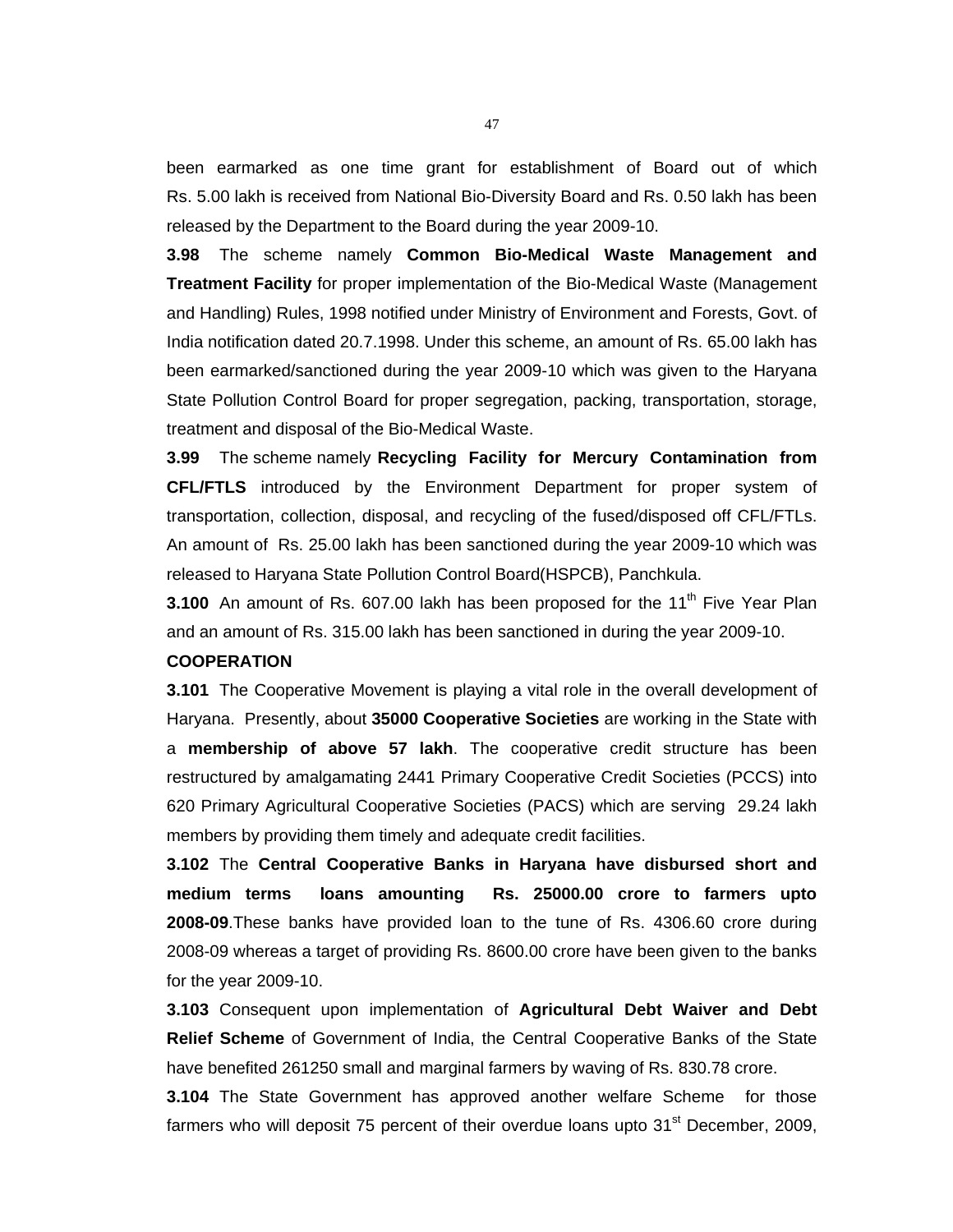their remaining 25 percent overdue loan will be waived off. Under this scheme 76467 farmers have been benefited by Rs. 134.39 crore upto  $30<sup>th</sup>$  June, 2009.

**3.105** The **State Govt. after March, 2009 have slashed rate of interest from 11 percent to 7 percent on crop loan.** The Central Coopertative Banks of the State are implementing "State Interest Relief Scheme 2009" under which the loanees who will secure agriculture and non-agriculture loans between 1<sup>st</sup> March, 2009 and  $28<sup>th</sup>$  Februray, 2010 and repay their loans on time will get an interest rebate of 2 percent and 3 percent respectively from the State Government. Besides, those farmers who will receive crop loans during 2009-10 and repay this same on time will get 1 percent interest rebate from Government of India. Hence, the effective rate of interest on crop loans will come down from 7 percent to 4 percent.

**3.106** Under **Personal Accident Insurance Scheme** for Kisan Credit Card holders 811226 farmers have been benefited. There are 12.33 lakh Kisan Credit Card holders in Haryana.

**3.107** The Bank has advanced loans of Rs. 12256.70 lakh from 01.04.2009 to 30.9.2009 under various schemes against its lending programme of Rs. 484.00 crore for the year 2009-10.

**3.108** The Government has increased sugarcane price from Rs. 170 per quintal to Rs. 210 per quintal for the crushing season 2009-10 which is the highest in the Country. The Cooperative Sugar Mills of the State have crushed 129.10 lakh quintal sugarcane costing Rs. 213.87 crore during the season 2008-09. The entire price of sugarcane have been paid to the farmers. The Cooperative Sugarcane Mills are implementing an intensive Cane Development Plan worth Rs. 30.05 crore during 2009-10. A new Cooperative Sugarcane Mill in Assandh has been established by Hafed with a cost of Rs. 80.00 crore. For 2008-09 the **Shahbad Cooperative Sugar Mill has received award for the best Cooperative Sugar Mill from National Federation of Cooperative Sugar Factories on 10th September, 2009 at New Delhi**.

**3.109** Hafed is providing marketing and processing facilities to the farmers of the State. During Rabi season 2009 Hafed has procured 24.71 lakh tonnes wheat which is 36 percent of total procurement made by the Government agencies in the State. This institution had purchased 12.89 lakh tonnes Wheat during Rabi 2007 and 19.31 lakh tonnes during rabi 2008. Consequent upon modernization of Rohtak Cattel Feed Plant, Hafed has sold 15429 tonnes balanced feed to the farmers upto September, 2009.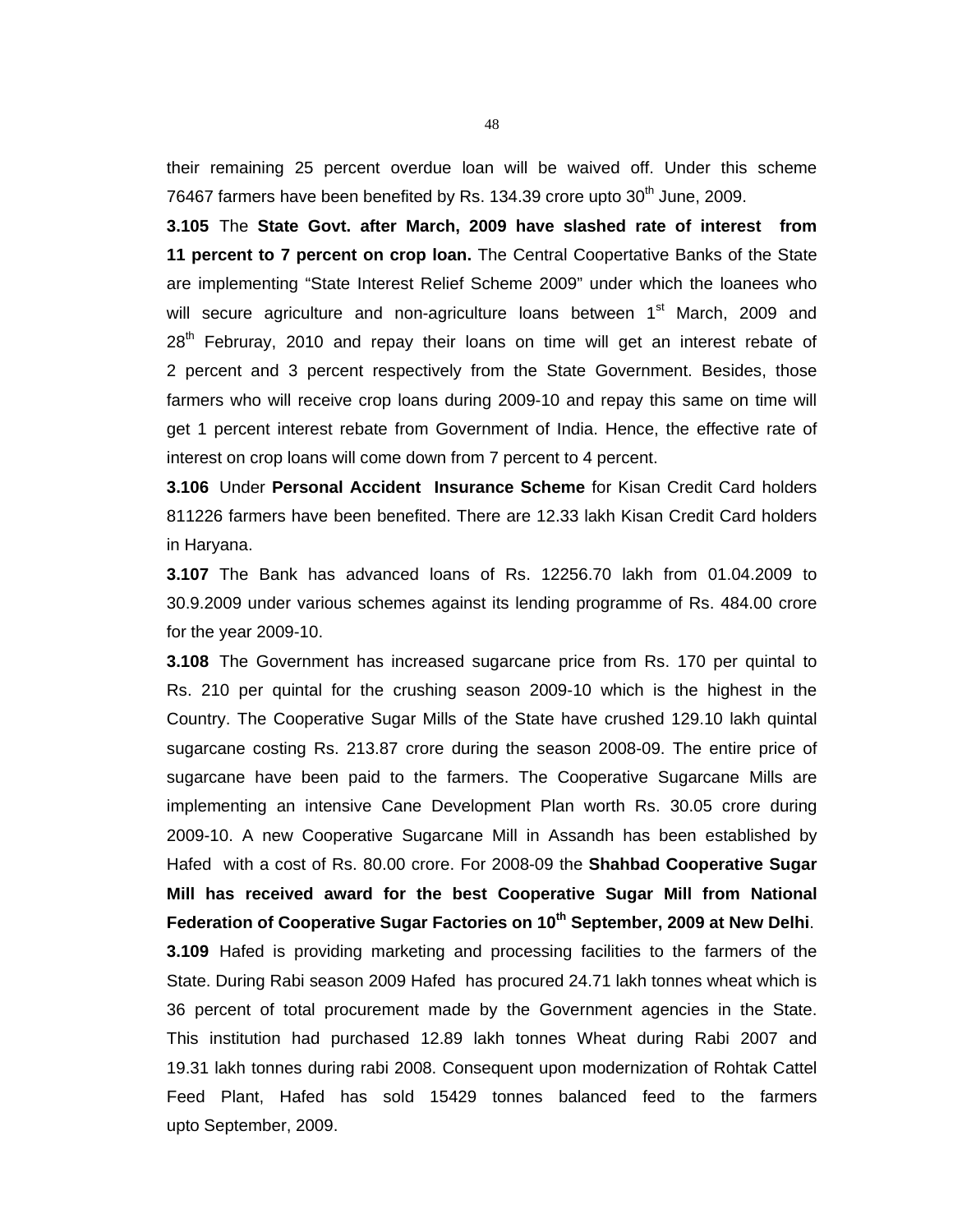**3.110** Haryana Dairy has procured 5.40 lakh litres milk per day during 2008-09. During current year the average milk procurement is expected in the range of 6.20 lakh liters per day. The Milk Cooperatives have paid average price of Rs. 18.64 per litre milk during 2008-09 which is 7.48 percent higher than the price made during last year. The total milk payments to farmers has touched Rs. 348.00 crore. Haryana Dairy has paid average milk price of Rs. 17.92 per litre during year 2009-10 upto  $31<sup>st</sup>$  August, 2009.

**3.111** During 2008-09, the Labour & Construction Society has executed work amounting to Rs. 369.13 crore and have earned profit of Rs. 2.50 crore. The labour cooperative have fixed a target to execute work amounting to Rs. 400.00 crore during the year 2009-10 out of which work to the tune of Rs. 383.22 crore have already been executed from 01.04.2009 to 31.12.2009.

**3.112** The Haryana Cooperative Housing Federation has provided loans to tune of Rs. 183.12 lakh during 2008-09 and effected recovery of Rs. 910.62 lakh during the year 2008-09.

**3.113** Budget allocations for Cooperatives during the year 2009-10 is Rs. 16063.75 lakh.

#### **ROADS**

**3.114** Roads are the basic means of communication for the development of any economy. In order to further strengthen the road network and making it more efficient as per traffic requirements, the main emphasis has been laid on the improvement/upgradation of existing road network, construction of Bye Passes, Bridges/Road Over Bridges (ROBs) and completion of road construction works.

| Sr. No                      | Type of road                | Length in Kms. |
|-----------------------------|-----------------------------|----------------|
| National Highway            |                             | 1462           |
| 2.                          | State Highway               | 2523           |
| 3.                          | <b>Major District Roads</b> | 1508           |
| <b>Other District Roads</b> |                             | 18890          |
|                             | Total                       | 24383          |

**Table 3.6 Roads Network in the State under PWD B&R**

**3.115** During 2009-10, a programme for improvement of roads by way of widening, strengthening, re-construction, raising, cement concrete pavements/blocks premix carpet construction of side drains and culverts/retaining walls etc. was taken in hand. The physical and financial progress achieved upto November, 2009 is as under:-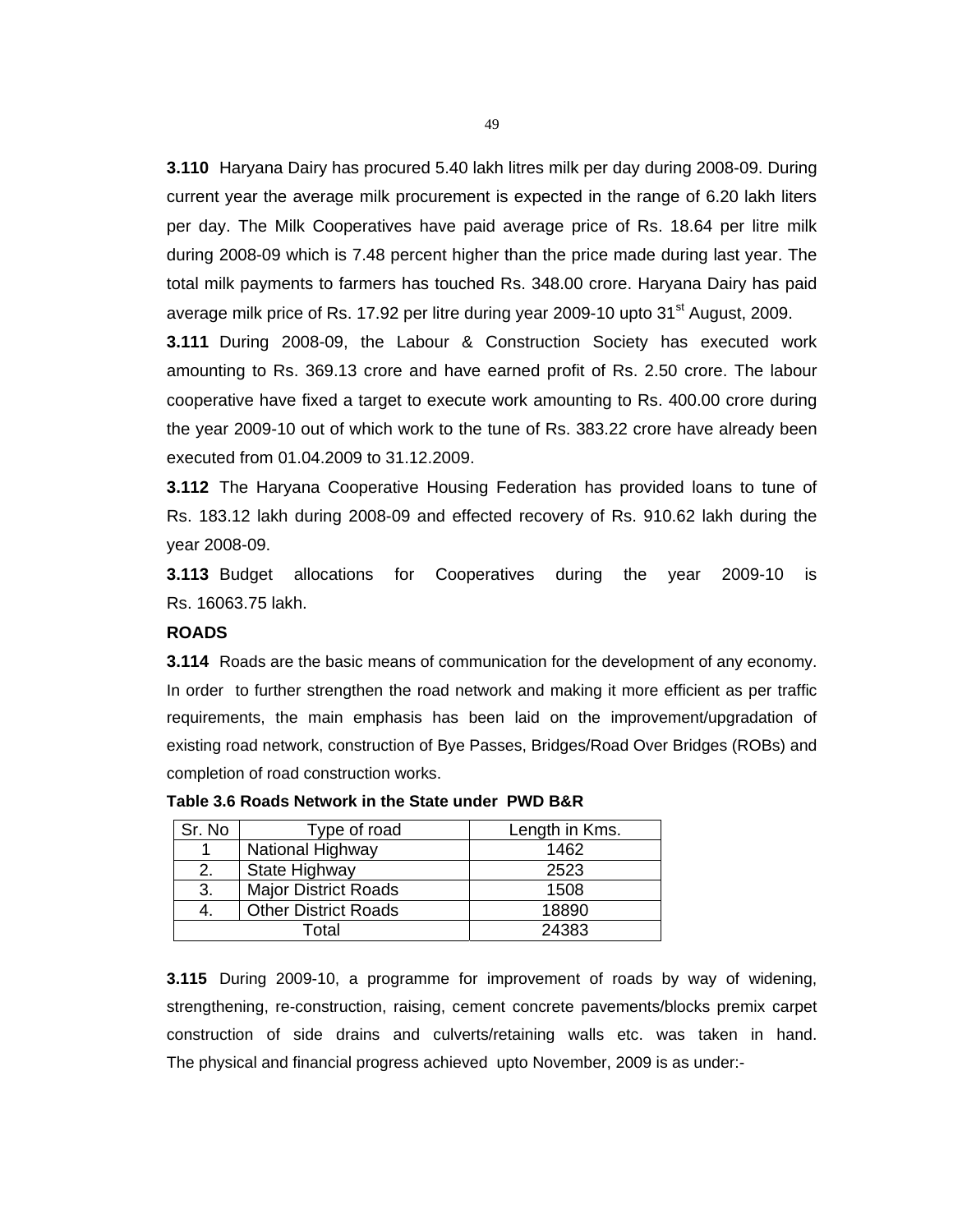# Table 3.7 (A) Financial Progress **and Capacital State (Rs. in crore)**

| Sr.<br>No.     | <b>Head of Account</b>                                         | <b>Budget</b><br>Allotment | Expenditure        | Percentage        |
|----------------|----------------------------------------------------------------|----------------------------|--------------------|-------------------|
|                |                                                                | 2009-10                    | upto<br>Nov., 2009 | οf<br>Expenditure |
| 1.             | Plan-5054 (Roads &<br><b>Bridges including</b><br>NABARD Loan) | 1540                       | 709.63             | 46.08             |
| 2.             | Non Plan-3054                                                  | 353.18                     | 226.12             | 64.02             |
| 3.             | <b>Central Road Fund</b>                                       | 100.00                     | 43.32              | 43.32             |
| 4.             | <b>PMGSY/Bharat Nirman</b>                                     | 300.00                     | 202.92             | 67.64             |
| 5.             | NH (Plan)                                                      | 105.00                     | 74.97              | 71.40             |
| 6.             | NH (Non Plan)                                                  | 18.97                      | 7.55               | 39.80             |
| $\overline{7}$ | <b>LADT</b>                                                    |                            | 1.32               |                   |
| 8.             | <b>LADB</b>                                                    | 114.00                     | 25.45              | 22.32             |
| 9.             | Deposit Works (Roads<br>&Bridges)including work<br>of HSRDC    | 4.19                       | 5.26               | 125.53            |
|                | Total:                                                         | 2535.34                    | 1296.54            | 51.16             |

# **Table 3.7 (B) Physical Progress**

| Sr.         | Item                                                          | Length in Kms.        |
|-------------|---------------------------------------------------------------|-----------------------|
| No.         |                                                               | (Upto November, 2009) |
| $1_{\cdot}$ | <b>New Construction</b>                                       | 67.11                 |
| 2.          | Premix Carpet (State Roads)                                   | 1062.48               |
| 3.          | Widening & Strengthening (State Roads)                        | 944.25                |
| 4.          | <b>Cement Concrete Blocks/Pavement</b>                        | 141.70                |
| 5.          | Side Drain / Retaining Wall                                   | 43.33                 |
| 6.          | <b>Reconstruction &amp; Raising</b>                           | 44.60                 |
| 7.          | (a) Widening<br><b>National Highways</b><br>(b) Strengthening | 80.70                 |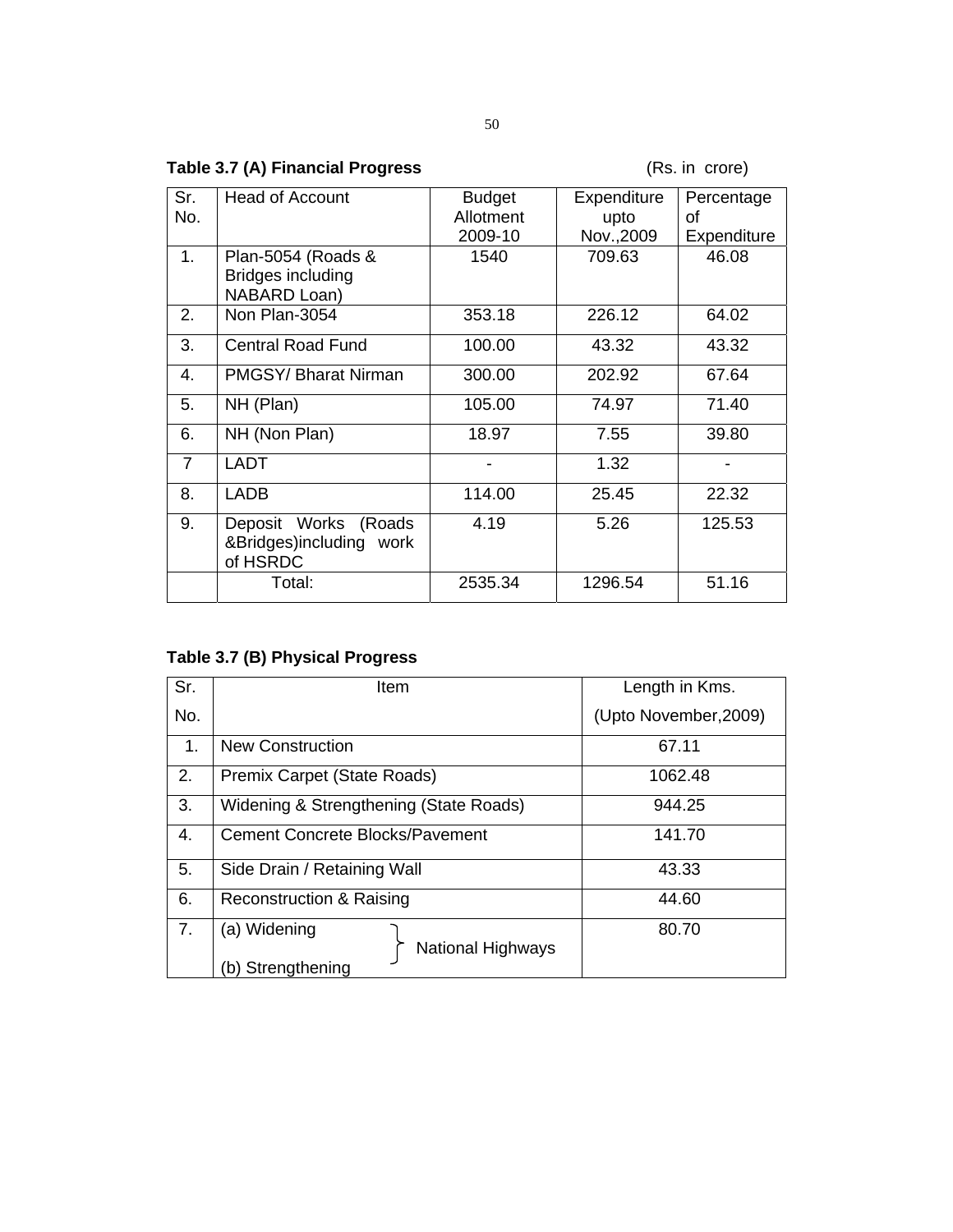**3.116** The following road works have been sanctioned during 2009-10

| Sr. | Head of Account          | No. of Works | Amount (Rs. crore) |
|-----|--------------------------|--------------|--------------------|
| No. |                          |              |                    |
|     | Plan -5054               | 42           | 62.00              |
| 2.  | Non Plan-3054            | 1209         | 213.34             |
| 3   | NABARD-Roads             | 19           | 146.51             |
| 4   | <b>Central Road Fund</b> | 16           | 329.90             |
| 5.  | PMGSY / Bharat Nirman    | 69           | 241.63             |
| 6.  | NΗ                       | 19           | 140.59             |
|     | <b>Bridges</b>           | ລ            | 6.38               |

**3.117** The budget allocation for repair and maintenance and original works of buildings is as under:-<br>
(Rs. crore)

| Sr.<br>No.   | <b>Head of Account</b>      | <b>Budget</b><br>Allotment<br>2009-10 | Expenditure<br>upto<br>Nov., 2009 | Percentage of<br>Expenditure |
|--------------|-----------------------------|---------------------------------------|-----------------------------------|------------------------------|
|              | Revenue<br><b>Buildings</b> | 154.09                                | 97.63                             | 63.36                        |
| 2            | <b>Capital Buildings</b>    | 453.92                                | 251.14                            | 55.33                        |
| $\mathbf{3}$ | Deposit<br><b>Buildings</b> | 17.38                                 | 15.93                             | 91.65                        |
|              | Total                       | 625.39                                | 364.70                            | 58.32                        |

**3.118** The department has prepared master plan for construction of Railway Over Bridges to curtail delay and to increase the safety to passengers.13 Railway Over Bridges are under construction.The detail of ROBs identified in master plan is as under:-

| Sr. No. | Description                                 | Nos. |
|---------|---------------------------------------------|------|
| 1.      | <b>ROBs Sanctioned by State Government.</b> | 55   |
| i)      | ROBs completed and opened to traffic.       | 16   |
| ii)     | ROBs under construction.                    | 13   |
| iii)    | ROBs under approval with railways.          | 11   |
| iv)     | ROBs approved by railways.                  | 6    |
| V)      | ROBs deferred for 2-3 years by Govt.        | 9    |
| 2.      | <b>ROBs Identified for Next Phase.</b>      | 92   |
| i)      | ROBs identified on state roads.             | 80   |
| ii)     | ROBs identified on National Highways.       | 12   |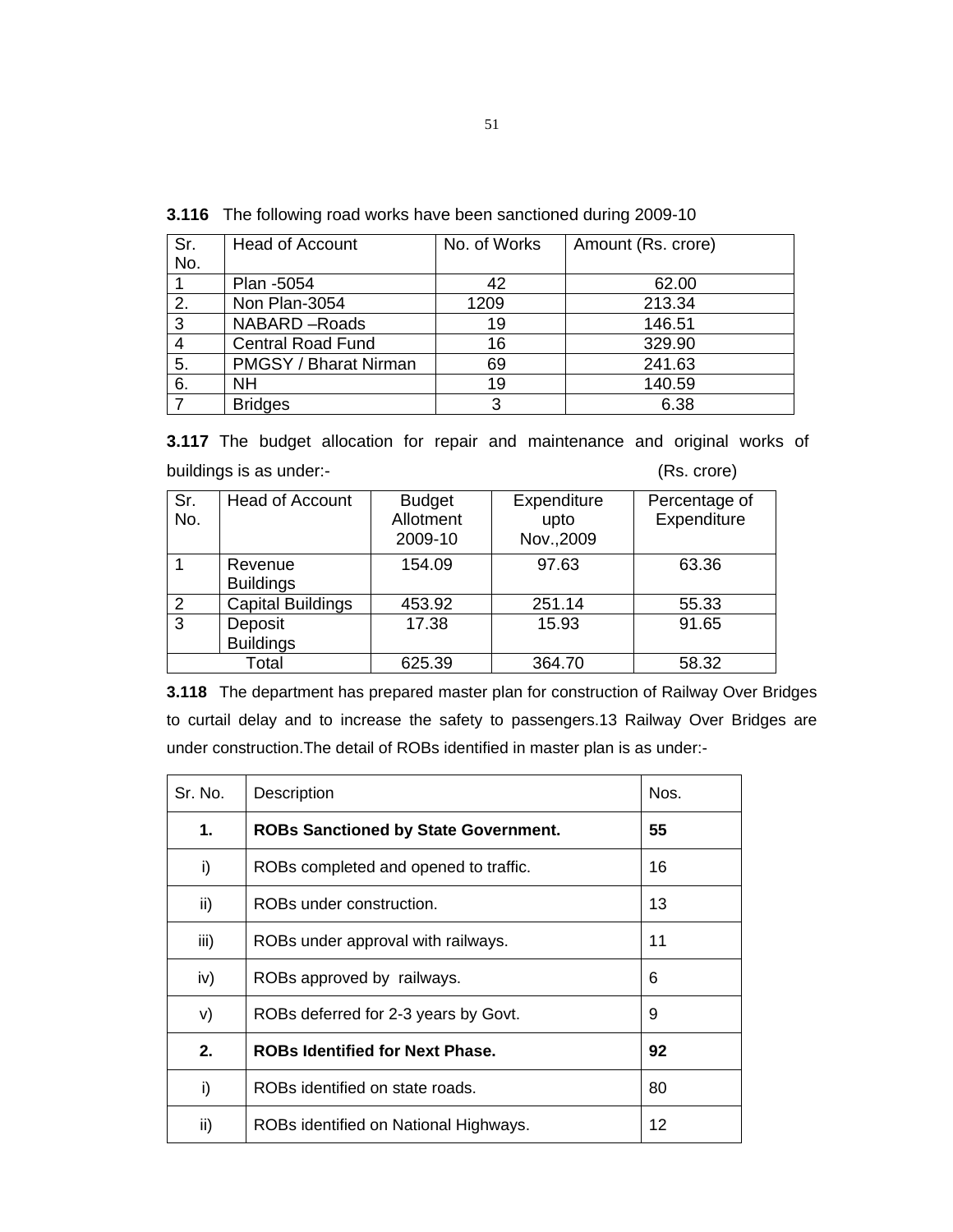These 147 ROBs would cost about Rs. 2500.00 crore. It is proposed to take up construction of ROBs in phases. 50 percent cost of the ROBs on the State Roads would be borne by the Railways. On NHs the expenditure would be borne by Government of India. The position of on-going works of Bridges & ROBs is as under:-

| Sr.<br>No. | Description    | Nos. | Cost<br>(Rs. in crore) | Completed<br>During   In<br>$(2009-10)$ | progress |
|------------|----------------|------|------------------------|-----------------------------------------|----------|
|            | <b>Bridges</b> | 12   | 30.49                  |                                         |          |
| ົ          | <b>ROBs</b>    | 17   | 438.12                 |                                         | 13       |

**3.119** Tender for the works of upgradation of roads approximate length 278.78 Kms. in districts Jhajjar,Rohtak,Sonepat,Gurgaon and Mewat have been invited for Rs. 606.00 crore in anticipation of sanction from National Capital Region Planning Board (NCRPB). 53 works having a length of 664 Kms. and estimated cost of Rs. 240.00 crore under **NABARD RIDF-XI SCHEME** have been completed. 3 Nos. Rural Road works having length of 53.11 Kms. approved by the NABARD have been completed and amount of Rs. 23.73 crore has been spent under **NABARD RIDF-XIII SCHEME**. 85 Nos. Rural Bridges were approved at cost of Rs. 81.14 crore out of which 4 Nos. has been completed, 9 Nos. are in progress and remaining 72 Bridges works decided to be dropped. An amount of Rs. 29.69 crore has been spent so far under this scheme. 38 Nos. Rural Bridges have been sanctioned for Rs. 16.49 crore under **NABARD RIDF-XIV SCHEME** out of which 2 Nos. have been completed, 2 No. works are in progress and remaining 34 Nos. bridges decided to be dropped. Another project of 12 Nos. Rural Bridges have been sent to Govt. for administration approval of an amount of Rs. 37.15 crore and further to be submitted to NABARD for sanction. 15 Nos. Rural Roads have been approved for Rs. 133.64 crore under RIDF-XIV out of which 2 No. roads works have been completed and remaining 13 Nos. road works are in progress. An amount of Rs. 38.32 crore has been spent . 14 Nos. Rural Road works have been sanctioned for Rs. 146.51 crore under **NABARD RIDF-XV SCHEME**  of which 10 Nos road works are in progress and 4 Nos. are in tendering process.

# **PUBLIC HEALTH**

**3.120 Drinking water supply facilities** have already been provided in all the 6759 villages upto 31.3.1992. Later on based on a survey carried out in December, 2004, it was found that as many as 1971 villages had become deficient and per capita water allowance had gone down below the approved norms of 40 litres per capita per day.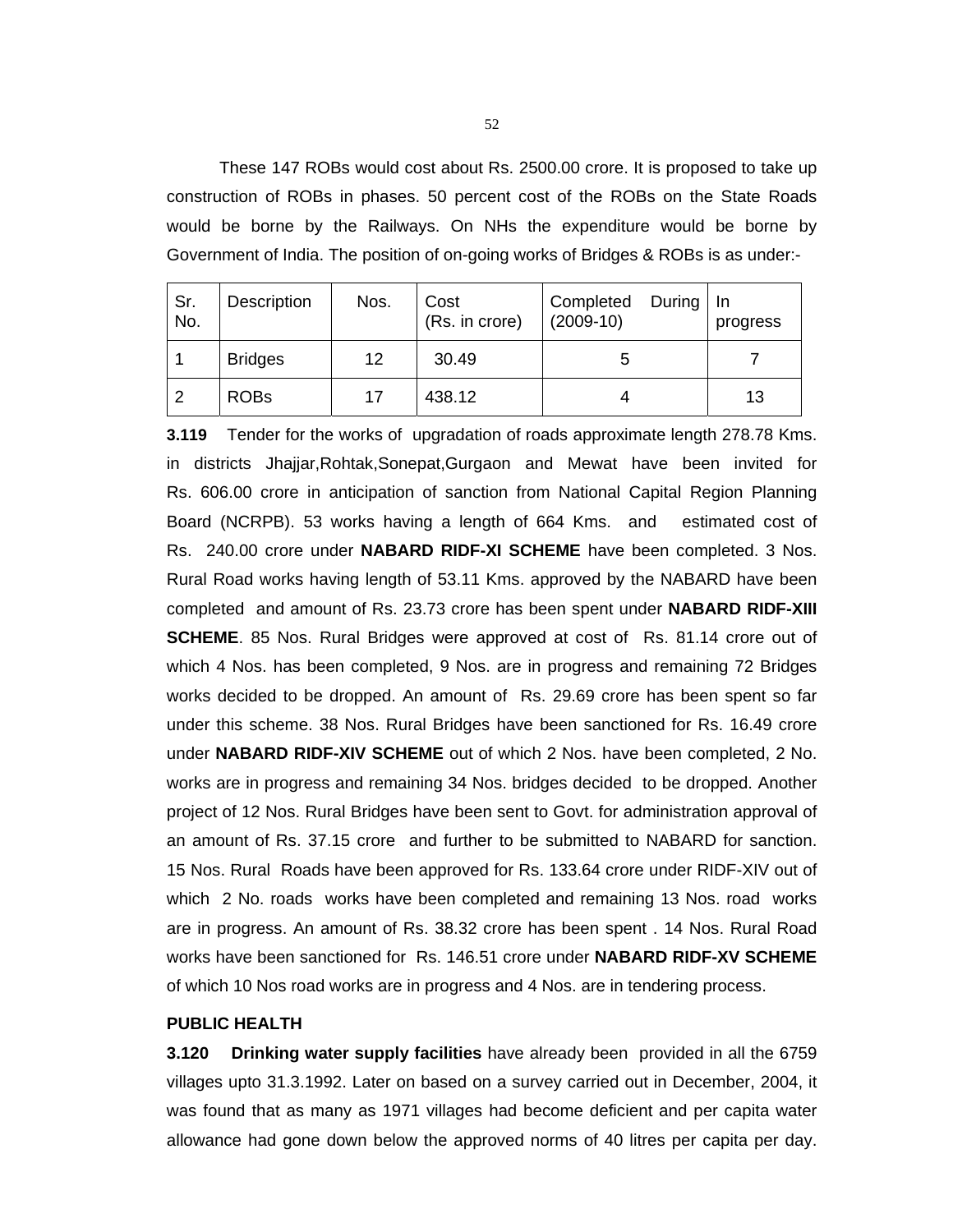The State Government is giving priority to the coverage of these deficient villages and **1574 deficient villages were covered by 31.3.2009**, leaving a balance of 397 such villages. During 2009-10, it is proposed to augment drinking water facilities in the remaining deficient villages.

**3.121** A novel scheme was launched by the name of Indira Gandhi Drinking Water Scheme from November, 2006, which envisages the provision of private water connection to about 10 lakh households in the rural and urban areas, free of cost. A concession of 50 percent has been extended to the Scheduled Caste households regarding payment of monthly water tariff. Further, to encourage private water connections to general category households, connection fee of Rs. 500.00 in the villages and Rs.1000.00 in the urban areas was waived off upto 31.3.2010. Uptill 31.3.2009, water connections have been given to 6.18 lakh Scheduled Caste households and during the current financial year, it has been proposed to extend this facility to another 3.53 lakh households. Against this target, 1.65 lakh Scheduled Caste families have been benefited.

**3.122** During the year 2009-10, a sum of Rs. 297.00 crore has been provided under the State Plan including Rs. 75.00 crore and Rs. 30.00 crore for augmentation of drinking water under NABARD assisted schemes and NCR aided schemes, respectively. Further, a sum of Rs. 87.92 crore and Rs. 17.94 crore has been sanctioned by Government of India under National Rural Drinking Water Programme and Desert Development Programme respectively during 2009-10.The first instalment of funds amounting to Rs. 43.96 crore and Rs. 8.97 crore has been released by Government of India under National Rural Drinking Water Programme and Desert Development Programme, respectively and the second instalment of funds of equivalent amounts are likely to be released very shortly. Against the available funds under various programmes of State and Centre during 2009-10, drinking water facilities are proposed to be augmented in 950 villages, against which, drinking water supply facilities have been improved in 479 villages by  $31<sup>st</sup>$  January, 2010. The target shall be achieved by 31.3.2010.

**3.123** A Memorandum of Understanding (MoU) has been signed between the State Government and Naandi Foundation for installing Water Treatment Plants in the villages. Naandi Foundation is installing Water Treatment Plants in 100 selected villages of Jhajjar, Kaithal, Mohindergarh and Mewat districts at a total cost of Rs. 11.25 crore. Safe drinking water would be provided to the public at the rate of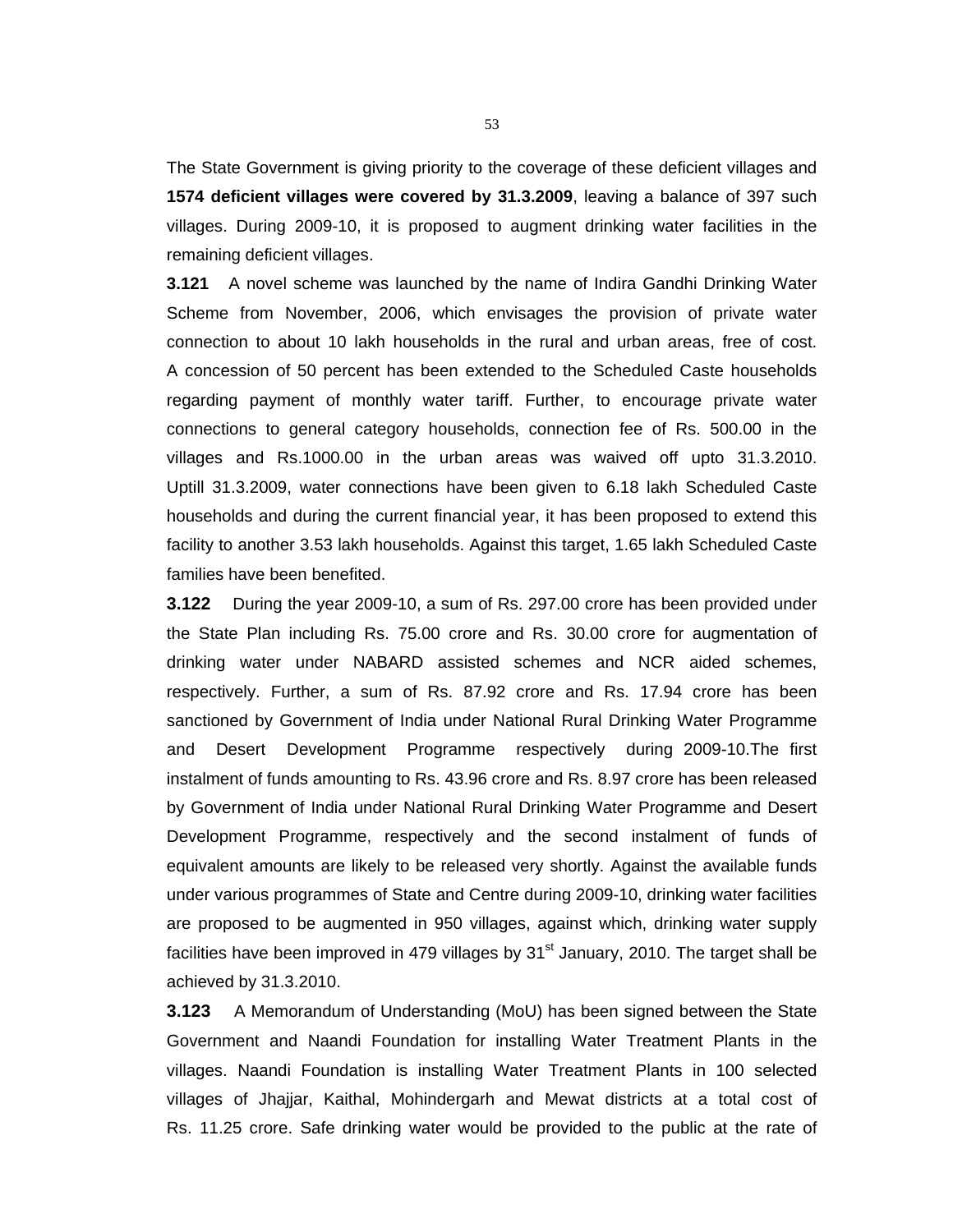10 paise per litre. 85 Plants have been installed/brought at site, out of which, 74 Plants have been commissioned. The balance work would be completed by 31<sup>st</sup> March, 2010.

**3.124** The **Rajiv Gandhi Augmentation Drinking Water Project** for providing sustainable drinking water facilities is being implemented in Mewat area at a revised cost of Rs. 300.49 crore. Under Leg-II of the Ranney Well Segment, 148 villages have been provided with safe drinking water and another 245 villages have also been benefited through the Tubewell Segment. The balance 110 villages under Leg-I would be provided with safe drinking water by 31.3.2010.During the year 2009-10, a provision of Rs. 30.00 crore has been made in the Plan for execution of Phase-I, Stage-II of the Rajiv Gandhi Augmentation Drinking Water Project for which the estimate amounting to Rs. 205.91 crore has been revised to Rs. 300.49 crore. This revised estimate has been approved by NCR Planning Board during December, 2009 for providing additional financial assistance against additional cost of Rs.94.58 crore.

**3.125** All the 78 big and small towns (including Faridabad and Panchkula being maintained by Municipal Corporation, Faridabad and HUDA) have been provided piped water supply system. During the current financial year 2009-10, there is a provision of Rs. 55.00 crore for improving drinking water facilities in the urban areas of the State. The work to extend the water supply distribution system in recently approved colonies is targeted to be taken up in hand.

**3.126** As regards the sewerage system, 66 towns of the State have been covered with skelton sewerage facilities. During the current financial year 2009-2010, the outlay for extension of sewerage facilities has been substantially increased to Rs. 105.00 crore, keeping in view the public demand. Against this provision, work is being undertaken in uncovered areas of various towns besides constructing Sewage Treatment Plants in selected towns. **To encourage the improvement of sanitary conditions in towns, sewer connection charges of Rs. 500.00 have been waived off for a period of one year from November, 2009.** 

**3.127 NCR Planning Board** has been providing adequate financial support in the past, for improving the existing water supply and sewerage infrastructure in the towns covered under National Capital Region. The work on the projects approved by NCR Board from December, 2007 and onward is under implementation.In June, 2009, a new project has been approved by NCR Planning Board for two towns, namely sewerage scheme Sonipat at a cost of Rs. 8.29 crore and sewerage scheme Gohana at a cost of Rs. 16.00 crore. In November, 2009, a new project costing Rs. 8.51 crore for water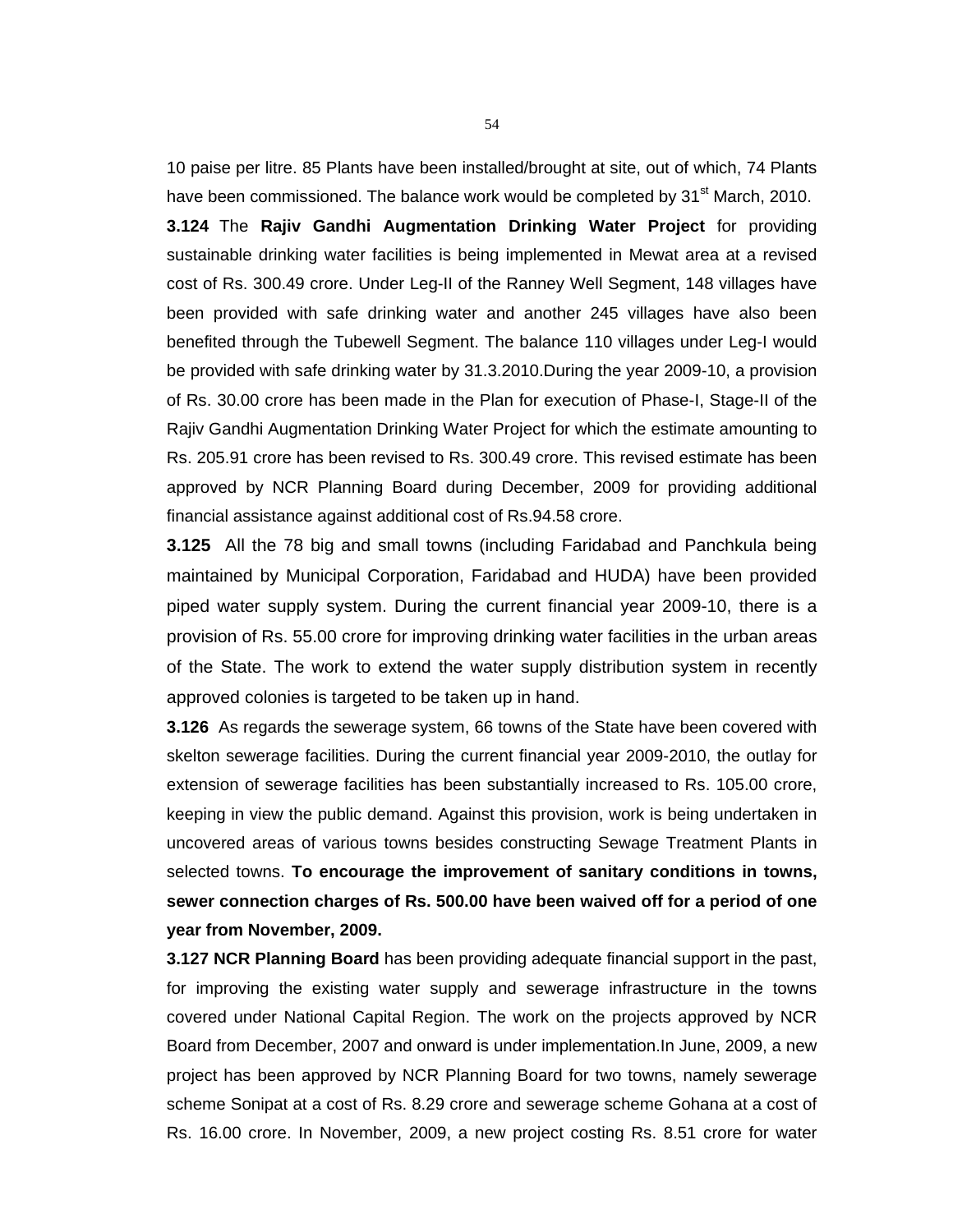supply scheme, Sonipat has been approved by NCR Planning Board.During the current financial year 2009-10, a sum of Rs. 120.00 crore (including loan) has been earmarked for implementation of works under this programme.  $2<sup>nd</sup>$  water works based on canal filteration have been commissioned in the towns of Rohtak and Dadri. Sewage Treatment Plants have been commissioned in the towns of Kaithal and Jind, whereas the Sewage Treatment Plants are nearing completion at Rohtak (10 MLD), Hodel (9 MLD) and Narwana (3.75 MLD).

**3.128** Government of India had administratively approved a project costing Rs. 62.50 crore for Haryana under Yamuna Action Plan Phase-II, which includes additional interception & diversion of sewers in 6 Nos. original towns covered under Yamuna Action Plan Phase-I, preparation of Detailed Project Reports for works in 9 Nos. towns i.e. Yamuna Nagar- Jagadhri, Karnal, Panipat, Sonipat, Faridabad, Gurgaon, Rohtak and Bahadurgarh to be covered in Yamuna Action Plan Phase-III, Public Participation & Awareness Component as well as Institutional Capacity Building of Urban Local Bodies. Consultants and N.G.Os have been appointed for the project and they are carrying out the task of Capacity Building of Urban Local Bodies of seven Yamuna Action Plan towns. 90 percent physical execution of works of Engineering Technology Transfer (i.e. laying of sewers) has been completed. During the year 2009-10, a sum of Rs. 3.00 crore has been earmarked in the State Plan for implementation of works under Yamuna Action Plan Phase-II. Funds amounting to Rs. 14.40 crore have been received from Government of India, as Central share, during 2009-10.

**3.129** Under the Economic Stimulus Package, 15 Nos. towns have been selected, namely, Ambala City, Bhiwani, Charkhi Dadri, Fatehabad, Hansi, Jullana, Kalayat, Assandh, Kaithal, Mohindergarh, Narnaul, Sirsa, Ellenabad, Tohana and Uchana for 100 percent coverage of water supply and sewerage facilities.The Detailed Project Reports amounting to Rs. 955.71 crore for Phase-I of the Project for these towns have been got prepared through Consultants and approved by the Government recently. A provision of Rs. 200.00 crore is available for the current financial year.

# **IRRIGATION AND FLOOD CONTROL**

**3.130** For optimum utilization of limited water resources available and for its equitable distribution across the State the **Bhakra Main Line Hansi Branch Butana Branch Multipurpose link channel** costing Rs. 392.00 crore has been completed during the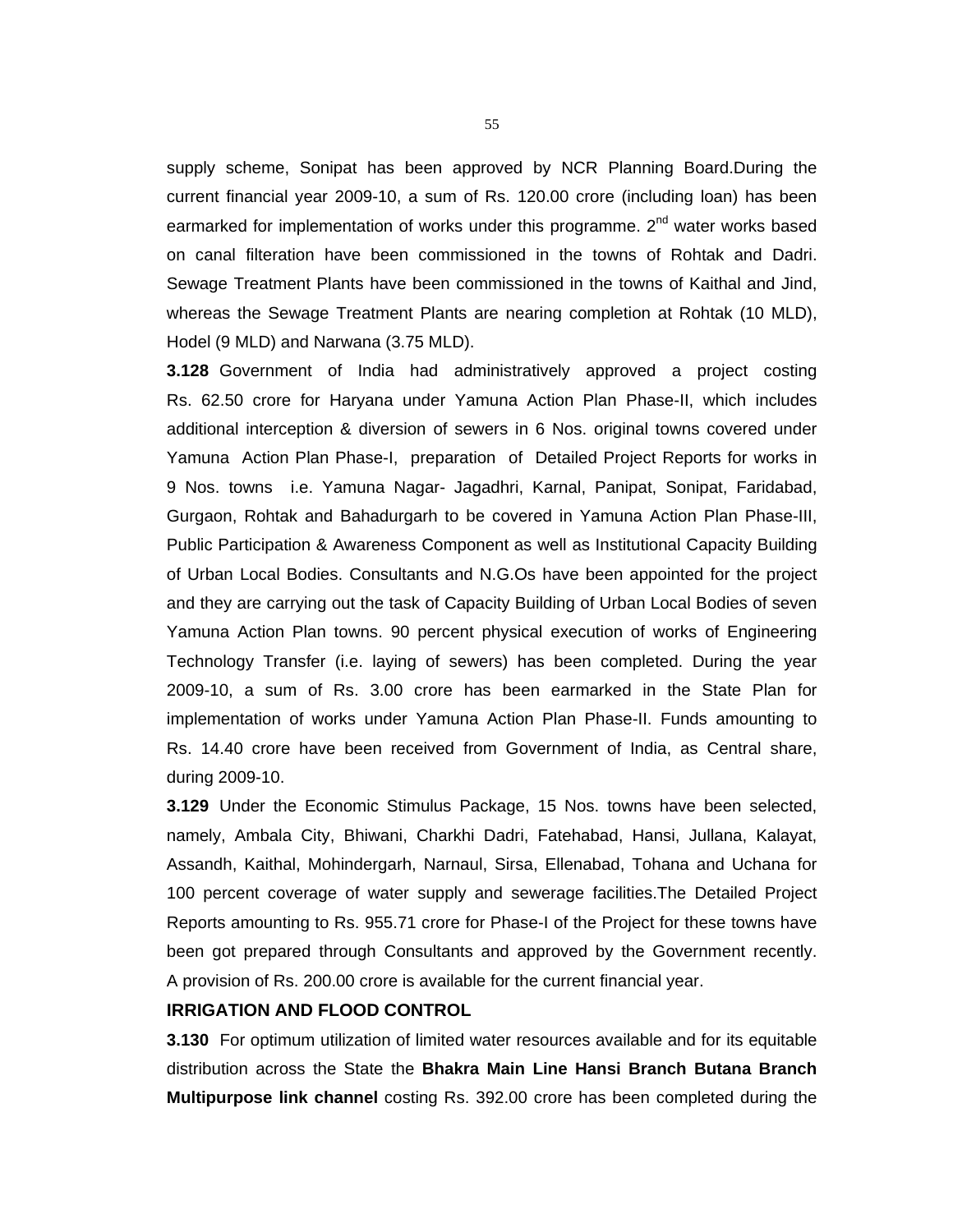year 2008-09 except its joining with Bhakra Main Line. Efforts are being made to resolve the legal issues in this regard.

**3.131** For providing irrigation and drinking water facilities to the backward areas of Mewat, a canal namely **Mewat Canal** with cost of Rs. 408.36 crore is proposed to be taken up. Alinment and detailed Project Report is under preparation as per latest investigation report of I.I.T Roorki.

**3.132** Project estimate amounting to Rs. 312.00 crore for Rehabilitation of Canal Network is being prepared to prevent wastage of water through seepage/leakage through damaged canal lining. It will also help to check water logging in adjoining fields of channels.

**3.133** To meet with the future demands of industrial town of Gurgaon, Manesar, Bahadurgarh, Kharkhoda etc. construction work of 71 Kms. long National Capital Region Water Supply Channel costing Rs. 322.00 crore has been taken up. The work is in full swing and is likely to be completed by June, 2010.

**3.134** To utilize the surplus water available in river Yamuna during the rainy season the capacity of **Western Jamuna Canal Main Line Lower (WJCMLL)** has been increased from 13500 cusecs to 19557 cusecs. The work is nearing completion and this extra capacity would be utilized during the next monsoon period.

**3.135** Haryana is pursuing for the **construction of up-stream storages namely Kishau, Renuka and Lakhwar Vyasi dams** on river Yamuna. The matter was taken up with the Government of India which has already declared all these projects as National Projects in which 90 percent cost of the project is to be borne by the Government of India and balance 10 percent by the partner States. It has been decided to work out a fresh agreement between the co-basin States regarding sharing of costs and benefits of Renuka and Kishau Dam. It was also emphasized by Haryana that an agreement should be executed for sharing the costs and benefits of Lakhwar Vyasi Dam. In the mean time Haryana Government has decided to deposit Rs. 100.00 crore for the construction of Renuka Dam to ensure our rights in the waters stored in this dam.

**3.136** To utilize the surplus water of river Yamuna during monsoon for recharge of the ground water, construction of **Dadupur Shahbad Nalvi Irrigation Scheme** costing to Rs. 267.00 crore has been taken up and first phase has already been completed whereas 2<sup>nd</sup> phase is scheduled to be completed by December, 2010.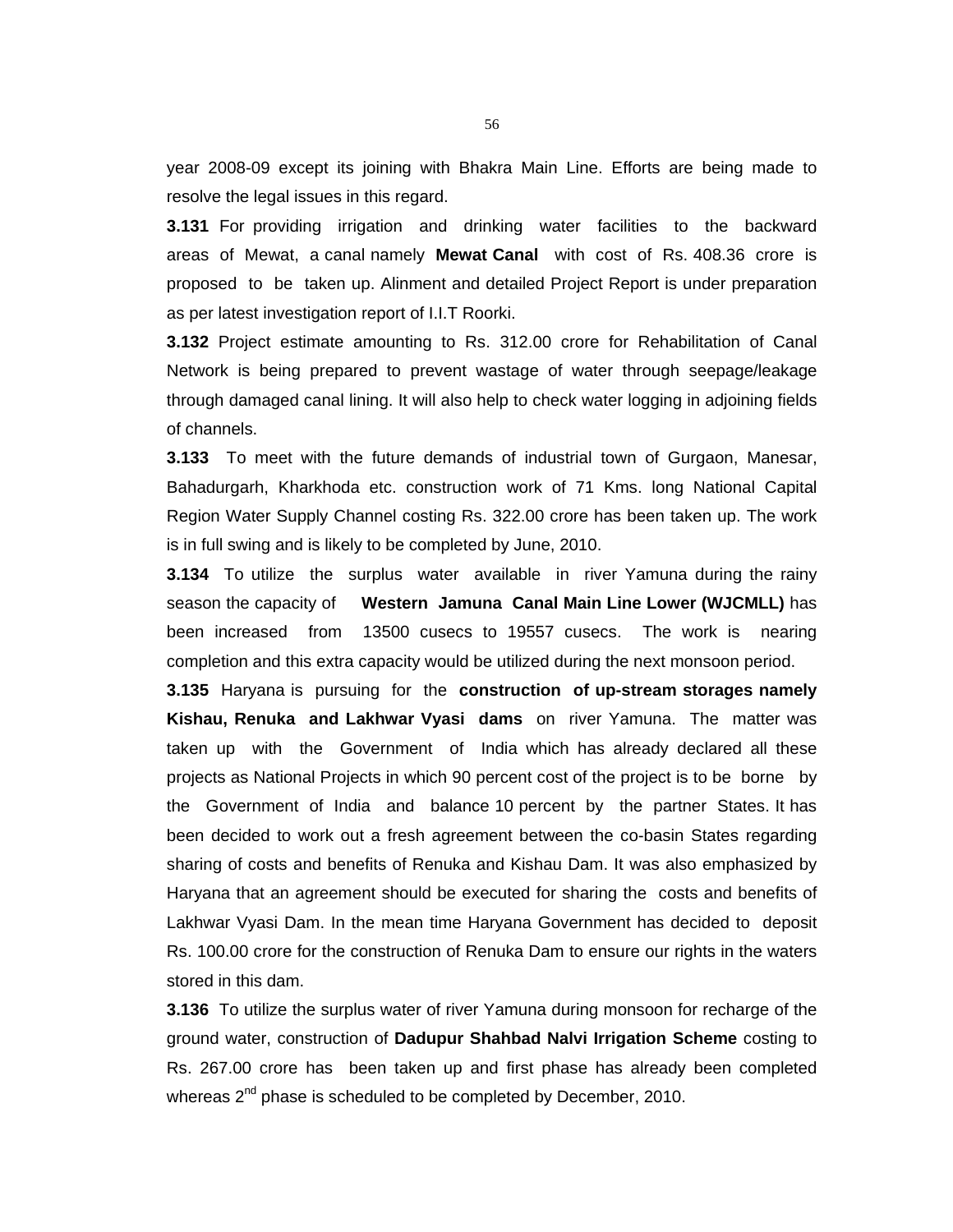**3.137** For utilizing flow of river Ghaggar and its tributaries, Kaushalya, Diwanwala, Dangrana and Chamala dams have been identified. Work on Kaushalya dam costing Rs. 180.00 crore was taken up during 2008-09 and is in progress. The work is likely to be completed during 2010-11.

**3.138** The water bodies, such as Bhindawas Lake, Ottu Lake and Massani barrage are being renovated for creation of extra capacity, recharge of ground water and development of bird sanctuaries. The work of deepening of Ottu Lake and Bhindawas Lake has already been taken up. The work of construction of recharge channel for Massani Barrage has been already completed.

**3.139** For protecting the agricultural land and village abadi from flood fury, Haryana State Flood Control Board in its meeting held on 24.2.2009 had approved 74 Nos. new schemes amounting to Rs. 142.35 crore and 86 Nos. ongoing schemes amounting to Rs. 190.14 crore for flood control and drainage works. 33 new and 31 ongoing schemes have been completed upto 31.1.2010.

**3.140** Project estimate for flood management schemes amounting to Rs. 173.75 crore for strengthening of Bund of river Yamuna and its tributaries in districts of Yamuna Nagar, Karnal, Panipat, Sonepat and Faridabad has been approved by Technical Advisory Committee of Central Water Commission.

**3.141** The total budget under Plan and Non-Plan of Irrigation Department for the year 2009-10 is Rs. 1643.42 crore out of which budget for works under Plan is Rs. 630.00 crore and Non-Plan is Rs. 49.44 crore.

### **ENERGY**

**3.142** Energy in one form or the other is the most important input for any development and directly determines the pace of economic growth in any society. Haryana State has limited availability of natural sources of energy. There is no hydro generation potential in the State. Even the coal mines are far away located from the State. There is very limited forest area. Wind velocity prevailing in the State is also not sufficient to exploit the power generation. Although, the solar intensity is relatively higher but the land area limitation does not encourage big scale harnessing of this resource as well. Therefore, the State has been depending on the limited thermal generation capacity installed within the State and hydropower from the jointly owned projects.

**3.143** The total installed capacity available to the State at present is 4639.32 MW. It include 2085.50 MW from State's own stations, 937.5 MW from jointly owned projects and the balance as share in central projects and independent Private Power Projects.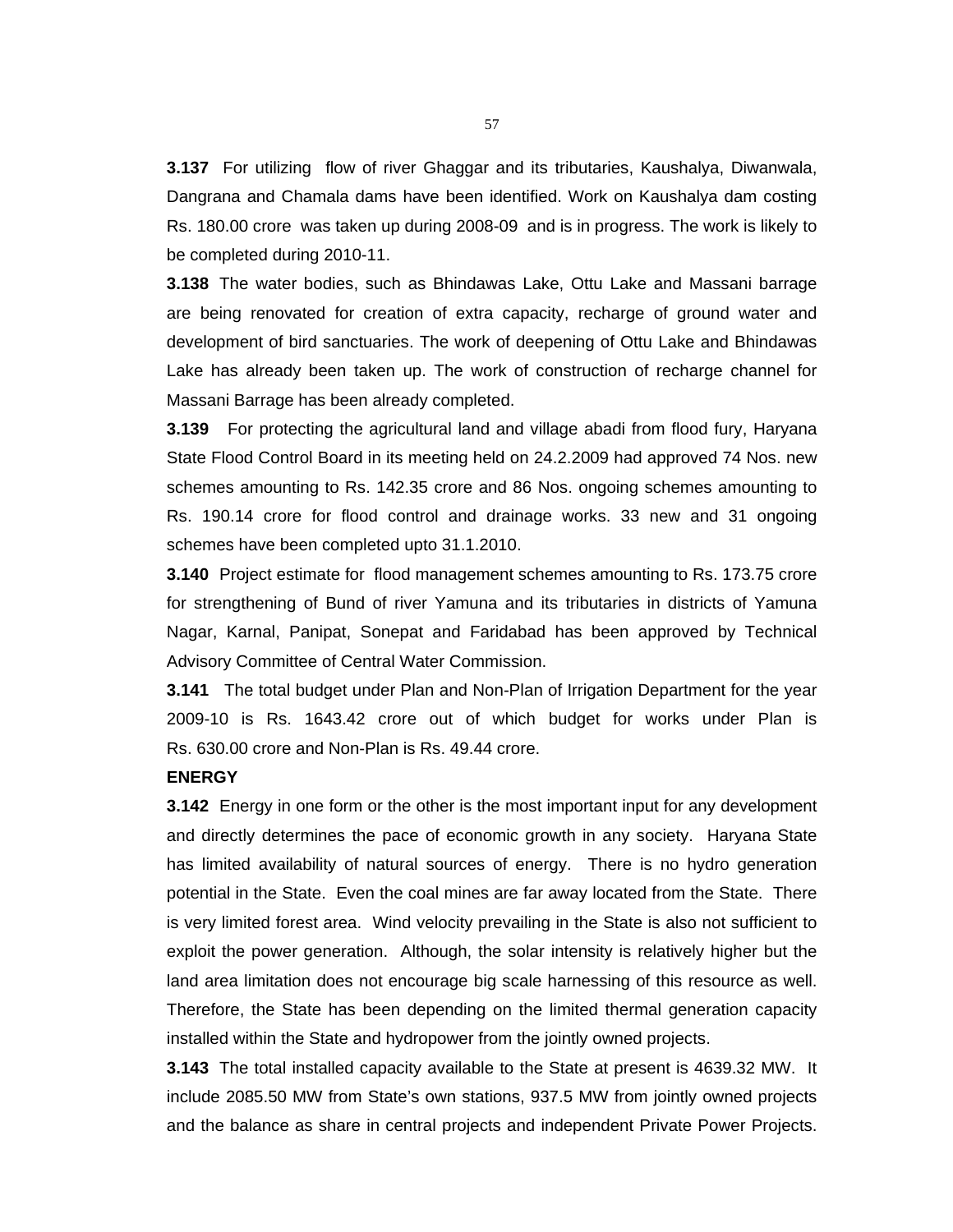The power availability from these sources during the year 2008-09 was 27224.1 million units (MUs) and during the year 2009-10 (up to January, 2010) was 26661.5 million units (MUs). Progressive increase in power availability has been as follows:-

| Year    | <b>Total Installed</b><br>Capacity in MW | <b>Total Energy</b><br>Available in MUs |
|---------|------------------------------------------|-----------------------------------------|
|         |                                          | 3                                       |
| 2002-03 | 3303.1                                   | 19208.70                                |
| 2003-04 | 3408.90                                  | 20498.88                                |
| 2004-05 | 4033.30                                  | 21460.0                                 |
| 2005-06 | 4033.30                                  | 23243.7                                 |
| 2006-07 | 4051.3                                   | 25125.3                                 |
| 2007-08 | 4368.01                                  | 26465.6                                 |
| 2008-09 | 4686.52                                  | 27224.1                                 |
| 2009-10 | 4639.32 (up to Jan., 2010)               | 26661.5 (up to Jan., 2010)              |

**Table 3.8 Power Availability in Haryana State** 

**3.144** The number of electricity consumers in the State as on March, 2008 was 42.70 lakh. Every year nearly 1.5 lakh new electric connections are released. The per capita consumption of electricity increased from 700 units in 2006-07 to 755 units in 2007-08.The progressive growth in the number of consumers is as follows:

| Year         | Domestic       | Non-<br>Domestic | Industrial | Tubewells | <b>Others</b> | Total   |
|--------------|----------------|------------------|------------|-----------|---------------|---------|
| 1            | $\overline{2}$ | 3                | 4          | 5         | 6             | 7       |
| 2002-03      | 2822384        | 354144           | 64310      | 369716    | 9314          | 3619868 |
| 2003-04      | 2915354        | 364186           | 65482      | 384613    | 9921          | 3739556 |
| 2004-05      | 3022856        | 375161           | 68021      | 397534    | 10953         | 3874525 |
| 2005-06      | 3119788        | 387520           | 70181      | 411769    | 11402         | 4000660 |
| 2006-07      | 3277131        | 401606           | 73290      | 427832    | 16437         | 4146286 |
| 2007-08      | 3305927        | 415861           | 77341      | 451037    | 20436         | 4270602 |
| 2008-09      | 3382292        | 429849           | 79186      | 466393    | 24324         | 4382044 |
| 2009-10      | 3474426        | 441094           | 80931      | 483065    | 27010         | 4506526 |
| (up to Nov., |                |                  |            |           |               |         |
| 2009)        |                |                  |            |           |               |         |

**Table 3.9 Number of Electricity Consumers** 

#### **Future Power Projects**

**3.145** Considering the need for maximizing power availability in the State, various short term and long term measures such as addition in capacity generation, improvement in operational efficiency, rehabilitation and extension of distribution network etc. have been taken. The State's own generation stations achieved an record daily generation of 489.43 lakh units on 6.4.2009 with Plant Load Factor (PLF)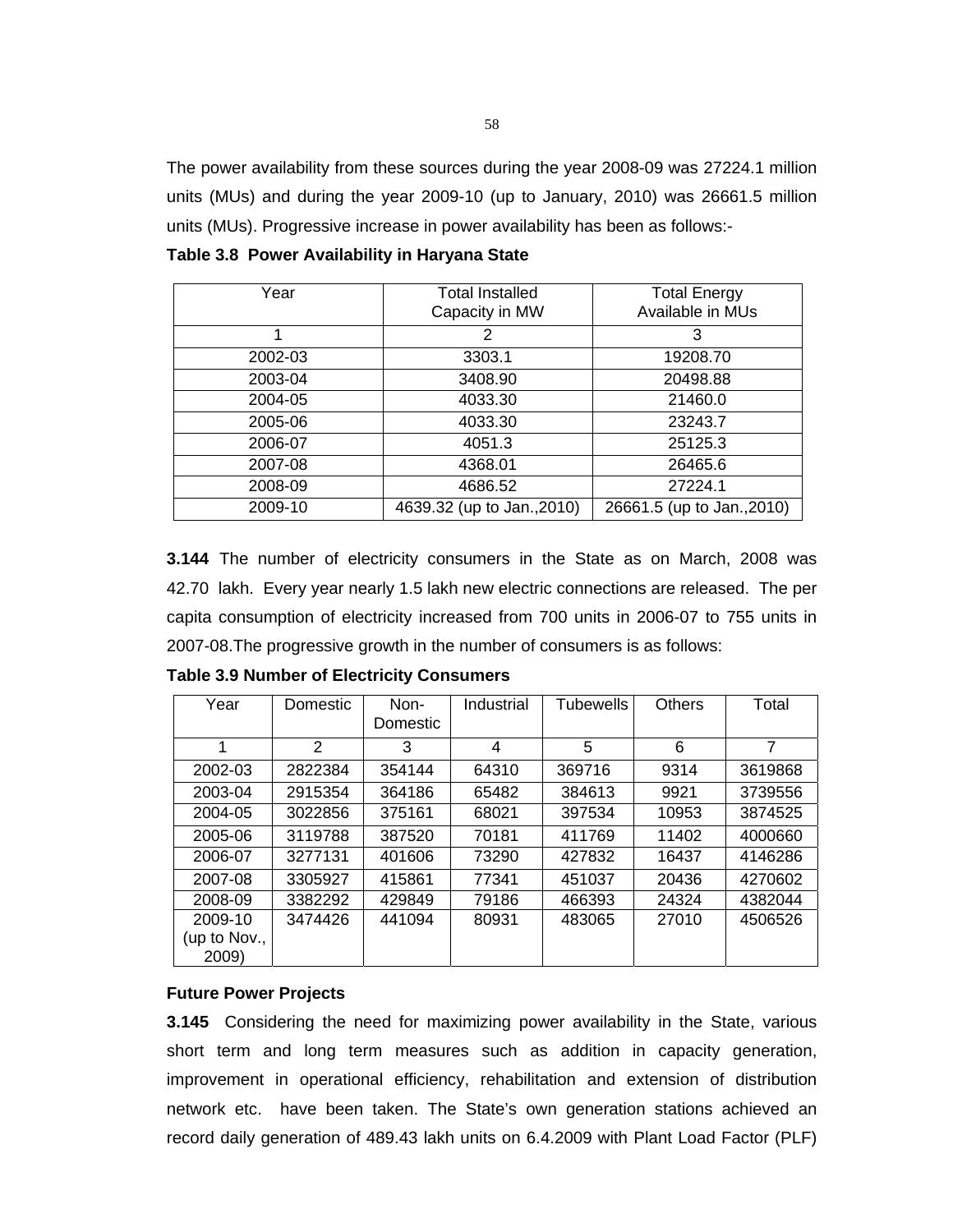of 98.52 percent. With the increase in availability of power, it was possible to meet the demand of all categories of consumers in the State. A massive programme has been undertaken to add the generation capacity in the State, as well as through private sector participation. The yearwise detail of installed generation capacity, power availability, power sold and number of consumers is given in **(Annex 3.1)**

#### **RENEWABLE ENERGY**

**3.146** The Department of Renewable Energy has signed MOUs with 15 IPPs for setting up of 30 Renewable Energy Power Projects of 212 MW with an approximate investment of Rs. 1270.00 crore.

**3.147** So far, 13.60 lakh LPD of Solar Water Heating have been installed at a total cost of Rs. 23.12 crore. During 2009-10 Solar Water Heating Systems of 2.43 lakh liters capacity have been installed at a cost of Rs. 4.86 crore. For 2010-11, Solar Water Heating Systems of 2.00 lakh litres per day are expected to be installed in the State . In addition to this, 1.00 lakh litres per day capacity will be installed through regularity measures. During 2010-11 Solar Cookers to 2000 families will be provided.

**3.148** Under a special project to **provide street lighting in villages having 50 percent or more SC population** 2949 Solar Street Lights have been installed in 278 villages at a total cost of Rs. 7.16 crore.The LED based Solar Table Lamp shall be provided free of cost to the rural girl students, who have topped in their schools in  $5<sup>th</sup>$ ,8<sup>th</sup>,10<sup>th</sup> and 12<sup>th</sup> class examination of the school falling in rural area. An amount of Rs. 14.54 crore is to be spent for this purpose during the year 2009-10.

**3.149** An innovative project called **Bal Urja Rakshak Mission (BURM) has also been launched at Gurgaon** under which students of class VIII and IX are being trained as a **URJA RAKSHAKS OR ENERGY SOLDIERS** to bring about much needed societal change. This programme shall be extended in schools of Panchkula & Hisar districts from the current financial year and Faridabad district during the year 2010-11.

**3.150** In agriculture sector, Haryana is encouraging farmers to install ISI marked/star rated pumpsets by providing financial incentive at the rate of Rs. 400 per HP to the State farmers who install ISI/at least 4 star rated pumpsets in their tubewells.Up to March, 2009 nearly 4056 pumpsets has been upgraded by installing ISI mark pumpsets under this scheme by providing financial incentive in tune of Rs. 176.00 lakh. This year there is provision of Rs. 92.50 lakh under this scheme.

**3.151** In Haryana there is huge potential to generate Bio-gas and organic manure from the cow dung. Haryana is providing subsidy at the rate of 40 percent of the cost of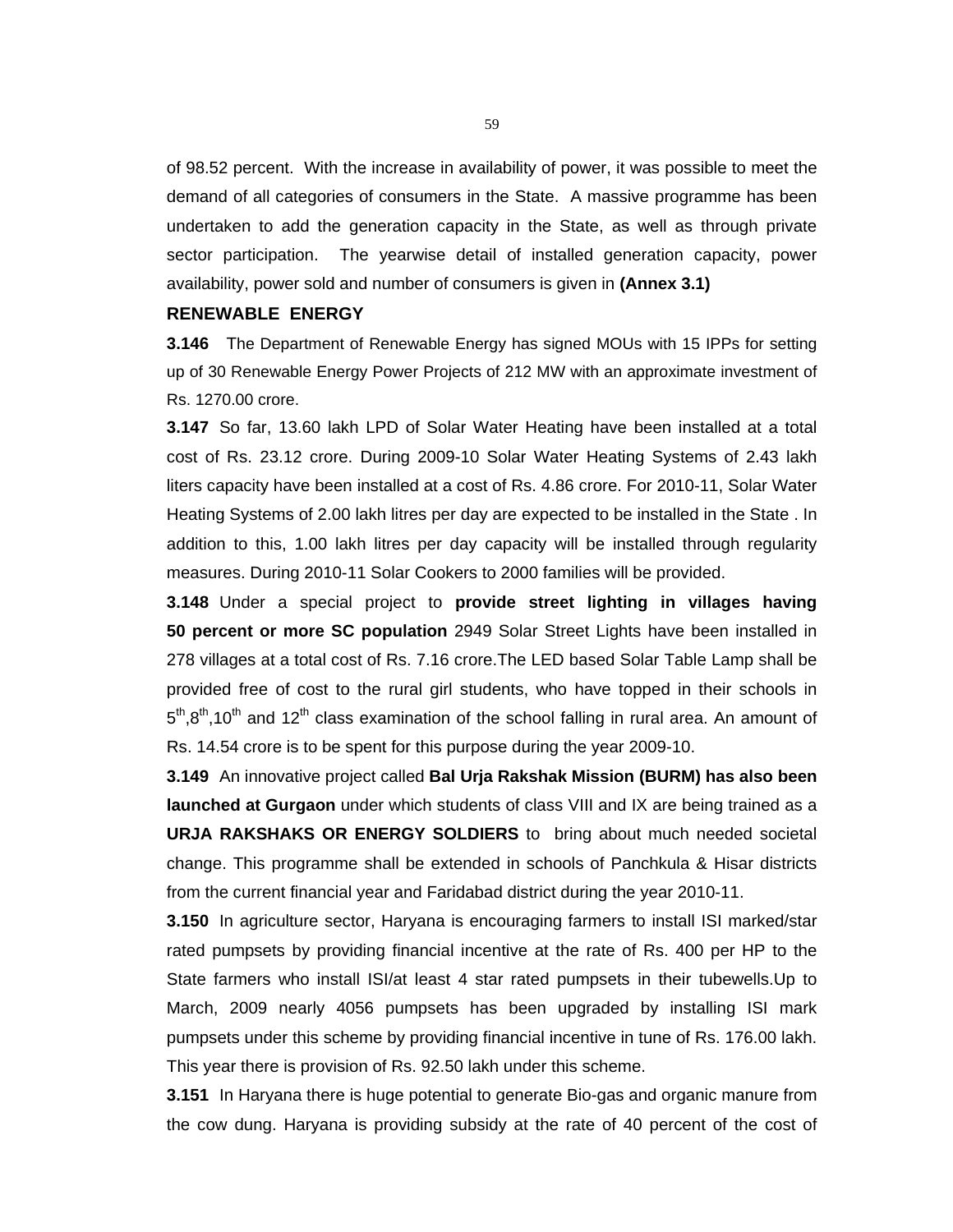institutional Bio-gas Plants of 25-85 Cubic Capacity. Provision of Rs. 2.00 lakh during 2009-10 is kept under the scheme. Up to now 99 Institutional Bio-gas Plants have been installed in the State under this scheme. Further, there is plan to set up 50000 family size Bio-gas plants through Clean Development Mechanism route in Haryana. This will attract an investment of Rs. 85.00 crore in the State. In addition to this, 2 large size Bio-gas Plants of 1000 Cubic Capacity at Hansi, District Hisar and Mohana, District Sonepat to be installed. The Bio-gas generated from these biogas plants will purified into 96 percent methane which will be used to generate power and will be bottled in cylinders for its commercial use. The total project cost of these plants will be Rs. 328.43 lakh.

**3.152** To implement the various renewable energy and energy conservation based programmes/projects in the State the Depatment of Renewable Energy is incurring an expenditure of Rs. 16.37 crore during the year 2009-10.

## **INDUSTRIES**

**3.153** Haryana continues to maintain its lead as a preferred industrial investment destination. Having been ranked as the front-runner in attracting the highest per capita industrial investment by the Centre for Monitoring of Indian Economy (CMIE) for the year 2007, an investment of Rs. 43500.00 crore has already been catalysed in the State since 2005 while proposals worth Rs. 101000.00 crore are in the pipeline. The State has received a total investment of Rs. 12500.00 crore through the Foreign Direct Investment (FDI) route of which an investment of Rs. 9277.00 crore has materialised during the last four years.

**3.154** Some of the major projects that have been commissioned during the year include the JCB facility for manufacturing Back Hoe at Faridabad with an investment of Rs. 200.00 crore, US based Hollister Plant at Growth Centre Bawal with an investment of Rs. 250.00 crore, and the Osram's expansion facility for the manufacture of lighting equipments at Kundli involving an investment of about Rs. 100.00 crore. The largest manufacturing facility of Asian Paints at IMT, Rohtak with an investment of more than Rs. 500.00 crore is ready to be commissioned by the end of April this year. About 700 acres of land has been allotted to Maruti-Suzuki for the establishment of their world class Research & Development and Testing Track facility at IMT Rohtak. It is a matter of pride for the State that Maruti-Suzuki is set to roll out its millionth vehicle on the  $23<sup>rd</sup>$  of March this year. Nestle India is all set to expand its milk processing facility near Samalkha with an investment of about Rs. 500.00 crore.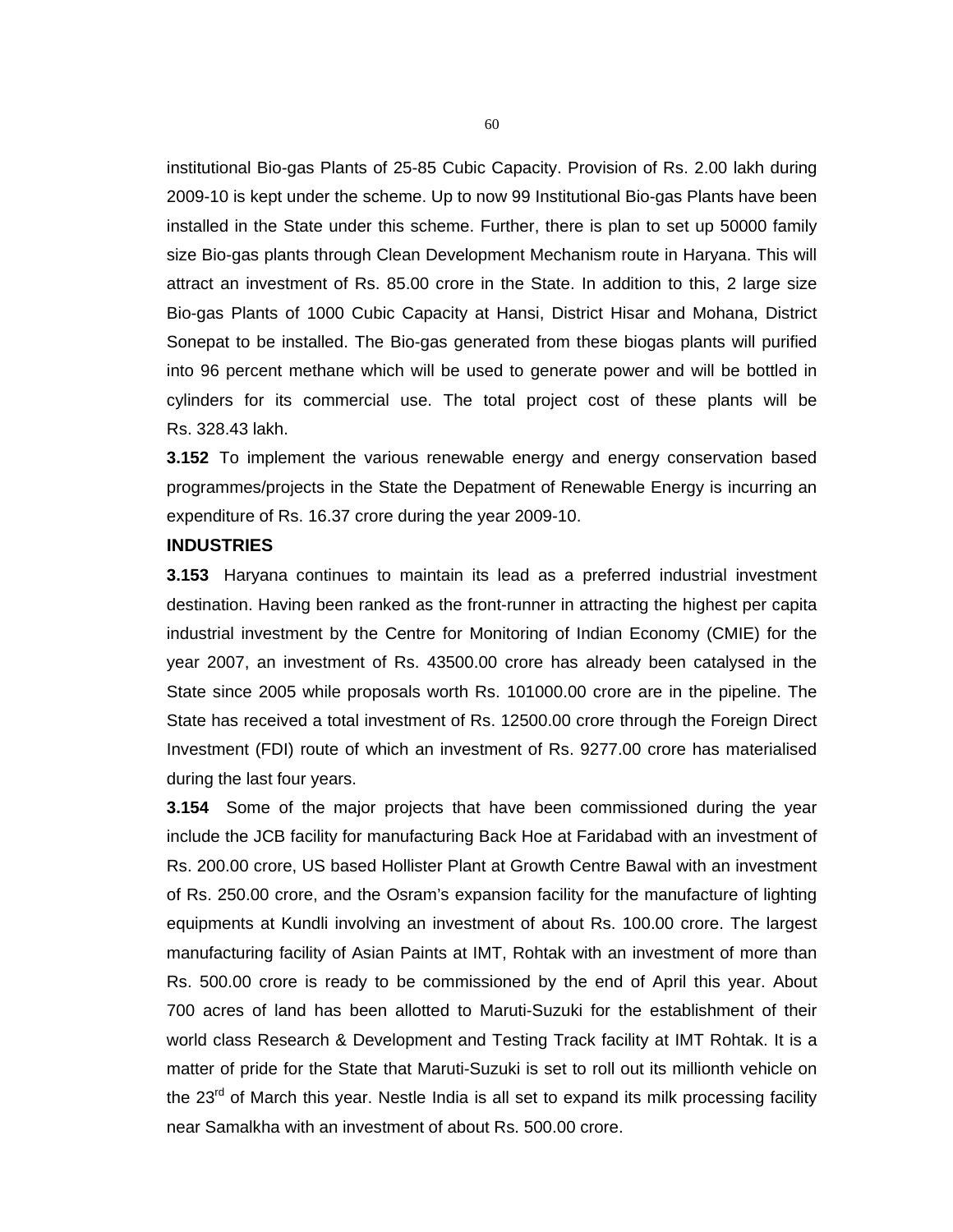**3.155** The overall industrial growth in the State has been possible primarily with the provision of high quality industrial infrastructure, peaceful labour relations and pro-active supporting initiatives taken by the Government. The HSIIDC has already spent an amount of Rs. 931.72 crore on acquisition of land and development works during April to December, 2009 and has plans to invest an amount of more than Rs. 1200.00 crore on acquisition of land and development of industrial infrastructure during the coming year.

**3.156** Concrete steps are being taken for provision of industrial worker housing at various locations and development of facilities for skill development to increase the employability of our people.

**3.157** Development of infrastructure facilities holds the key to future development. Implementation of the Delhi-Mumbai Industrial Corridor Project being developed along the alignment of the Freight Corridor running for about 1480 Kms through six States, holds a great promise for development and growth of the State. The State has already made headway with the identification of three early bird projects as a part of this mega project. These include the establishment of a Multimodal Logistics Hub, an Exhibition-cum-Convention Centre and a Mass Rapid Transport System (MRTS) from Gurgaon to Bawal.

**3.158** The Kundli-Manesar-Palwal Expressway is on path to becoming a reality with about 42 percent of physical and 52 percent financial progress already achieved. The completion of this Expressway would not only provide relief to the National Capital but also create vast development opportunities for the State.

**3.159** The Industrial Policy of 2005 has yielded rich dividends. The Government has decided to re-visit its Industrial Policy to make suitable changes in response to the dynamic economic and investment environment. It is envisaged to finalise and announce the revised Industrial Policy by the end of April, 2010, with focus on grant of hassle-free approvals and clearances to the entrepreneurs in an efficient and transparent manner with increased use of information technology.

#### **HARYANA AGRO INDUSTRIES CORPORATION LTD. (HAIC)**

**3.160** The Haryana Agro Industries Corporation Ltd. (HAIC) has been engaged in trading activities such as sale of Seeds, Fertilizers, Pesticides, Tractors, Spray Pumps and other Agriculture Machinery on economical prices to the farming community. The Corporation has two Manufacturing units i.e Cattle Feed Plant at Jind and Pesticides & Weedicides Plant at Shahabad. It has one Agricultural Engineering Workshop at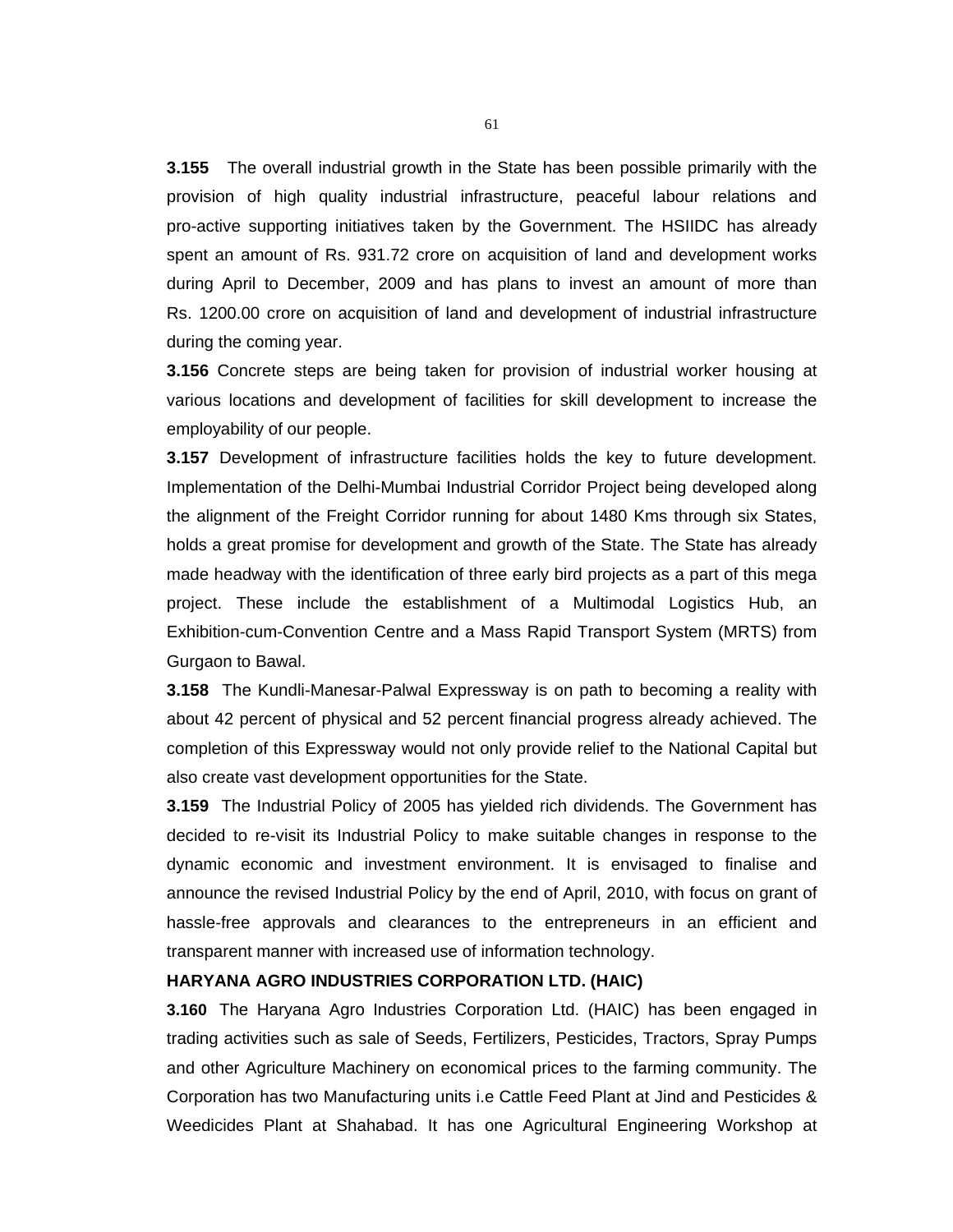Nilokheri. It has also 6 Petrol Pumps and 4 Godowns at various Districts. The Corporation is also engaged in the procurement of Wheat, Paddy and Bajra with 9 percent share. It has also set up a HAIC Agro R&D Centre at Murthal (Sonipat) for development and research activities in the State. This Centre has set up a project for production of Spawn & Compost. This Centre imparts the training in Mushroom cultivation and Bee-keeping to the farmers and unemployed youths.

# **HARYANA STATE INDUSTRIAL AND INFRASTRUCTURE DEVELOPMENT CORPORATION**

**3.161** Haryana State Industrial and Infrastructure Development Corporation (HSIIDC) is a pioneer institute of the State Government in the public sector, having its role as an **institutional entrepreneur as well as a development-cum-financial institution for accelerating the pace of industrial growth** in the State primarily in the medium and large-scale sectors. It also provides infrastructure facilities for the entrepreneurs by developing new industrial estates at strategic locations.

**3.162** The Corporation has so far sanctioned term loans of Rs. 1730.94 crore and disbursed Rs. 978.06 crore. During the year 2009-10, HSIIDC has sanctioned loans to the extent of Rs. 52.33 crore against the target of Rs. 120.00 crore and disbursed Rs. 35.00 crore against the target of Rs. 80.00 crore.

**3.163** Against the target of Rs. 51.00 crore and Rs. 21.00 crore regarding the recovery of principal and interest, the corporation was able to recover Rs. 36.58 crore and Rs. 18.20 crore respectively upto 31.12.2009.

### **HARYANA FINANCIAL CORPORATION**

**3.164** Haryana Financial Corporation was incorporated in the year 1967. The Corporation gives loans upto Rs. 500.00 lakh in the case of companies and Rs. 200.00 lakh in case of others in order to strengthen the equity base of the Corporation, the State Govt. provided Rs. 80.88 crore during the year 2008-09 and Rs. 90.50 lakh during the year 2009-10.

**3.165** Since 1967 and up to March 31, 2009, the Corporation has sanctioned Rs. 2845.76 crore to 18481 units and disbursed Rs.1754.09 crore to 17073 units. Out of total sanctions, Rs. 2387.12 crore were sanctioned to small scale sector including Rs. 819.38 crore to units set up in the backward area. Out of total disbursements, Rs.1384.59 crore were disbursed to small scale sector including Rs. 503.09 crore to units set up in the backward area.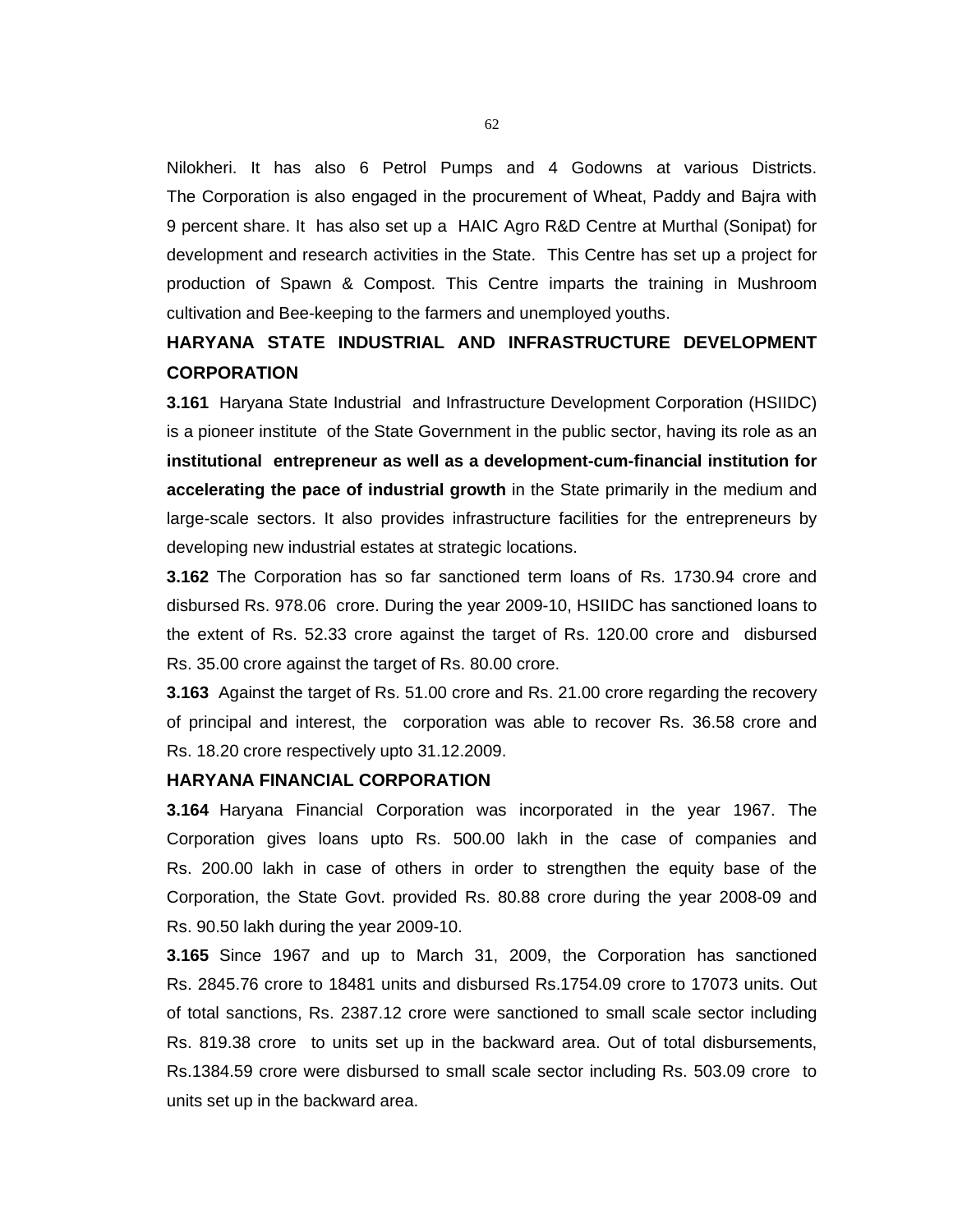**3.166** With a view to maximize recovery from defaulting units and reduce its Non Performing Assets (NPA) level, the Corporation introduced new settlement schemes in 2005-06 which have been extended from time to time and during the current Financial Year, it was valid up to 31.12.2009. The settlement schemes received good response and Corporation was able to get sizeable number of chronic default accounts settled. As a result of above and support from the State Government in recovery through revenue agencies, NPA level of the Corporation has been substantially reduced from 74.64 percent in the year 2005-06 to 36.46 percent in the year 2008-09.

 **Table 3.10 Operational Performance of the Haryana Financial Corporation** (Rs. crore)

| (Rs. crore) |  |
|-------------|--|
|-------------|--|

| Year                      | Sanctions | <b>Disbursements</b> | Recovery |
|---------------------------|-----------|----------------------|----------|
| 2006-07                   | 170.67    | 67.09                | 98.64    |
| 2007-08                   | 59.17     | 54.98                | 70.23    |
| 2008-09                   | 64.57     | 23.94                | 73.73    |
| 2009-10<br>(upto Dec.,09) | 19.64     | 16.99                | 42.75    |

#### **HARYANA KHADI AND VILLAGE INDUSTRIES BOARD ( HKVIB)**

**3.167** Government of India has announced a new credit linked subsidy programme called **Prime Minister's Employment Generation Programme (PMEGP)** for generation of employment opportunities through establishment of micro enterprises in rural as well as urban areas. Board caring the KVICs Prime Minister's Employment Generation Programme through Banks with one time Margin Money Assistance (subsidy) for developing viable V.I. project. The PMEGP programme is not only a poverty alleviation programme but a compendium of different schemes under KVI Sector. The rate of Margin Money (subsidy) for projects of maximum cost of Rs. 25.00 lakh is 25 percent for General Category and as far as weaker section beneficiaries like SC/ST/OBC/Women/Physically Handicapped/Ex. Servicemen and Minority Community etc. are concerned, 35 percent Margin Money (subsidy) is being provided on maximum project cost upto Rs. 25.00 lakh.

**3.168** During the year 2009-10 (upto 15-01-2010) the Board's units produced goods worth Rs. 10335.40 lakh and sold goods worth Rs. 12876.16 lakh, generated full time employment to 29944 persons and part time employment to 39536 persons and earned wages of them to Rs. 2898.57 lakh. During the year 2009-10 (Upto 15.1.2010)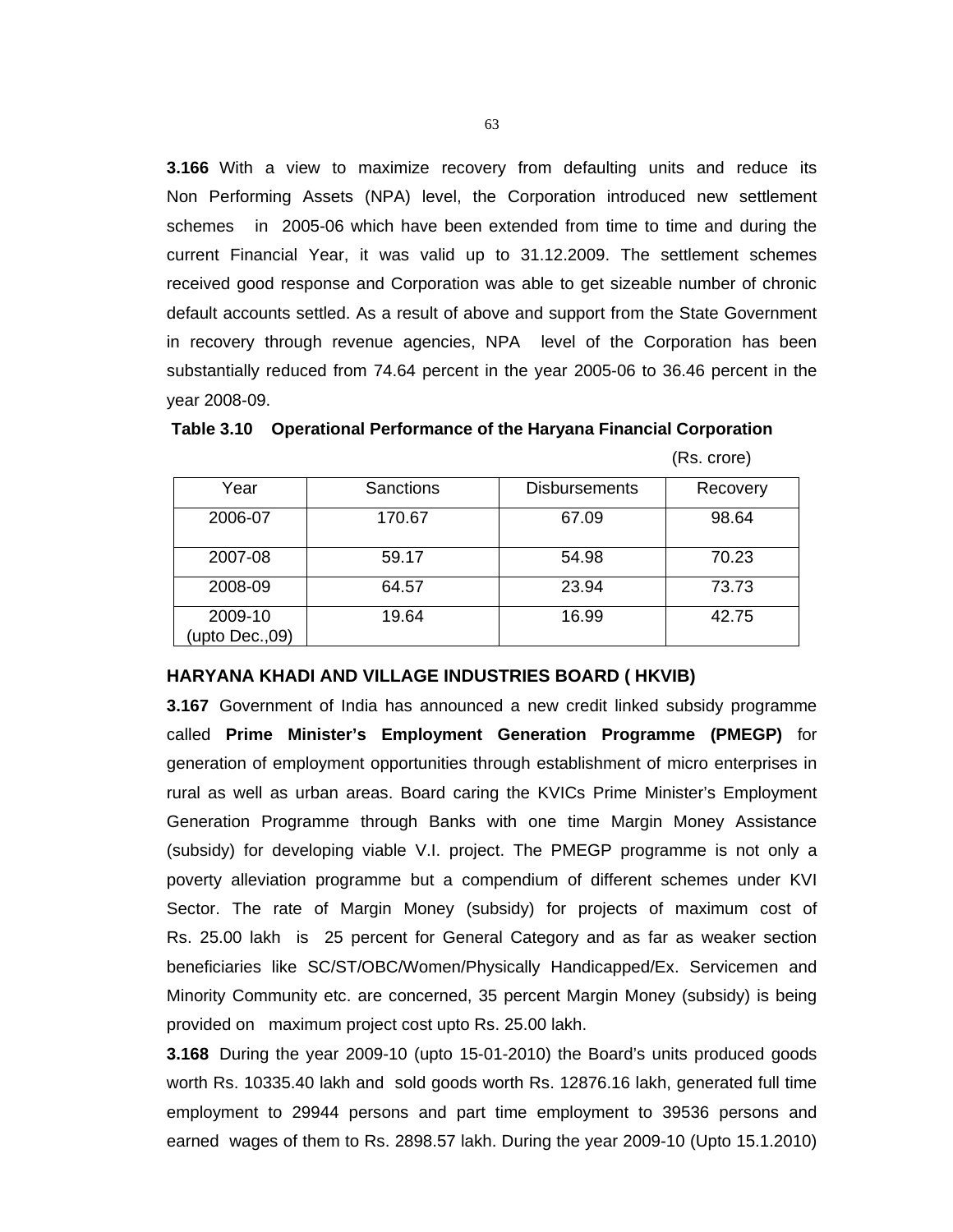Board referred 502 Projects/Cases to different Banks involving Rs. 1210.52 lakh as Margin Money (Subsidy). Out of these the Banks has sanctioned 189 cases, involving Rs. 468.20 lakh as margin money (subsidy) against the fixed targets of 358 Cases/Projects involved Rs. 429.35 lakh margin money. During the year 2009-10 (upto 15.1.2010), the Board recovered Rs. 44.88 lakh from loanees.

#### **MINES AND GEOLOGY**

**3.169** The department of Mines and Geology is looking after the work of exploration and exploitation of the minerals in the State.

**3.170** The State Government in the department of Mines and Geology recently vide notification dated 14.1.2010 has notified a scheme of Mining for extraction of construction material from the Arravalli Hill areas in district Faridabad, prescribing the guidelines for identification of said area of 600 hectares (allowed to be used for mining) and procedure for grant and operations of such Mines to be allotted through open auction.

**3.171** The above scheme of Mining inter alia also notifies constitution of Aravalli Rehabilitation Fund to ensure the restoration of areas operated in past in the Aravalli Hills .

**3.172** The State Government in the interest of ecology and sustainable development decided to prohibit/ban the mining of Major Mineral for a period of 10 years in the district of Faridabad,Palwal,Gurgaon and Mewat. It has been decided to terminate all existing Major Mineral Mines in these 4 districts.

**3.173** The revenue collected in the State from minerals during the year 2009-10 (upto January, 2010) is approximately Rs. 225.00 crore.

#### **TRADE AND COMMERCE**

**3.174 The State Government has granted various exemptions/ concessions under the Haryana Value Added Tax (VAT) Act, 2003.** 

**3.175** The Government has constituted a State Level Consultative Committee. It hears the problems of the trade & industry and forwards its recommendations to the Government.The Government after considering the recommendations, takes necessary action to solve the problems.

**3.176** The Excise and Taxation Department gives various concessions to traders, dealers and consumers are also given **exemption/concession by reducing tax rates on various commodities from 10/12 percent, 12.50 percent to 4.00 percent from**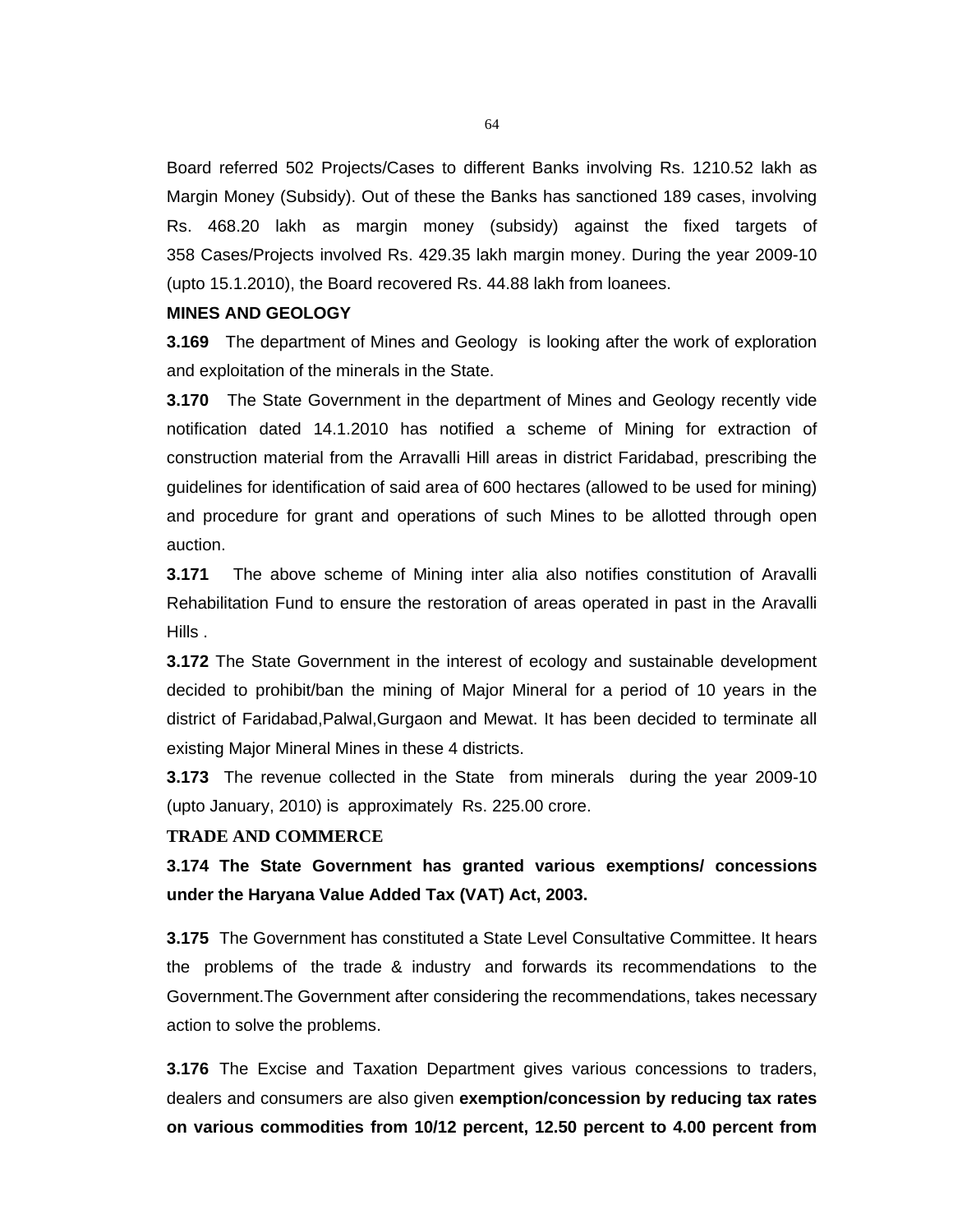**time to time**. Like wise certain commodities are exempted from payment of tax. Turn over on different aspects are also exempted from payment of VAT.

# **3.177 Exemption/Concessions given to dealers/ consumers during the year 2009-10 :-**

- \* Rate of tax on hardware of iron and steel such as aldrops, latches, handles, hinges, door-springs and door stoppers whether polished, enameled or plated has been fixed at the rate of 4 percent with effect from 25.8.2009.
- $\div$  The period for the payment of lump sum tax payable in the Brick-kiln owners in lieu of tax has been extended, upto  $30<sup>th</sup>$  September, 2009.

**3.178** In case of delayed payment of tax, the rate of interest is to be reduced from 1.5 percent to 1 percent up to 90 days and from 3 percent to 2 percent after 90 days. The department also provides various concessions under Passengers & Goods Taxation Act/Rules like reduction in tax rates on all co-operative Transport Buses, Private Schools Buses and reducing passenger tax etc.

**3.179** Despite wide-ranging relief given to all segments of society, the Excise and Taxation department collected Rs. 7677.21 crore upto December, 2009 under VAT+CST against collection of Rs. 4787.28 crore upto March, 2005.

**3.180** The excise revenue during the year 2008-09 was Rs. 1423.00 crore. During the year 2009-10, there is a possibility that the excise revenue shall be increased to Rs. 2000.00 crore.

## **ROAD TRANSPORT**

**3.181** A well-planned and efficient network of transport is an essential component for a developing economy. The Transport Department, Haryana is **committed to provide adequate, well co-ordinated, economical, safe, comfortable and efficient transport services to the people** of the State. Transport Department continued to stride forward during the year. The Transport Department, Haryana has two wings i.e. the Regulatory Wing and Commercial Wing (Haryana Roadways).

**3.182** Haryana Roadways is one of the better run State Road Transport Undertaking of the Country. It has **a fleet of 3257 buses** (as on 31.12.2009), which are being operated by 20 Depots and 17 Sub-Depots. It has also set up **92 Modern Bus Stands** all over the State besides a number of Bus Queue Shelters. The **Roadways operates about 10.63 lakh kms. daily and carries more than 11.07 lakh passengers every day** with a staff of 17679.The performance of Haryana Roadways has been noteworthy on parameters like average age of fleet, vehicle and staff productivity, operational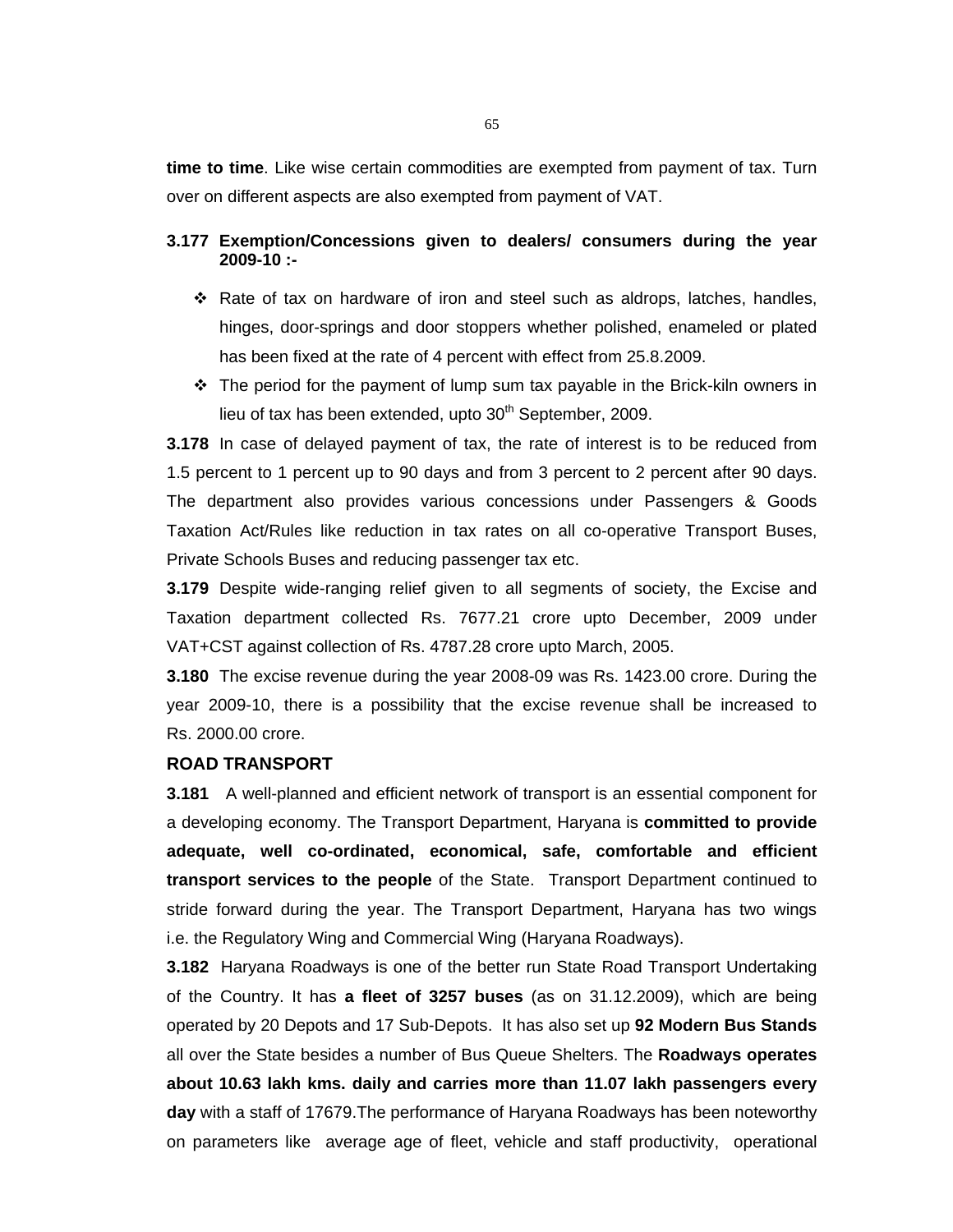cost per km. (without taxes), accident rate and fuel efficiency. Haryana Roadways has won many awards at the national level.

**3.183** The Government is keen to further improve the public transport in the State and has taken many initiatives to improve the bus services and upgrading the public amenities at the bus stands. The Govt. increased the plan outlay of the department from Rs. 56.00 crore during 2004-05 to Rs.147.00 crore during 2009-10 to ensure timely replacement of the buses as well as to upgrade and modernize the infrastructure of the Roadways. 244 buses were replaced during 2008-09 with newly designed buses. During 2009-10, it is earmarked to replace 571 old buses with new buses and 150 towards addition to the fleet. The department spent Rs.127.27 crore for acquisation of fleet during 2008-09. An outlay of Rs.128.48 crore has been earmarked for this purpose during the current financial year 2009-10.

**3.184** The fleet strength of Haryana Roadways is fixed at 3500 buses currently and it is proposed to be increased by another 1000 buses, raising it to 4500 buses by the end of the 11<sup>th</sup> Five Year Plan. It includes CNG, AC, SLF and Volvo AC buses.

**3.185 New bus services** have been introduced to provde improved transport services to the people like **Saarthi Volvo AC bus services, Haryana Gaurav Bus Services, Haryana Uday CNG Bus Services, Low Floor AC/CNG Buses and Semi Low Floor Buses**.

**3.186** Haryana Roadways had introduced the first phase of City Bus Services in Faridabad city as a part of  $2^{nd}$  stimulus package under the Jawahar Lal Nehru National Urban Renewal Mission (Jn NURM) Scheme for providing comfortable and adequate Urban Transport Passenger Services to the people w.e.f. 23<sup>rd</sup> January, 2010. 20 buses (15 Low Floor Volvo AC & 5 SLF Non AC buses) have already been pressed into service in Faridabad city w.e.f. 23.01.2010.

**3.187** New Bus Stands/Workshops are being constructed at many places. During 2008-09 Rs. 14.30 crore were spent for the Land & Building Programme. An amount of Rs. 7.07 crore has been earmarked during Annual Plan 2009-10. Two locations i.e. Karnal & Gurgaon have been selected to construct modern type of bus stands.

**3.188** The workshops are also being modernized for which a provision of Rs. 1.00 crore has been earmarked for Annual Plan 2009-10. The Govt. has spent Rs. 6.50 crore on Non-Plan side, during the year 2008-09 for the repair and renovation of bus stands/workshops of Haryana Roadways. The workshop of Haryana Roadways Engineering Corporation, Gurgoan is also being modernized. For this purpose the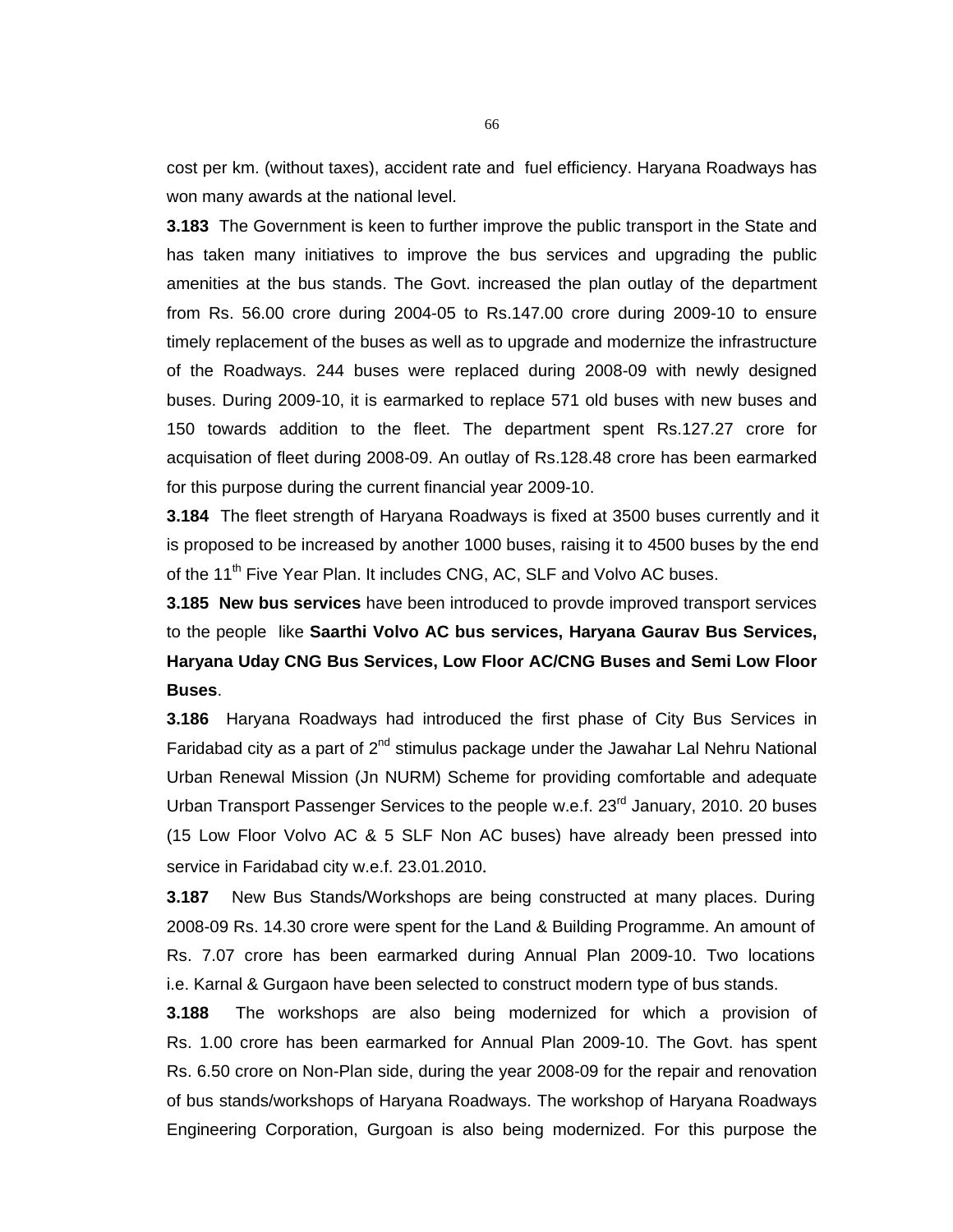share capital of HREC has been increased from Rs. 2.00 crore to Rs. 4.00 crore during 2005-06 and to Rs. 5.00 crore during 2006-07. The modernization process is proposed to be continued during the current financial year 2009-10 and the  $11<sup>th</sup>$  Five Year Plan.

**3.189** For computerization of activities of Haryana Roadways an amount of Rs. 1.00 crore has been earmarked during Annual Plan 2009-10.

**3.190** The Government is very keen to implement strict Road Safety measures to bring down the number of road accidents.With concerted efforts in this regard the Haryana Roadways has been able to steadily bring down the rate of accidents from 0.21 per one lakh Kms. in 1994-95 to 0.08 per lakh Kms. during 2008-09 inspite of enormous increase in the volume of traffic.

**3.191** The Transport Minister's Trophy and cash award of Rs. 3.00 lakh for lowest accident record during 2005-06 and 2006-07 among all the other State Transport Undertakings (STU's) of the Country won by State Transport Department. An amount of Rs. 25.00 lakh has been earmarked for this programme for the Annual Plan 2009-10.

**3.192** The Government is aware about its social obligations towards some deserving sections of society. Haryana Roadways is providing free/concessional travel facilities as a social obligation to deserving sections of the society like students, unemployed youth for attending the interviews, 100 percent handicapped people with one attendant, the blind, freedom fighters etc. Besides Ex and present MLAs/MPs, press correspondents and police/jail staff also avail of free/concessional travel facility. The Government extended free travel facility to the 100 percent deaf and dumb with one attendant, National youth awardees,100 percent mentally retarded persons with one attendant and women and children on Rakhi Day.Monthly student's passes are allowed to girl's students by getting 5 single fares instead of the earlier 10 for girl students monthly bus passes. 50 percent concession of the ordinary fare within Haryana for NCC cadets to participate in their training has also been allowed.Recently the Govt. has provided 50 percent concession in the bus fare of Haryana Roadways to the senior citizens women attaining the age of 60 years, free traveling facilities to the Numberdars for 10 days in a month from their residence to Tehsil HQ & 2 days in a month to their District HQ, concessional bus pass facilities to the General Public of Haryana and free traveling passes to Paralympics Sports Persons participating in the sports meets organized for the physically challenged persons.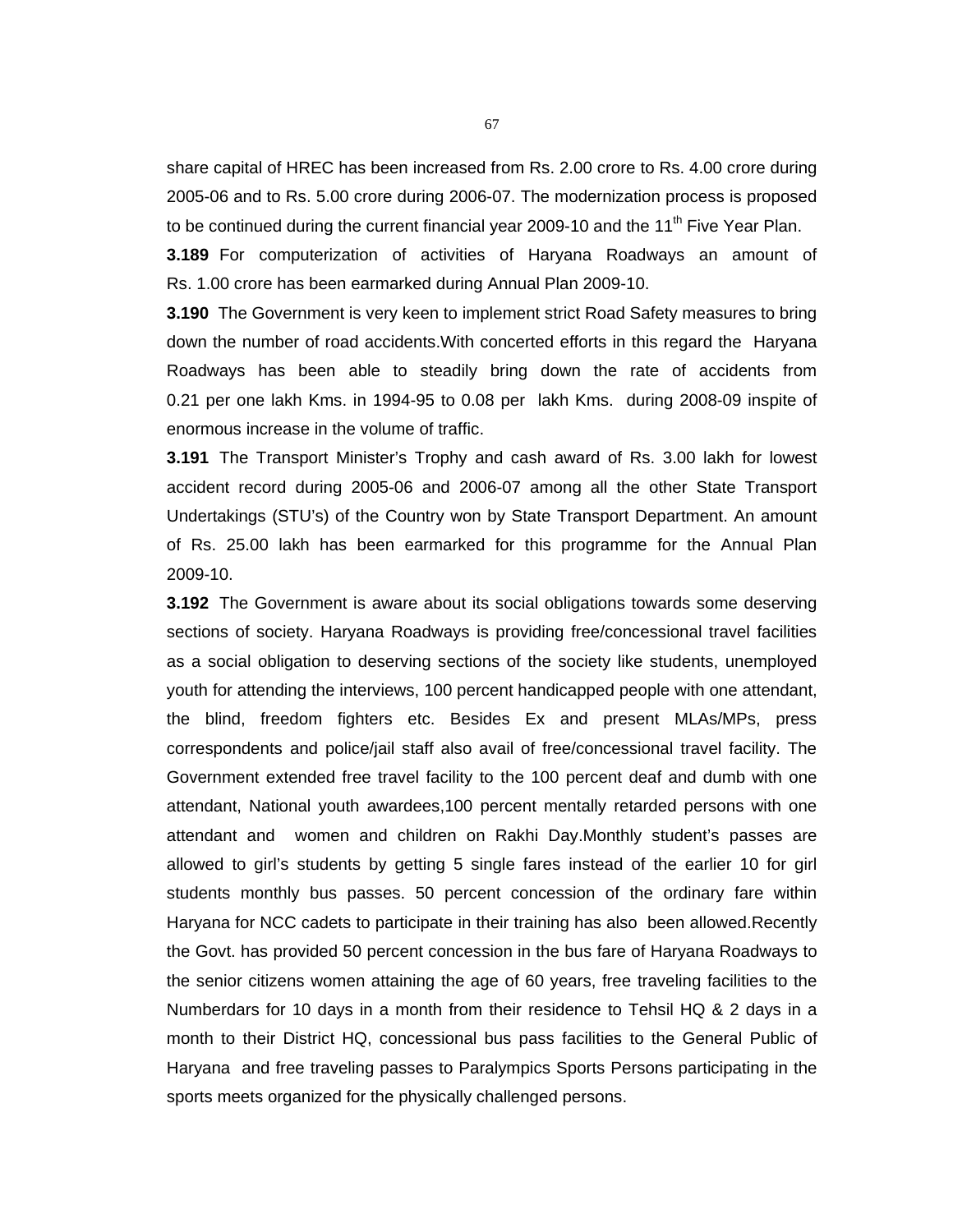**3.193** The **Regulatory Wing of the Transport Department** has been entrusted with the responsibility of the implementation of the provisions of Motor Vehicles Act,1988, Central Motor Vehicles Rules,1989, Haryana Motor Vehicles Rules,1993, Motor Vehicles Taxation Act,1924 and Motor Vehicles Rules,1925.

**3.194** During the year 2009-10, against a target of Rs. 375.00 crore, a sum of Rs.189.56 crore has been collected upto 31.12.2009.

**3.195** The following achievements during the year 2009-10 have been made:-

- Driving Training School, Kaithal- The said Driving Training School is being set up in collaboration with M/s Ashok Leyland Ltd. The funds amounting to Rs. 5.00 crore have been released to the society for construction of buildings**.**  Further, a Testing Centre is also being set up along with the Driving Training School. The construction work has been started.
- Driving Training School, Bahadurgarh- The said Driving Training School is being set up in collaboration with M/s Maruti Udyog Ltd. at an area of 10 acres. Another two acres of land has been obtained for the establishment of Testing Centre. The funds amounting to Rs. 10.21 crore have been released for construction of building of this school, out of which Rs. 9.70 crore have been spent for construction so far. The said Driving Training School will be made functional during the year 2009-10.
- Driving Training School, Rohtak- The said Driving Training School is being set up in collaboration with M/s Maruti Udyog Ltd. At an area of 12 acres 5 Karnal 18 Marla. Another two acres of land has also been acquired. The funds amounting to Rs. 16.00 crore have been released for construction work, out of which Rs. 13.00 crore have been spent for construction. Further, a Testing Centre is also being set up along with the Driving Training School. The said Driving Training School will be made functional during the year 2009-10.
- Driving Training School, Nuh- Another fourth such Driving Training School is being set up in collaboration with M/s Tata Motors Ltd at Nuh in Mewat district.
- Toll Palaza- To control overloading goods vehicles and to plug leakage in revenue, an automated toll Palaza at Jaisingpur Khera (Rewari Distt.) at an area of 32 acres is being set up.
- Testing Centres- With a view to ensure road worthiness of Motor Vehicles, 2 Testing Centres at Bahadurgarh and Rohtak in collaboration with M/s Maruti Udyog Ltd., and  $3<sup>rd</sup>$  testing centre at Kaithal in collaboration with M/s Ashok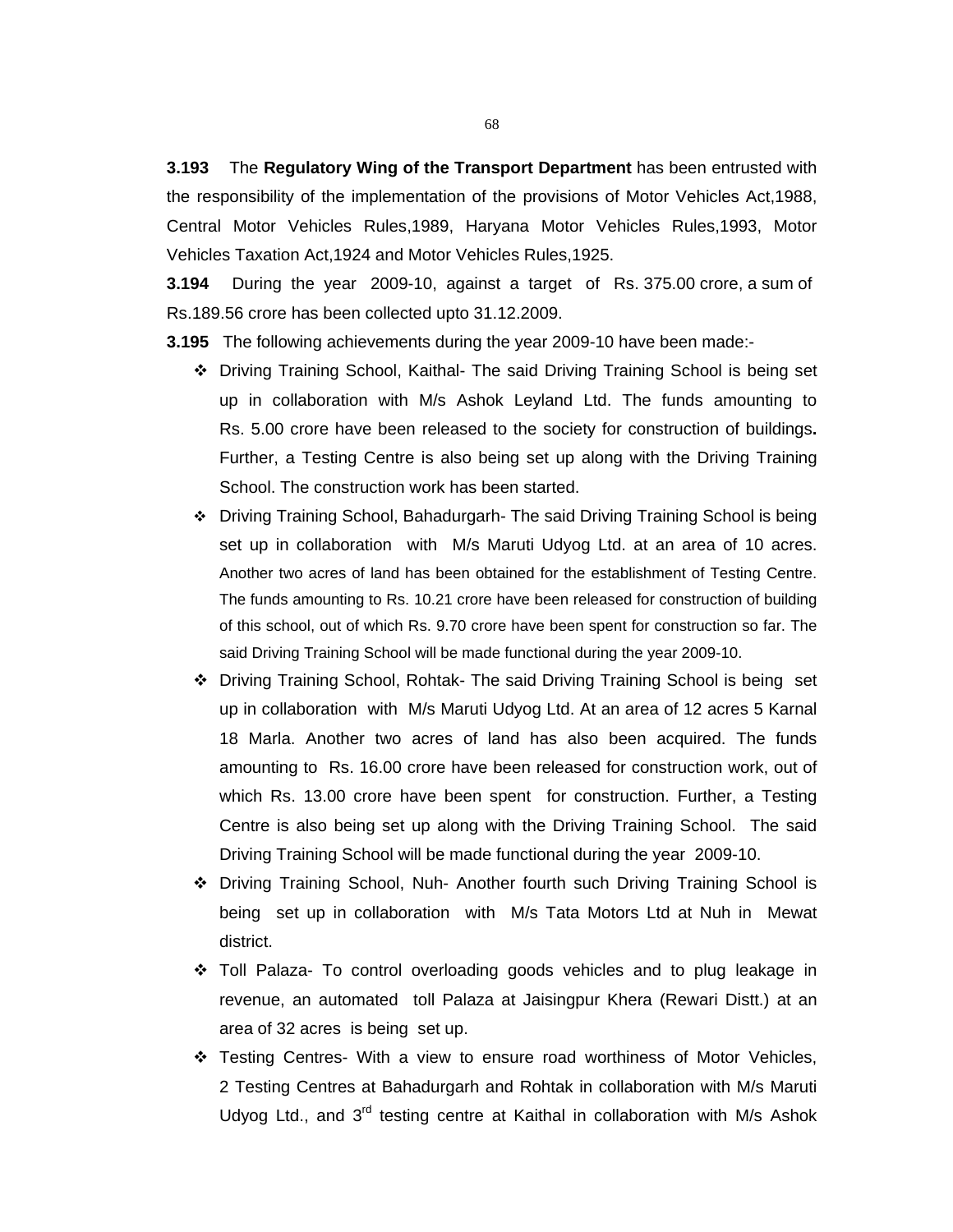Leyland Ltd. are being set up.The department intends to set up 6 more Testing Centres at Ambala, Panipat, Faridabad, Gurgaon, Rewari & Fatehabad.

- Construction of building for RTA offices at each district- The Government have decided to set up offices in all 20 District for RTAs.
- Computerisation The Govt. of India has sanctioned the Hardwares amounting to Rs. 448.89 lakh to boost the computertion in the all RTA's (including RA's) in the State of Haryana. An amount of Rs. 37.00 lakh have already been sanctioned for this purpose.

## **TOURISM**

**3.196** Haryana has acquired a prominent place on the tourist map of the country for its outstanding contribution in promotion of tourism. The Government has set up a network of 44 tourist complexes all over the State which are extremely popular with the tourists. The total availability of accommodation with Haryana Tourism is 848 rooms at present.

**3.197** The **Panipat-Kurukshetra-Pinjore Circuit is being developed as an integrated tourist circuit**. In phase-I upgradation of Dargarh of Bu-Ali-Shah Kalandar and upgradation of infrastructure, construction of war memorial Plaque and illumination of Tomb of Ibrahim Lodhi, Panipat has been completed. The work of construction of Mahabhrata Gallery at Sri Krishna Museum Kurukshetra is in progress. Likewise various development works at Karnal and Pinjore have also been completed. For Phase-II Central financial assistance of Rs. 1545.22 lakh has been sanctioned.

**3.198 Pinjore is being developed as heritage destination**. Preservation of historical buildings and other infrastructure of gardens is being done. The Gardens are being integrated with the nearby Bhima Devi Temple in order to restore the temple complex to its rightful place on the tourist map. This is a project worth Rs. 10.00 crore financed by Government of India.

**3.199** Central financial assistance of Rs.12.00 crore has been sanctioned for setting up a new Institute at Rohtak and the work of this institute is in progress. The introduction of on-line room reservation system at the important tourist complexes of Haryana Tourism has been one of the major milestones of the Government. The online system has been started recently and with the help of this system, online status of booking will be available.

**3.200** The Plan outlay for Tourism Promotion has been enhanced from Rs. 1275.00 lakh to Rs. 2595.47 lakh for the year 2009-10.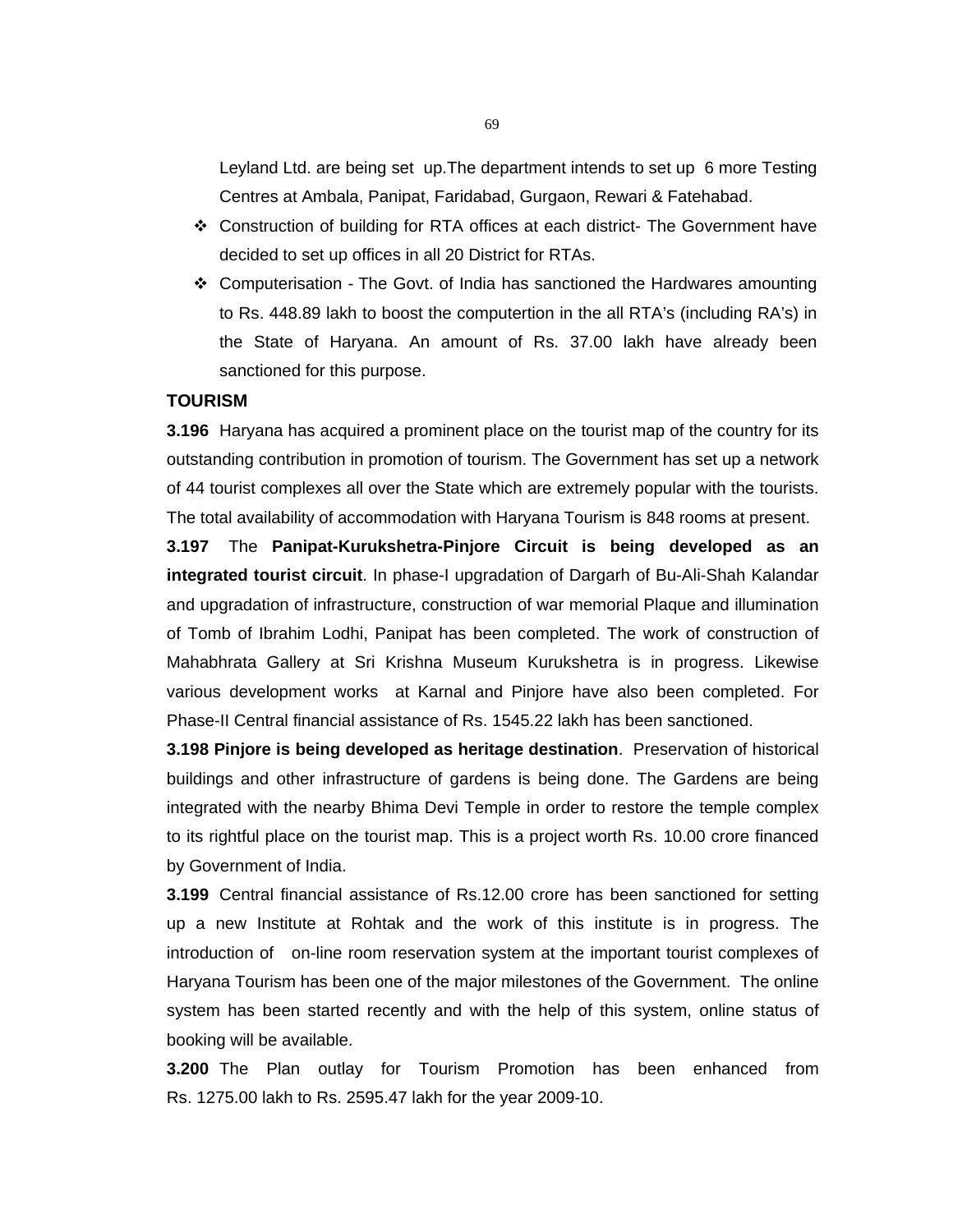#### **HEALTH**

**3.201** Recognizing that Health Sector is very important for socio-economic development. Government has given it a priority in planning. During 2009-10, budget of Rs. 576.08 crore was approved for the health department out of which Rs. 131.00 crore was under the plan budget. The state has undertaken major initiatives in the Health Sector by providing free drug supply to all the patients and introducing surgery package programme. In the year 2009-10, Rs. 14.00 crore was provided for free drugs under the State Plan and Non-Plan budget and Rs. 15.00 crore was provided from National Rural Health Mission (NRHM) funds.

**3.202** Under the State Plan special focus was given for creation of Health Infrastructure**. Under the Economic Stimulus package programme six district hospitals are being upgraded into Multi-Speciality Hospitals through National Buildings Construction Corporation Ltd. (NBCC), New Delhi** with an expenditure of more than Rs. 102.00 crore. Besides this, Rs. 33.11 crore was earmarked for up gradation of CHCs, PHCs under the State Plan. Similarly, under NRHM an amount of Rs. 31.00 crore was kept for this purpose.

**3.203** This year infrastructure will continue to be a major activity with provision of Rs. 8.03 crore under the State Plan and a budget of Rs. 45.00 crore under NRHM. 36 Poly clinic will be established under the Urban Estate of HUDA in the year 2010-11. **3.204** To reduce the death rate during the first hours of emergency i.e. golden hours of life for the patient, the State Governemnt has launched the Referral Transport System on 14.11.2009. Till now 30322 patients have been benefited from referral transport. One of the major objectives of the scheme is to increase institutional deliveries. 50 percent of the patients using the transport are pregnant women.

**3.205** Surgery is major criteria for deciding the quality of the health delivery system. Free surgical package scheme has been launched in the State w.e.f.  $1<sup>st</sup>$  July, 2009. Free surgery facility is being provided to BPL card holders. Approximately 42300 patients have been benefitted till now, out of which 4870 patients are BPL card holders.

**3.206** Another new initiative of Government of Haryana **Nehru Bal Drishti Yojna** has been launched on 26<sup>th</sup> January, 2010 under which eye collection centre have been set up in each district and linked to 102 services. Further, four eye banks will be opened in 2010-11 in the State.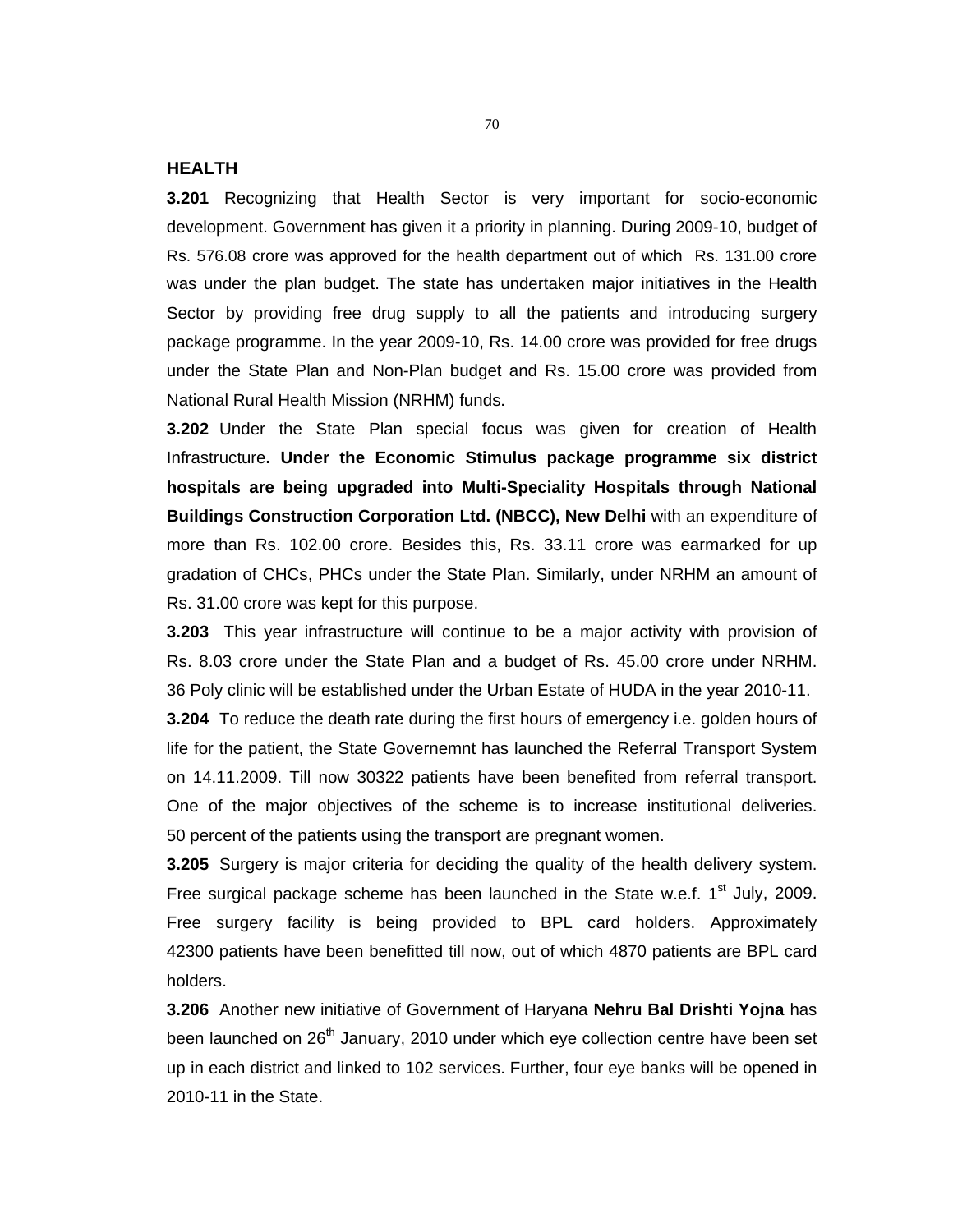**3.207** The Government has made special efforts for promotion of medical education in the State. **Construction of two Medical Colleges at Khanpur Kalan (Sonipat) at Nalhar (Mewat)** has been started with the estimated cost of Rs. 617.61 crore in 1<sup>st</sup> phase under the stimulus Economic package programme and through loan from NCR Planning Board.State Government has also announced setting up of Medical College at Karnal in the memory of renowned Astronaut late Ms. Kalpna Chawla.

**3.208** Pt. B.D.Sharma Post Graduate Institute of Medical Sciences, Rohtak continues to be the apex institution for health and medical education. A Plan outlay of Rs. 63.00 crore was sanctioned for PGIMS, Rohtak in the year 2009-10. Various projects i.e. Trauma Centre, OPD Block, Mother and Child Hospital, Auditorium etc. will be completed in 2010-11. Under the Pradhan Mantry Swasthya Suraksha Yojna, Rs. 125.00 crore have been earmarked by the Govt. of India for upgradation of Pt. B.D. Sharma, PGIMS, Rohtak to the level of AIIMS Rs. 25.00 crore will be provided by the State Government as State share.

# **AYUSH**

**3.209** AYUSH Department Haryana is providing Medical Relief, Medical Education and Health Awareness through AYUSH to the masses particularly in the rural areas of Haryana State. For this purpose 3 Ayurvedic Hospital, 1 Unani Hospital, 6 Ayurvedic Prathmic Swasthya Kendras, 3 Specialty Clinics of AYUSH & 1 Specialized Therapy Centre (upgraded as AYUSH Wing in 2009-10), 21 AYUSH Wing at District Hospitals & 40 AYUSH Indoor Patient Department (Polyclinic) at CHCs. 481 Ayurvedic Dispensaries, 19 Unani Dispensaries, 22 Homoeopathic Dispensaries and 1 Institute of Indian Systems of Medicine and Research(IISM&R), Panchkula are providing medical relief to the masses in the Haryana State. Most of the AYUSH institutions are functioning in the rural and remote areas. The Department is providing Medical Education in Haryana through Shri Krishna Government Ayurvedic College, Kurukshetra. 5 Ayurvedic and 1 Homoeopathic college are functioning by private managements in private sector.

**3.210** The Drugs and Cosmetics Act, 1940 and Rules 1945 in respect of manufacturing of Ayurvedic, Unani and Siddha medicines is being enforced by the AYUSH Department Haryana. At present 277 Ayurvedic and Unani Drug manufacturing units are functioning in private sector in the State.

**3.211** The Central Assistance of Rs. 250.00 lakh have been released by the Government of India for establishment of Drug Testing Laboratory and Government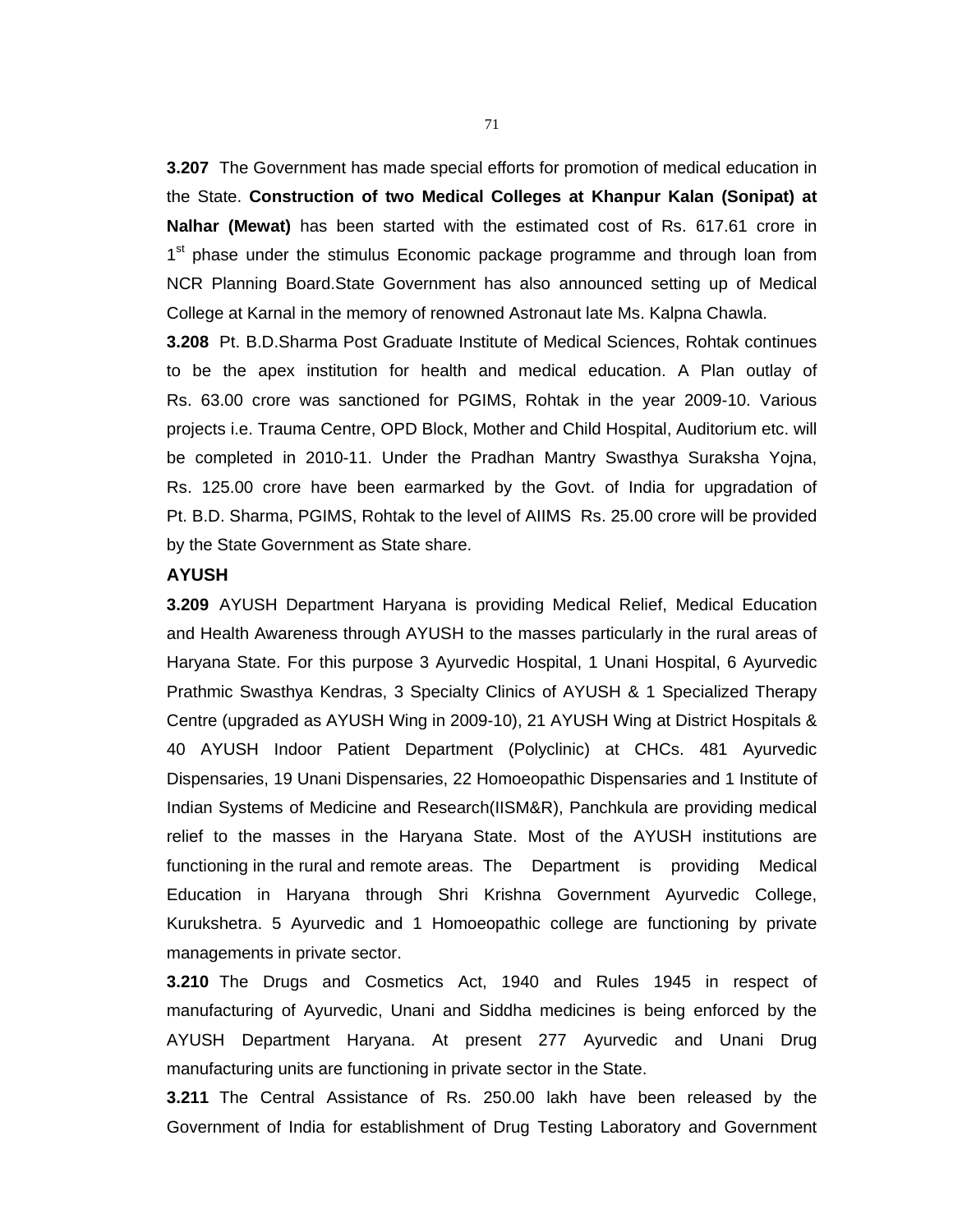Pharmacy in the campus of Shri Krishna Government Ayurvedic College, Kurukshetra. The building of Drug Testing Laboratory and Government Pharmacy has been completed.

**3.212** During the year 2009-10(upto September), about 28 lakh patients have been treated. The AYUSH doctors have participated in many National Health Programmes i.e. Polio, Family Planning, School Health, AIDS control & Health camps etc.158156 students have been checked and treated by the AYUSH Doctors in School Health Programme, motivated 4572 sterilization cases & made 34323 malaria slides.

**3.213** An outlay of Rs. 857.00 lakh has been approved for Annual Plan 2009-10 and a budget provision of Rs. 5618.00 lakh under Non-Plan during the year 2009-10. There is proposal to open 5 new Dispensaries, construct the building of Boy's Hostel in Shri Krishna Government Ayurvedic College, Kurukshetra and to organize four fairs with Medical camps during the year 2009-10.

**3.214** During 2009-10, an amount of Rs. 456.14 lakh has been approved for mainstreaming of AYUSH under NRHM Flexi pool for human resource, trainings (capacity building) and Information Education Commission/Behavioural Changes Communication (IEC/BCC) activities. Under Centrally Sponsored Schemes, as an amount of Rs. 1615.00 lakh has been approved for drugs, equipments and infrastructure (renovation/repair/alteration etc.).

# **Employees State Insurance**

**3.215** Employees State Insurance (E.S.I) Health Care, Haryana is providing comprehensive medical services and facilities to 6.40 lakh insured persons and their family members through 5 E.S.I Hospitals and 54 E.S.I Dispensaries & 3 Annexes located in 18 districts (except Kurukshetra, Narnaul & Kaithal). During the current year, 19986 patients were given indoor treatment and 23.44 lakh patients have been given outdoor treatment.

**3.216** State Government has planned to strengthen and expand the E.S.I Health Care infrastructure to ensure quick and easy medical facility to insured persons. The construction work of a **100 bedded E.S.I Hospital at Gurgaon** has been started in January, 2008 and likely to be completed in December, 2010. A medical college is also being constructed under E.S.I at Faridabad at an estimated cost of Rs. 55000.00 lakh.

**3.217** Employees State Insurance (E.S.I) Health Care, Haryana is implementing **Rashtriya Swasthya Bima Yojana**, a cashless scheme for providing Health Insurance to BPL families in all the districts of Haryana. The beneficiaries are eligible for in-patient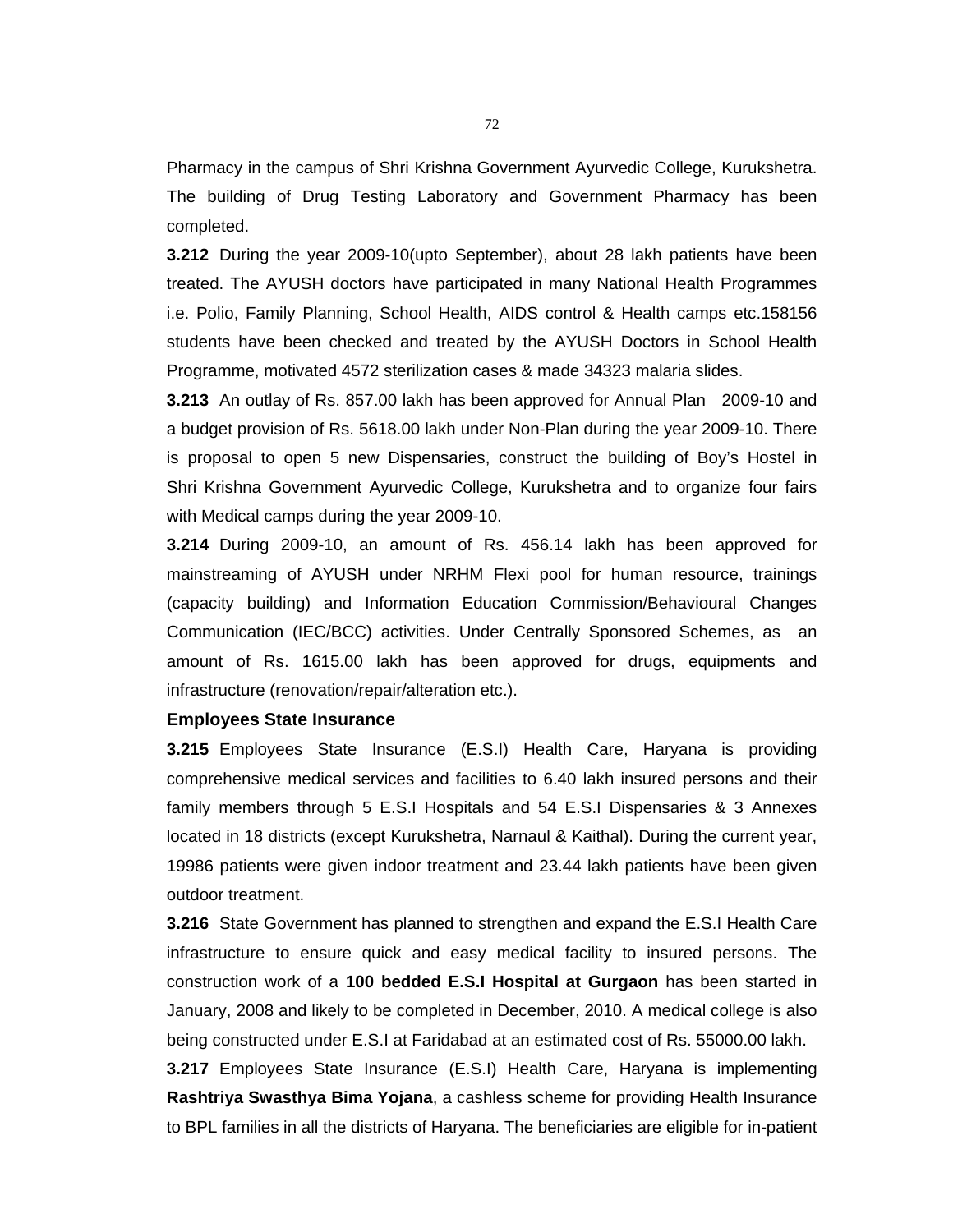Health Care in both public and private empanelled hospitals to the extent of insured amount of Rs. 30000 per BPL family per year on a family floater basis. Haryana is a leading State in implementing of Rashtriya Swasthya Bima Yojana and was awarded **Commendation Certificate by Government of India for outstanding performance in providing hospitalization services and Data Management** on 29.10.2009. In the current year, 36345 beneficiaries have availed medical benefit of Rs. 18.12 crore.

# **EDUCATION**

**3.218** Education is the pillar on which rests the edifice of human resource with globalization reducing the world to global village, competition in turning out better human resource has became intense. The State's endeavor has been to offer best education infrastructure to its people.

### **Higher Education**

**3.219** Tremendous expansion has taken place in the field of Higher Education both in terms of quality and quantity during this period.The budget estimates for the year 2009-10 are Rs. 229.60 crore on plan side and Rs. 505.91 crore on non-plan side. Quality education to all is the priority of the Higher Education Department.

**3.220 EDUSAT Project** is meant for imparting education through Satellite. The project has been implemented in all the Government Colleges of the State in the first phase.

**3.221** During 2009-10, Govt. has decided to connect private aided colleges through the EDUSAT network and also decided to provide EDUST equipment free of cost in all the Govt. aided colleges and 683 lectures in various subjects including 73 Lectures from eminent persons were delivered. During the year 2009-10, EDUSAT programme has been introduced for B.A., B.Sc. & B.Com. Ist year also.

**3.222** During the year 2007-08, 128 soft Skill DVD's were displayed through EDUSAT and an amount of Rs. 10.00 lakh was provided for this scheme. This programme is being launched for the benefit of the students and training is being provided absolutely free of cost in the 66 Colleges where EDUST system is working.

**3.223 English Labs** in 25 Govt. Colleges which are to be developed as Centres of Excellence have to be eatablished. 22 Colleges have already established the English Language Labs and remaining 3 Colleges are in the process of establishing these labs. **3.224** Under **Empowerment of Female Students, the Women Cells** have been established in all Govt. Colleges of the State to organize various activities to bring awareness in students on gender related issues. Budget worth Rs. 40.00 lakh has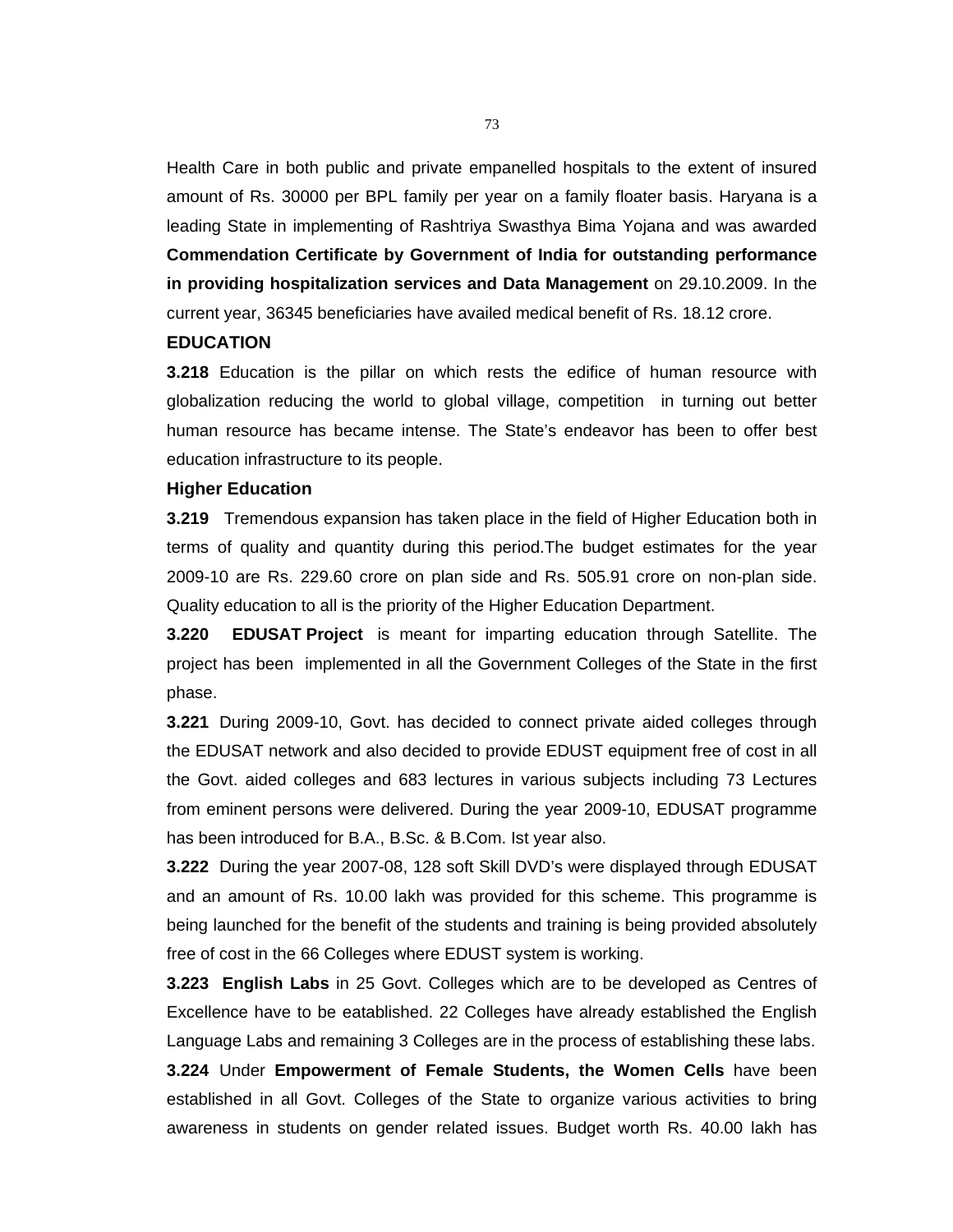been sanctioned for this scheme for the year 2009-10 and about 45000 girls students will get benefit this year.

**3.225 Human Resource Development** scheme for the training of teachers and supporting staff was started in the year 2005-06. Under this scheme Seminars/Conferences/Refresher Courses/Orientation Courses are held for capacity building and faculty development of the teachers. Budget worth Rs. 100.00 lakh sanctioned for this scheme for the year 2009-10. A number of 600-800 Lecturers will get benefit for this scheme.

**3.226** Under **Earn While You Learn Scheme for the student** a proposal has been sent to Government for sanctioning of the budget worth Rs. 120.00 lakh for the year 2009-10.

**3.227 Under Upgradation of Laboratories** a budget worth Rs. 150.00 lakh has been sanctioned for this scheme for the year 2009-10 and about 30000 students will get benefit from this scheme.

**3.228 Under Assistance for Science Exhibition** a budget of Rs. 30.00 lakh was sanctioned for for the year 2009-10 and about 2500 students have already been benefited from this scheme.

**3.229** For Sports promotion scheme budget sanctioned for the year 2009-10 is worth Rs. 200.00 crore.

**3.230** A new scheme is launched for the excursion of students for the year 2009-10 where Rs. 15.00 lakh has been allocated for boys and Rs. 15.00 lakh for girls students. Boys and girls students of the Government Colleges go for excursion educational/ historical tour to visit various prominent places of historical and cultural interest. This enhance their awareness and knowledge about State/Nation. About 3700 boys and 3700 girls students have already got benefit from this scheme till December 31, 2009.

**3.231** A new scheme **Empowering the Scheduled Castes Students in Government Colleges in Haryana for employability in information technology** was started during 2007-08. Under this scheme the budget provision was Rs. 13.91 crore. Balance amount Rs. 2.33 crore regarding computer training is lying pending with Hartron. 2117 Computer have been distributed to eligible students. Approximate 315 Computer will have to be purchased for remaining eligible students with the amount lying with Hartron under the scheme. The scheme has been merged into Consolidated Stipned Scheme for the Welfare of SC Students pursuing higher education in Government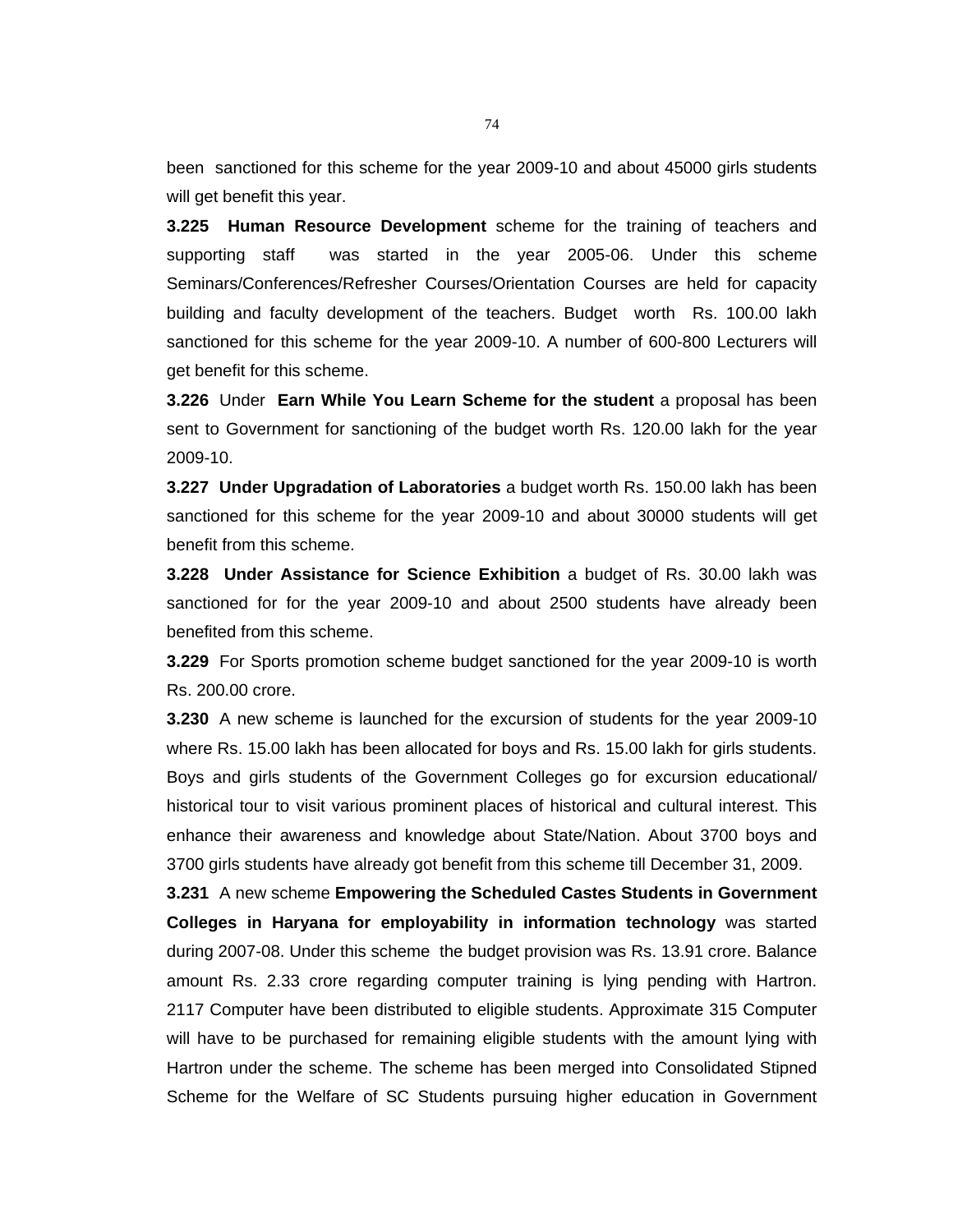Colleges and for the year 2008-09 no separate budget has been allocated for the Computer Scheme.

**3.232** Under the scheme of **providing of Bicycle to SC girl students studying in Government Colleges,** a bicycle has been provided only to SC girl students.The students who had secured 50 percent marks or above in 10+2 class or in next class. The number of eligible students was 4248 and Rs. 67.31 lakh had been utilized for this purpose. The Scheme has been merged into Consolidated Stipned Scheme for the Welfare of SC Students.

**3.233** Under the scheme **of Providing books to SC students studying in Government Colleges.** The number of students benefited was 12894 and Rs. 3.10 crore for the year 2007-08 had been utilized for this purpose. The Scheme has been merged into Consolidated Stipned Scheme for the welfare of SC Students.

**3.234 A new Scheme "Consolidated Stipned Scheme for the welfare of Scheduled Caste students pursuing higher education in Govt. Colleges of Haryana" were started during 2008-09.** Under this schemestipned of Rs. 1000 per month for twelve months and an amount of Rs. 2000 for books once in a year to all SC students, an additional amount of Rs. 500 per month for twelve months to the student availing hostel facility in Government Colleges is being given. For the year 2009-10, the number of beneficiaries is 22604 and the allocated budget is Rs. 32.33 crore. Two installments of Rs. 12.79 crore have been given to the beneficiaries and third installment is ready to be released in the first week of January, 2010.

# **Secondary Education**

**3.235 Education through Satellite (EDUSAT)** is the first exclusive satellite for serving the educational sector. It is specially configured to meet the growing demands for an interactive satellite based distance education system for the country through audio-visual medium. EDUST is primarily meant to connect schools with higher standards of education and also to support non-formal education increasing communication. Rupees 100.00 lakh is being spent on maintenance of EDUST system and development of contents etc during the year 2009-10.

**3.236** For imparting computer education in the Govt. Senior Secondary Schools under the **Information and Communication Technology scheme** Rs. 1500.00 lakh as Central Share, Rs. 500.00 lakh as State Share has been kept in the Budget for the year 2009-10. Sanction has not been received from the Government of India so far.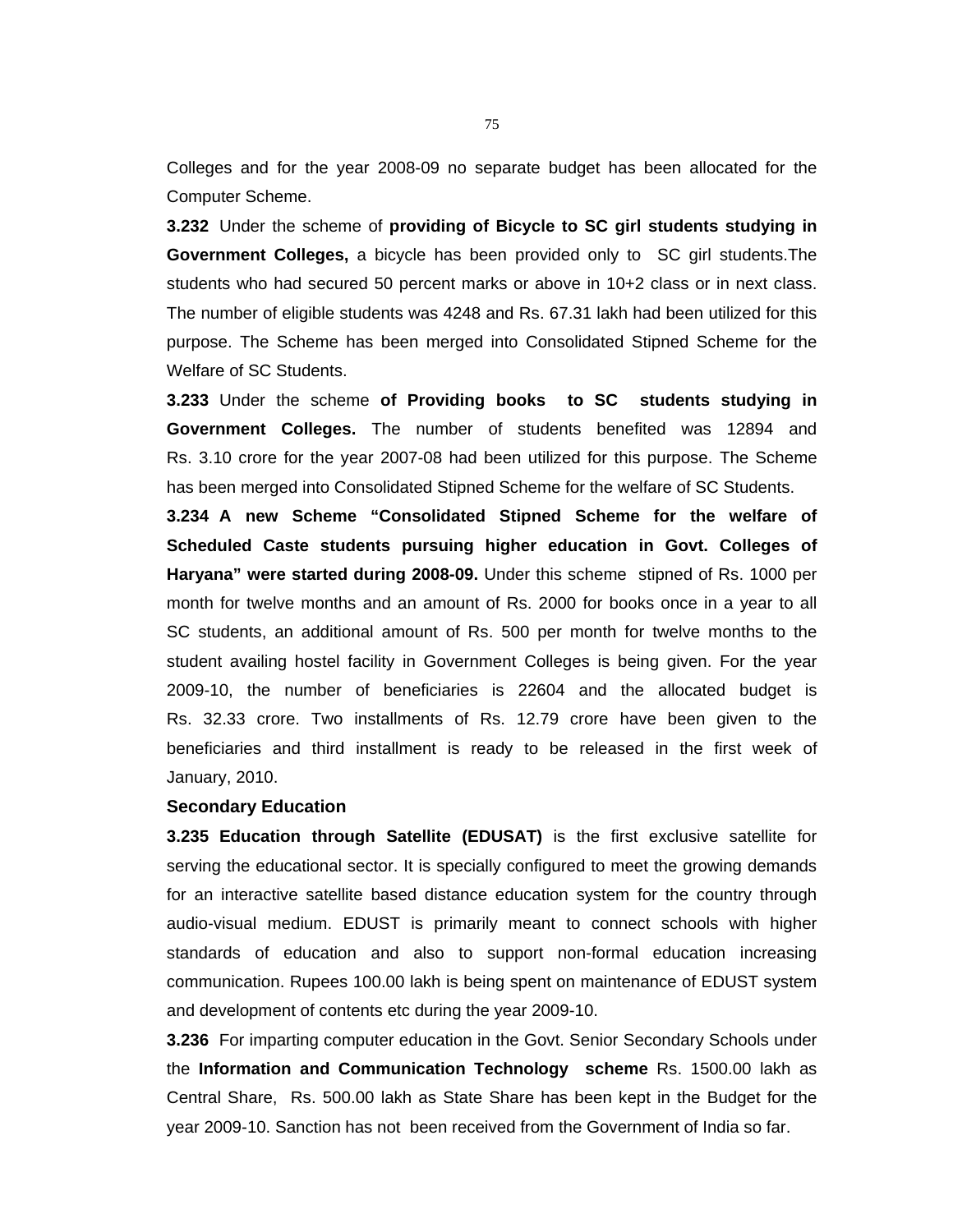**3.237** Under the **Free Computer Education Programme** scheme, 1089 Govt. Senior Secondary Schools have been provided free Computer Education from to the  $6<sup>th</sup>$  to  $12<sup>th</sup>$  classes students. A provision of Rs. 14.00 crore has been made in the budget for 2009-10 under the scheme.

**3.238 Educational facilities** in Haryana are available **within the radius of 1.52 Kms. and 2.28 Kms. for High and Sr. Secondary Schools respectively** in the year 2009-10. The State Govt. have upgraded 21 Middle Schools to High Schools and 53 High School to Senior Secondary Schools in the year 2009-10.

**3.239** State Government is providing many incentives to SC students from classes 1<sup>st</sup> to 12<sup>th</sup> in Government Schools such as free uniforms/ schools bags/ shoes/ socks/ stationery/dictionary/etc. A revised budget provision amounting to Rs. 98.94 crore has been made for the financial year 2009-10 to provide one time lump sum grant for this purpose. Total 980320 students are benefited under this scheme. A revised budget provision amounting Rs. 186.15 crore has been made for monthly Scholarship Scheme.

**3.240** Government has also started a new scholarship scheme for the students belonging to BPL/ B.C(A) studying in Government Schools during the year 2009-10. In the year 2009-10 budget provision amounting Rs. 39.05 crore for the BPL students Rs. 105.96 crore for the B.C(A) has been made. Total 212730 and 573237 students have been benefited under these schemes.

**3.241** Under **Rajiv Gandhi Scholarship Scheme** for excellence in education, the Government provides Rs. 1000 per year to one boy and one girl student who stood first in the classes from  $9<sup>th</sup>$  to 12<sup>th</sup> and Rs. 750 per year to one boy and one girl who stood first in the classes from  $6<sup>th</sup>$  to  $8<sup>th</sup>$ . An amount of Rs. 2.40 crore has been spent under this scheme during the year 2009-10 & total 31000 students were benefited.

**3.242** A provision of Rs. 10.00 crore for plan side and Rs. 15.00 crore for non-plan side has been made for the current financial year 2009-10. A sum of Rs. 15.00 lakh for non-plan side has been released for repair/maintenance of building of 499 Govt. Senior Secondary Schools and 999 Govt. High Schools.

**3.243** The Government of India honours the teachers who have made exemplary/outstanding contribution in the field of education/sports/cultural activities and social service. 5 teachers have been honoured with National Awards in the year 2009-10.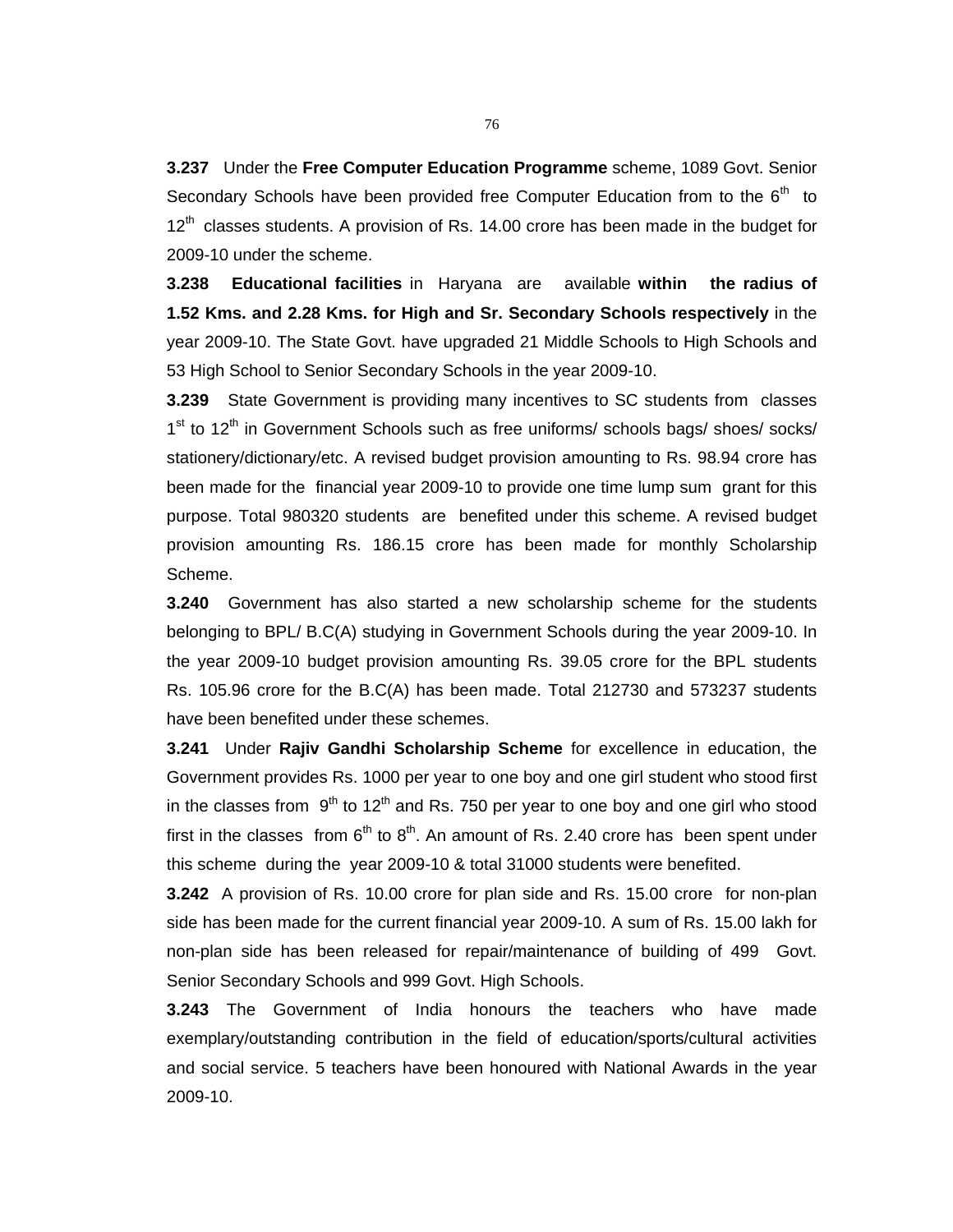**3.244** State Government has started a new scheme Excursion Tour for students during the year 2009-10. A provision of Rs. 11.00 crore has been made for the scheme. An amount of Rs. 40000 per school has been allotted to all 1518 Govt. Senior Secondary Schools and Rs. 30000 per school is allotted to all 1600 Govt. High Schools in the state.

#### **Primary Education**

 **3.245** The State Government has been endeavoring to make education facilities available within the easy reach of the children for achieving the goal of universalization of Elementary Education. The **schooling facility is made available within the average radius of 1.03 Kms. and 1.07 Kms. at the Primary and Middle level respectively.** Four new Primary Schools have been opened and 17 Govt. Primary Schools were upgraded to Middle Schools during the year 2009-10. The Budget provision for Elementary Education on Non-Plan is Rs. 179162.49 lakh and Plan side is Rs. 70800.00 lakh (revised) for the year 2009-10.

 **3.246 Mid Day Meal** programme has also been started in 9448 Primary and 5432 Upper Primary Schools and about 15 lakh children of Primary and 7 lakh children of Upper Primary have been benefited. An amount of Rs. 17666.83 lakh (Rs. 12908.83 lakh as Centre Share and Rs. 4758.00 lakh as State Share) has been proposed for Mid Day Meal scheme.

**3.247** The DTH ROT's have been installed in 8997 Primary Schools for imparting quality education to children. Rajiv Gandhi Scholarship for excellent student has been started and Rs. 65.00 lakh are being spent on this programme in the year 2009-10. Free Text Books are being given to children in classes I-VIII during the year. For repair and maintenance of Government Schools in the year 2009-10 has been provided Rs. 15.00 crore.

#### **Haryana Prathmik Shiksha Pariyojna Parishad**

**3.248** Sarav Shiksha Abhiyan (SSA) is a comprehensive and integrated flagship programme of Government of India which aims to provide useful and relevant eduction to all children in the 6-14 age groups by 2010. A provision of Rs. 59800.66 lakh has been made for the programme in year 2009-10. Total funds available upto 31.12.2009 were Rs. 44309.84 lakh out of which a sum Rs. 30961.05 lakh has been spent. During 2009-10, free Text Books have been distributed to all eligible children studying in class I to VIII. 21102 girls studying in class VI have also been given free bicycles.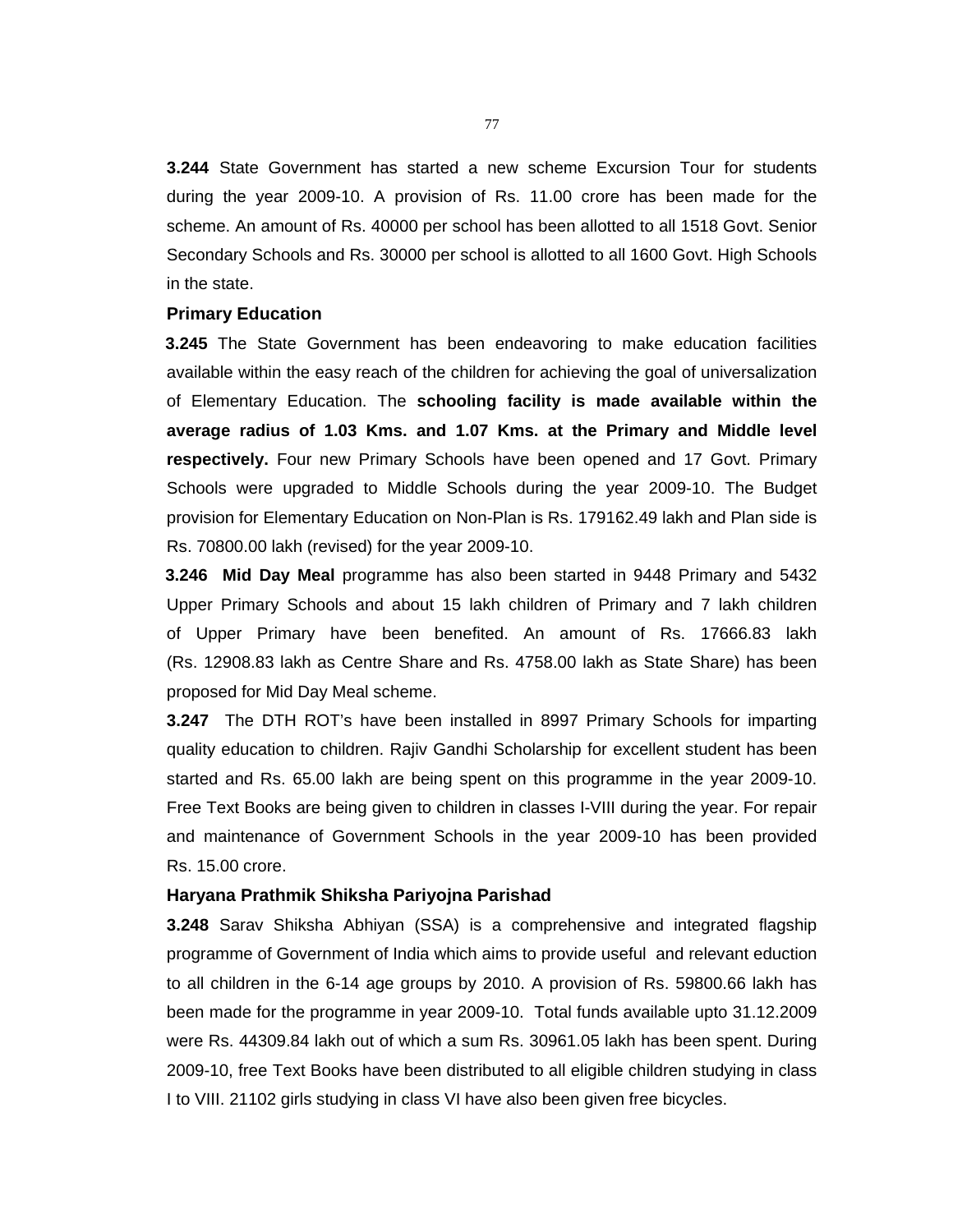### **Technical Education**

**3.249** Technical and professional manpower is the most important component of Human Resources for Socio-economic development of the State. The Department of Technical Education prepares the Technical Managers/Scientist/Engineers/Supervisors and other professionals including skilled technicians through Post Graduate/Under Graduate and Diploma level institutions in the field of Engineering & Technology, Computer, IT, Management, Pharmacy, Architecture , Hotel Management and Applied Arts & Crafts.

**3.250** In the State the number of Technical Institutions are 546 with annual intake of 112910 students.

**3.251** The Annual Plan 2009-10 of the department was approved to Rs. 15790.00 lakh including Rs. 2200.00 lakh for Schedule Caste Special Plan (SCSP) which has been revised to Rs. 21990.00 lakh.

**3.252** Major achievements of the Technical Education Department are as under:-

- Total number of institutions increased by 30 percent and intake increased by 21 percent
- \* Admissions for six new Govt. Polytechnics have been made.
- Construction of buildings for 5 Polytechnic for approximately Rs. 50.00 crore is in progress
- New teaching blocks at Government Polytechnic & Government Polytechnic for Women at Ambala, Government Polytechnic & Government Polytechnic for Women at Sirsa costing approximately Rs. 9.00 crore have been completed.
- Pre Engg. Courses in 22 Engg. Colleges introduced to build capacity of Science Education at 10+2 level.
- \* Results have been improved from 20-23 percent to 65-75 percent by the innovating approach adopted in teaching learning process.
- Computerized admissions to all courses made for which the department got 'Gold Ikon ' award from Govt. of India and excellent award from Computer Society of India.
- Central Institute of Plastic Engineering & Technology (CIPET) at Deen Bandhu Sir Chhotu Ram (DBSCR) University of Science & Technology has been established. Classes started from temporary campus at CIPET Panipat.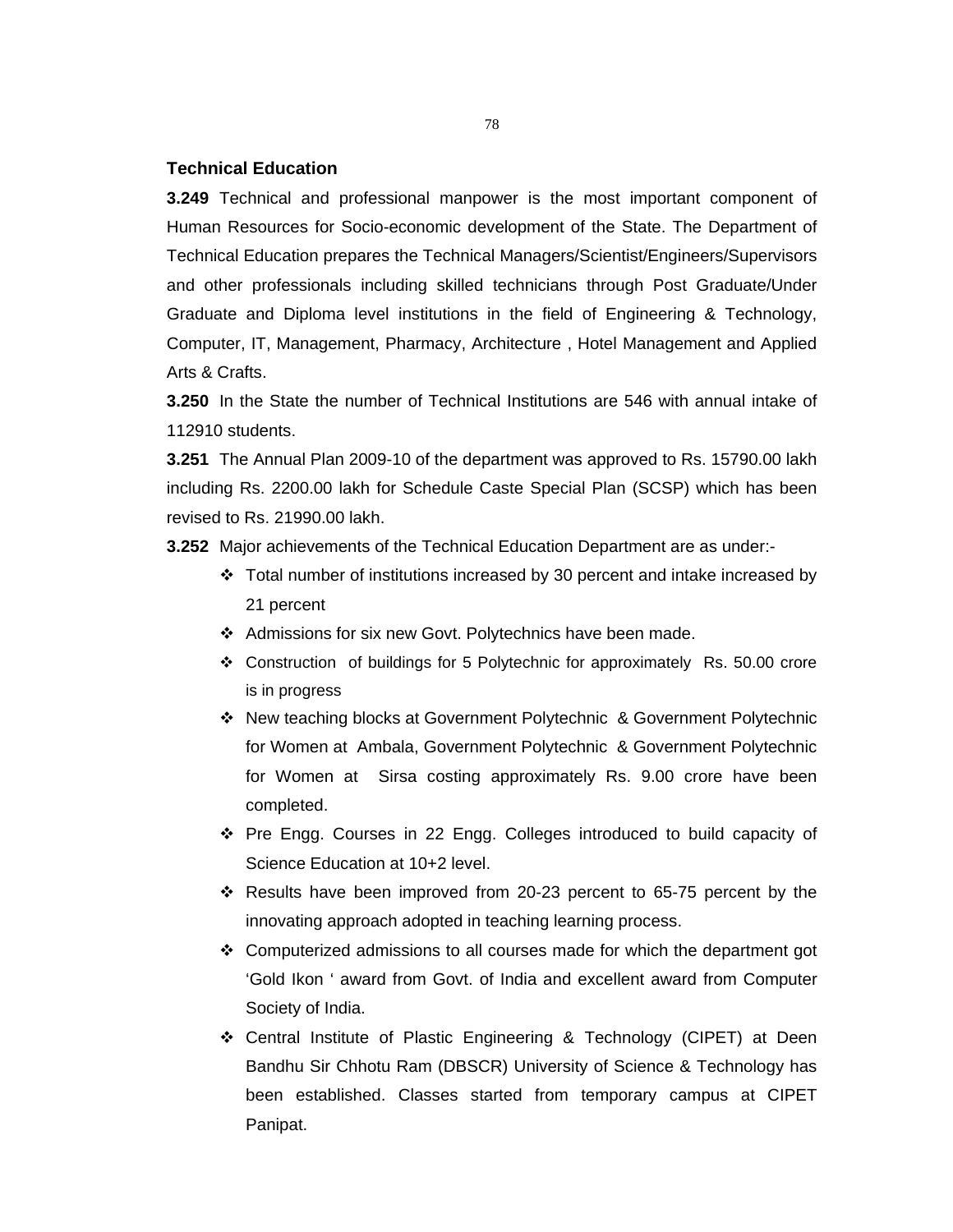- 79
- $\div$  YMCA Institute of Engg., Faridabad has been upgraded to University.
- DBSCR University of Science & Technology, Murthal granted Status of Affiliating University.
- Haryana School of Business has been established by amending the Guru Jambeshwar University of Science &Technology, Hissar ACT 2006.
- Deemed Universities namely MM University Mullana, Lingayas University, Faridabad and Manav Rachna International University Faridabad have been established under the University Grant Commission (UGC) ACT.
- Under the policy of granting autonomy to the well performing institutions to achieve excellence in technical education, three institutions namely NC College of Engg. Israna, Panipat, Institute of Tech. & Management Gurgaon and Al-Falah School of Engineering., Dhauj, Faridabad have been granted autonomous status.
- Opening of Govt. Polytechnics in seven districts have been covered under Government of India assistance scheme. So far Rs. 2.00 crore each has been released for Govt. Polytechnic Cheeka (Distt. Kaithal), Govt. Polytechnic, Lisana (Distt. Rewari) and Govt. Polytechnic at Distt. Panipat, Fatehabad and Umri (Distt. Kurukshetra).
- 10 Nos. of hostels for SC students have been constructed.
- $\div$  Reimbursement of tuition fee and pre admission coaching for All India Engineering Entrance Examination (AIEEE) and Diploma Entrance Test (DET) for SC students provided.
- 'Partibha Samman Samaroh' scheme for honouring the meritorious students of Haryana has been started.
- IIM is being established at village Gharnavati, Distt Rohtak over a piece of land of 213 acres by Govt. of India. An integrated campus of four State of Art Institutions, Film & Television, Fashion & Design, Fine Arts and Professional studies are being Developed at Rohtak with a tentative cost of Rs. 200.00 crore. Government of India has agreed in principle to give Indian Institute of Information Technology (IIIT) in Haryana. Land has been identified at Village Kilord.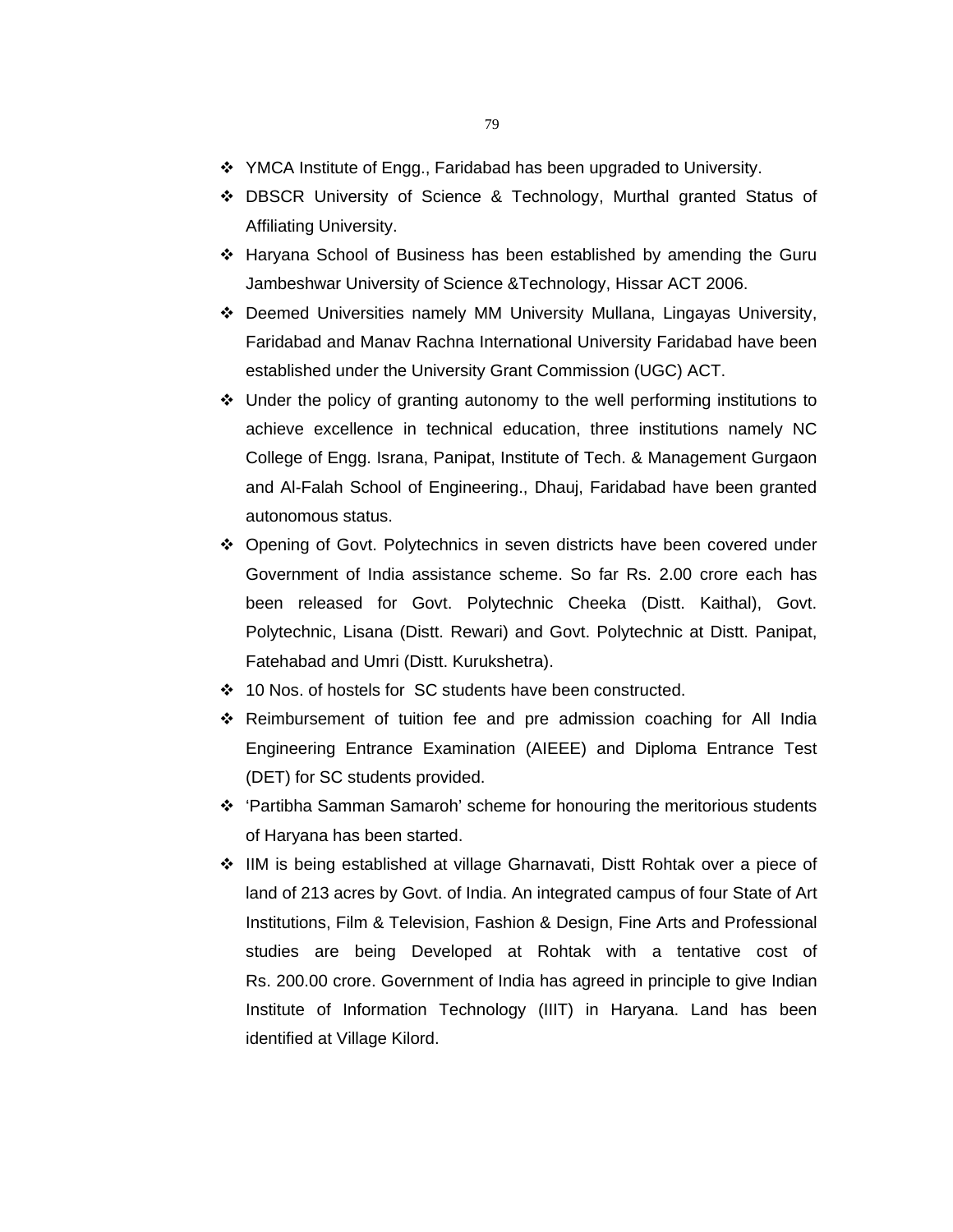#### **INDUSTRIAL TRAINING**

**3.253** Training of youth in various industrial skills is the backbone for creation of a sound industrial economy. The Industrial Training & Vocational Education Department through a network of **118 Institutes** (78 Industrial Training Institutes (ITIs), 31 Industrial Training Institutes for Women, 7 Teacher Training Centres for Women, 1 Govt. Arts School at Rohtak and 1 Footwear Institute at Rewari) are presently providing Cerficate Courses to nearly 29680 students all over the State. These Institutes are not only supplying skilled Craftsmen to the industries but also generate avenues for self-employment.

**3.254** 109 Industrial Training Instutues (including 31 Industrial Training Institutes for Women), with a seating capacity of 27792 are working during the year 2009-10. Govt. Arts School, Rohtak with a seating capacity of 120 students and Government Footwear Institute, Rewari with a seating capacity of 32 students is also functioning in the State. Teacher Training Courses with seating capacity of 240 seats are being run at Ambala City, Rohtak, Bhiwani, Jind, Narnaul, Sirsa & Faridabad. No tuition fee is charged from women trainees in all these institutions.

**3.255 Centres of Excellence (CoE)** have been developed in 21 ITIs to provide multiskilling and modular training to the students. To make the training relevant and accountable to users, 37 ITIs have been adopted by 21 industries for upgradation. At present, 74 Industrial Traning Centres (ITCs) are running 703 units with seating capacity of 11184 (excluding 30 percent supernumerary seats).

**3.256** There is a large number of skilled workers engaged in informal sector. The size of the informal sector economy is large and about 92 percent of work force is in the informal economy. There is a necessity of testing & certification at different levels of informal sector workers who did not have the opportunity of formal schooling and training. It is appropriate that the skilled workers working in informal & formal sectors may be provided competency certificates. There is a joint certification by Construction Industry Development Council (CIDC) and L & T and Industrial Training and Vocational Education department in the construction sector.Under this scheme which was launched in 2006, short term training is provided by the ITIs and 10653 persons have been certified under the scheme (9200 workers till March, 2009). Modules under **Skill Development Initiative (SDI)** scheme of DGE&T through Modular Employable Skillls (MES) has been started in 53 ITIs to provide training to school drop-outs in various sectors. 10430 trainees have undergone training under this scheme till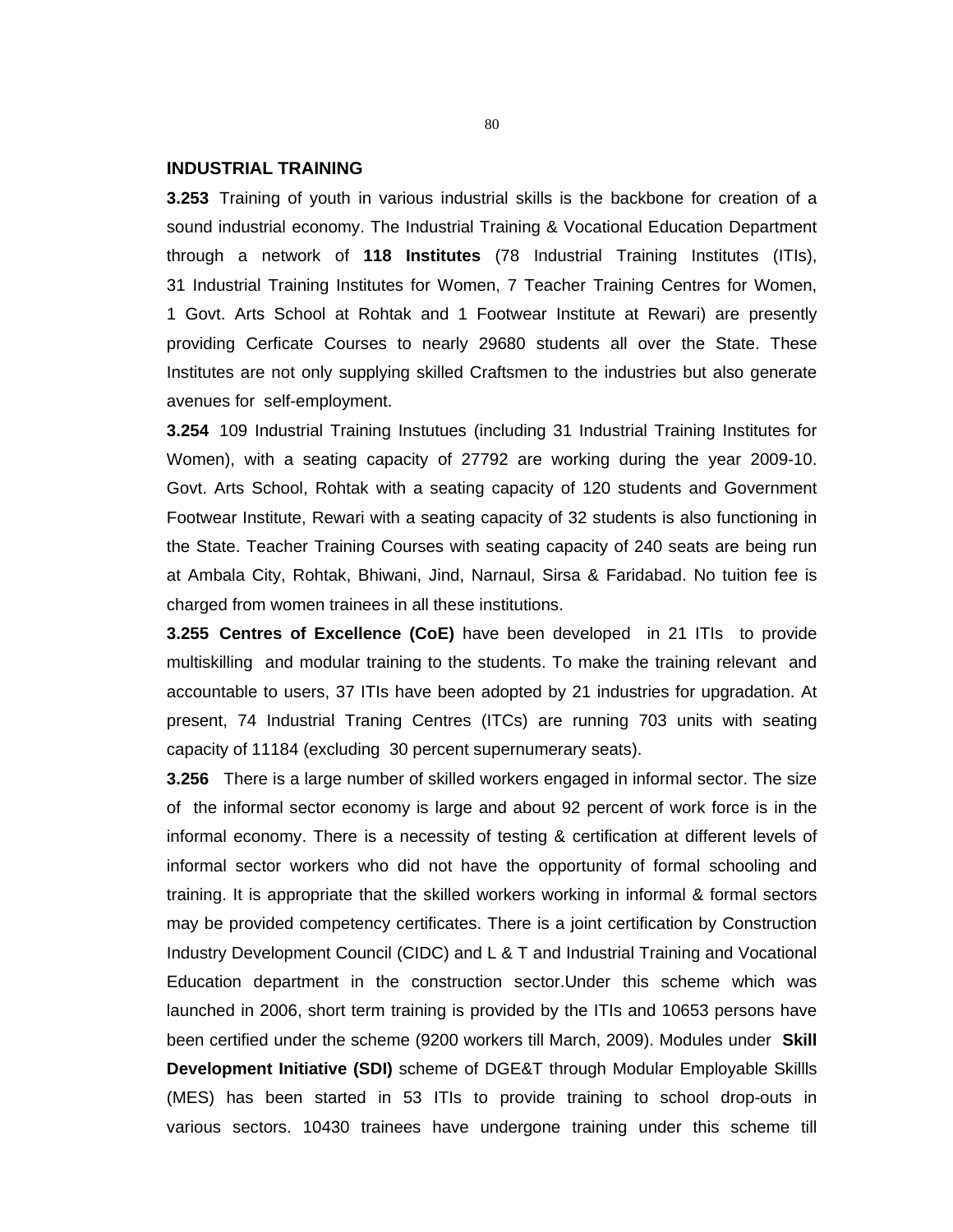September, 2009. The process is runing for 51 more institutes to be covered under this scheme.

## **SPORTS**

**3.257** The Department of Sports and Youth Affairs focuses primarily on up gradation & creation of sports infrastructure & other sports facilities in Haryana. The department is determined to provide impetus strengthening the Sports Infrastructure in the State. 171 Rajiv Gandhi Gramin Khel Prisar are at different stages of completion/construction. **3.258** The Medal Winners players in six Hockey and seven Boxing games at International level competitions were honoured with a Cash Prize of Rs. 1.00 lakh to each. Cash Awards of Rs. 25.42 lakh were also given to the International Medal Winners in various games. Cash Awards to the tune of Rs. 210.84 lakh are also being given to the 1407 International/National Medal Winners during this year.

**3.259** As per the Sports Policy and prevailing convention, six Bhim Awards were also awarded to the players with cash awards of Rs. 2.00 lakh each on the basis of their high achievements.The rates of Cash Awards to winners of National games are proposed to be enhanced from Rs. 55000, 35000 & 25000 to Rs. 3.00 lakh, 2.00 lakh & 1.00 lakh to Gold, Silver, Bronze medal winners respectively.

**3.260** During the current year, 45 Sports Nurseries in different games are being run by the department with a view to promote sporting skill in the budding players. Various sports competitions have been organized under the Tournament and Panchayti Yuva Aur Khel Krida Abhiyan scheme in the State. A number of youth welfare activities/programs were conducted and Cultural Workshops/Seminars organized during the year. Under Adventure Sports activities, the youth participated in water games and other trekking camps.

#### **ELECTRONICS AND INFORMATION TECHNOLOGY**

**3.261** In view of the importance of Information Technology (IT) in the globalization process throughout the world, the State Government has formulated an IT Policy which provides several incentives for setting up of Technology Parks, Cyber Cities, IT corridors and ITES Industry in the State. Accordingly, alongside the overall industrial investment, Haryana has emerged as a preferred investment destination for the IT Industry as well. Out of a total of 46 SEZs that have been formally approved for the State of Haryana, 35 are in the IT Sector. Of these, three IT SEZs are at advanced stages of completion. In addition, the State has granted licenses to 27 proposals for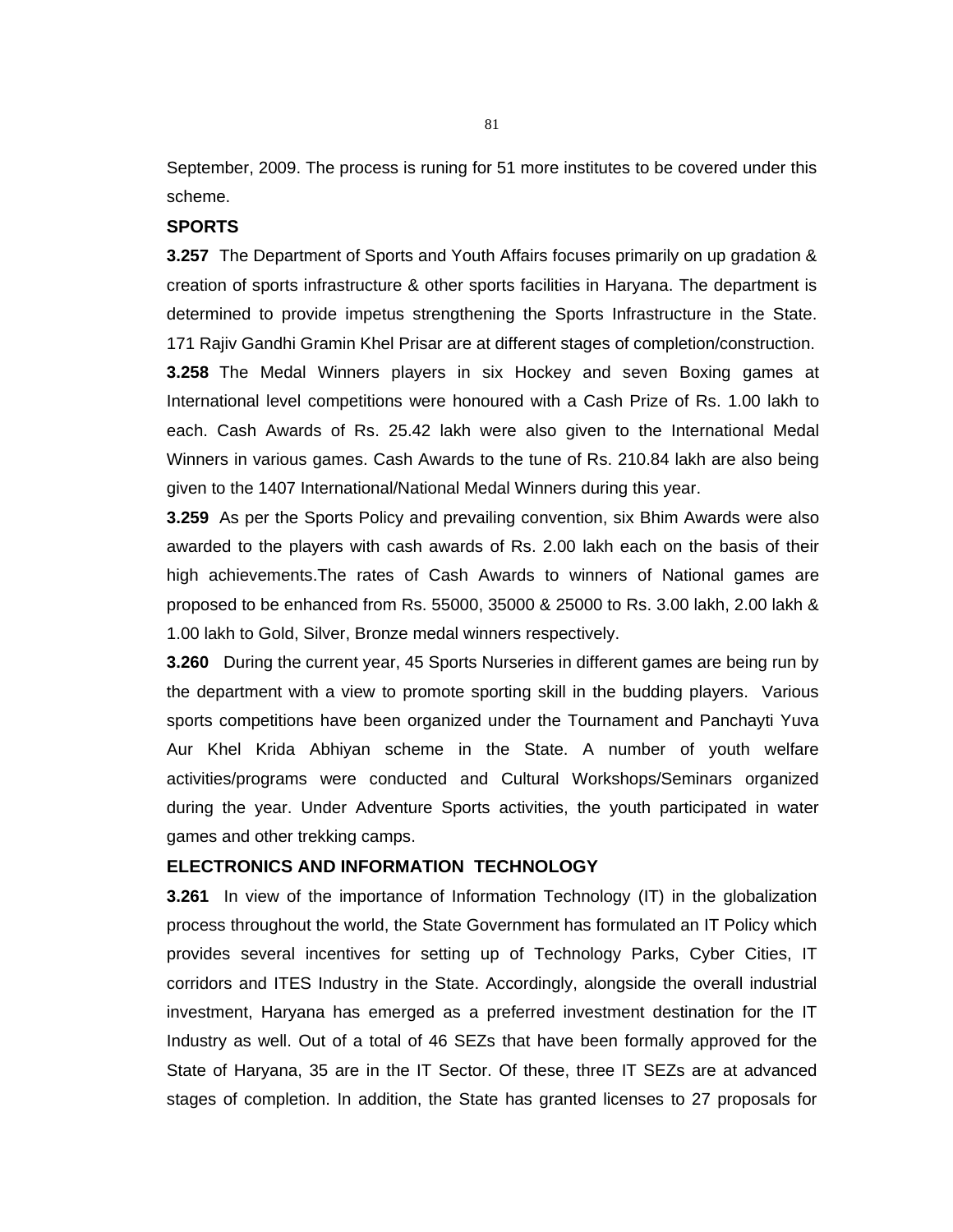establishment of IT/Cyber Parks. The exports of software from Haryana during 2008-09 has reached the level of Rs. 21000.00 crore.

**3.262** IT Department has taken concrete steps towards creation of an enabling IT infrastructure for connectivity, State Data Centre and front-end service providers in the form of Community Service Centres. Haryana is the first State to have implemented its State Wide Area Network (SWAN) with an approved project cost of Rs. 102.62 crore for voice, data and video transmission. Vertically, all the district headquarters and 126 Sub-Divisional/Block/Tehsil headquarters are now covered through the SWAN. Horizontally, about 800 Offices of various departments located across the State are in a position to use these connectivity services. There is a definite plan to expand this network to add about another 500 Offices in this group.

**3.263** The State Data Centre, poised to be established during the ensuing year, would enable the creation of a central repository of data and facilitate inter-departmental data transfer. A new project, namely, State Service Delivery Gate Way (SSDG), e-Forms and State Portal is also being implemented with a project cost of Rs. 10.92 crore for optimal utilization of the infrastructure services. A mission mode project known as "e-District" is also envisaged to be implemented with financial assistance from Govt. of India on pilot basis under the NeGP.

**3.264** IT Department is also taking concrete steps to augment the use of ICT in governance. The IT Department, which plays a facilitator's role in implementation of e-Governance initiatives of the line departments, is already working towards finalization of the State e-governance roadmap. Some of the flagship projects currently in hand pertain to the Smart Card Project for the Public Distribution System of Food and Supplies Department, Driving License and Vehicle Registration Project of the Transport Department, and a holistic project of the computerization of Commercial Taxes Department and up-gradation of the Treasuries and Budget Management solutions.

**3.265** The State Government is implementing an IT Literacy Plan to improve the IT literacy levels of its employees. IT Training Labs have been set up at Head Quarter and District Head Quarters under the IT Literacy Programme and more than 30000 Government employees have been trained so far in the State. Further, the Department of Information Technology, Government of India, has approved a proposal worth Rs. 44.36 lakh for imparting ICT training for women and SCs/STs in the rural/urban area of the State. 800 girls/women have already been been trained in 10 districts under this program.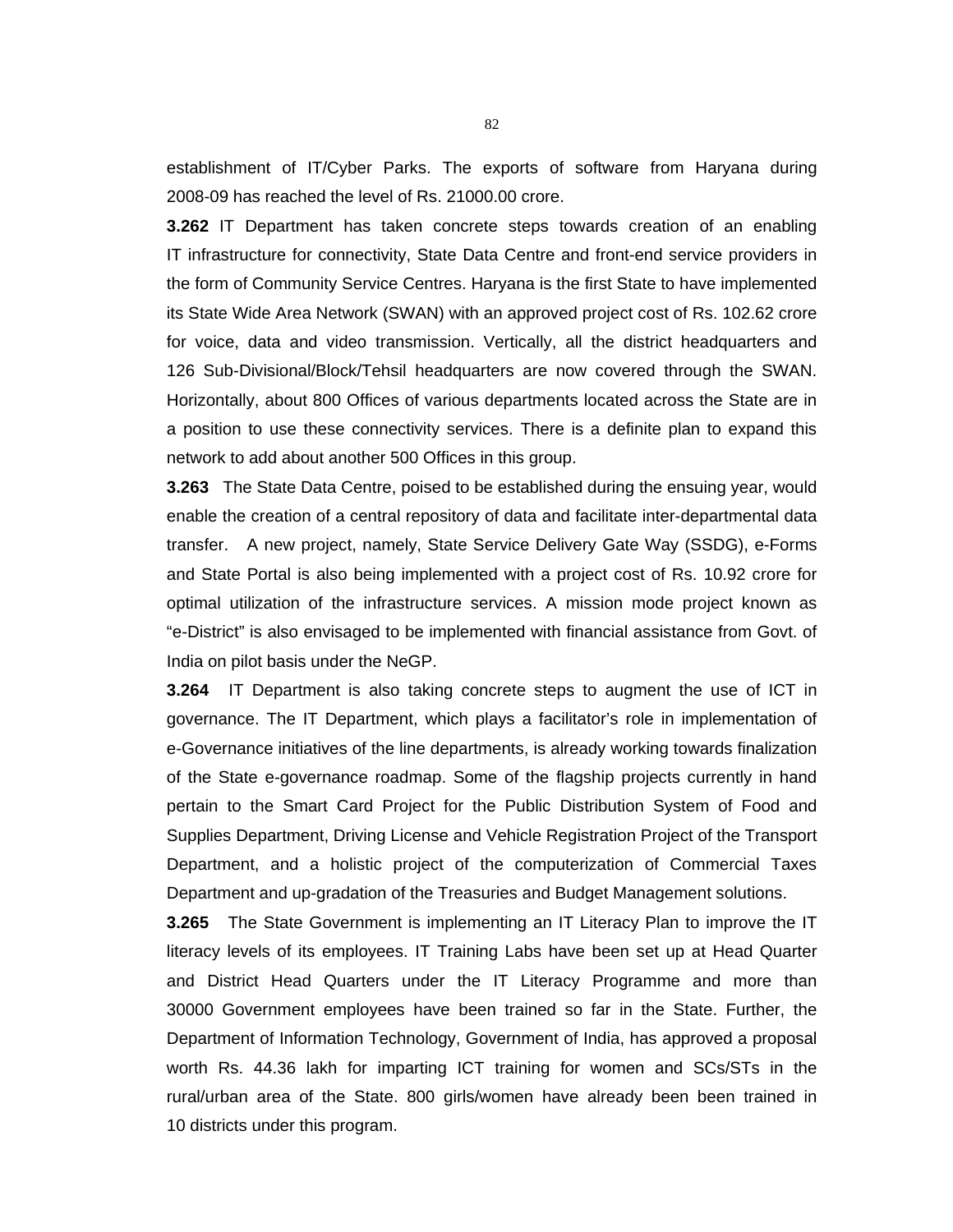## **PUBLIC ADMINISTRATION**

**3.266** The State Government has taken bold initiatives in providing a dynamic orientation to the development process. It is functioning with a resolve to create a new social order and ensure minimum basic amenities to the poorest among the poor and with an aim to usher a new era of rapid growth by associating all sections of the society. Welfare of its citizens, empowerment of Panchayats, welfare of socially and economically vulnerable groups, empowerment of women, human resource development, health-care, education and capacity building, promotion of IT industry and commerce, rapid development of infrastructure, fiscal reforms, transparency and accountability, peace and freedom from fear, Vision 2010 and beyond are some of the prominent thrust areas.

**3.267** Haryana Institute of Public Administration organize and impart in-service training to new entrants of the all India Services, Haryana Civil Services, Class I & II Officers and also Ministerial Staff of the State Govt./Boards/Corporations to improve their capabilities to plan and effectively implement various development programmes/schemes.

\*\*\*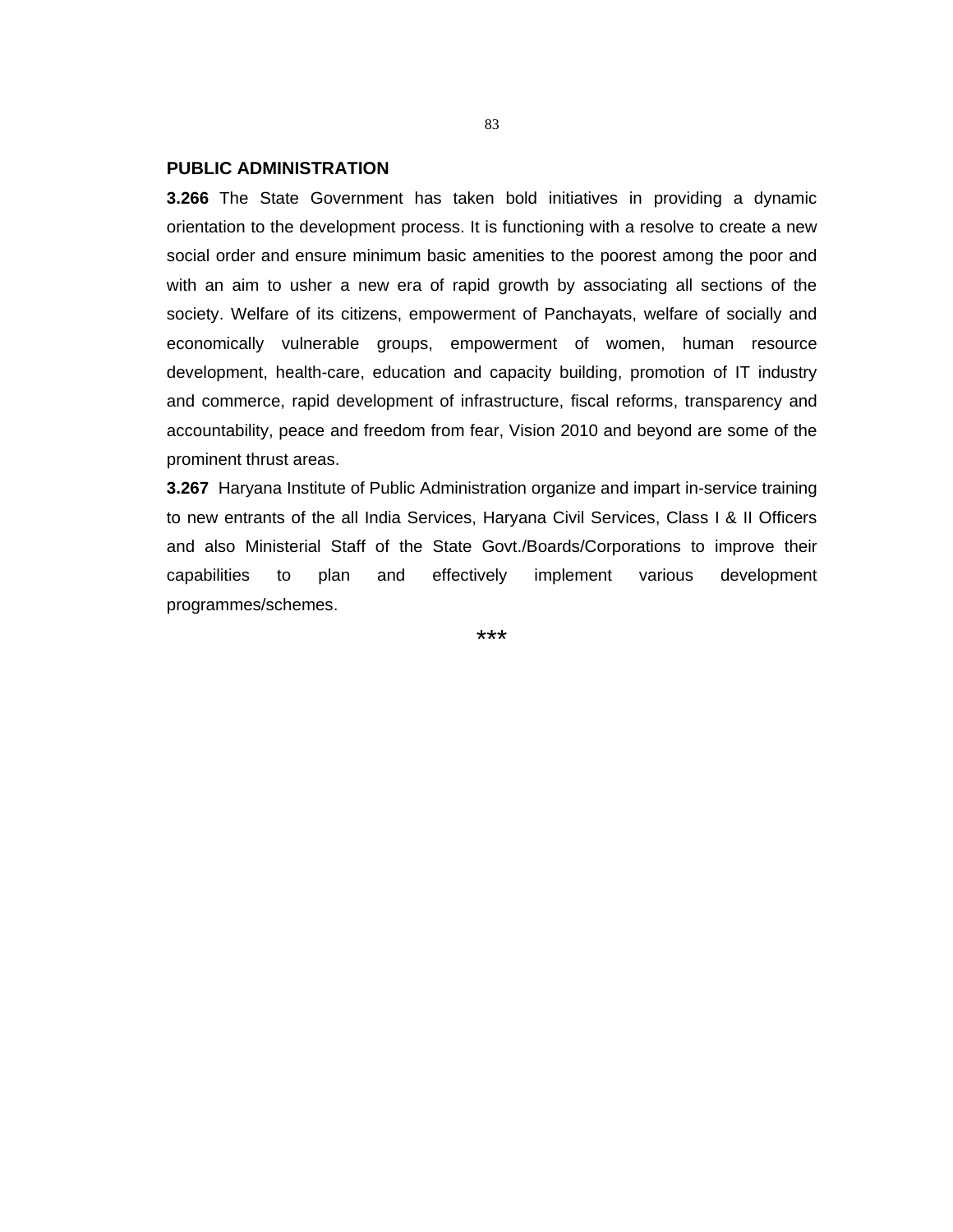# **STATE FINANCES**

**\_\_\_\_\_\_\_\_\_\_\_\_\_\_\_\_\_\_\_\_\_\_\_\_\_\_\_\_\_\_\_\_\_\_\_\_\_\_\_\_\_\_\_\_\_\_\_\_\_\_**

# **RECEIPTS**

 The State Government mobilises financial resources through various sources to meet the expenditure on development activities and to run the administration.

 The Revenue Receipts are collected thorugh State's own tax and non-tax revenue, share in central taxes and grant-in-aid from Central Government. **The revenue receipts** of Haryana Government are estimated at Rs. 22437.00 crore in 2009-10 (Budget Estimates [B.E.]) as against Rs. 18452.31 crore in 2008-09 and Rs.19750.74 crore in 2007-08. Revenue receipts are estimated to increase by 21.59 percent in 2009-10 (B.E.) over 2008-09. However revenue receipts decreased by 6.57 percent in 2008-09 as less receipt received mainly under the head urban development and stamps & registration due to slow down in economy.

**4.2 Tax revenue** (State's own taxes and share in central taxes) is estimated at Rs. 16568.22 crore in 2009-10 (B.E.) whereas it was Rs.13379.90 crore in 2008-09 and Rs. 13252.18 crore in 2007-08. Tax revenue is estimated to increase by 23.83 percent in 2009-10 (B.E.) over 2008-09 and this increase was 0.96 percent in 2008-09.

**4.3 State's own tax revenue** which comprises mainly sales tax, state excise and stamps & registration, is estimated at Rs.14646.50 crore in 2009-10 (B.E.) as against Rs. 11655.28 crore in 2008-09 and Rs. 11617.82 crore in 2007-08. The State's own tax revenue is estimated to increase by 25.66 percent in 2009-10 (B.E.) over 2008-09 and this increase was 0.32 percent in 2008-09.

**4.4 State's own non-tax revenue** which mainly comprises receipt from interest, road transport, non-ferrous mining and metallurgical industries and urban development is estimated at Rs. 3600.01 crore in 2009-10 (B.E.) as against Rs. 3238.45 crore in 2008-09 and Rs. 5097.08 crore in 2007-08. During 2008-09 and 2009-10 (B.E.) there was a significant decrease in non tax revenue mainly due to less receipt received under the head urban development due to slow down in economy.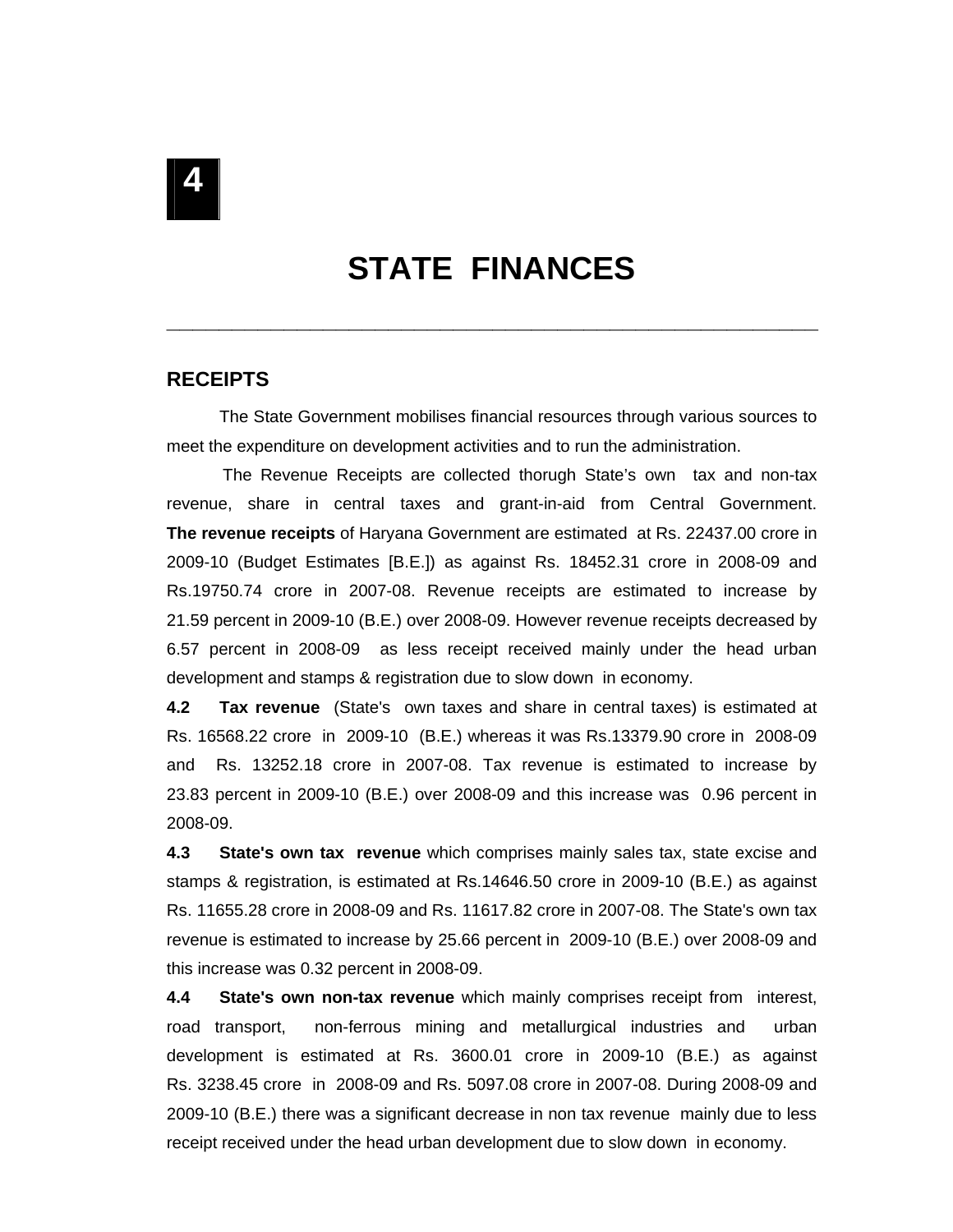**4.5** The **share in central taxes** is estimated at Rs.1921.72 crore in 2009-10 (B.E.) as against Rs 1724.62 crore in 2008-09 and Rs.1634.36 crore in 2007-08.It shows that the share in central taxes is likely to increase by 11.43 percent in 2009-10 (B.E.) over 2008-09 and this increase was 5.52 percent in 2008-09.

**4.6** The **grant-in-aid** from Central Government is estimated at Rs. 2268.77 crore in 2009-10 (B.E.) as against Rs. 1833.96 crore in 2008-09 and Rs. 1401.48 crore in 2007-08. It indicates that the grant-in-aid is likely to increase by 23.71 percent in 2009-10 (B.E.) over 2008-09 and this increase was 30.86 percent in 2008-09.

(Rs. crore)

| Item                                | 2007-08  | 2008-09  | 2009-10  |
|-------------------------------------|----------|----------|----------|
|                                     |          |          | (B.E.)   |
|                                     | 2        | 3        | 4        |
| Tax Revenue(i+ii)<br>1              | 13252.18 | 13379.90 | 16568.22 |
| i) State's own Tax Revenue          | 11617.82 | 11655.28 | 14646.50 |
| ii) Share in Central Taxes*         | 1634.36  | 1724.62  | 1921.72  |
| Non-Tax Revenue(i+ii)<br>2          | 6498.56  | 5072.41  | 5868.78  |
| i) State's own Non-Tax Revenue      | 5097.08  | 3238.45  | 3600.01  |
| ii) Grant-in-aid from Central Govt. | 1401.48  | 1833.96  | 2268.77  |
| Revenue Receipt (1+2)               | 19750.74 | 18452.31 | 22437.00 |

**Table:- Revenue Receipts of Haryana Government** 

#### B.E.:- Budget Estimates

\* Share of net proceeds assigned to State by the Centre given under the head "other taxes& duties on commodities and services" included in share in central taxes instead of State's own tax revenue .

**4.7** The **break-up of tax revenue** reveals that sales tax is the major source of tax revenue and it is estimated at Rs. 10740.00 crore in 2009-10 (B.E.) whereas it was Rs. 8154.73 crore in 2008-09 and Rs. 7720.98 crore in 2007-08. Sales tax is estimated to increase by 31.70 percent in 2009-10 (B.E.) over 2008-09 and this increase was 5.62 percent in 2008-09.The contribution in tax revenue from state excise is estimated at Rs. 1700.00 crore in 2009-10 (B.E.) as against Rs. 1418.53 crore in 2008-09 and Rs.1378.81 crore in 2007-08 showing an increase of 19.84 percent in 2009-10 (B.E.) over 2008-09 and this increase was 2.88 percent in 2008-09. The contribution in tax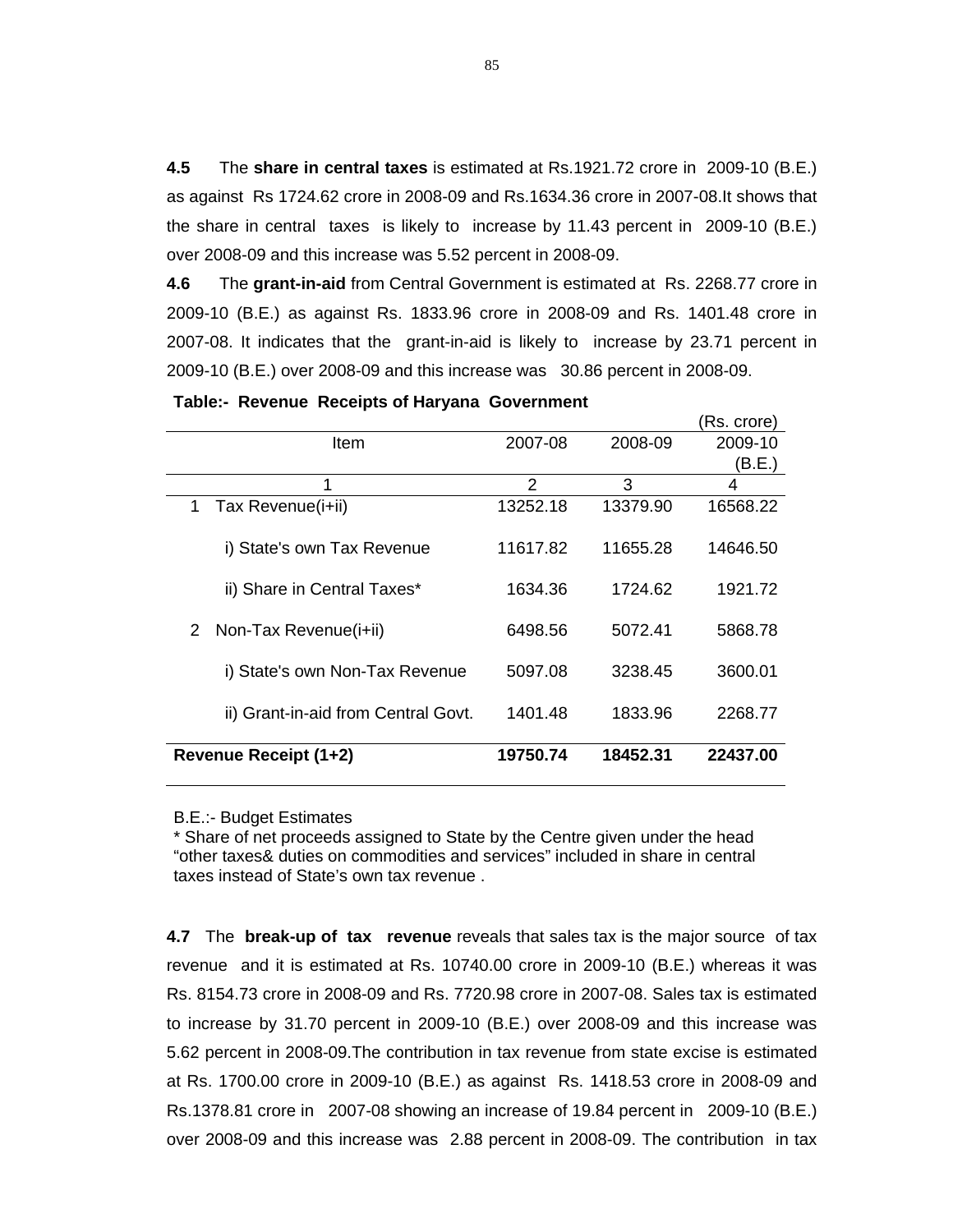revenue from stamps and registration is estimated at Rs.1225.00 crore in 2009-10 (B.E.) as against Rs. 1326.39 crore in 2008-09 and Rs.1763.28 crore in 2007-08. The decline in receipt under stamps and registeration is due to less receipt received under this head due to slow down in economy. **(Annex 4.1).**

**4.8** Of the total estimated revenue receipts during 2009-10 (B.E.) i.e. Rs. 22437.00 crore, the revenue receipts from state's own sources are estimated at Rs.18246.51 crore whereas it is estimated at Rs. 4190.49 crore from central sources in the form of share in central taxes and grant-in-aid. During 2008-09, of the total revenue receipts of Rs. 18452.31 crore, revenue received from state"s own sources and central sources were Rs. 14893.73 crore and Rs. 3558.58 crore respectively. **(Annex 4.1).** 

**4.9** The **Capital receipts** of the Govt. which comprises of receipt from recoveries of loans, miscellanous capital receipts & public debt (net) is estimated at Rs. 6105.41 crore in 2009-10 (B.E.) as against Rs. 2954.83 crore in 2008-09. **(Annex 4.1).**

#### **EXPENDITURE**

**4.10** The **revenue expenditure** of Haryana Government is estimated at Rs. 25821.06 crore in 2009-10 (B.E.) as compared to Rs. 20534.73 crore in 2008-09 and Rs. 17526.87 crore in 2007-08 showing an increase of 25.74 percent in 2009-10 (B.E.) over 2008-09 whereas this increase was 17.16 percent in 2008-09.**(Annex 4.2).**

**4.11** The **Capital Expenditure** of Haryana Govt. is estimated at Rs. 5455.94 crore in 2009-10 (B.E.) as against Rs. 4833.98 crore in 2008-09 and Rs. 3711.67 crore in 2007-08 showing an increase of 12.87 percent in 2009-10 (B.E.) over 2008-09 whereas this increase was 30.24 percent in 2008-09. **(Annex 4.2).**

**4.12** The total **developmental expenditure** comprising of Social Services like education, medical and public health, water supply and sanitation, social security and welfare, labour and employment, etc. and Economic Services like agriculture and allied activities, irrigation and flood control, power, industries, transport, rural development, etc. is estimated at Rs. 23045.84 crore in 2009-10 (B.E.) as against Rs. 18820.36 crore in 2008-09 and Rs.15420.02 crore in 2007-08 showing an increase of 22.45 percent in 2009-10 (B.E.) over 2008-09 and this increase was 22.05 percent in 2008-09. The total **non-developmental expenditure** comprising of administrative services, organs of State, fiscal services, interest payments,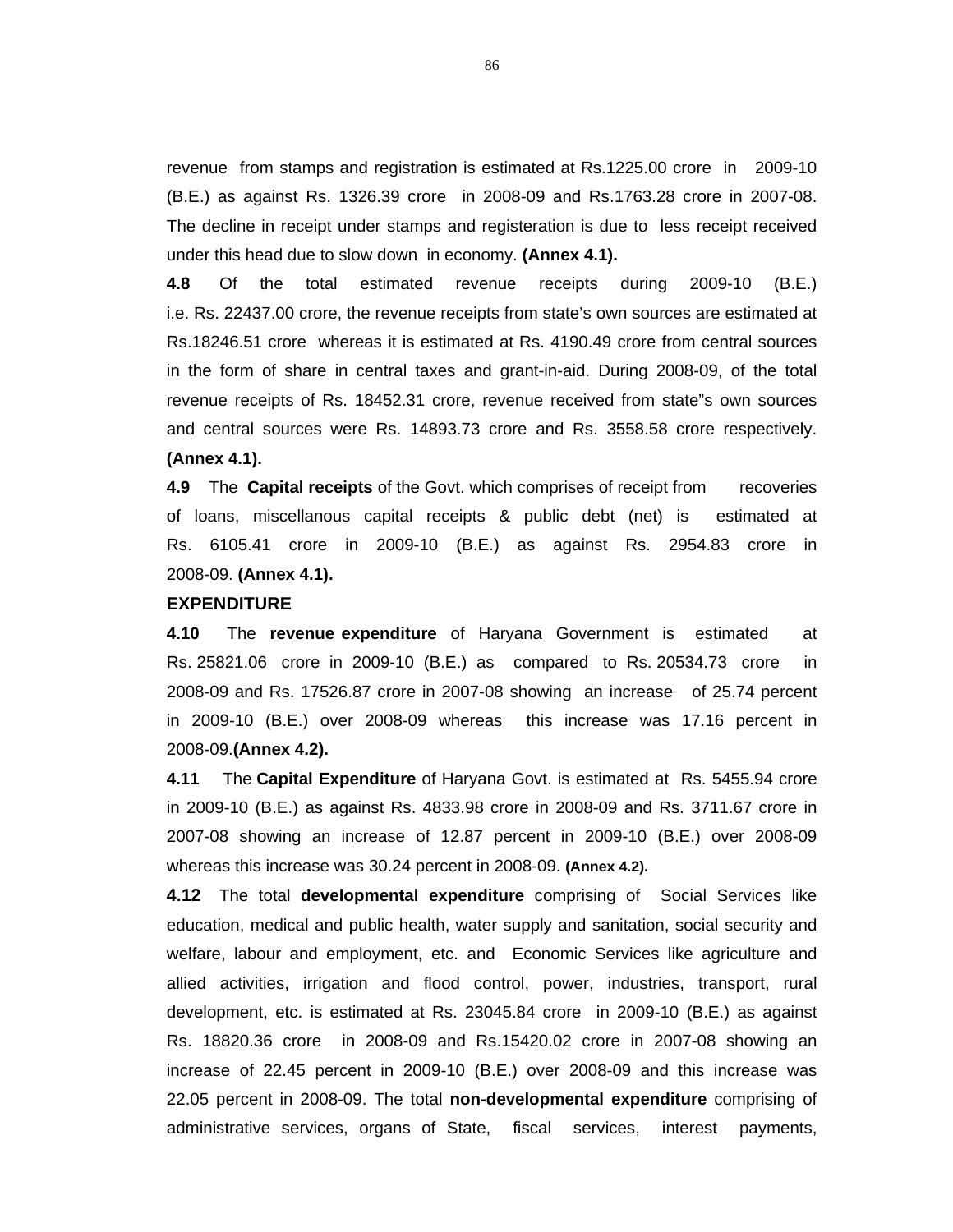pensions and miscellaneous general services, etc. is estimated at Rs. 8141.11 crore in 2009-10 (B.E.) as compared to Rs. 6332.57 crore in 2008-09 and Rs. 5481.87 crore in 2007-08. The total non-developmental expenditure is estimated to increase by 28.56 percent in 2009-10 (B.E.) over 2008-09 whereas this increase was 15.52 percent in 2008-09. **(Annex 4.2).**

### **FINANCIAL POSITION OF HARYANA GOVERNMENT**

**4.13** The net transactions on year's account is estimated to show a deficit of Rs.133.32 crore in 2009-10 (B.E.) whereas it showed a surplus of Rs.122.37 crore in 2008-09 The revenue account is estimated to show a deficit of Rs.3384.06 crore in 2009-10 (B.E.) as against a deficit of Rs.2082.42 crore in 2008-09 . The net deposits of small savings, provident fund etc. are estimated at Rs.1485.51 crore in 2009-10 (B.E.) as compared to Rs. 352.38 crore in 2008-09 (**Annex 4.3).**

# **BUDGETARY EXPENDITURE OF HARYANA GOVERNMENT AS PER ECONOMIC CLASSIFICATION**

**4.14** In order to secure legislative control, administrative accountability and auditing of any act of spending, the expenditure in the Government Budget is generally classified department-wise. The Government budgetary transactions are significant only in terms of meaningful economic categories such as consumption expenditure, capital formation etc. and so they have to be sorted out, reclassified and regrouped. Budget can broadly be divided into Administrative Departments and Departmental Commercial Undertakings. Administrative departments are Government agencies for the implementation of social and economic policy of the Government whereas departmental commercial undertakings are un-incorporated enterprises owned, controlled and run directly by the Government.

**4.15 The Economic Classification of the Haryana Government Budget** which classifies the budgetary transactions in significate economic categories places the total expenditure at Rs. 32402.36 crore in 2009-10 (Budget Estimates [B.E.]) as compared to Rs. 26065.06 crore in 2008-09 (Revised Estimates [R.E.]) and Rs. 21139.39 crore in 2007-08 showing an increase of 24.31 percent in 2009-10 (B.E.) over 2008-09 (R.E.) whereas this increase was 23.30 percent in 2008-09 (R.E.) over 2007-08. **(Annex 4.4).** 

**4.16 Consumption expenditure** of the Government is estimated at Rs. 11566.83 crore in 2009-10 (B.E.) as against to Rs.8830.76 crore in 2008-09 (R.E.) and Rs. 6687.11 crore in 2007-08. It shows that consumption expenditure is likely to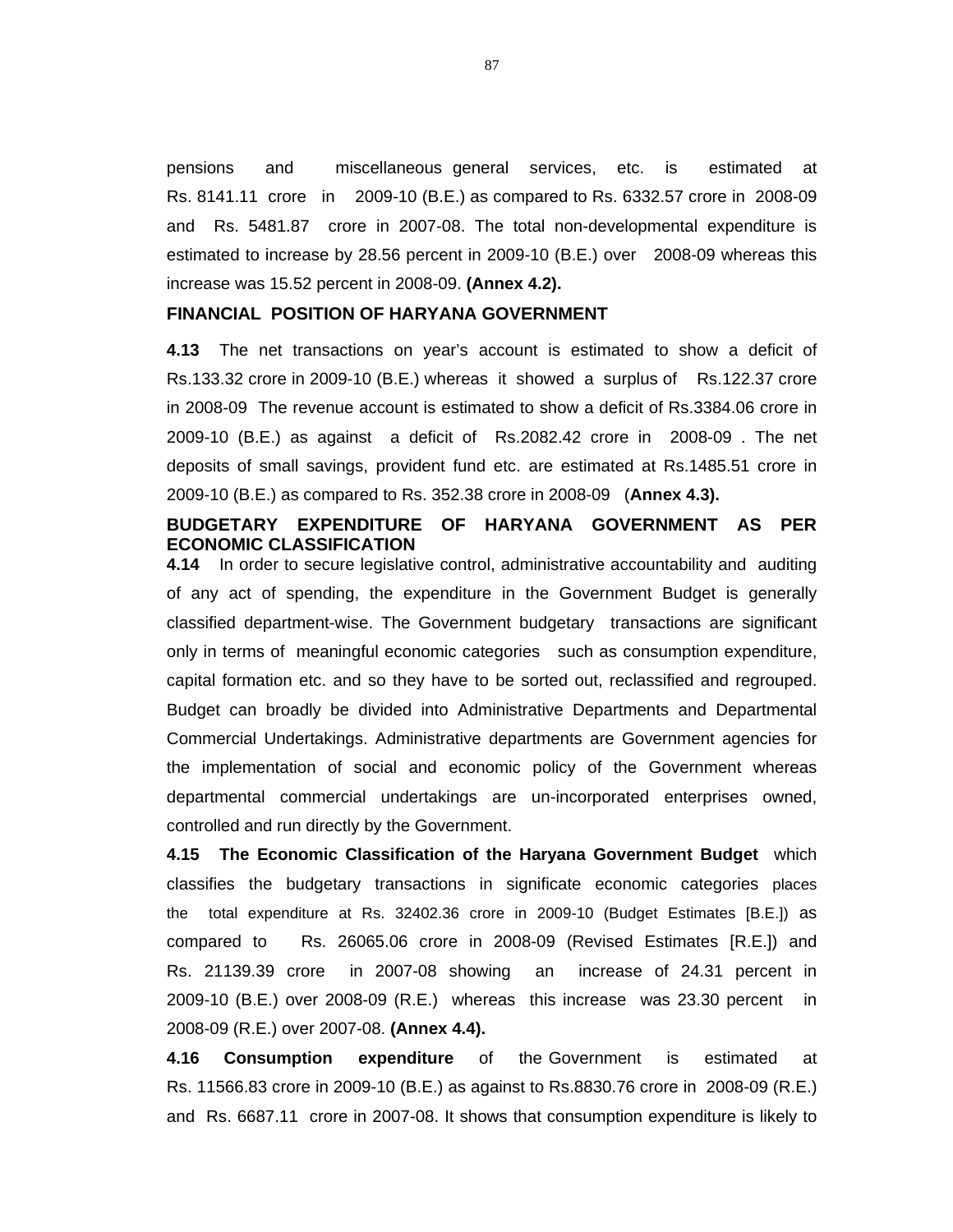increase by 30.98 percent in 2009-10 (B.E.) over 2008-09 (R.E.) and this increase was 32.06 percent in 2008-09 (R.E.). **Gross capital formation** i.e. investment on buildings, roads & other construction, purchase of vehicles and machinery & equipments by Administrative Departments and Departmental Commercial Undertakings is estimated at Rs. 3827.87 crore in 2009-10 (B.E.) as against Rs. 3001.07 crore in 2008-09 (R.E.) and Rs. 2746.81 crore in 2007-08 showing an increase of 27.55 percent in 2009-10 (B.E.) over 2008-09 (R.E.) and this increase was 9.26 in 2008-09 (R.E.). In addition to the gross capital formation, the State Government also provides financial assistance to the other sectors of the economy for capital formation through capital transfers, loans and advances and by purchasing financial assets. **(Annex 4.4).**

**\*\*\***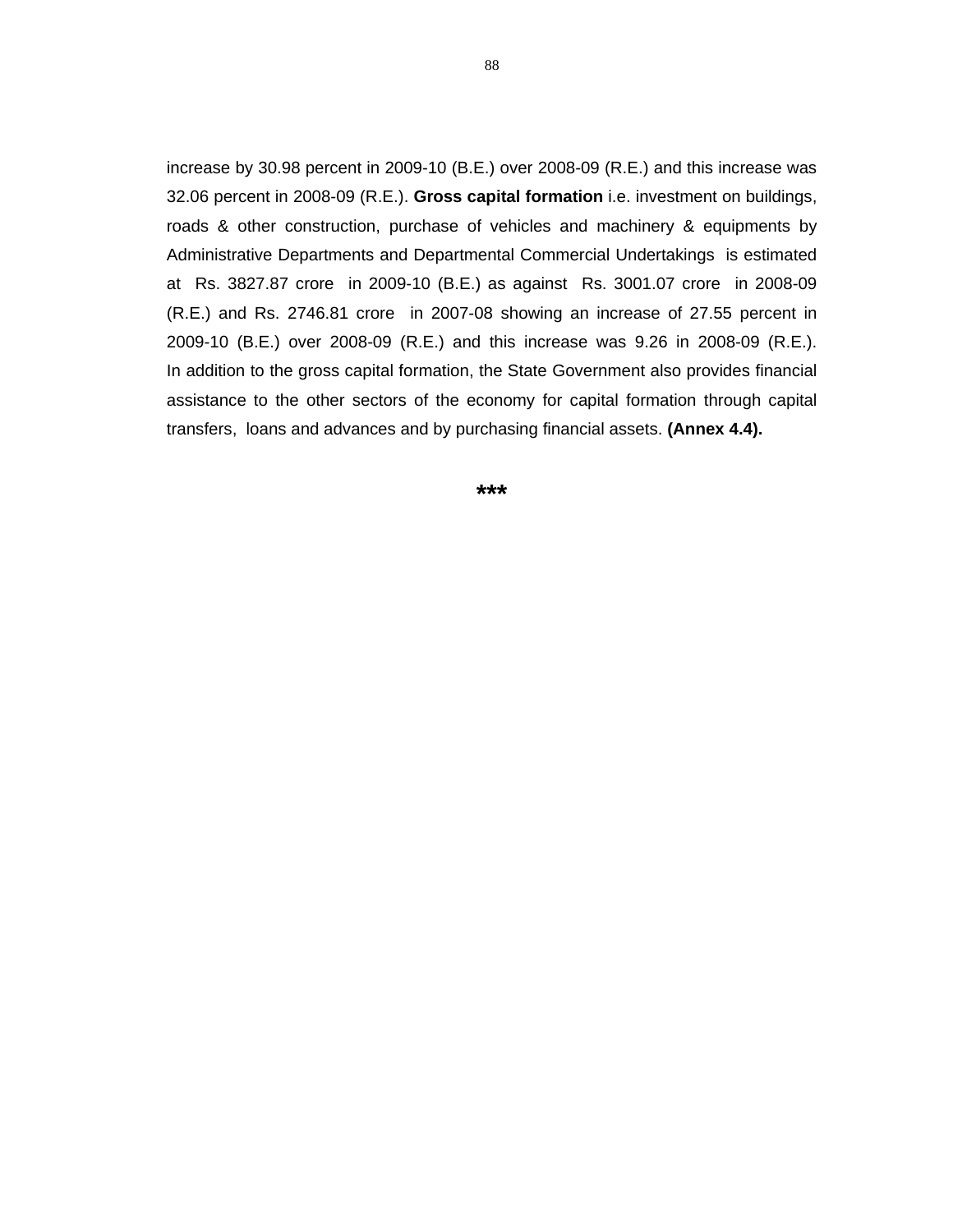**5** 

# **BANKING AND CREDIT**

Institutional finance is essential for any development programme. In Haryana, the role of the Government has been to persuade the banking institutions to give greater importance to the Agricultural & Allied Sectors, particularly to poverty alleviation programmes. The institutional finance available through Commercial Banks, Co-operative Banks and other term lending institutions reduces pressure on the budgetary resources of the State Government.

# **HARYANA STATE CO-OPERATIVE AGRICULTURE AND RURAL DEVELOPMENT BANK LIMITED (HSCARDB)**

**5.2** The Haryana State Co-operative Agriculture and Rural Development Bank Limited (HSCARDB) was set up on  $1<sup>st</sup>$  November, 1966. At the time of establishment of the Bank, there were only 7 Primary Co-operative Agriculture and Rural Development Banks (PCARDBs) in the State, now this number has risen to 87. These PCARDBs have now been amalgamated into 19 District Co-operative Agriculture and Rural Development Banks (DCARDBs) and the existing PCARDBs at Tehsil and Sub-Tehsil level act as branches of these DCARDBs.

**5.3** The Haryana State Co-operative Agriculture and Rural Development Bank Limited has advanced Rs. 250.25 crore from 1.4.2009 to 31.12.2009 against the annual target of Rs. 484.00 crore constituting 51.71 percent of the target.

| Table 5.1 Sector-wise Performance of HSCARDB Ltd. | (Rs. lakh) |
|---------------------------------------------------|------------|
|---------------------------------------------------|------------|

| Sr.            | Sector/ Schematic                   | Target           | Advancement        |
|----------------|-------------------------------------|------------------|--------------------|
| No.            |                                     | for year 2009-10 | 1.4.09 to 31.12.09 |
| 1              | Minor Irrigation                    | 9075.00          | 7969.74            |
| 2              | Farm Mechanization                  | 968.00           | 2674.91            |
| 3              | Land Development                    | 7260.00          | 1744.73            |
| 4              | Dairy Development incl. Cattle Shed | 2420.00          | 1744.52            |
| 5              | Hort./Farm Forestry                 | 7502.00          | 2832.53            |
| 6              | <b>Rural Housing</b>                | 6050.00          | 2053.92            |
| $\overline{7}$ | Non-Farm Sector                     | 4840.00          | 2111.91            |
| 8              | Purchase of Land                    | 3630.00          | 789.44             |
| 9              | <b>Rural Godowns</b>                | 605.00           | 30.75              |
| 10             | <b>Others</b>                       | 6050.00          | 3072.85            |
|                | Total                               | 48400.00         | 25025.30           |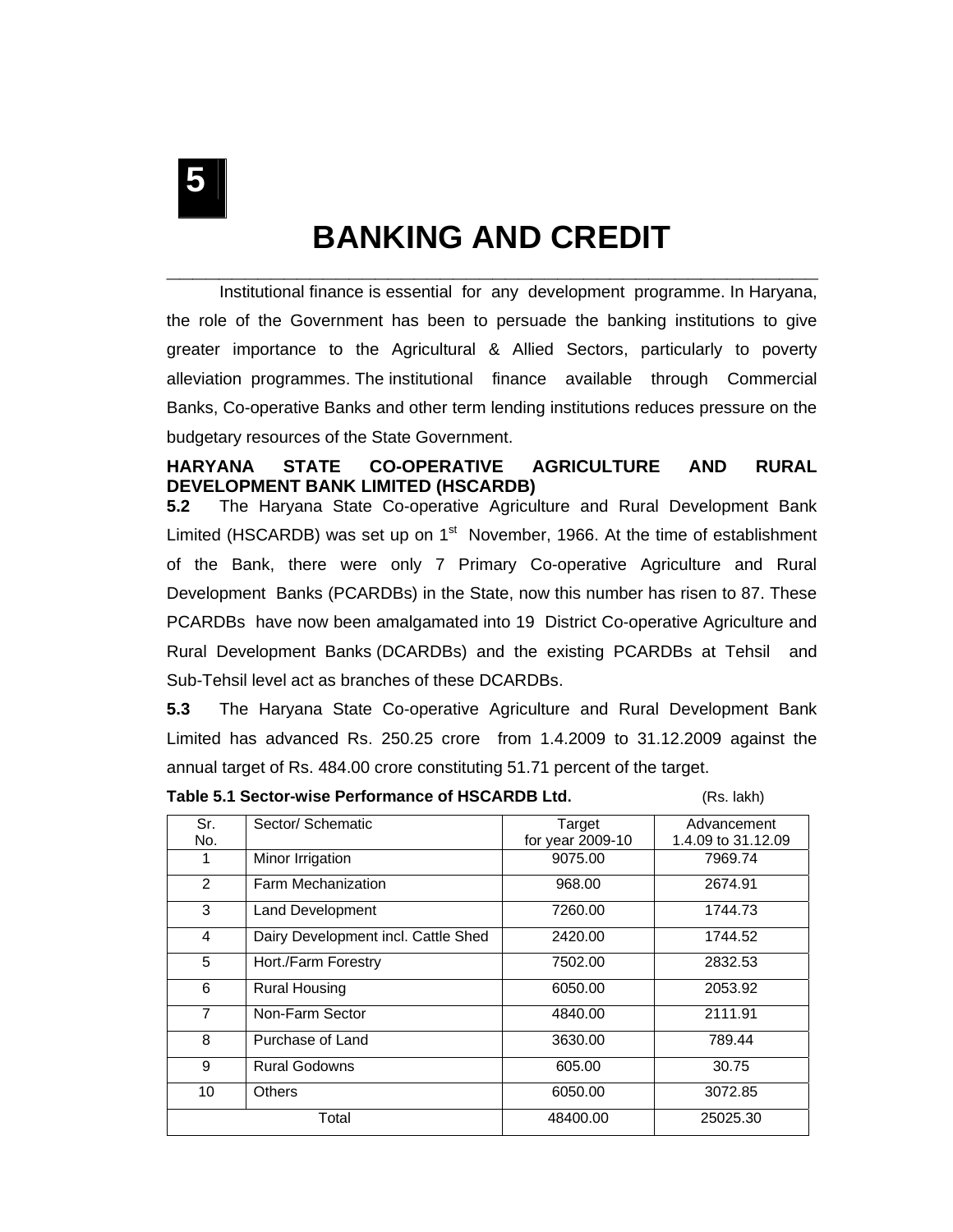**5.4** The HSCARDB has projected a lending programme of Rs. 500.00 crore for the year 2010-11.

| Table 5.2 Projected Lending Programme of HSCARDB Ltd. |
|-------------------------------------------------------|
|-------------------------------------------------------|

(Rs. lakh)

| Sr. No | Name of Scheme                      | Lending Projections |
|--------|-------------------------------------|---------------------|
| 1      | Minor Irrigation                    | 12000.00            |
| 2      | Farm Mechanization                  | 5000.00             |
| 3      | <b>Land Development</b>             | 3000.00             |
| 4      | Dairy Development incl. Cattle Shed | 3500.00             |
| 5      | Hort./Farm Forestry                 | 3500.00             |
| 6      | <b>Rural Housing</b>                | 4500.00             |
| 7      | Non-Farm Sector                     | 4500.00             |
| 8      | Purchase of Land                    | 3500.00             |
| 9      | <b>Rural Godowns</b>                | 500.00              |
| 10     | <b>Others</b>                       | 10000.00            |
|        | Total                               | 50000.00            |

**5.5** The following schemes have been launched by the HSCARDB Ltd.

- 1. Rural Housing Scheme;
- 2. Purchase of Agriculture Land;
- 3. Margin Money Scheme of KVIC (under NFS);
- 4. Combine Harvester;
- 5. Straw-Reaper;
- 6. Strawberry Cultivation;
- 7. Commercial Dairy for Self Employment;
- 8. Scheme for setting up of Agri-Clinics and Agri-Business Centres for Agriculture Graduates;
- 9. Financing of 2-Wheelers to Farmers;
- 10. Cattle Shed Scheme;
- 11. Financing of Medicinal & Aromatic Plants;
- 12. Financing of Community Halls;
- 13. Rural Godown;
- 14. Rural Educational Infrastructure;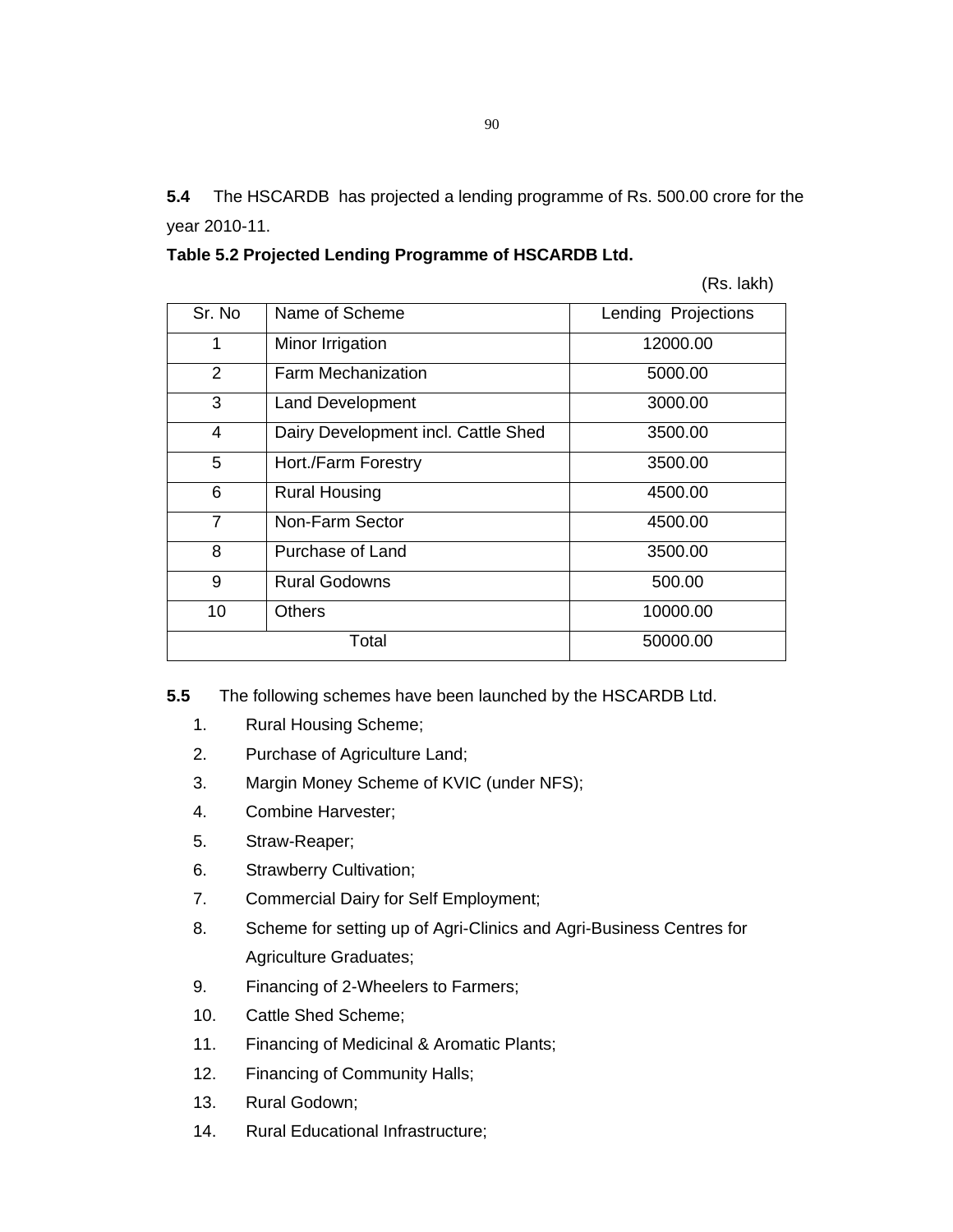- 15. Marriage Palace, all kinds of IT activities and other services;
- 16. The Bank has opened the window of credit for replacement of defunct tube-wells with new submersible tube wells;
- 17. Organic Inputs;
- **5.6** Besides, the Bank has taken various steps for the benefit of the farmers, as mentioned below:
	- a) The limit of loan amount for purchase of agriculture land has been enhanced from Rs. 1.00 lakh to Rs. 10.00 lakh.
	- b) The value of agriculture land for the purpose of security has been adequately enhanced on the basis of latest sale statistics.
	- c) To help small farmers, ceiling of 6 acres of land for financing of tractors has been reduced to 5 acres.
	- d) Third party payment upto loans of Rs. 2.00 lakh has been abolished.
	- e) Third party security of agriculture land as well as commercial property has also been allowed for the purpose of NFS loans.
	- f) The stamp duty has been abolished by the State Govt. on mortgage of land for Co-operative loans relating to agriculture activities w.e.f.  $15<sup>th</sup>$  Oct., 2003.
	- g) As per Govt. of India loan waiver scheme for the debt ridden poor Small and Marginal Farmers having agricultural holding upto 5 acres and a One Time Settlement Scheme for the other farmers by providing 25 percent benefit of the outstanding loans if they deposited their entire amount of PL and interest outstanding against them, the Bank had given benefit to 56150 beneficiaries amounting Rs. 20268.99 lakh.

**5.7** The HSCARDB has revised the rate of interest and fixed it 10.50 percent per annum to be charged from the ultimate borrowers on all types of loans w.e.f. 15.12.2009. Three percent rebate is allowed on all slabs to regular paymasters. The DPCARDBs have been allowed a margin of 2 percent whereas HO retains a margin of 1 percent only.

# **DEPOSITS AND ADVANCES OF COMMERCIAL AND REGIONAL RURAL BANKS**

**5.8** The total number of Commercial Banks (CBs) and Regional Rural Banks (RRBs) working in the State as on September, 2009 was 2150 as compared to 2003 in last year 2008.. The total deposits of Commercial Banks and Regional Rural Banks increased from Rs. 75034 crore as on September, 2008 to Rs. 90000 crore as on September, 2009. Similarly, total advances in the State increased from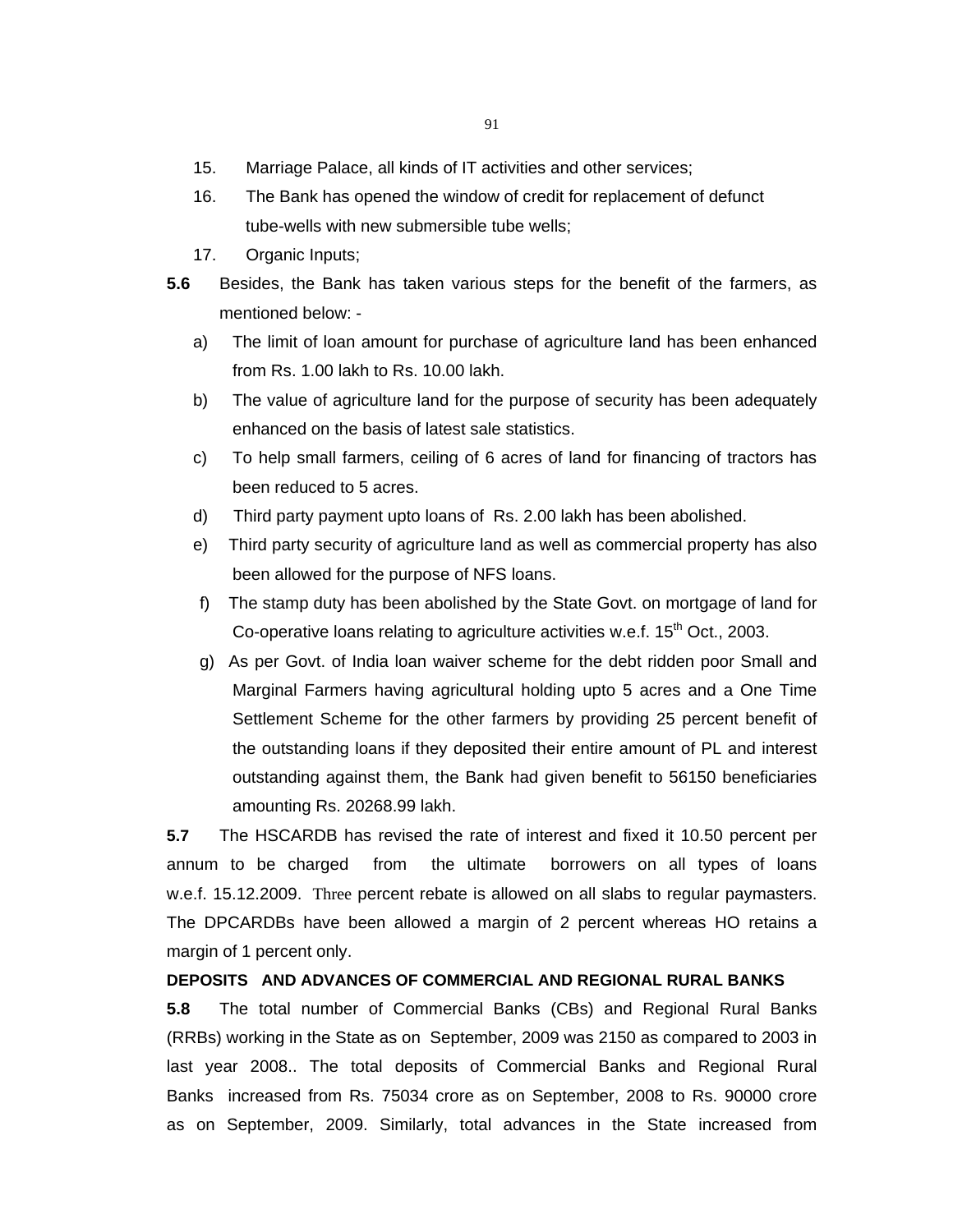Rs. 51869 crore as on September, 2008 to Rs. 61000 crore as on September, 2009. Credit-Deposit Ratio (CD Ratio) is a significant indicator of credit flow for accelerating economic development of the State. The CD Ratio in Haryana has slightly decreased to 67 percent as on September, 2009 as compared to 69 percent during the corresponding period of last year 2008.

#### **ANNUAL CREDIT PLAN 2009-10 (UPTO SEPTEMBER , 2009)**

**5.9** Annual Credit Plan for the year 2009-10 envisages a credit lending of Rs. 27439.29 crore in Haryana State. The target for 2009-10 is higher by 11.5 percent as compared to those for the year 2008-09. Overall achievement under State Annual Credit Plan 2009-10 stood at Rs. 13864.92 crore upto the quarter ending September, 2009 against the target of Rs. 13125.82 crore which was 106 percent of the target .

#### **Table 5.3 Annual Credit Plan of Haryana for 2009-10**

(upto 30th September, 2009)

| Sector                   | Target      | Achievement | Percentage of |
|--------------------------|-------------|-------------|---------------|
|                          | (Rs. crore) | (Rs. crore) | Achievement   |
| Agriculture              | 9014.06     | 9738.79     | 108           |
| <b>Small Enterprises</b> | 1873.69     | 2038.54     | 109           |
| Tertiarv                 | 2238.07     | 2087.59     | 93            |
| Гоtal                    | 13125.82    | 13864.92    | 106           |

**5.10** The performance of banks regarding credit lending to Agriculture Sector is quit satisfactory. Against the target of Rs. 9014.07 crore, the achievement upto the quarter ending September, 2009 was Rs. 9738.79 crore i.e. about 108 percent. In the Small Enterprises Sector, the performance was satisfactory. The bank disbursed Rs. 2038.53 crore against the target of Rs. 1873.79 crore. In the Tertiary Sector, the bank disbursed Rs. 2087.59 crore against the target of Rs. 2238.06 crore which is 93 percent of the target.

## **BANK- WISE PERFORMANCE**

**5.11** Under Annual Credit Plan of Haryana for the year 2009-10, Commercial Banks and Regional Rural Banks advanced Rs. 10848.93 crore upto September, 2009 against the target of Rs. 8829.24 crore which is 123 percent of the target.

**Table 5.4 Advances by Commercial Banks and Regional Rural Banks during 2009-10**  (upto 30th September, 2009)

| Sector                   | Target<br>(Rs. crore) | Achievement<br>(Rs. crore) | Percentage of<br>Achievement |
|--------------------------|-----------------------|----------------------------|------------------------------|
|                          |                       |                            |                              |
| Agriculture              | 5119.94               | 7045.73                    | 138                          |
| <b>Small Enterprises</b> | 1716.80               | 1853.26                    | 108                          |
| ertiary <sup>-</sup>     | 1992.50               | 1949.94                    | 98                           |
| otal <sup>-</sup>        | 8829.24               | 10848.93                   | 123                          |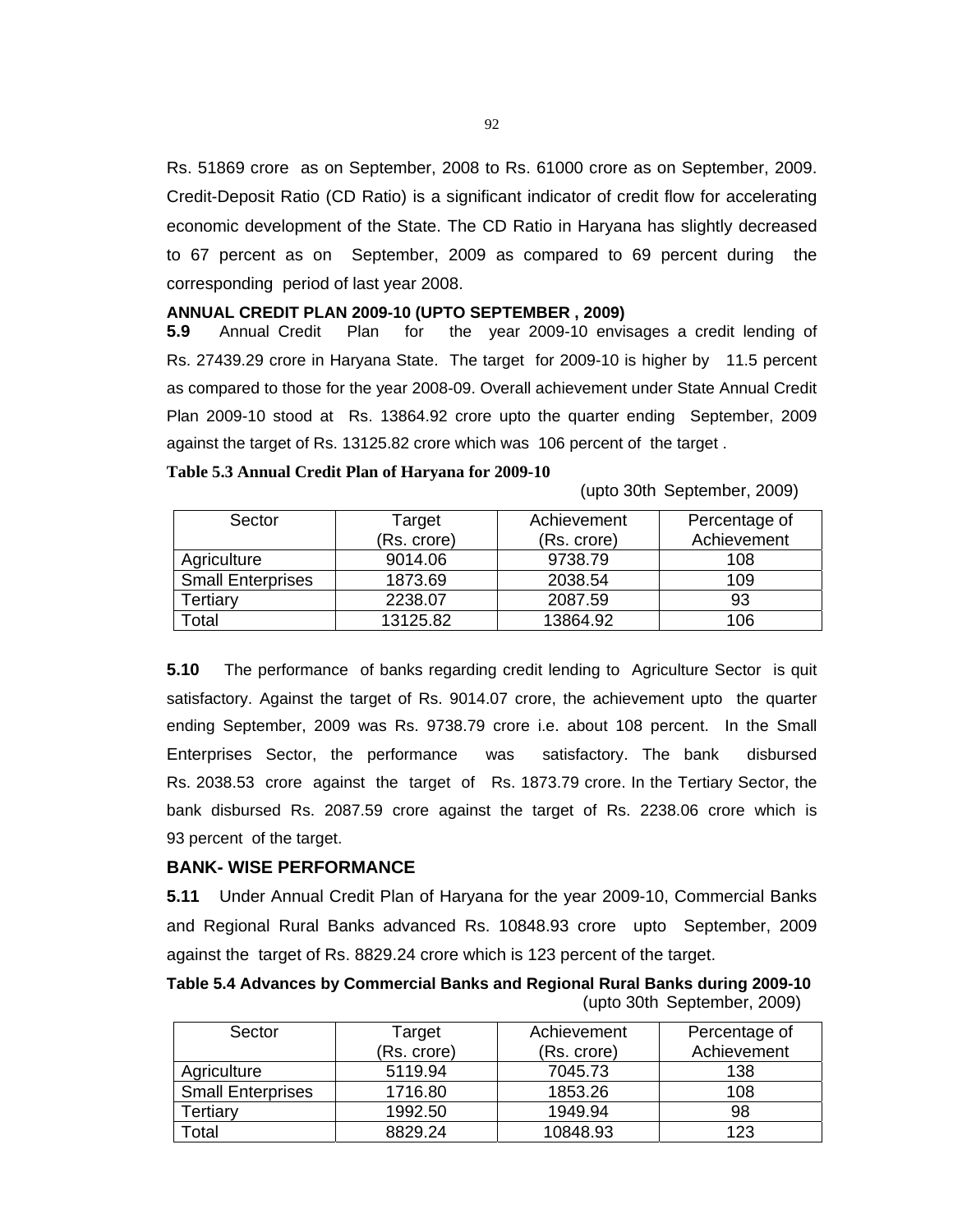**5.12** The Commercial and Regional Rural Banks registered the highest advances of Rs. 7045.73 crore in Agriculture Sector followed by Rs. 1949.94 crore in Tertiary Sector and Rs. 1853.26 crore in Small Enterprises Sector. However, the percentage of achievement against the target was highest in Tertiary Sector (138 percent) followed by MSE's Sector (108 percent) and Tertiary Sector (98 percent).

**5.13** Co-operative Banks have advanced Rs. 2745.06 crore (upto September, 2009) against the target of Rs. 3990.41 crore which is 69.10 percent of the target.

| Table 5.5 Advances by Co-operative Banks during 2009-10 |  |  |  |  |  |
|---------------------------------------------------------|--|--|--|--|--|
|---------------------------------------------------------|--|--|--|--|--|

(upto 30th September, 2009)

| Sector                   | Target<br>(Rs. crore) | Achievement<br>(Rs. crore) | Percentage of<br>Achievement |
|--------------------------|-----------------------|----------------------------|------------------------------|
| Agriculture              | 3657.93               | 2573.07                    |                              |
| <b>Small Enterprises</b> | 125.73                | 52.37                      |                              |
| Tertiary                 | 206.75                | 119.62                     | 58                           |
| otal <sup>-</sup>        | 3990.41               | 2745.06                    | 69                           |

**5.14** Haryana State Co-operative Agriculture and Rural Development Bank (HSCARDB) has advanced Rs. 150.48 crore ( upto September, 2009) against the target of Rs. 294.73 crore which is 51 percent of the target.

# **Table 5.6 Advances by Haryana State Co-operative Agriculture and Rural Development Bank during 2009-10**

(upto 30th September, 2009)

| Sector                   | Target      | Achievement | Percentage of |
|--------------------------|-------------|-------------|---------------|
|                          | (Rs. crore) | (Rs. crore) | Achievement   |
| Agriculture              | 236.19      | 119.99      | 51            |
| <b>Small Enterprises</b> | 19.72       | 12.46       | 63            |
| Tertiary                 | 38.82       | 18.03       | 46            |
| otal <sup>-</sup>        | 294.73      | 150.48      | 51            |

**5.15** The Haryana Financial Corporation has advanced Rs. 6.93 crore (upto September, 2009) against the target of Rs. 7.44 crore which is 93 percent of the target.

# **Table 5.7 Advances by Haryana Financial Corporation during 2009-10**

(upto 30th September, 2009)

| Sector                   | Target      | Achievement              | Percentage of |
|--------------------------|-------------|--------------------------|---------------|
|                          | (Rs. crore) | (Rs. crore)              | Achievement   |
| Agriculture              |             | $\,$                     |               |
| <b>Small Enterprises</b> | 7.44        | 6.93                     | 93            |
| Tertiary                 | -           | $\overline{\phantom{0}}$ | -             |
| otal <sup>-</sup>        | .44         | 6.93                     |               |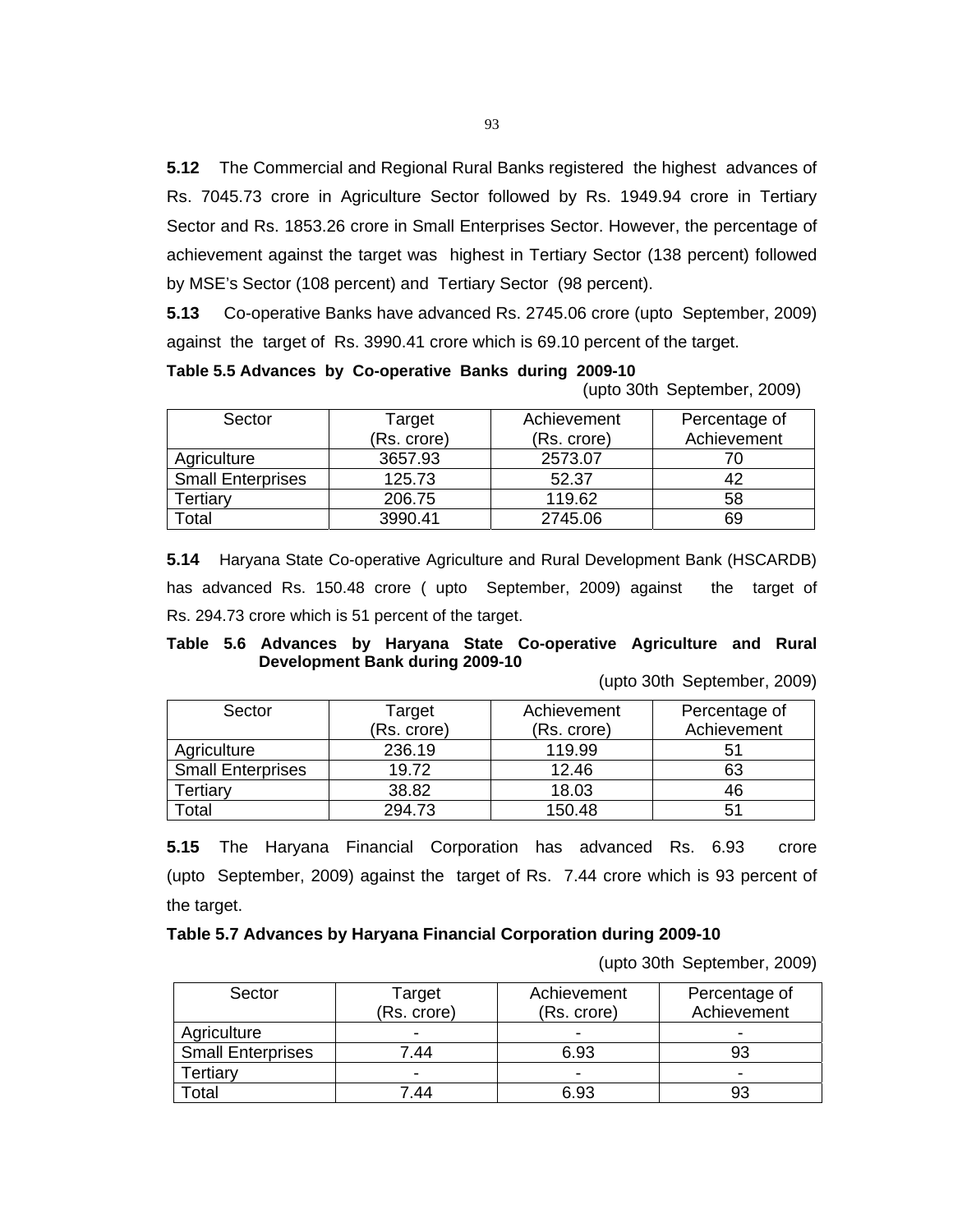**5.16** Small Industries Development Bank of India had advanced Rs. 113.52 crore upto September, 2009 against the target of Rs. 4.00 crore which is 2838 percent of the target.

| Sector                   | Target<br>(Rs. crore)    | Achievement<br>(Rs. crore) | Percentage of<br>Achievement |
|--------------------------|--------------------------|----------------------------|------------------------------|
| Agriculture              | ۰                        |                            |                              |
| <b>Small Enterprises</b> | 4.00                     | 113.52                     | 2838                         |
| ertiary <sup>-</sup>     | $\overline{\phantom{0}}$ | $\overline{\phantom{a}}$   | $\overline{\phantom{0}}$     |
| cotal                    | 4.00                     | 113.52                     | 2838                         |

**Table 5.8 Advances by Small Industries Development Bank of India.** 

# **HARYANA STATE CO-OPERATIVE APEX BANK LIMITED (HARCO BANK)**

**5.17** The Haryana State Co-operative Apex Bank Limited (HARCO BANK) occupies a vital position in the State economy and has been financing farmers, rural artisans agricultural labourers, entrepreneurs etc. in the State and serving its depositors for the last 43 years. The Short Term Co-operative Credit Structure consists of three tiers i.e. HARCO BANK at State Level having 13 branches and two Extension Counters at Chandigarh and Panchkula. 19 Central Co-operative Banks at district head quarters with their 594 branches and 620 Primary Agriculture Credit Socities (PACS) catering to the financial needs of 29.24 lakh members who are residing mostly in rural areas of Haryana.

**5.18** The HARCOBANK from the humble beginning in November, 1966 has grown into a sound financing institution of outstanding credit worthiness. The performance of HARCO BANK has been adjudged as the best State Co-operative Bank in the country. It has working capital of Rs. 3601.84 crore and disbursed loan of Rs.1803.00 crore upto 31. 12. 2009 during current year.

|     |                      |                |         |         |         |         | (Rs. crore) |
|-----|----------------------|----------------|---------|---------|---------|---------|-------------|
| Sr. | Particular           | 1966-67        | 2005-06 | 2006-07 | 2007-08 | 2008-09 | 20 09-10    |
| No. |                      |                |         |         |         |         | (upto       |
|     |                      |                |         |         |         |         | Dec., 09)   |
| 1.  | <b>Share Capital</b> | -              | 51.94   | 60.94   | 69.33   | 72.04   | 72.11       |
| 2.  | Own Fund             | 0.82           | 409.60  | 434.40  | 447.47  | 449.00  | 447.00      |
| 3.  | <b>Deposits</b>      | 1.16           | 1172.70 | 1206.52 | 1362.58 | 1723.72 | 1872.00     |
| 4.  | <b>Borrowings</b>    | 6.47           | 1497.18 | 2029.37 | 2156.60 | 1751.74 | 1117.74     |
| 5.  | Loan Issued          | $\blacksquare$ | 3823.25 | 2987.14 | 3026.54 | 3227.40 | 1803.00     |
| 6.  | Loan O/S             | 7.47           | 2393.19 | 2910.96 | 3124.16 | 2800.00 | 2261.52     |
| 7.  | <b>Profits</b>       | 0.04           | 37.00   | 25.63   | 4.91    | 10.61   |             |
| 8.  | Recoveries (%)       | 97.49          | 99.85   | 99.76   | 99.76   | 97.75   |             |
| 9.  | NPAs (%)             |                | 0.22    | 0.18    | 0.23    | 2.63    |             |
| 10. | Wkg. Capital         | 8.60           | 3115.32 | 3709.95 | 4005.66 | 3952.79 | 3601.84     |

#### **Table 5.9 Financial Position of HARCO Bank**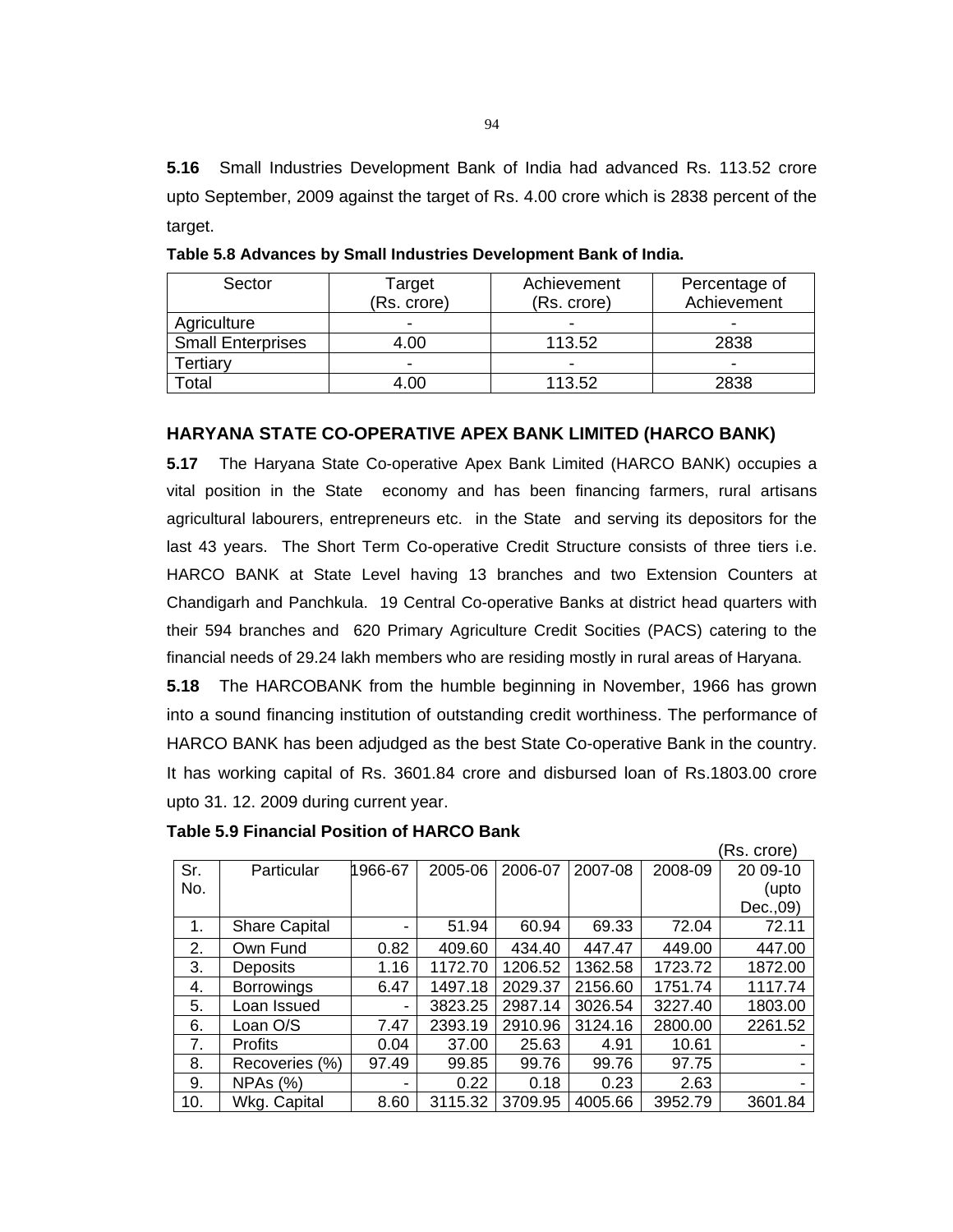**5.19** The Comparative position of advances made by the Central Cooperative Banks (Crop-wise) during the last four years is as under:-

|  | (Rs. crore) |  |
|--|-------------|--|
|--|-------------|--|

| Years               |         | Targets |         |         | Achievements |            |  |
|---------------------|---------|---------|---------|---------|--------------|------------|--|
|                     | Cash    | Kind    | Total   | Cash    | Kind         | Total      |  |
| <b>Kharif Crops</b> |         |         |         |         |              |            |  |
| 2006                | 2815.00 | 150.00  | 2965.00 | 2198.03 | 102.83       | 2300.86    |  |
| 2007                | 2636.00 | 126.00  | 2762.00 | 2274.41 | 116.58       | 2390.99    |  |
| 2008                | 2732.00 | 143.00  | 2875.00 | 737.18  | 49.29        | 780.47     |  |
| 2009                | 2805.00 | 145.00  | 2950.00 | 1800.15 | 94.51        | 1894.66    |  |
| Rabi Crops          |         |         |         |         |              |            |  |
| 2006-07             | 2725.00 | 275.00  | 3000.00 | 2038.31 | 168.50       | 2206.81    |  |
| 2007-08             | 2550.00 | 210.00  | 2760.00 | 2117.61 | 226.22       | 2343.83    |  |
| 2008-09             | 2330.00 | 250.00  | 2580.00 | 1870.72 | 159.76       | 2030.48    |  |
| 2009-10             | 2560.00 | 261.00  | 2830.00 | 993.19  | 107.59       | 1100.78    |  |
|                     |         |         |         |         |              | (31.12.09) |  |

**5.20** The Apex Bank is financing 12 Cooperative Sugar Mills in the State through 19 Central Cooperative Banks. The position of limits sanctioned and their utilization is as under:-

(Rs. crore)

| Sugar Year | Limits     | Limit<br>utilized<br>by | Limit utilized by Sugar Mills |
|------------|------------|-------------------------|-------------------------------|
|            | Sanctioned | CCBs from Apex          | from CCBs (Max. O/S during    |
|            |            | <b>Bank</b>             | the year                      |
| 2003-04    | 537.50     | 100.95                  | 477.02                        |
| 2004-05    | 448.45     | 106.40                  | 409.09                        |
| 2005-06    | 315.00     | 39.59                   | 200.33                        |
| 2006-07    | 331.00     | 49.50                   | 190.46                        |
| 2007-08    | 395.20     | 87.50                   | 252.33                        |
| 2008-09    | 461.50     | 143.00                  | 362.37                        |

The rate of interest on crop loan has been reduced from 10 percent to 7 percent w.e.f. 01.04.2006. For the benefit of farmers, the total number of 12.57 lakh Kisan Credit Cards have been issued till November, 2009. To meet all types of loan requirement of the farmers for non-agricultural purposes a limit upto 5.00 lakh is being provided under Revolving Cash Credit Scheme. In the interest of rural inhabitants,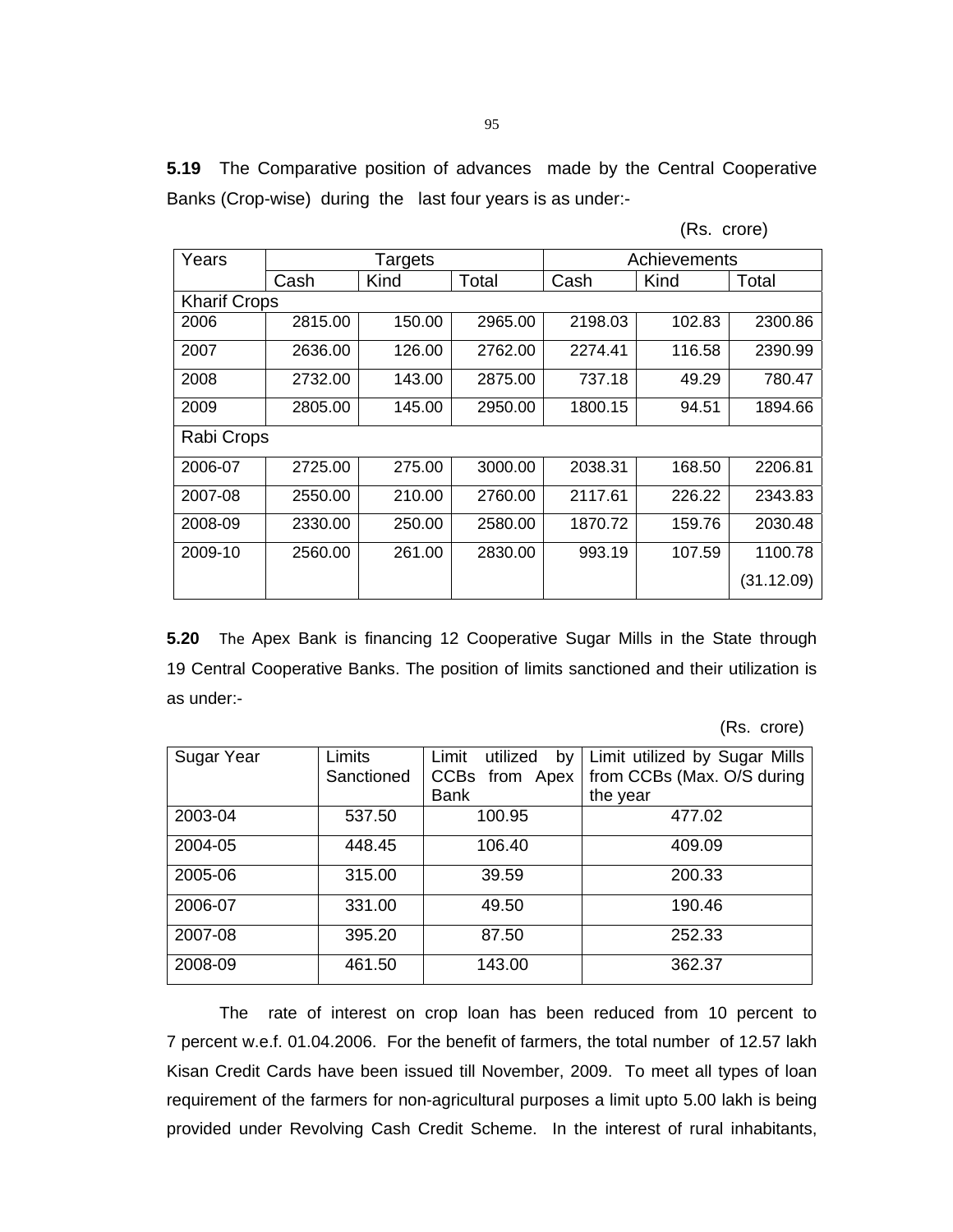a Deposit Guarantee Scheme for PACS has been implemented from 1.11.2005. Under this scheme, deposit up-to Rs. 50,000 of the members will be guaranteed by the bank. Insurance at a premium of Rs. 2.00 is being done upto Rs. 50000.The provisions contained under Haryana Cooperative Societies Act, 1984 under Article 104 regarding recovery of Cooperative Loans have been deleted and no loanee will be arrested for recovery of over- due loans.

**5.21** Debt Waiver and Debt Relief Scheme-2008 announced by Govt. of India has been implemented and under this scheme Rs. 830.95 crore has been waived off to 261316 Marginal and Small Farmers and a relief of Rs. 343.16 crore is to be given to 200734 other farmers under one time settlement scheme after the payment of (75 percent) "eligible amount" of which a debt relief of Rs. 134.33 crore has been given to other farmers . Under this scheme a sum of Rs. 741.44 crore (89.22 percent of the claims) has been received from Govt. of India against the claims of Rs.830.95 crore upto December, 2009. One Time Settlement Scheme approved by State Govt. was implemented by Central Co-operative Banks of the State. Under this scheme, a relief of Rs.175.56 crore has been provided to the 267646 farmers.

**5.22 Timely Payment Incentive Scheme for members of PACS** was implemented by the Central Co-operative Banks of the State. Under the scheme,a relief of 2 percent in interest has been provided to the members of Co-operative Societies who had paid their loans regularly from last one year. Under this scheme, a relief of Rs. 21.84 crore has been provided to 611300 farmers.

**5.23** State Interest Subvention Scheme-2009 for Timely repayment for members of PACS have been implemented w.e.f. 1.3.2009. Beneficiaries of the scheme are the loanee members of PACS who will repay their loans availed from 1.3.2009 to 28.2.2010 on or before due dates and shall get a benefit of rebate in interest at the rate of 2 percent ( in case of crop loans) and at the rate 3 percent ( in case of other loans). Closing date of the scheme is 15.6.2010. Aggregate financial liability of the scheme shall be borne by the State Government. Interest subvention at the rate of 1 percent on crop loans has been announced by Govt. of India in Union Budget 2009-10 for the farmers who pay their dues on schedule.

**5.24** A draft loan waiver scheme has been prepared for Rural Artisans, Petty Shop-keepers and landless Labourers Members of PACS upto Rs.10000 and interest thereon in which approx. 394835 loanee members will be benefited. The financial liability would be around Rs. 422.74 crore.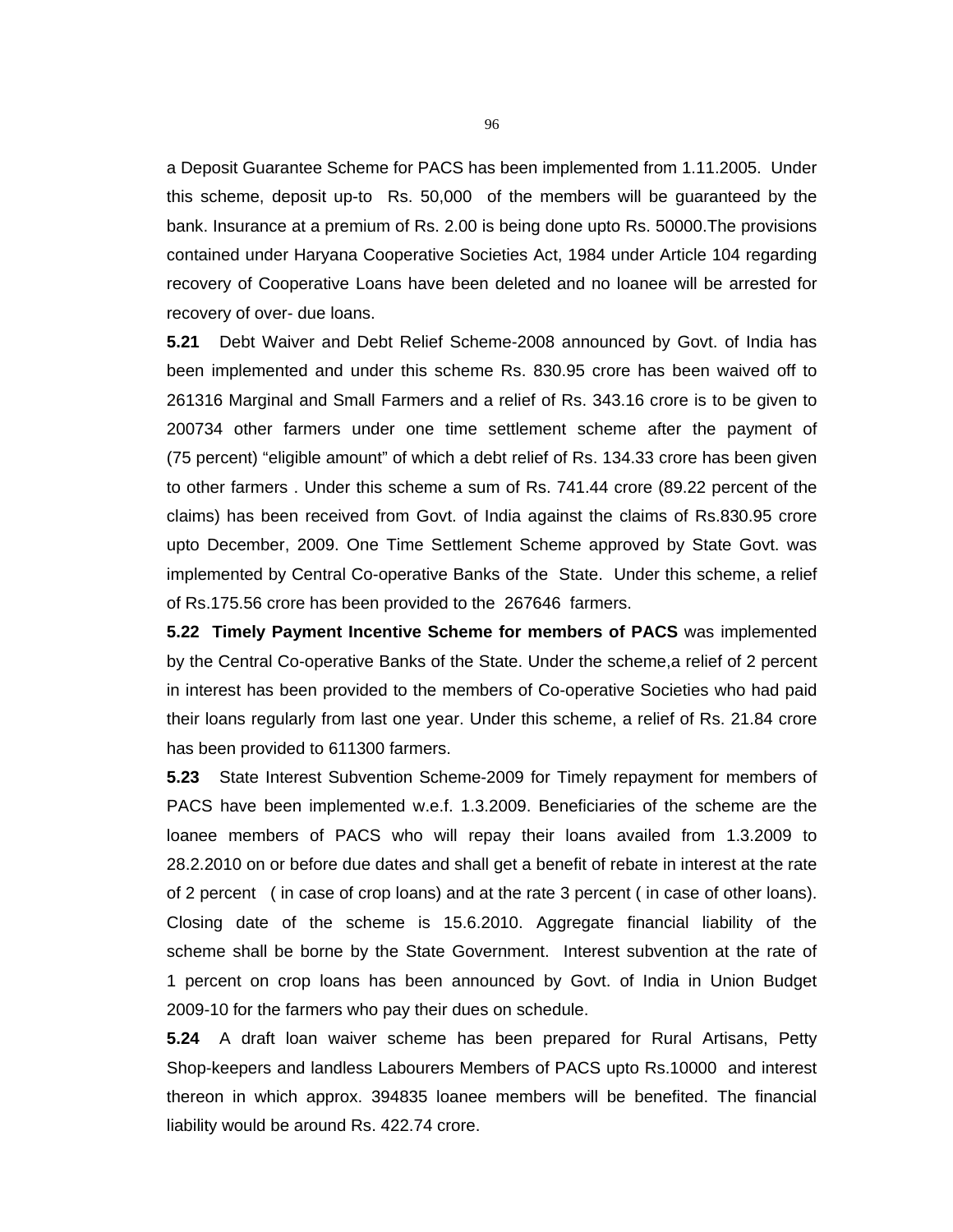## **Table 5.10 Rate of Interest on Loans**

| Sr.           | Type of Loans                         | Rate of Interest (in %age) |             |             |         |
|---------------|---------------------------------------|----------------------------|-------------|-------------|---------|
| No.           |                                       | NABARD to                  | Apex        | $CCBs$ to   | PACS to |
|               |                                       | <b>SCB</b>                 | to          | <b>PACS</b> | Member  |
|               |                                       |                            | <b>CCBs</b> |             |         |
| $\mathbf{1}$  | $\overline{2}$                        | 3                          | 4           | 5           | 6       |
| $\vert$ )     | Crop Loan/KCC loan                    |                            |             |             |         |
|               | % of recoveries of CCBs from          |                            |             |             |         |
|               | <b>PACS</b>                           |                            |             |             |         |
|               | Recoveries upto 50%<br>i)             | 4.00                       | 4.40        | 5.20        | 7.00    |
|               | $\mathsf{ii}$<br>Recoveries above 50% | 4.00                       | 4.35        | 5.20        | 7.00    |
|               | upto 60%                              |                            |             |             |         |
|               | iii) Recoveries above 60%             | 4.00                       | 4.30        | 5.20        | 7.00    |
| $\mathsf{II}$ | Professional & other purposes         |                            | 8.00        |             |         |
| III)          | Rural Artisans (owned fund)           | $\overline{\phantom{0}}$   | 8.00        |             |         |
| IV)           | Rural Artisans (NABARD)               | 6.00                       | 7.00        |             |         |
|               | <b>Revolving Cash Credit Scheme</b>   |                            | Apex        | CCBs to     |         |
|               |                                       |                            | to          | member      |         |
|               |                                       |                            | <b>CCBs</b> | S           |         |
|               |                                       |                            | 7.50        | 10.00       |         |
| VI            | Non Farm Finance Scheme:-             | <b>NABARD</b> to           | Apex        |             |         |
|               |                                       | Apex                       | to          |             |         |
|               |                                       |                            | <b>CCBs</b> |             |         |
| a)            | Minor Irrigation, SGSY, SHGs,         | 6.50                       | 7.0         |             |         |
|               | SC / ST action plan, Dry Land         |                            |             |             |         |
|               | Farming                               |                            |             |             |         |
| b)            | <b>Rural Godowns</b>                  | 6.50                       | 7.00        |             |         |
| $\mathbf{c}$  | NFF (ARF)                             | 7.50                       | 8.00        |             |         |
|               |                                       |                            |             |             |         |

**5.25** Major loan and advances schemes of HARCOBANK are given below:-

i) Crop loan (Kisan Credit Card)

- ii) Loan for Ancillary Activities
- iii) Revolving Cash Credit Scheme
- iv) Loan for Rural Artisans
- v) Consumption loan
- vi) M.T. Loans Sponsored Scheme
- vii) Loans for Petty shopkeepers etc.

# **5.26** Various self Employment scheme financed by HARCOBANK are as under:-

- i) Enterprise Loan scheme
- ii) Assistance for Small Road and Water Transport Operators(SRWTO)
- iii) Project Finance for Agro Based Projects
- iv) Scheme for soft loan Assistance for Margin Money
- v) Loan to others type of Society.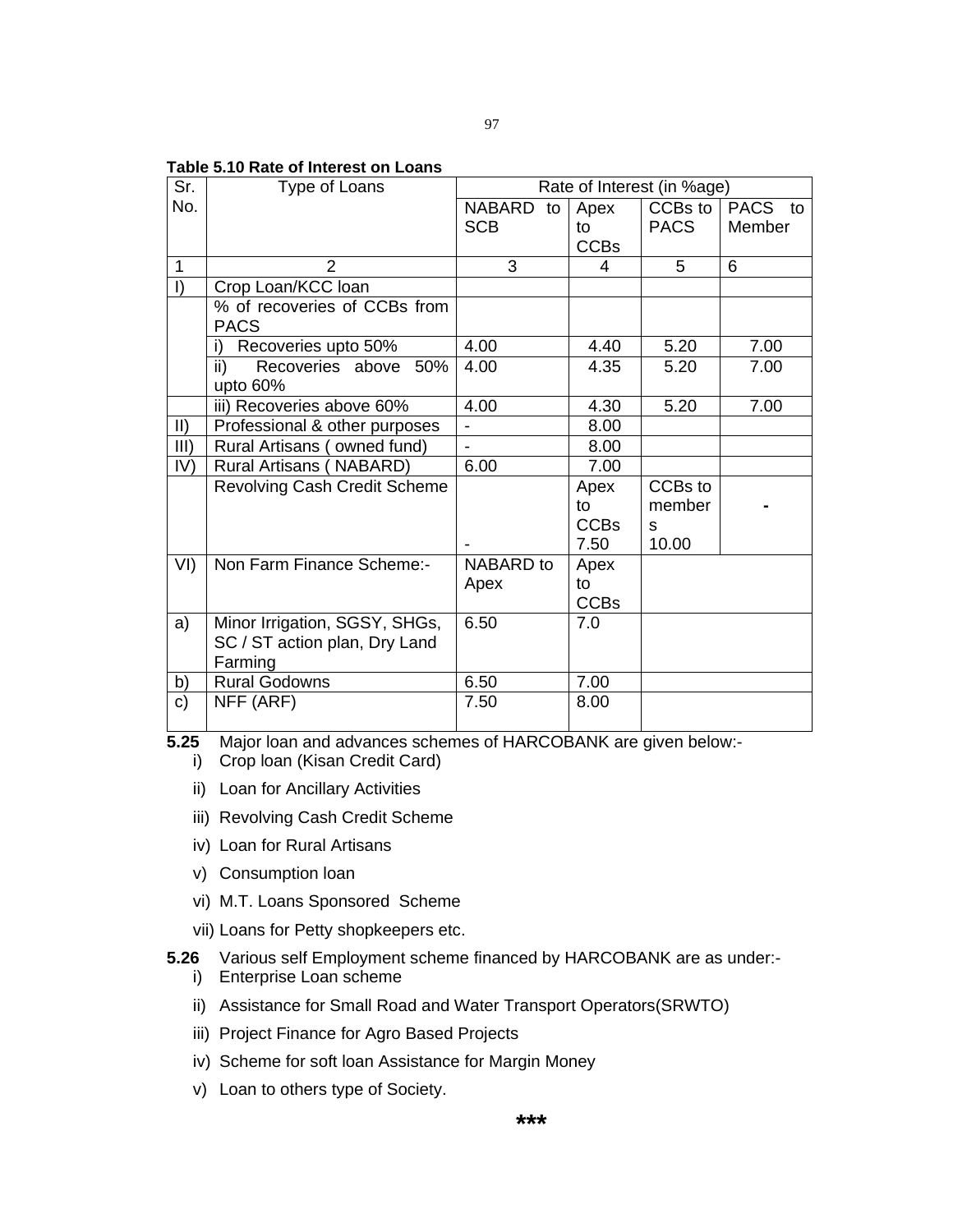# **PLAN STRATEGY AND REVIEW**

**\_\_\_\_\_\_\_\_\_\_\_\_\_\_\_\_\_\_\_\_\_\_\_\_\_\_\_\_\_\_\_\_\_\_\_\_\_\_\_\_\_\_\_\_\_\_\_\_\_** 

# **ELEVENTH FIVE YEAR PLAN (2007-12)**

The objectives of the 11<sup>th</sup> Five Year Plan have been framed keeping in view the Approach Paper as approved by the National Development Council. State's usual plan strategy of **growth with Social Justice & Welfare** will be continued during the 11<sup>th</sup> Five Year Plan. The size of the 11<sup>th</sup> Five Year Plan is fixed at **Rs. 35000.00 crore**. While allocating plan outlays for the departments, highest priority has been accorded to the **social services sector** by allocating an **outlay of Rs. 16697.44 crore** for the 11<sup>th</sup> Plan period which is 47.71 % of the total outlay. Among the social services, the basic three services of Water Supply, General Education and Technical Education & Health Care have been given due importance. A provision of Rs. 4175.00 crore (11.93%) has been made for the augmentation/up-gradation of drinking water facilities. An outlay of Rs. 4023.00 crore (11.49%) has been kept for the expansion of Primary, Secondary, Higher and Technical Education. An amount of Rs. 773.00 crore (2.21%) has been earmarked for Health Sector. Social Security for the old, handicapped and widows has been the major concern of the State Government and an outlay of Rs. 3812.00 crore (10.89%) has been kept for Social Welfare.The second highest priority has been given to the **development/improvement of infrastructure of Irrigation, Power, Roads and Road Transport sectors** by earmarking an **outlay of Rs. 13213.81 crore** which is 37.75 % of the total outlay of the 11th Plan **(Annex 6.1 & 6.2)**.

## **ANNUAL PLAN 2007-08**

**6.2** The Planning Commission, Govt. of India had approved the **State's Annual Plan for Rs. 5300.00 crore for 2007-08** having the same objectives and strategy adopted for the 11<sup>th</sup> Five Year Plan. After reassessment of State's Resources, this outlay was **revised to Rs. 5500.00 crore**. While distributing the Revised Sectoral Outlays, priority was accorded to the Social Services Sectors like education, health, water supply and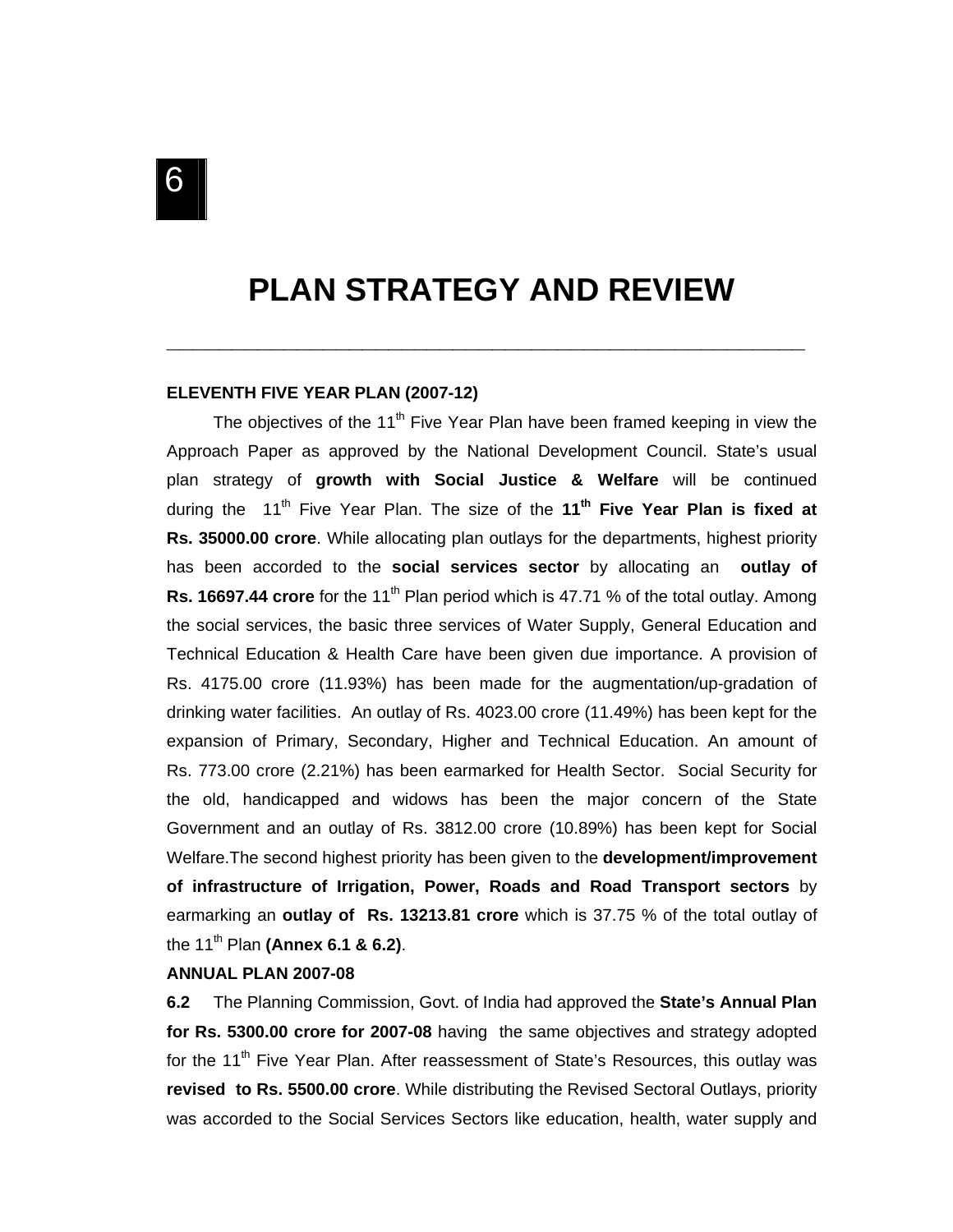social security measures for the old, widows and destitutes. An amount of Rs. 2581.14 crore (46.93%) was kept for Social Services Sector. The second priority was given to development of infrastructure. An amount of Rs. 2031.51 crore (36.94%) was allocated for infrastructure development.

#### **ANNUAL PLAN 2008-09**

**6.3** The **State's Annual Plan for 2008-09 was approved by the Planning Commission for Rs. 6650.00 crore**. Later on, in view of reassessment of State's resources, it was **revised to Rs. 7130.00 crore**. An amount of Rs. 2558.45 crore which is 35.88 % of the total revised outlay of the State's Annual Plan 2008-09 was allocated for irrigation, power, roads & transport. However, top priority was accorded to the social service sectors for which an amount of Rs. 3205.12 crore (44.95%) was kept.

## **ANNUAL PLAN 2009-10**

**6.4** The State's Annual Plan for 2009-10 was approved by the Planning Commission, Govt. of India for Rs.10000.00 crore. Later on, in view of reassessment of State's resources, it was revised to Rs. 10400.00 crore.

**6.5** While allocating the sectoral outlays in the Annual Plan 2009-10, priority was accorded to the Social Service Sectors like Education, Social Security, Water Supply, Urban Development and Health etc. An amount of Rs. 4923.58 crore (47.34%) was kept for Social Services Sector in the revised outlay of the State's Annual Plan 2009-10 out of this allocation, an amount of Rs. 1431.40 crore (13.76%) was kept for Education & Technical Education, Rs. 1417.50 crore (13.63%) for Social Justice & Empowerment, Rs. 615.00 crore (5.91%) for Water Supply, Rs. 585.47 crore (5.63%) for Urban Development, Rs. 284.57 crore (2.74%) for Health Services, Medical Education, Ayush & ESI and the balance of Rs. 589.64 crore was allotted for Women & Child Development, ITI, Housing Sectors etc.

**6.6** In order to boost the infrastructure development, an amount of Rs. 3772.70 crore which was 36.28% of the total revised outlay of the State's Annual Plan 2009-10 was allocated for the improvement/extension of the basic infrastructure of Irrigation, Power, Roads & Transport and loan to HRDF & UIDF. Under Infrastructure Development, highest priority was accorded to Transport Sector for which an amount of Rs. 1451.74 crore (13.96%) was provided. The second priority was given to generation, transmission and distribution of Power for which an amount of Rs. 1055.35 crore (10.15%) was provided for Energy Sector. An outlay of Rs. 838.00 crore (8.06%) was kept for Irrigation and Flood Control in the revised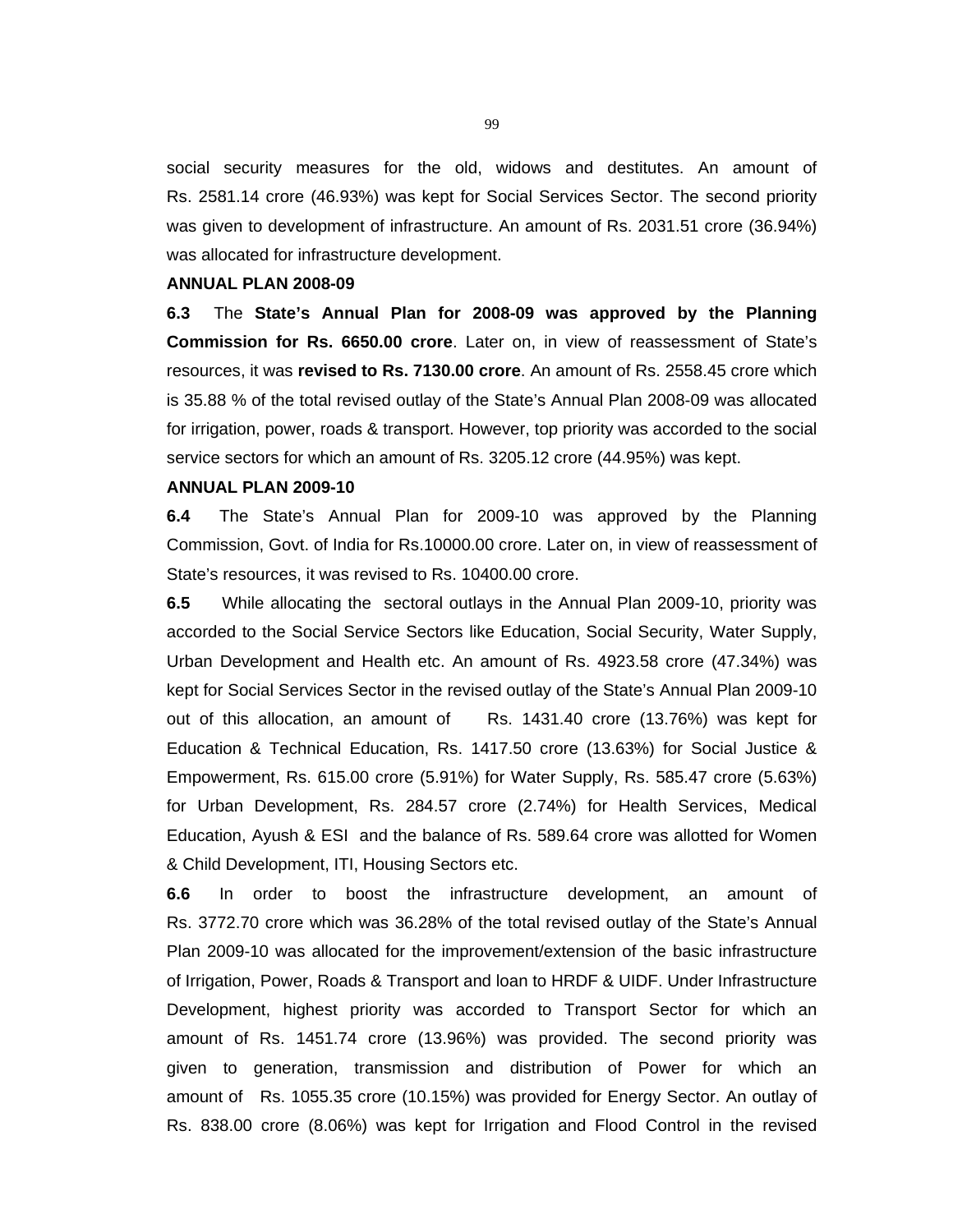Annual Plan 2009-10. An amount of Rs. 10.00 crore (0.10%) has been kept for HRDF & Rs. 417.61 crore (4.01%) has been made for UIDF.

**6.7** An amount of Rs. 523.24 crore (5.03%) was allocated to Agriculture and Allied Activities in the revised Annual Plan 2009-10. A sum of Rs. 606.99 crore (5.84%) was allocated to the Rural Development Sector in the revised Annual Plan 2009-10¸which includes poverty alleviation programmes and other works for improving the rural infrastructure. In this sector, highest priority was given to Panchayati Raj institutions and Community Development Programmes for which an outlay of Rs. 495.00 crore (4.76%) was kept in the revised Annual Plan 2009-10. For the development of backward Mewat area and Hilly & Semi Hilly areas of districts of Ambala, Panchkula and Yamunanagar, Mewat Development & Shivalik Development Board were set up and for which an allocation of Rs. 30.00 crore was made in revised Annual Plan 2009-10.

**6.8** A provision of Rs. 55.44 crore was made for Industries in the revised Annual Plan 2009-10. For Information Technology, an outlay of Rs. 20.00 crore was kept for the revised Annual Plan 2009-10. To fill the gap between the demand for public transport services and existing fleet of State Roadways, an outlay of Rs. 147.00 crore was approved in revised Annual Plan 2009-10.

**6.9** An allocation of Rs. 25.95 crore was approved in revised Annual Plan 2009-10 for expansion of tourist facilities in existing tourist resorts. A provision of Rs. 275.11 crore was made in the revised Annual Plan 2009-10 for Decentalised Planning & District Plan which will be utilized for development works of local nature. An allocation of Rs. 143.93 crore was approved for the revised Annual Plan 2009-10 for General Services. In this sector the highest priority was given to public works by providing an amount of Rs. 140.51 crore.

## **PROPOSED ANNUAL PLAN 2010-11**

**6.10** The State has proposed an outlay of Rs. 10500.00 crore for the Annual Plan 2010-11 to the Planning Commission, Government of India. This outlay is 5% higher than the Approved Outlay of Rs. 10000.00 crore for the Annual Plan 2009-10. The State's usual plan strategy of growth with social justice will be continued during 2010-11. While distributing this outlay among various sectors, the Social Services Sector has been given highest priority. The second highest priority has been accorded to the development of infrastructure of Irrigation, Power, Road & Road Transport and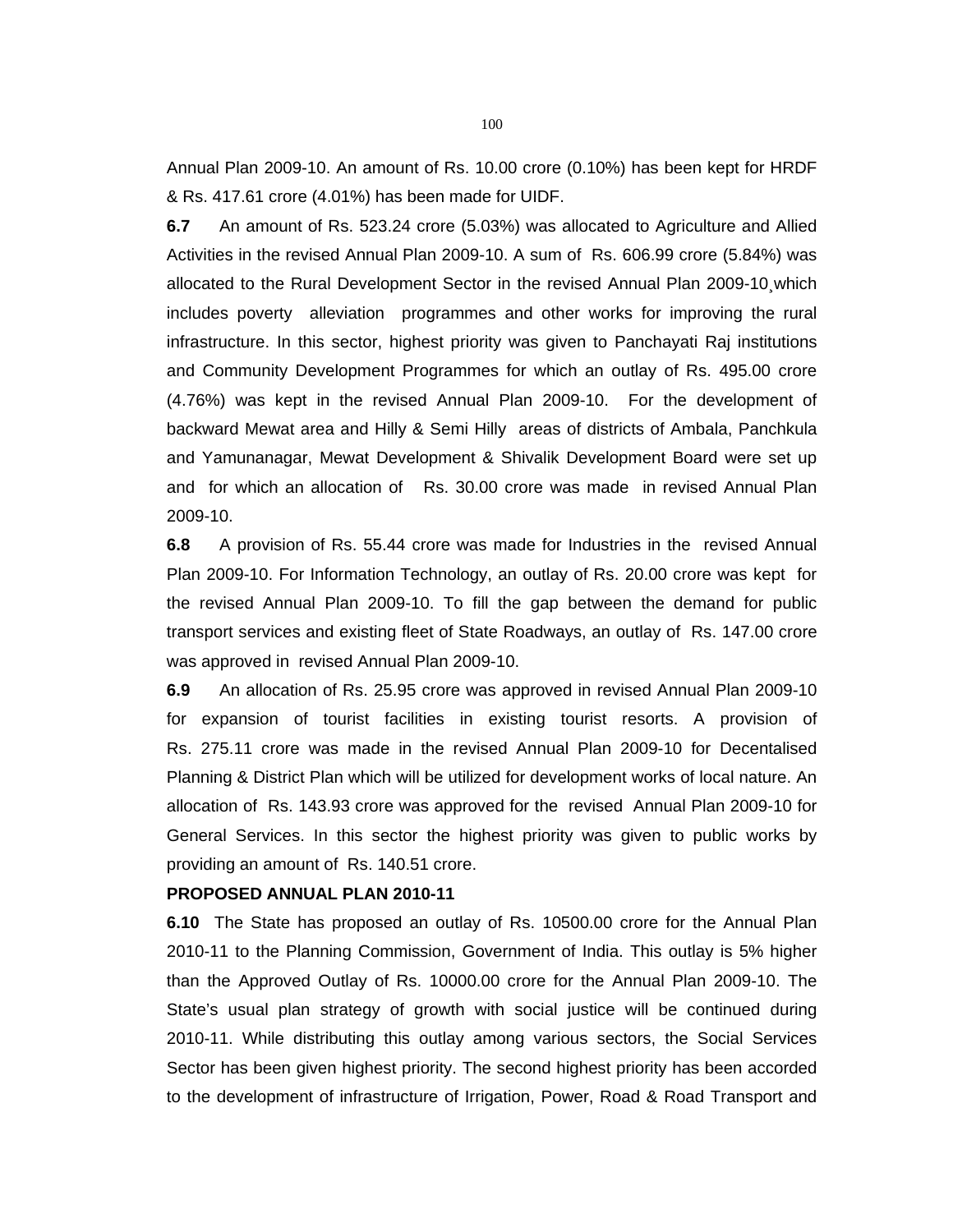Development of Rural & Urban Infrastructure under Haryana Rural Development Fund (HRDF) and Urban Infrastructure Development Fund (UIDF).

## **DEVELOPMENT OF INFRASTRUCTURE :**

**6.11** An outlay of Rs. 4266.22 crore which is 40.63 % of the total proposed plan outlay of Rs. 10500.00 crore has been allocated for the improvement/extension of the basic infrastructure of irrigation, power, roads & road transport and loan to HRDF & UIDF**.** Irrigation Sector has been provided an amount of Rs. 704.40 crore (6.71 %). Energy Sector i.e. Generation, Transmission and Distribution of Power has been allotted an outlay of Rs. 1670.67 crore which is 15.91 % of the total proposed plan outlay. Roads and Road Transport Sector has been allocated an outlay of Rs. 1177.36 crore (11.21 %). An amount of Rs. 75.00 crore (0.71 %) has been kept for HRDF & a provision of Rs. 638.79 crore (6.08 %) has been made for UIDF.

# **SOCIAL SERVICES :**

**6.12** Social Services have been allocated an outlay of Rs. 4721.36 crore (44.97%). Among social services, the highest priority has been accorded to the provision of pension for the old, the handicapped, the widows and the destitutes as these are the most vulnerable sections of the society and the State owns a moral responsibility towards them. Accordingly, an outlay of Rs. 1400.00 crore (13.33%) has been kept for Social Justice & Empowerment. Women and Children are the other vulnerable sections which also need the State care. An amount of Rs. 163.95 crore (1.56%) has been set apart for the Women and Child Development Programme including Nutrition. Education including Technical Education has been provided an outlay of Rs. 1340.00 crore (12.76%). Health Services including Medical Education have also been given a high priority in the Annual Plan by earmarking an outlay of Rs. 312.76 crore (2.98%) for these services. The State has already made available safe drinking water to all the villages in the State. Hence, the stress now is on increasing the availability of water to the people in adequate quantity. Accordingly, an outlay of Rs. 550.00 crore (5.24%) has been proposed for augmenting the drinking water supply and improving sanitation. A sum of Rs.136.04 crore (1.30%) has been proposed for Housing including Police Housing and modernization. An allocation of Rs. 81.90 crore (0.78%) has been made for the welfare of Scheduled Castes and Backward Classes. A provision of Rs. 505.31 crore (4.81%) has been kept for Urban Development.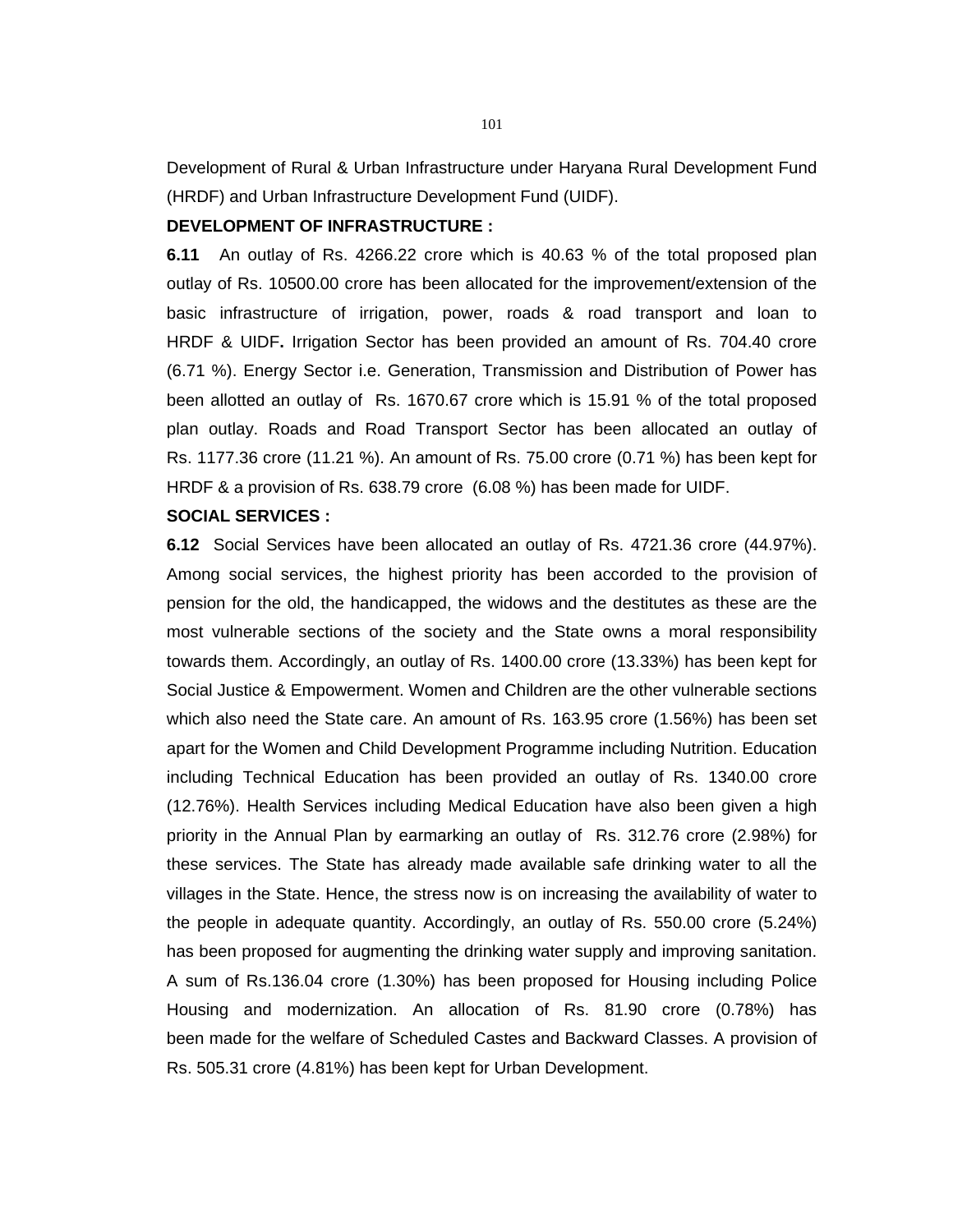#### **AGRICULTURE AND ALLIED ACTIVITIES:**

**6.13** Agriculture and allied activities sector has also been given its due priority. An amount of Rs. 561.84 crore has been allocated for this sector. The main strategy for increasing agricultural production involves strengthening of the various supportive programmes like availability of certified seeds in sufficient quantity, balanced use of fertilizers, plant protection measures, land reclamation and other land development programmes. For increasing the production of crops like wheat, rice, oilseeds, cotton and sugarcane, Centrally Sponsored Schemes are also in operation with sizeable allocation.

**6.14** The major activity of Haryana Agriculture University is teaching, research and extension education in the disciplines of agriculture including veterinary sciences, animal sciences and home sciences. The agricultural production problems are posing new challenges for which the University has to provide the research support. Though there had been a trend of linear increase in the gross production but the productivity has remained static for the last few years. Thrust of the plan is to evolve new technology, initiate research programmes directed towards finding solution to various emerging agricultural problems in the State. A plan provision of Rs. 70.60 crore for the year 2010-11 has been proposed for Haryana Agriculture University (HAU) to carry out its activities.

**6.15** The State of Haryana with its huge livestock resources has contributed significantly to India's animal production. In order to provide effective and efficient veterinary health services at the nearest point to the livestock owners, network of veterinary institutions is being strengthened in the State. A sum of Rs. 50.50 crore has been proposed for the year 2010-11 for expansion/extension activities of the Animal Husbandry and dairying department. Veterinary Vaccine Institute at Hisar is being strengthened to meet the requirement of essential vaccines for the prevention and control of various diseases among animals. For the development of Fisheries, an allocation of Rs. 8.10 crore has been proposed. A provision of Rs. 120.66 crore has been made for extension of Forest cover in the State to maintain ecological balance, improve environment and availability of wood for timber and fuel. An amount of Rs. 94.00 crore has been set apart for the strengthening of Co-operative structure in the State.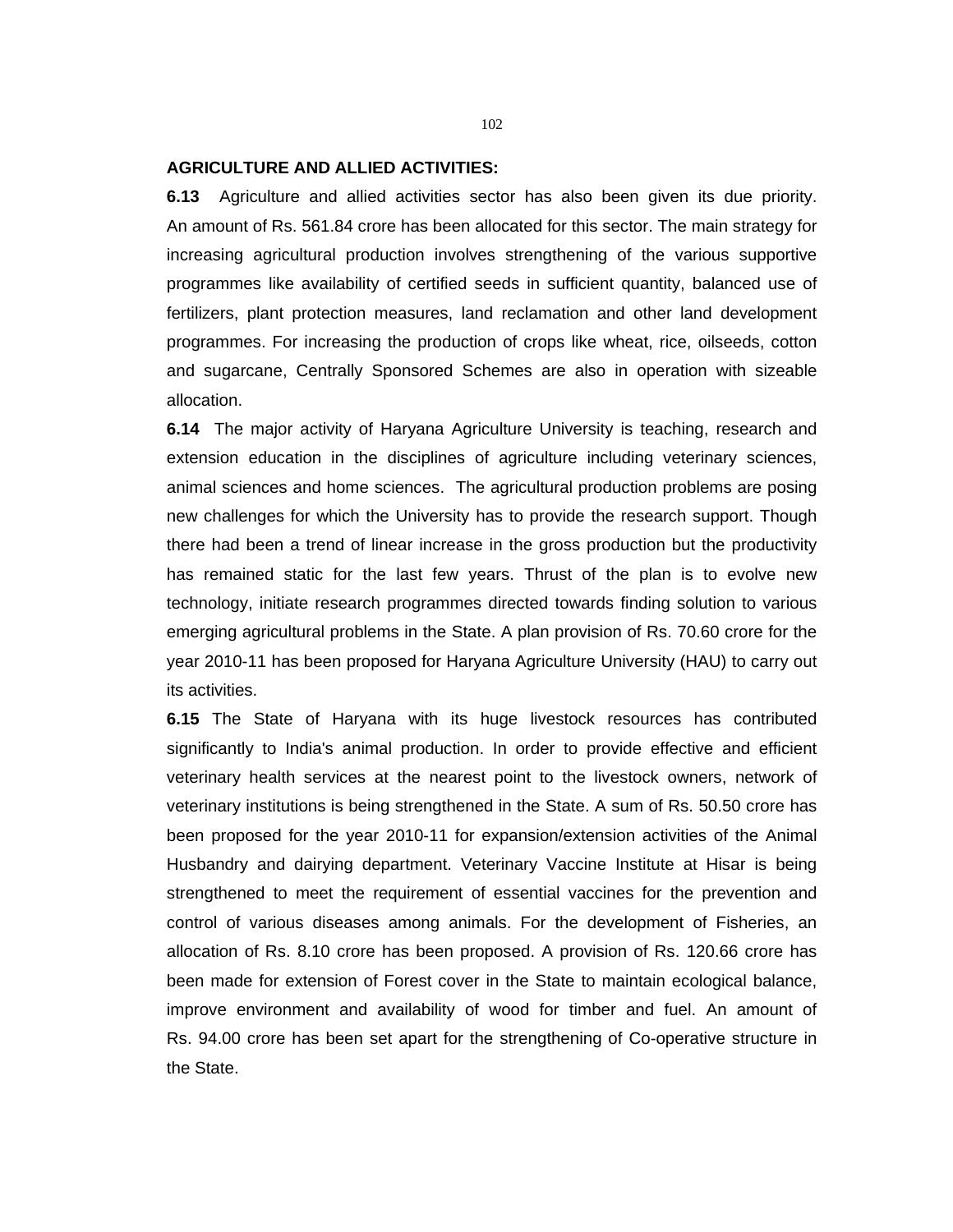#### **RURAL DEVELOPMENT:**

**6.16** An outlay of Rs. 610.83 crore has been proposed for the Rural Development Sector which includes poverty alleviation programme, aid to Panchayati Raj Institutions under Twelfth Finance Commission Award, Community Development and Computerization of land Records. Special beneficiary oriented schemes and Desert Development programme are being implemented by the department of Rural Development. A provision of Rs. 2.00 crore has been proposed for Integrated Rural Energy Programme (IREP) to encourage the people to use fuel/energy saving devices and to promote the use of non-conventional sources of energy such as solar energy and energy produced from agricultural and animal waste. An allocation of Rs. 511.76 crore has been proposed for Development and Panchayats.

# **SPECIAL AREA DEVELOPMENT:**

**6.17** For the development of Backward Mewat Area inhabited predominantly by the Muslim community, Mewat Development Board is already in existence. An allocation of Rs. 18.00 crore has been set apart for Mewat Development Board for speedy development of this area. Like-wise, for the development of the hilly and semi-hilly areas of districts of Ambala, Panchkula and Yamunanagar, Shivalik Development Board also exits. An allocation of Rs. 9.00 crore has been proposed for the development of these areas. These amounts are in addition to the normal development activities of various departments in these two regions.

# **IRRIGATION:**

**6.18** Irrigation is a vital input to increase agricultural production. The State has limited water resources viz. canal as well as underground water. Therefore, the thrust is on the optimum use of this resource through minimizing its wastage. Total outlay for this sector has been pegged at Rs. 704.40 crore for 2010-11. An allocation of Rs. 600.00 crore has been kept for Major and Medium Irrigation Projects. A provision of Rs. 73.40 crore has been kept for the flood control measures. Command Area Development Programme is being implemented on 50:50 sharing basis between State and Central Government. An outlay of Rs. 31.00 crore (State Share) has been kept for the year 2010-11.

#### **ENERGY** :

**6.19** Power is a crucial input for the overall development of the economy. It is also essential for improving the quality of life of the people. In order to improve the Generation/availability of electricity to the people, an outlay of Rs. 1670.67 crore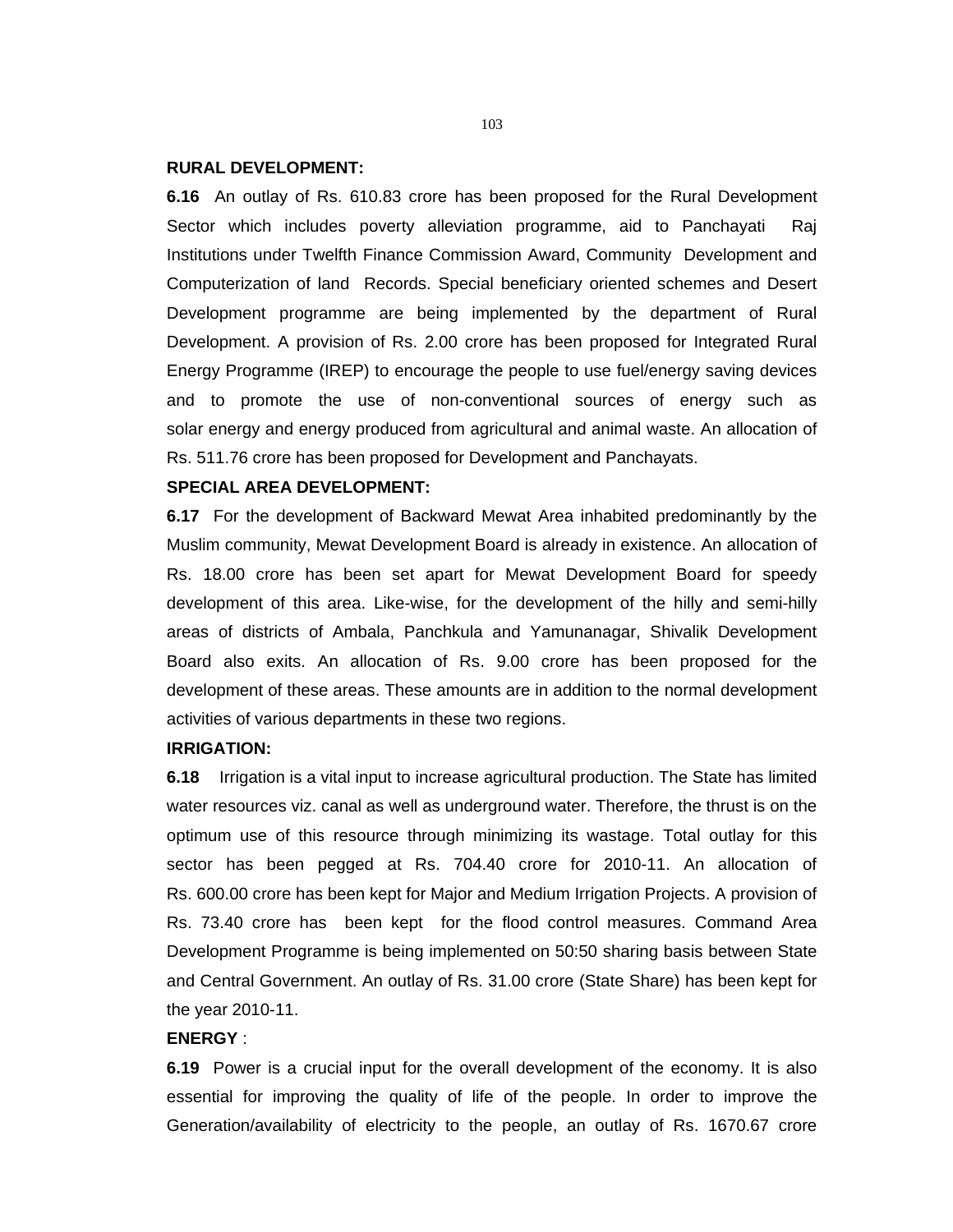has been proposed for this sector for Annual Plan 2010-11. Out of this, an amount of Rs. 8.00 crore has been provided for Renewable Sources of Energy.

## **INDUSTRIES :**

**6.20** Haryana State Industrial and Infrastructure Development Corporation will continue to participate/assist in the establishment of joint and private sector industrial units. In order to attract foreign investment in the State, the State Govt. has constituted a Foreign Investment Promotion Board (FIPB) in September, 2001. This Board, apart from playing aggressive role also gives technical support to appraise foreign investment proposals and is empowered to take decisions regarding allotment of land, sanction of term loan etc. The State has been able to attract giant multinational companies to invest in the State, especially at Gurgaon in a big way. It is expected that this trend will continue in the Annual Plan 2010-11. An outlay of Rs. 48.02 crore has been proposed for various activities of the Industries department during 2010-11.

## **INFORMATION TECHNOLOGY :**

**6.21** The State Govt. has already framed an ambitious Information Technology (IT) Policy and Action Plan in order to make the State a front-runner in the age of Information Revolution. HARTRON has been entrusted the task of promoting use of Information Technology in all State Govt. departments. The State Govt. has also decided to invite private participation to create a communication back-bone in the State. Haryana State Wide Area Network (HARNET) is being set up by pooling all the existing facilities of DOT, NIC and the State Govt. An outlay of Rs. 19.35 crore has been earmarked for the above mentioned I.T activities in the State for the Annual Plan 2010-11.

# **ROADS & TRANSPORT :**

**6.22** An allocation of Rs. 1177.36 crore has been proposed in the Annual Plan 2010-11 for the development of Road network and Transport facilities in the State. Out of this, an outlay of Rs. 1019.64 crore has been proposed for the construction of Roads and Bridges. An allocation of Rs. 157.50 crore has been proposed for replacement of old buses, construction of bus stands/shelters, modernization of workshops etc. An outlay of Rs. 0.22 crore is proposed for Civil Aviation.

# **TOURISM :**

**6.23** An allocation of Rs. 18.30 crore has been proposed for Tourism for the expansion of tourist facilities in existing tourist resorts especially in the tourist complexes along main highways at district/sub-divisional headquarters.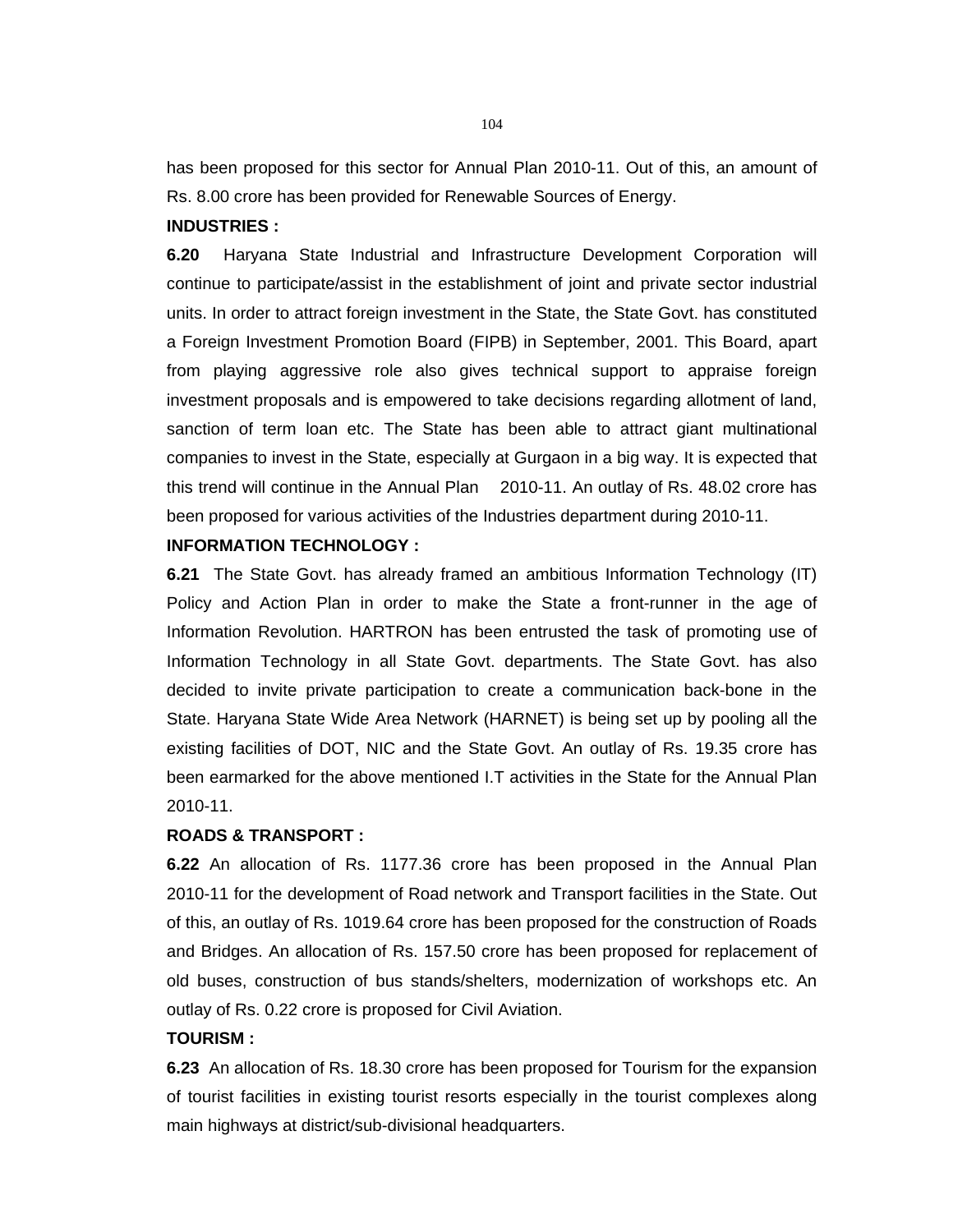#### **GENERAL SERVICES:**

**6.24** An allocation of Rs. 57.57 crore has been proposed under General Services which will be utilized for construction of essential Administrative buildings including Mini-Secretariats and its allied buildings and building for Jails, Judicial, Excise & Taxation (Non-residential buildings), PWD (B&R) buildings, Rest Houses, Holiday Homes, Treasury and Accounts Buildings & Hospitality buildings.

**6.25** An outlay of Rs. 230.54 crore has been proposed for "District Plan" in the State, which will be utilized for development works of Local Nature.

#### **EXTERNALLY AIDED PROJECTS :**

**6.26** An outlay of Rs. 771.87 crore has been proposed for various Externally Aided Projects. Project wise allocations are given below:-

|    |                          | (Rs. crore) |
|----|--------------------------|-------------|
| -1 | <b>INRDPRP</b> (Forests) | 12.00       |
| 2. | Power                    | 759.87      |
|    | Total                    | 771.87      |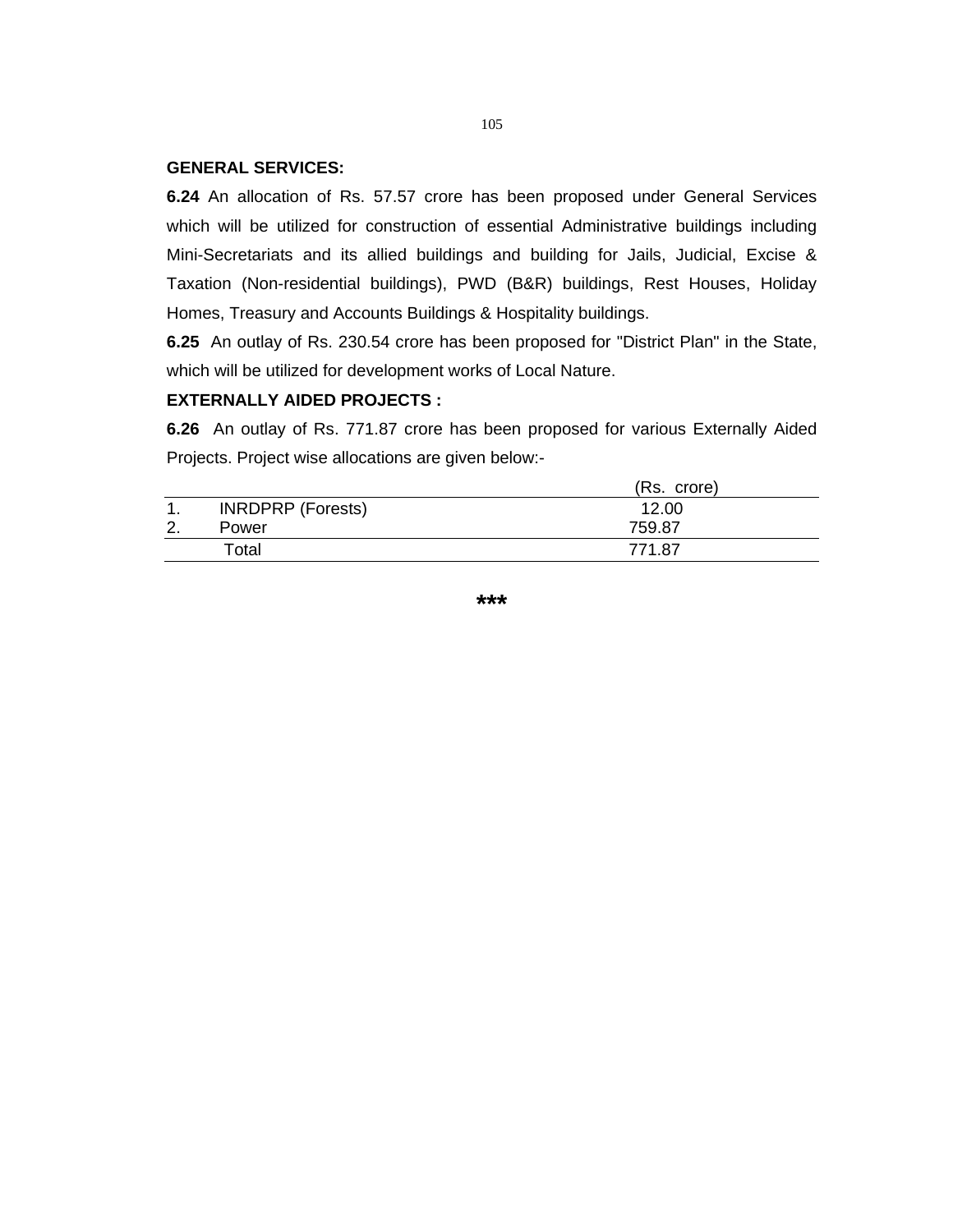# **Area and Population**

|    | Item                           | Unit             | 1961  | 1971 | 1981        | 1991     | 2001           |  |
|----|--------------------------------|------------------|-------|------|-------------|----------|----------------|--|
|    | 1                              | $\overline{2}$   | 3     | 4    | 5           | 6        | $\overline{7}$ |  |
|    | A. Haryana                     |                  |       |      |             |          |                |  |
|    | Geographical                   |                  |       |      |             |          |                |  |
|    | Area                           | Sq. Kms.         | 44056 |      | 44222 44212 | 44212    | 44212          |  |
|    | Inhabited Villages Number      |                  | 6670  | 6731 | 6745        | 6759     | 6764           |  |
|    | Towns                          | Number           | 61    | 65   | 81          | 94       | 106            |  |
|    | Population :-                  |                  |       |      |             |          |                |  |
|    | Total                          | In Thousands     | 7590  |      | 10037 12923 | 16464    | 21145          |  |
|    | Males                          | $\mathbf{H}$     | 4063  | 5377 | 6910        | 8828     | 11364          |  |
|    | Females                        | п                | 3527  | 4660 | 6013        | 7636     | 9781           |  |
|    | Density                        | Persons per      |       |      |             |          |                |  |
|    |                                | Sq. Km.          | 172   | 227  | 292         | 372      | 478            |  |
|    | Scheduled Caste Percentage to  |                  |       |      |             |          |                |  |
|    | Population                     | total population | 18.0  | 18.9 | 19.1        | 19.8     | 19.3           |  |
|    | <b>Rural Population</b>        | Percentage to    |       |      |             |          |                |  |
|    |                                | total population | 82.8  | 82.3 | 78.1        | 75.4     | 71.1           |  |
|    | Urban Population Percentage to |                  |       |      |             |          |                |  |
|    |                                | total population | 17.2  | 17.7 | 21.9        | 24.6     | 28.9           |  |
|    | <b>Sex Ratio</b>               | Females per      |       |      |             |          |                |  |
|    |                                | 1000 Males       | 868   | 867  | 870         | 865      | 861            |  |
|    | Workers (main)                 | Percentage to    |       |      |             |          |                |  |
|    |                                | total population | 37.9  | 26.4 | 28.4        | 28.7     | 29.5           |  |
|    | Literate Population :-         |                  |       |      |             |          |                |  |
|    | Males                          | In Thousands     | 1187  | 2005 | 3331        | 4950     | 7480           |  |
|    | Females                        | $\mathbf{u}$     | 325   | 694  | 1339        | 2499     | 4614           |  |
|    | Total                          |                  | 1512  | 2699 | 4670        | 7449     | 12094          |  |
|    | <b>Literacy Rate</b>           | Percent          | 19.9  | 26.9 | 43.85*      | 55.85*   | 67.91*         |  |
| В. | India                          |                  |       |      |             |          |                |  |
|    | Population                     | In Crores        | 44    | 55   | 68          | 85       | 103            |  |
|    | Density                        | Persons per      | 142   | 177  | 216         | 257      | 325            |  |
|    |                                | Sq. Km.          |       |      |             |          |                |  |
|    | <b>Literacy Rate</b>           | Percent          | 24.0  | 29.5 | 43.6*       | $52.2*@$ | 64.8*          |  |

@ Literacy rate of India is exclusive of Jammu & Kashmir for 1991.

\* Exclusive of Children in the age group of 0-6 years.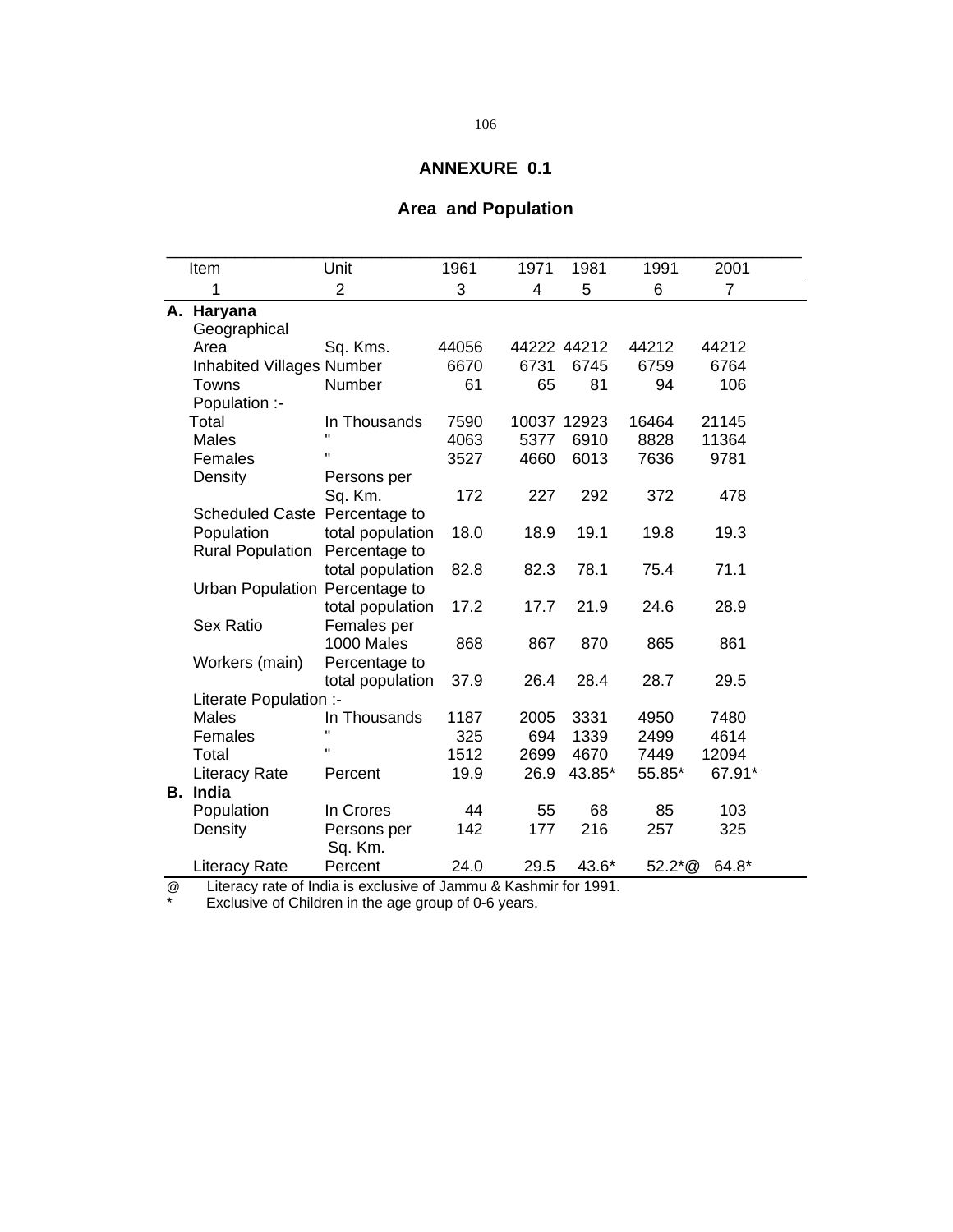### **Gross State Domestic Product of Haryana**

|                |                      | <b>Gross State Domestic</b><br>Product (Rs. Crore) | Percentage Increase/Decrease<br>over the previous year |                                   |  |
|----------------|----------------------|----------------------------------------------------|--------------------------------------------------------|-----------------------------------|--|
| Year           | At Current<br>Prices | At Constant<br>1999-2000 ) Prices                  | At Current<br>Prices                                   | At Constant<br>(1999-2000) Prices |  |
|                | 2                    | 3                                                  | 4                                                      | 5                                 |  |
| 1999-00        | 51375                | 51375                                              |                                                        |                                   |  |
| 2000-01        | 58183                | 55565                                              | 13.3                                                   | 8.2                               |  |
| 2001-02        | 65505                | 59907                                              | 12.6                                                   | 7.8                               |  |
| 2002-03        | 72528                | 63815                                              | 10.7                                                   | 6.5                               |  |
| 2003-04        | 82862                | 70107                                              | 14.2                                                   | 9.9                               |  |
| 2004-05        | 93561                | 76012                                              | 12.9                                                   | 8.4                               |  |
| 2005-06        | 106393               | 83436                                              | 13.7                                                   | 9.8                               |  |
| 2006-07(P)     | 130236               | 94268                                              | 22.4                                                   | 13.0                              |  |
| $2007 - 08(P)$ | 154231               | 103244                                             | 18.4                                                   | 9.5                               |  |
| $2008 - 09(Q)$ | 182588               | 111420                                             | 18.4                                                   | 7.9                               |  |

Source: Deptt. of Economic and Statistical Analysis , Haryana

P : Provisional Estimates

Q : Quick Estimates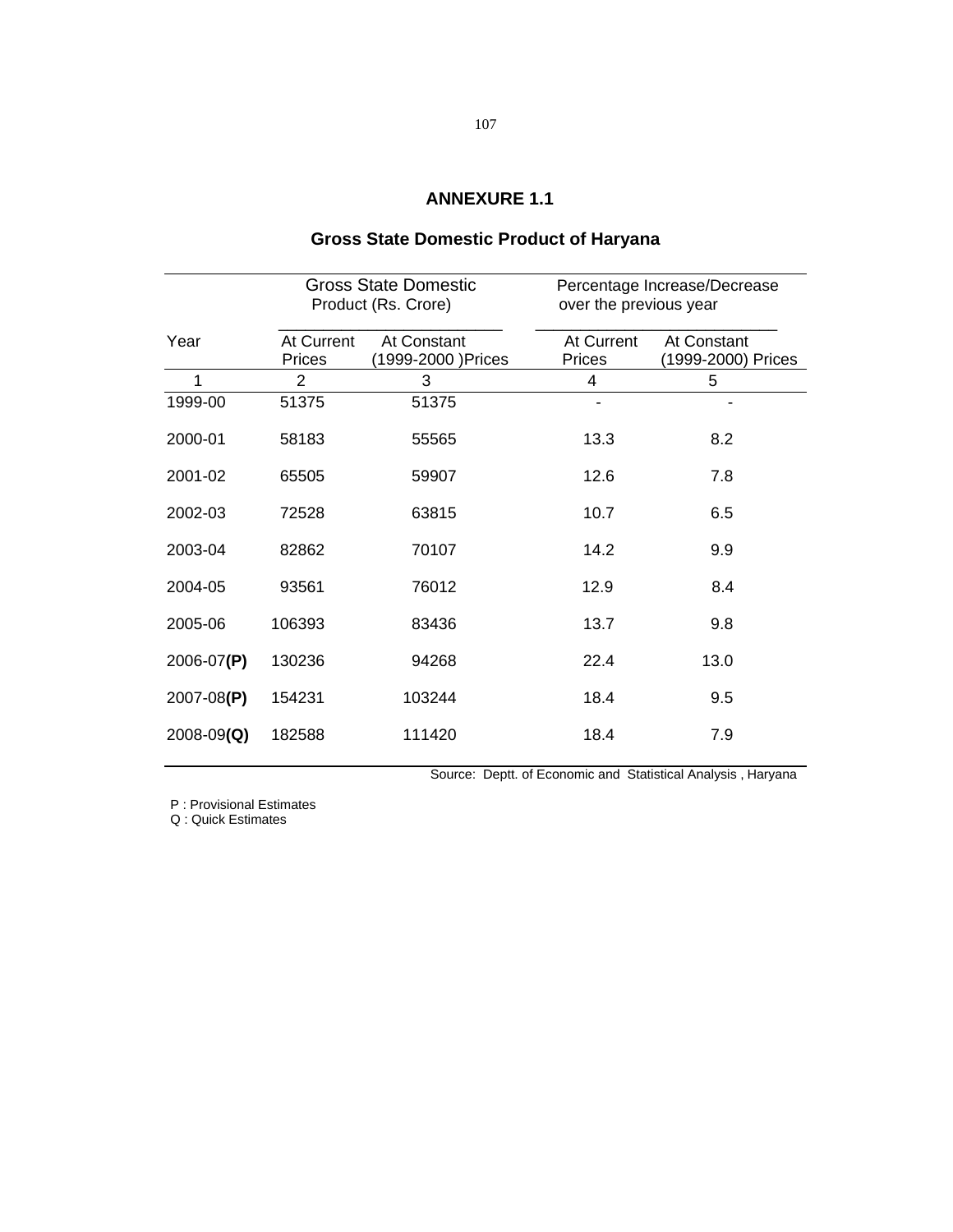# **Annual Growth Rates of Gross State Domestic Product by Broad Sectors at Constant (1999-2000) Prices**

|          |           |          | (Percent) |
|----------|-----------|----------|-----------|
| Primary  | Secondary | Tertiary | Total     |
| 2        | 3         | 4        | 5         |
| 3.6      | 5.1       | 14.1     | 8.2       |
| 0.1      | 10.0      | 12.1     | 7.8       |
| $(-)1.5$ | 9.0       | 10.2     | 6.5       |
| 7.8      | 10.9      | 10.4     | 9.9       |
| 3.4      | 10.8      | 9.8      | 8.4       |
| $(-)0.9$ | 9.9       | 15.5     | 9.8       |
| 14.1     | 11.9      | 13.1     | 13.0      |
| 1.0      | 9.5       | 13.5     | 9.5       |
| 3.5      | 5.4       | 11.2     | 7.9       |
|          |           |          |           |

Source: Deptt. of Economic and Statistical Analysis , Haryana

P : Provisional Estimates.

Q : Quick Estimates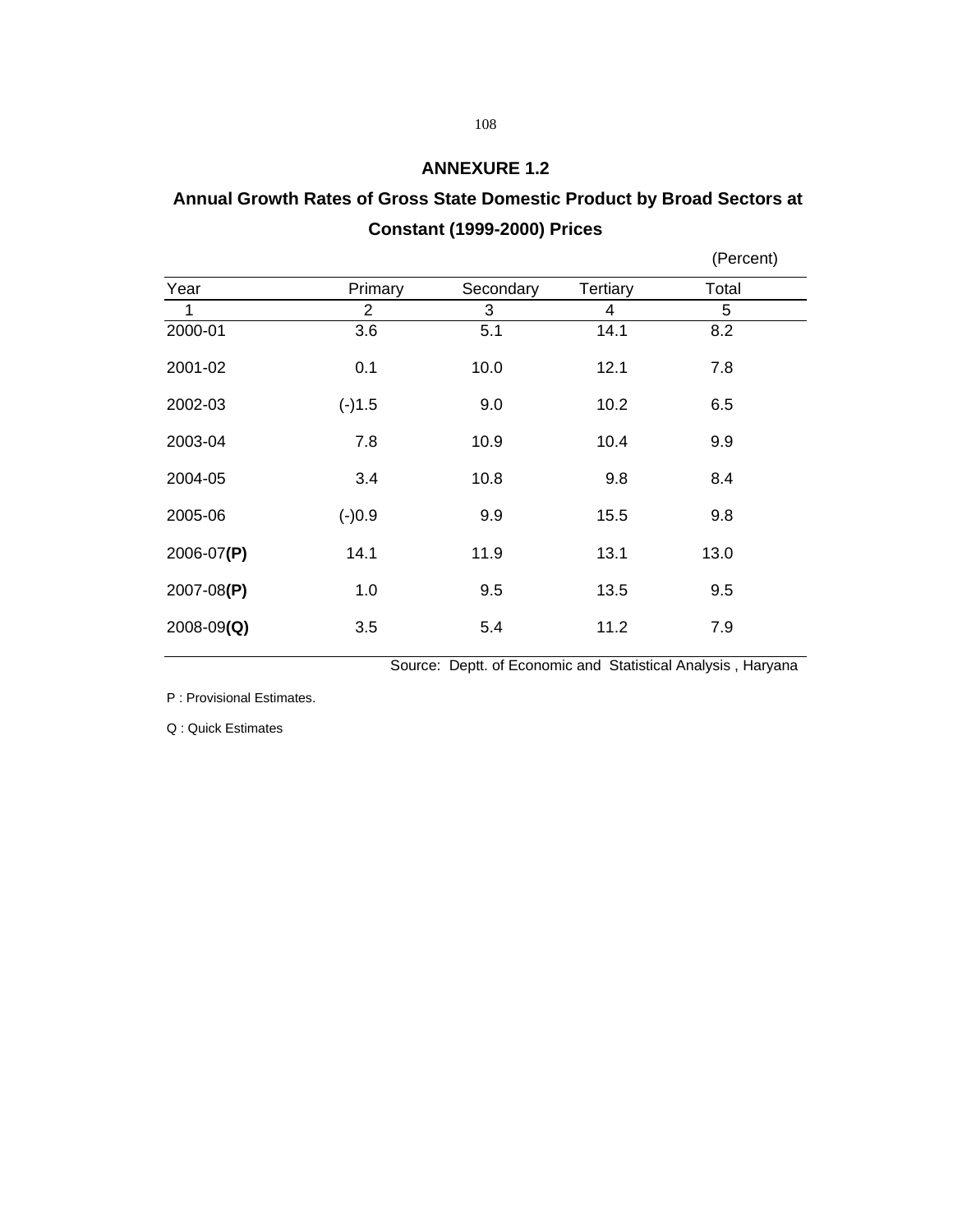# **Composition of Gross State Domestic Product by Broad Sectors**

|                |         |                           |      |                                       |           | (Percent) |  |
|----------------|---------|---------------------------|------|---------------------------------------|-----------|-----------|--|
|                |         | <b>At Current Prices</b>  |      | <u>At Constant (1999-2000) Prices</u> |           |           |  |
| Year           | Primary | <b>Secondary Tertiary</b> |      | Primary                               | Secondary | Tertiary  |  |
| 1              | 2       | 3                         | 4    | 5                                     | 6         | 7         |  |
| 1999-00        | 32.0    | 28.4                      | 39.6 | 32.0                                  | 28.4      | 39.6      |  |
| 2000-01        | 30.5    | 27.7                      | 41.8 | 30.7                                  | 27.6      | 41.7      |  |
| 2001-02        | 27.7    | 29.0                      | 43.3 | 28.5                                  | 28.2      | 43.3      |  |
| 2002-03        | 25.5    | 30.4                      | 44.1 | 26.3                                  | 28.8      | 44.9      |  |
| 2003.04        | 25.0    | 30.6                      | 44.4 | 25.8                                  | 29.1      | 45.1      |  |
| 2004-05        | 23.1    | 31.7                      | 45.2 | 24.6                                  | 29.7      | 45.7      |  |
| 2005-06        | 21.0    | 32.1                      | 46.9 | 22.2                                  | 29.7      | 48.1      |  |
| 2006-07(P)     | 21.9    | 30.7                      | 47.4 | 22.5                                  | 29.4      | 48.1      |  |
| $2007 - 08(P)$ | 22.1    | 30.3                      | 47.6 | 20.7                                  | 29.5      | 49.8      |  |
| $2008 - 09(Q)$ | 21.9    | 29.8                      | 48.3 | 19.8                                  | 28.8      | 51.4      |  |

Source: Deptt. of Economic and Statistical Analysis , Haryana

P : Provisional Estimates.

Q : Quick Estimates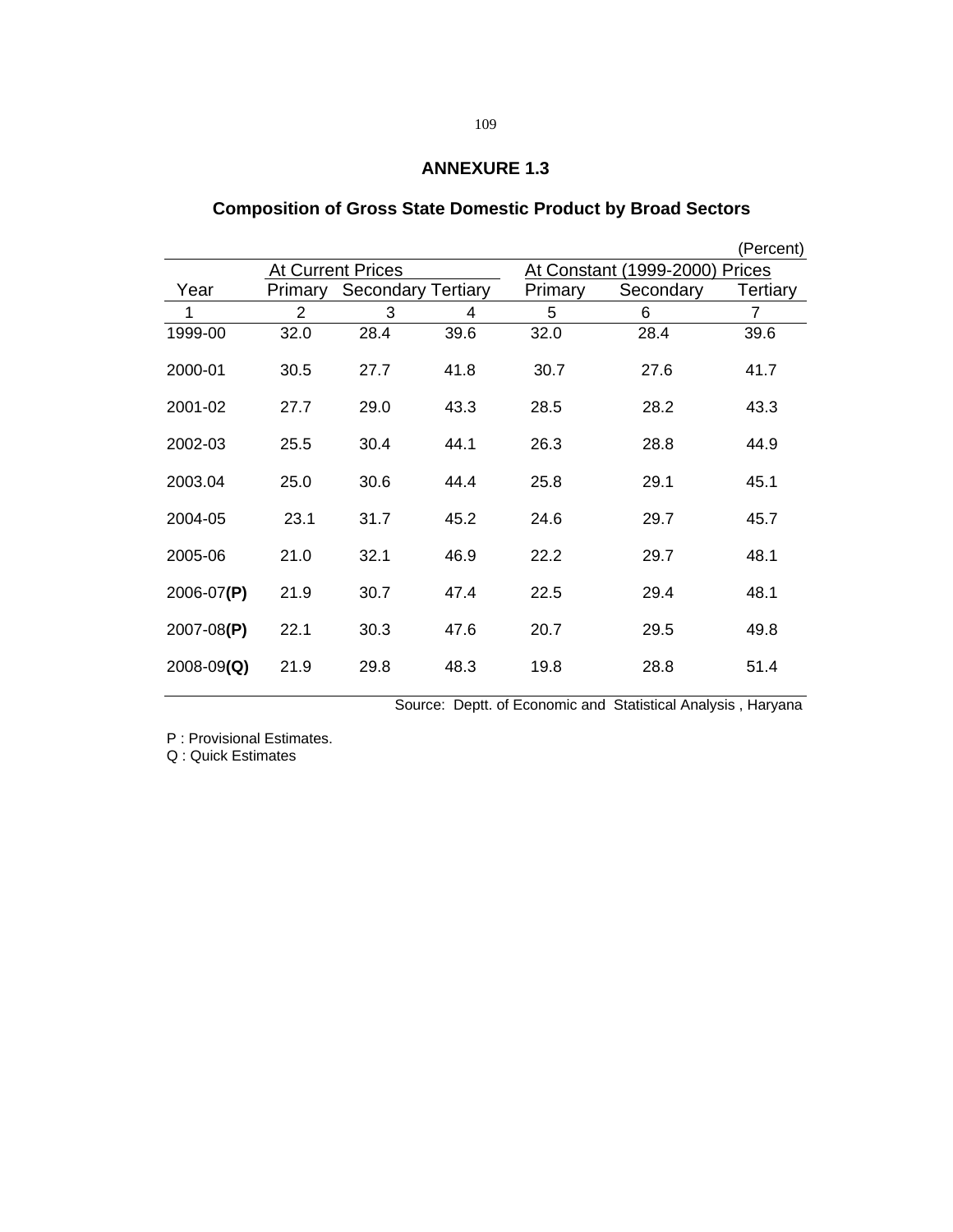# **Per Capita Income of Haryana**

| Year           |                      | Per Capita Income (Rs.)                         | Percentage Increase/Decrease<br>over the previous year |                                                 |  |
|----------------|----------------------|-------------------------------------------------|--------------------------------------------------------|-------------------------------------------------|--|
|                | At Current<br>Prices | At Constant<br>$(1999 - 2000)$<br><b>Prices</b> | At Current<br><b>Prices</b>                            | At Constant<br>$(1999 - 2000)$<br><b>Prices</b> |  |
| 1              | $\overline{2}$       | 3                                               | 4                                                      | 5                                               |  |
| 1999-00        | 23222                | 23222                                           |                                                        |                                                 |  |
| 2000-01        | 25583                | 24423                                           | 10.2                                                   | 5.2                                             |  |
| 2001-02        | 28022                | 25638                                           | 9.5                                                    | 5.0                                             |  |
| 2002-03        | 30433                | 26748                                           | 8.6                                                    | 4.3                                             |  |
| 2003-04        | 34085                | 28805                                           | 12.0                                                   | 7.7                                             |  |
| 2004-05        | 37681                | 30690                                           | 10.6                                                   | 6.5                                             |  |
| 2005-06        | 41857                | 32980                                           | 11.1                                                   | 7.5                                             |  |
| 2006-07(P)     | 50611                | 36669                                           | 20.9                                                   | 11.2                                            |  |
| 2007-08(P)     | 59008                | 39462                                           | 16.6                                                   | 7.6                                             |  |
| $2008 - 09(Q)$ | 68914                | 41896                                           | 16.8                                                   | 6.2                                             |  |

Source: Deptt. of Economic and Statistical Analysis , Haryana

P: Provisional Estimates

Q: Quick Estimates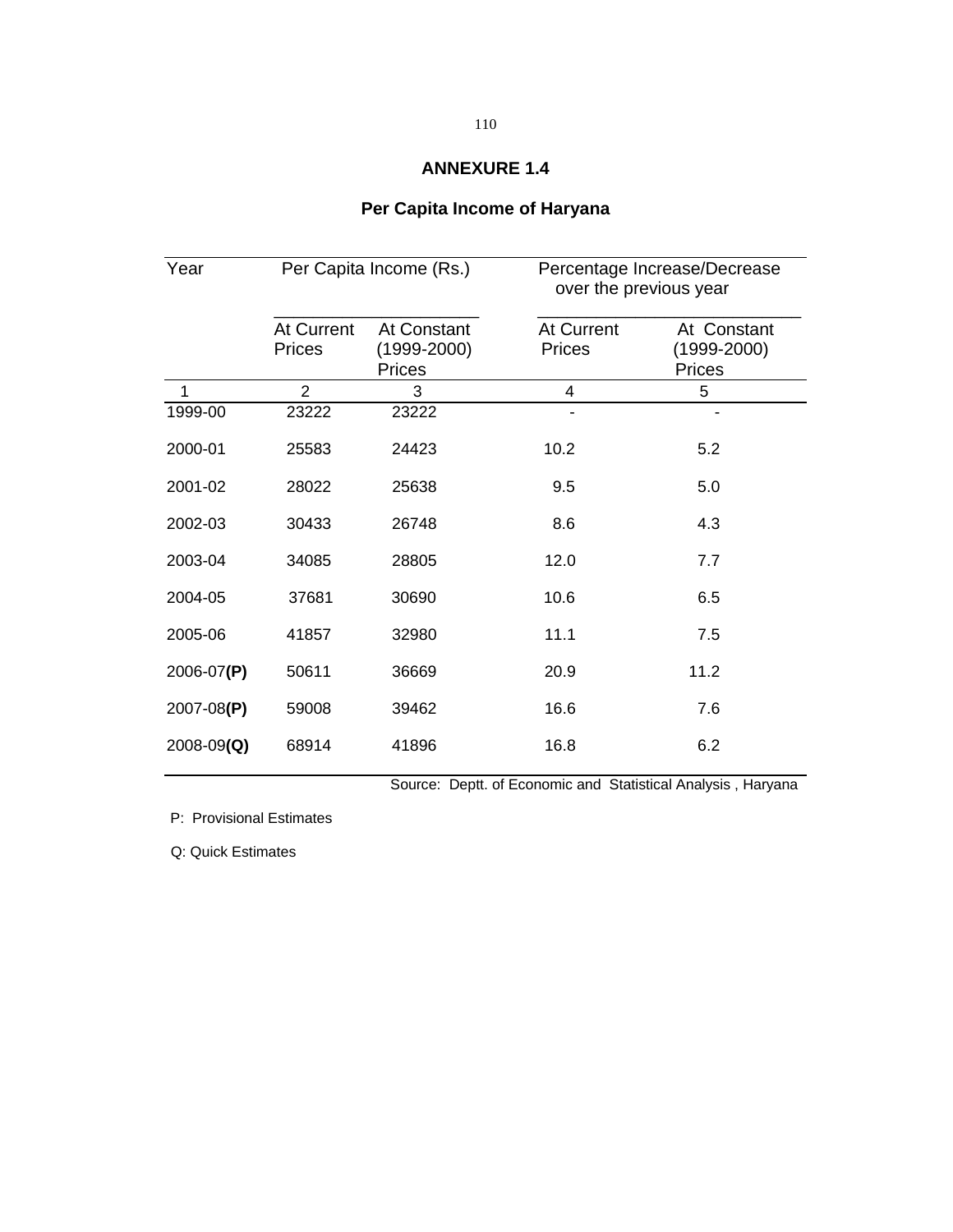#### **Index Numbers of Agriculture in Haryana (Base : Triennium ending 1981-82=100)**

| Year       | Area   | Average Yield | Production |
|------------|--------|---------------|------------|
| 1          | 2      | 3             | 4          |
|            |        |               |            |
| 1981-82    | 107.74 | 99.45         | 106.37     |
| 1985-86    | 103.36 | 132.75        | 141.50     |
| 1990-91    | 110.07 | 152.70        | 181.12     |
| 1995-96    | 114.45 | 146.17        | 195.01     |
| 2000-01    | 116.32 | 161.53        | 222.73     |
| 2001-02    | 119.16 | 153.80        | 220.71     |
| 2002-03    | 112.46 | 191.16        | 214.98     |
| 2003-04    | 119.21 | 200.88        | 239.47     |
| 2004-05    | 120.57 | 201.55        | 243.01     |
| 2005-06    | 122.07 | 187.94        | 229.42     |
| 2006-07    | 119.61 | 216.91        | 259.45     |
| 2007-08    | 119.16 | 215.28        | 256.53     |
| 2008-09(P) | 120.66 | 225.23        | 271.76     |
|            |        |               |            |

Source: Deptt. of Economic and Statistical Analysis , Haryana

P: Provisional Note:- Indices are based on 20 selected crops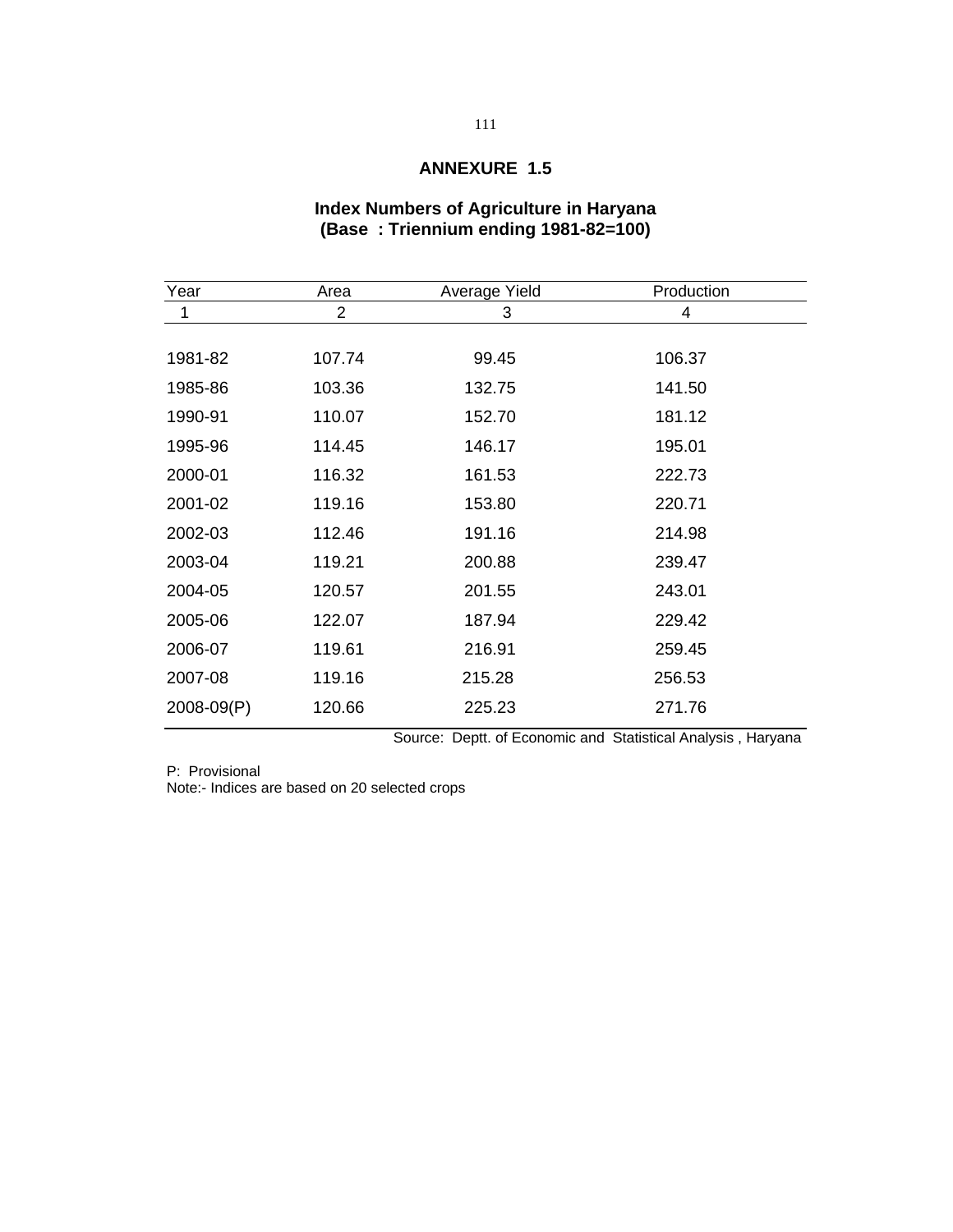#### **Index Numbers of Agriculture Production in Haryana (Base : Triennium ending 1981-82=100)**

| Year             |                |        | Cereals Pulses Total Food-<br>grains | Oil    | Fibre<br>Seeds Crops neous | Crops          | Miscella- Total Non-<br>Foodgrains | <b>All Crops</b> |
|------------------|----------------|--------|--------------------------------------|--------|----------------------------|----------------|------------------------------------|------------------|
| $\mathbf{1}$     | $\overline{2}$ | 3      | $\overline{4}$                       | 5      | 6                          | $\overline{7}$ | 8                                  | 9                |
| 1981-82          | 107.19         | 87.48  | 104.34                               | 109.77 | 107.72                     | 116.00         | 111.52                             | 106.37           |
| 1985-86          | 141.17         | 169.33 | 145.24                               | 209.67 | 131.12                     | 100.80         | 132.02                             | 141.50           |
| 1990-91          | 171.18         | 127.76 | 164.90                               | 466.45 | 197.35                     | 145.92         | 222.27                             | 181.12           |
| 1995-96          | 185.39         | 102.95 | 173.47                               | 534.97 | 232.55                     | 148.53         | 249.63                             | 195.01           |
| 2000-01          | 250.94         | 22.61  | 217.93                               | 410.09 | 249.03                     | 148.58         | 234.92                             | 222.73           |
| 2001-02          | 249.82         | 34.80  | 218.73                               | 585.83 | 130.18                     | 171.19         | 225.73                             | 220.71           |
| 2002-03          | 233.08         | 12.99  | 201.25                               | 512.82 | 194.66                     | 195.47         | 249.79                             | 214.98           |
| 2003-04          | 247.41         | 28.75  | 215.79                               | 706.51 | 255.99                     | 174.29         | 299.54                             | 239.47           |
| 2004-05          | 244.25         | 27.05  | 212.84                               | 603.91 | 370.92                     | 151.25         | 319.53                             | 243.01           |
| 2005-06          | 243.23         | 22.49  | 211.31                               | 580.25 | 263.35                     | 161.16         | 275.36                             | 229.42           |
| 2006-07          | 276.39         | 27.54  | 240.41                               | 589.30 | 314.83                     | 184.34         | 307.74                             | 259.45           |
| 2007-08          | 286.85         | 17.56  | 247.91                               | 438.77 | 322.33                     | 168.68         | 278.38                             | 256.53           |
| 2008-09(P)303.62 |                | 36.22  | 264.96                               | 657.77 | 312.00                     | 113.89         | 289.02                             | 271.76           |

P: Provisional Source: Deptt. of Economic and Statistical Analysis, Haryana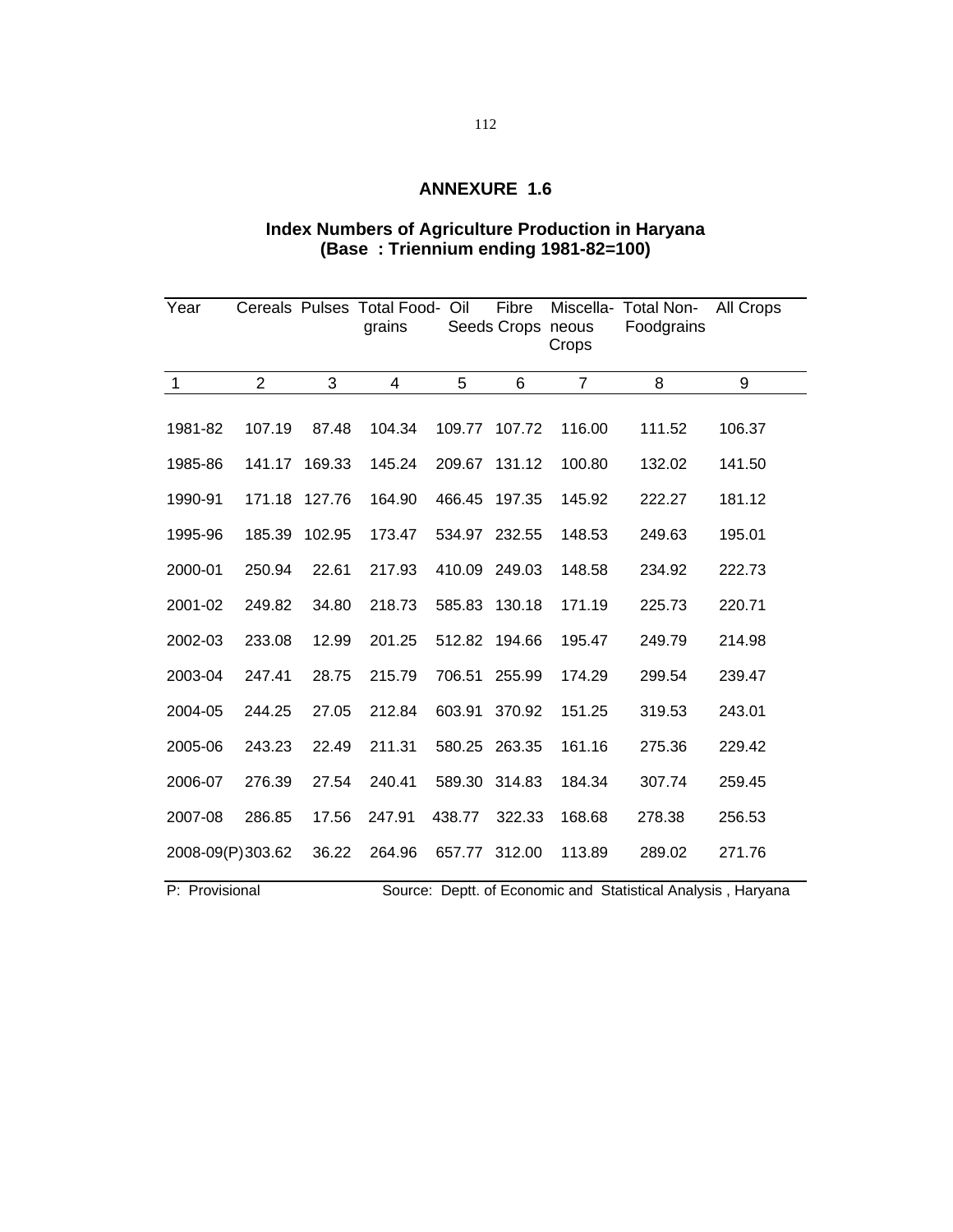# **Index of Industrial Production in Haryana**

\_\_\_\_\_\_\_\_\_\_\_\_\_\_\_\_\_\_\_\_\_\_\_\_\_\_\_\_\_\_\_\_\_\_\_\_\_\_\_\_\_\_\_\_\_\_\_\_\_\_\_\_\_\_\_\_\_\_\_\_\_\_\_\_\_\_\_\_\_\_\_\_\_\_\_\_\_\_\_\_\_\_\_\_\_\_\_

| Year           | Index<br>(Base 1999-2000=100)                                |
|----------------|--------------------------------------------------------------|
| $\mathbf{1}$   | $\overline{2}$                                               |
| 1999-2000      | 100.00                                                       |
| 2000-01        | 106.51                                                       |
| 2001-02        | 115.19                                                       |
| 2002-03        | 124.32                                                       |
| 2003-04        | 135.75                                                       |
| 2004-05        | 147.88                                                       |
| 2005-06        | 162.31                                                       |
| 2006-07        | 179.84                                                       |
| 2007-08        | 194.89                                                       |
| 2008-09(P)     | 201.68                                                       |
| P: Provisional | Source: Deptt. of Economic and Statistical Analysis, Haryana |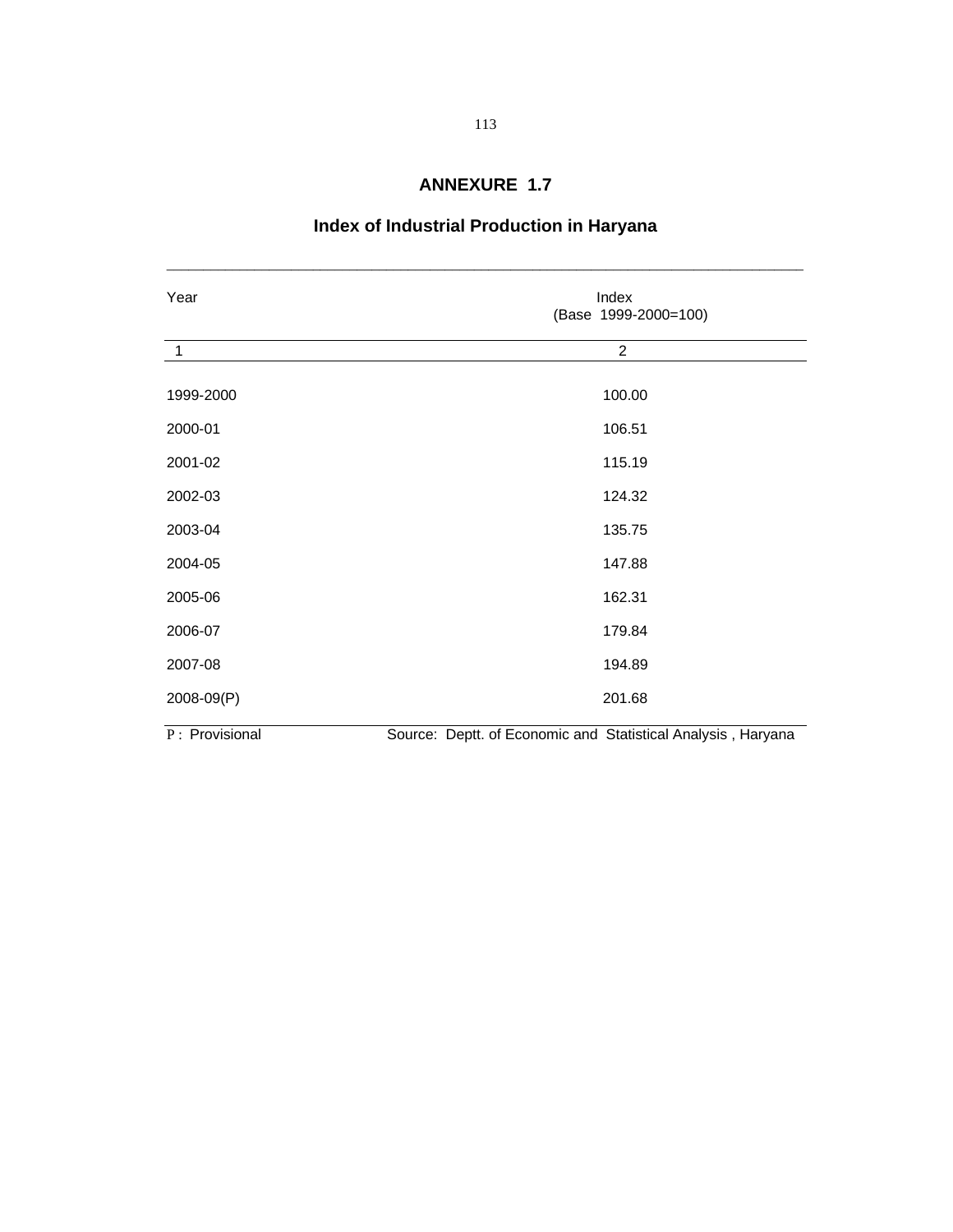### **Annual Index of Industrial Production Base Year 1999-2000=100**

| Group        | Description                                                                    | Weight  |         | Index      |
|--------------|--------------------------------------------------------------------------------|---------|---------|------------|
|              |                                                                                |         | 2007-08 | 2008-09(P) |
| $\mathbf{1}$ | $\overline{2}$                                                                 | 3       | 4       | 5          |
| 15           | Food products and beverages                                                    | 116.38  | 144.04  | 129.44     |
| 16           | Tobacco products                                                               | 0.45    | 197.24  | 200.49     |
| 17           | <b>Textiles</b>                                                                | 34.30   | 131.25  | 130.09     |
| 18           | Wearing apparel; dressing & dyeing of fur                                      | 35.64   | 291.60  | 324.46     |
| 19           | Tanning & dressing of leather; manufacture of                                  | 20.98   | 176.90  | 154.07     |
|              | luggage, handbags, sadlery, harness & footwear                                 |         |         |            |
| 20           | Wood & products of wood & cork, except                                         | 1.10    | 147.79  | 151.84     |
|              | furniture; manufacture of articles of straw &<br>plating materials             |         |         |            |
| 21           | Paper & paper products                                                         | 8.98    | 155.87  | 157.27     |
| 22           | Publishing, printing & reproduction of recorded                                | 5.44    | 90.16   | 86.67      |
|              | media                                                                          |         |         |            |
| 23           | Coke, refined petroleum products and                                           | 0.80    | 86.84   | 88.38      |
|              | nuclear fuel                                                                   |         |         |            |
| 24           | Chemicals & chemical products                                                  | 43.03   | 124.15  | 135.44     |
| 25           | Rubber and plastic products                                                    | 28.52   | 125.39  | 128.38     |
| 26           | Others non-metallic mineral products                                           | 22.06   | 164.95  | 165.67     |
| 27           | <b>Basic metals</b>                                                            | 84.52   | 145.95  | 142.42     |
| 28           | Fabricated metal products, except machinery                                    | 25.11   | 145.93  | 153.47     |
|              | and equipment                                                                  |         |         |            |
| 29           | Machinery & equipment n.e.c.                                                   | 123.04  | 152.82  | 156.42     |
| 30           | Office, accounting & computing machinery                                       | 19.90   | 128.40  | 156.79     |
| 31           | Electrical machinery and apparatus n.e.c.                                      | 32.14   | 177.19  | 176.77     |
| 32           | Radio, television and communication                                            | 24.01   | 290.44  | 310.13     |
|              | equipment and apparatus                                                        |         |         |            |
| 33           | Medical, precision & optical instruments,                                      | 10.80   | 295.31  | 317.93     |
|              | watches and clocks                                                             |         |         |            |
| 34           | Motor vehicles, trailers and semi-trailers                                     | 200.23  | 222.02  | 234.00     |
| 35           | Other transport equipments                                                     | 83.24   | 356.36  | 363.58     |
| 36           | Furniture; manufacturing n.e.c.                                                | 4.27    | 107.41  | 108.21     |
|              | <b>Mining &amp; quarrying</b>                                                  | 18.83   | 89.46   | 95.99      |
|              | <b>Manufacturing</b>                                                           | 924.94  | 192.37  | 196.85     |
|              | <b>Electricity</b>                                                             | 56.23   | 271.70  | 316.43     |
|              | <b>General Index</b>                                                           | 1000.00 | 194.89  | 201.68     |
|              | Source: Deptt. of Economic and Statistical Analysis, Haryana<br>P= Provisional |         |         |            |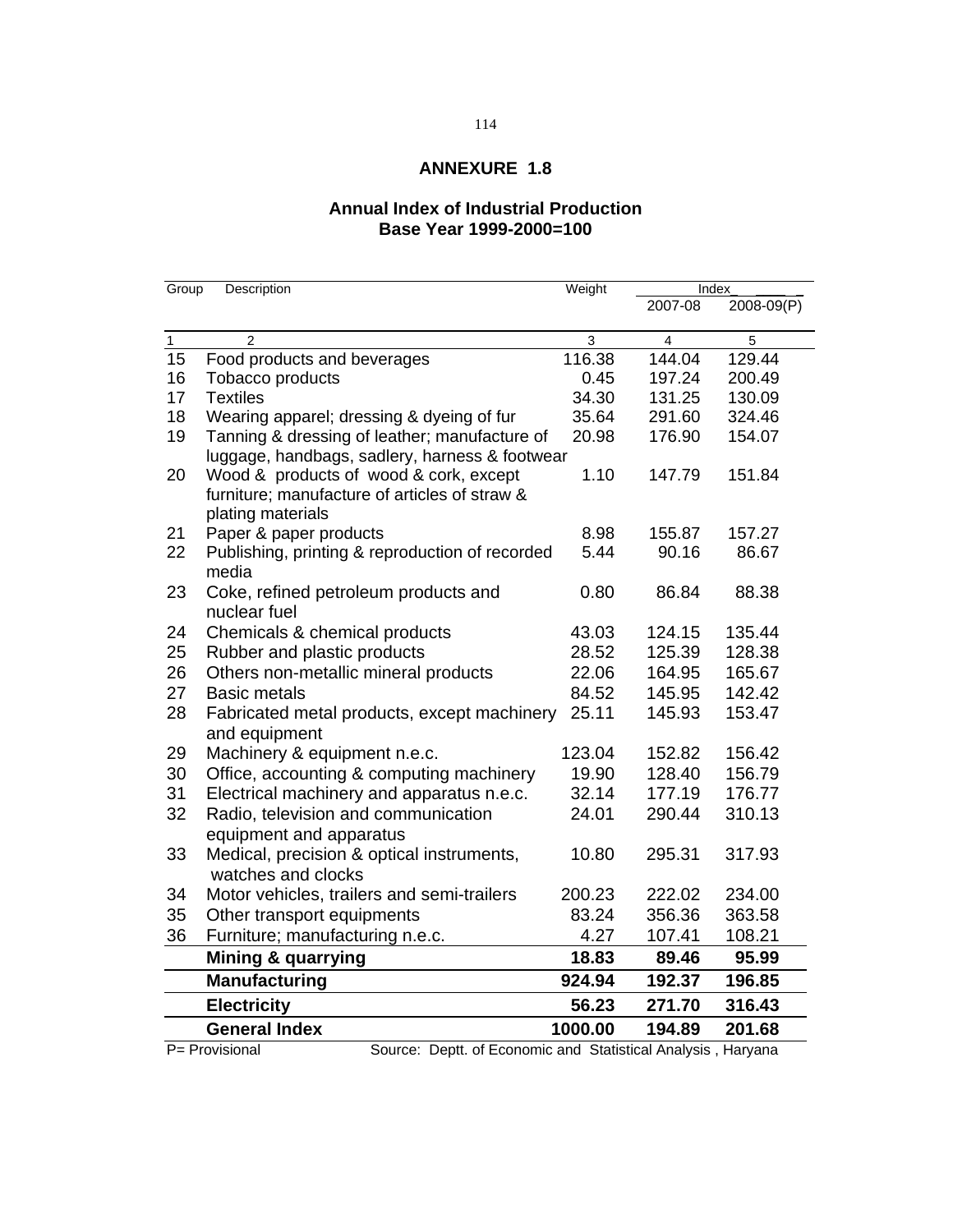| Year/Month        | All India      | Haryana<br>(Base1982=100) |  |
|-------------------|----------------|---------------------------|--|
| 1                 | $\overline{c}$ | 3                         |  |
|                   |                |                           |  |
|                   | (Base1982=100) |                           |  |
| 1990-91           | 193            | 182                       |  |
| 1995-96           | 313            | 283                       |  |
| 1999-00           | 428            | 385                       |  |
| 2000-01           | 444            | 398                       |  |
| 2001-02           | 463            | 417                       |  |
| 2002-03           | 482            | 431                       |  |
| 2003-04           | 500            | 442                       |  |
| 2004-05           | 520            | 460                       |  |
| 2005-06           | 542            | 481                       |  |
| 2006-07           | 579            | 503                       |  |
| 2007-08           | 615            | 529                       |  |
| 2008-09           | 671            | 575                       |  |
|                   | (Base2001=100) |                           |  |
| January, 2009     | 148            | 587                       |  |
| February, 2009    | 148            | 588                       |  |
| March, 2009       | 148            | 589                       |  |
| April, 2009       | 150            | 597                       |  |
| May, 2009         | 151            | 602                       |  |
| June, 2009        | 153            | 610                       |  |
| <b>July, 2009</b> | 160            | 637                       |  |
| August, 2009      | 162            | 646                       |  |
| September, 2009   | 163            | 650                       |  |
| October, 2009     | 165            | 658                       |  |
| November, 2009    | 168            | 671                       |  |
| December, 2009    | 169            | 675                       |  |

# **Consumer Price Index Number for the Working Class**

Source: Deptt. of Economic and Statistical Analysis , Haryana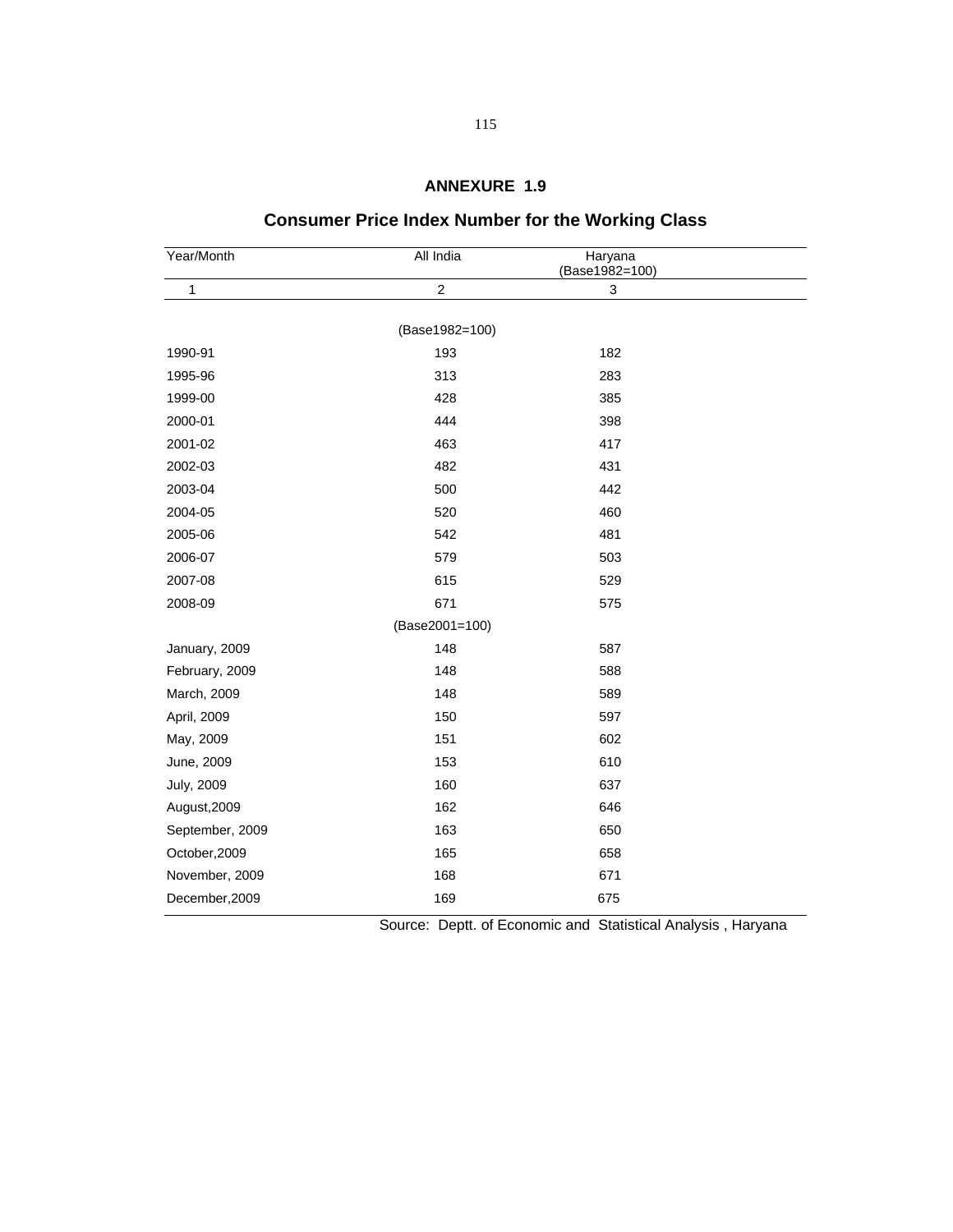# **Achievements under 20-Point Programme**

| Point / Item |                                        | Unit           | 2008-09      | 2009-10        |                                 |
|--------------|----------------------------------------|----------------|--------------|----------------|---------------------------------|
|              |                                        |                | Achievements | <b>Targets</b> | Achievements<br>(upto Nov., 09) |
| 1            |                                        | 2              | 3            | $\overline{4}$ | 5                               |
| 01A          | National Rural Employment              | Lakh           | 59.54        | $\star$        | 31.99                           |
|              | Guarantee Act                          | Mandays        |              |                |                                 |
| 06 A         | Indira Awas Yojna                      | Number         | 13134        | 25611          | 11860                           |
| 06B          | <b>EWS/LIG Houses in</b>               | Number         | 135          | 701            | 424                             |
|              | Urban Areas                            |                |              |                |                                 |
| 07A          | Slipped Back Habitations and           | Number         | 969          | 950            | 402                             |
|              | Habitations with Water Quality         |                |              |                |                                 |
|              | <b>Problems Covered</b>                |                |              |                |                                 |
| 08E          | <b>Institutional Delivery</b>          | Number in Lakh | 19.54        |                | 9.10                            |
| 10A          | <b>SC Families Assisted</b>            | Number         | 80283        | 88500          | 45796                           |
| 12A          | <b>ICDS Blocks Operational</b>         | Cum.           | 137          | 148            | 137                             |
|              | (Cumulative)                           | Number         |              |                |                                 |
| 12B          | Anganwadis Functional                  | Cum.           | 17192        | 25699          | 17192                           |
|              | (Cumulative)                           | Number         |              |                |                                 |
| 15A1         | Area Covered Under Plantation Hectares |                | 29987        | 30000          | 18238                           |
| 15A2         | Seedlings Planted                      | Number in Lakh | 287.62       | 195.00         | 264.95                          |
| 17A          | Prime Minister Grameen                 | K.M.           | 953          | 700            | 640                             |
|              | Sadak Yojana                           |                |              |                |                                 |
| 18D          | Pump Sets Energized                    | Number         | 21000        | 16200          | 15862                           |

Note:-\* Non targetable.

.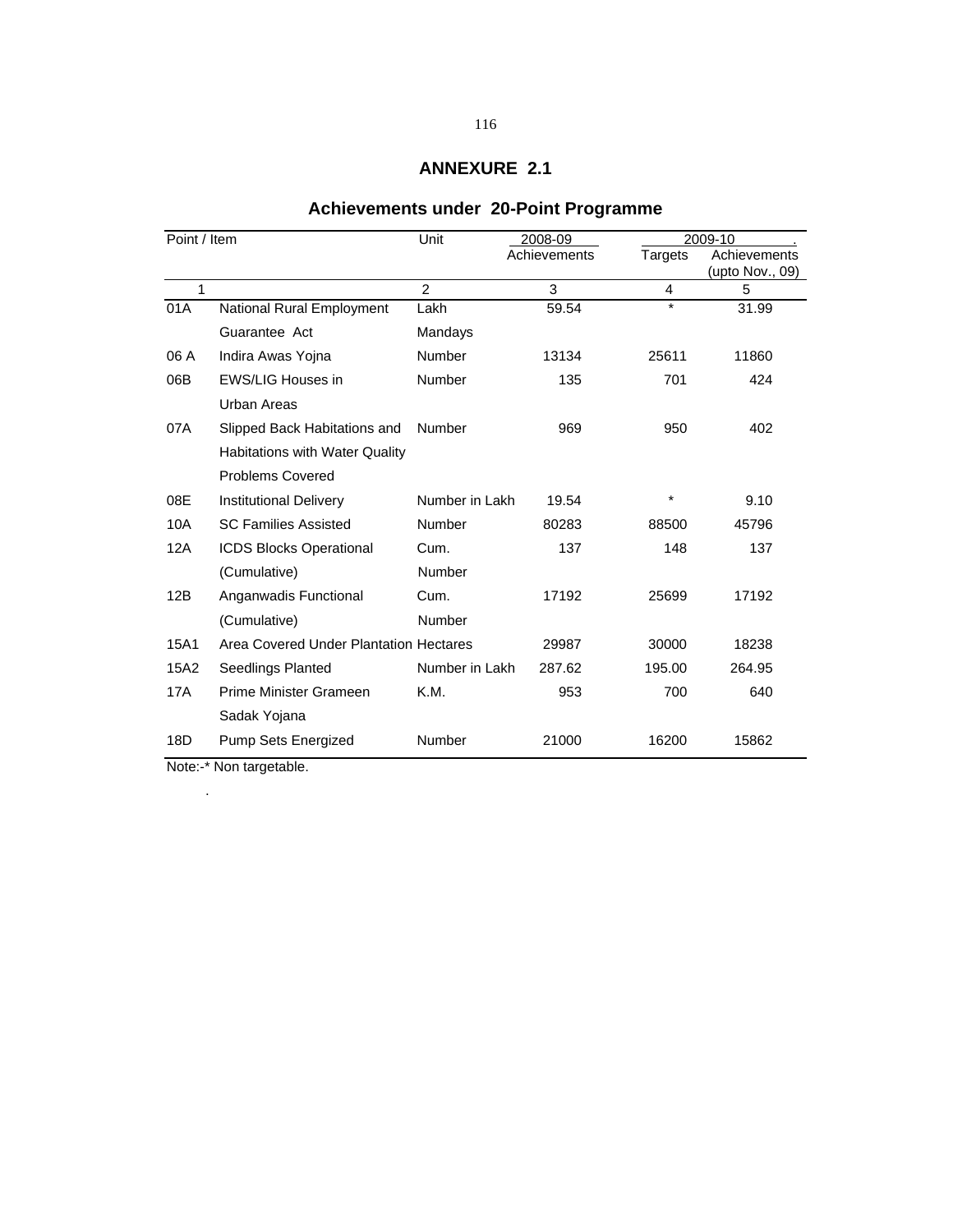#### **Power**

| Year    | <b>Installed Generation</b> | <b>Power Available</b> | <b>Power Sold</b> | Number of   |
|---------|-----------------------------|------------------------|-------------------|-------------|
|         | Capacity* (MW)              | for Sale (Lakh KWH)    | (Lakh KWH)        | Consumers   |
| 1       | 2                           | 3                      | 4                 | 5           |
| 1967-68 | 29                          | 6010                   | 5010              | 311914      |
|         |                             |                        |                   | $(1966-67)$ |
| 1970-71 | 29                          | 12460                  | 9030              | 543695      |
| 1980-81 | 1074                        | 41480                  | 33910             | 1219173     |
| 1990-91 | 1757                        | 90250                  | 66410             | 2513942     |
| 2000-01 | 1780                        | 166017                 | 154231            | 3546572     |
| 2001-02 | 2005                        | 175881                 | 163077            | 3544380     |
| 2002-03 | 2010                        | 192097                 | 180726            | 3619868     |
| 2003-04 | 2010                        | 204989                 | 195534            | 3739556     |
| 2004-05 | 2525                        | 214548                 | 202637            | 3874965     |
| 2005-06 | 2525                        | 232438                 | 222394            | 4000660     |
| 2006-07 | 2525                        | 251253                 | 239228            | 4146286     |
| 2007-08 | 2825                        | 264656                 | 182786            | 4270602     |
| 2008-09 | 2825                        | 272241                 | 192903            | 4382044     |
| 2009-10 | 2960                        | 266615                 | 125603            | 4506526     |
|         | (upto Jan., 2010)           | (upto Jan., 2010)      | (upto Oct., 2009) |             |

Source : Haryana Vidyut Prasaran Nigam Ltd.

\* This indicates the State's own projects and share in jointly owned projects but excluded share from Central Sector Projects i.e. NHPC, NTPC, MARUTI, MAGNUM, NAPP, RAPP and IPPs etc.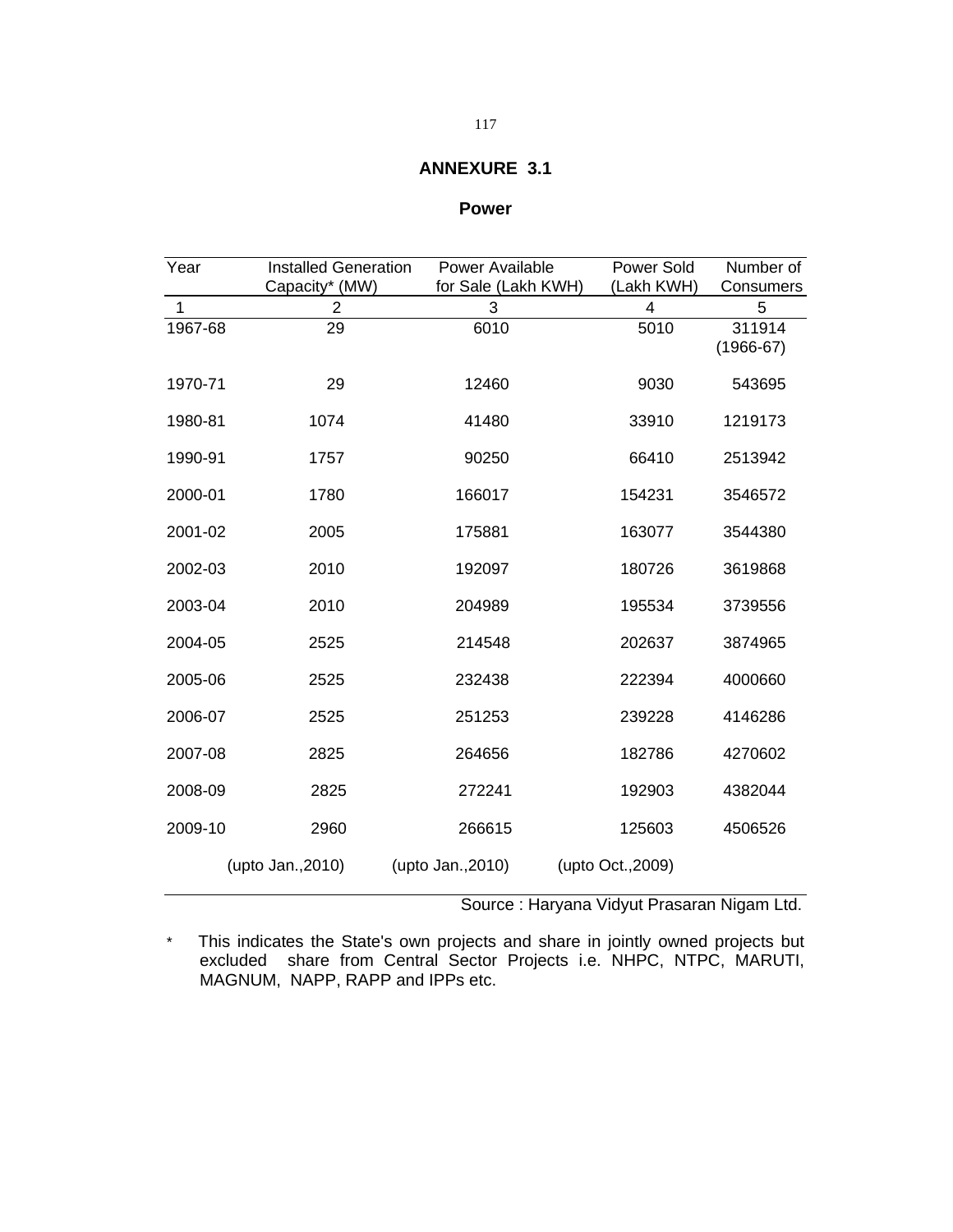#### **Receipts of Haryana Government**

|                                                                             |               |                                                                    |               | (Rs. Crore)    |
|-----------------------------------------------------------------------------|---------------|--------------------------------------------------------------------|---------------|----------------|
| Item                                                                        | 2006-07       | 2007-08                                                            | 2008-09       | 2009-10 (B.E.) |
| 1<br>1 Revenue Receipts(A+B)                                                | 2<br>17952.43 | 3<br>19750.74                                                      | 4<br>18452.31 | 5<br>22437.00  |
|                                                                             |               |                                                                    |               |                |
| A) State's Own Sources (a+b)                                                | 15518.52      | 16714.90                                                           | 14893.73      | 18246.51       |
| a) State's own Tax Revenue (i to viii)                                      | 10927.76      | 11617.82                                                           | 11655.28      | 14646.50       |
| i) Land Revenue                                                             | 12.99         | 9.38                                                               | 8.58          | 13.50          |
| ii) State Excise                                                            | 1217.10       | 1378.81                                                            | 1418.53       | 1700.00        |
| iii) Sales Tax                                                              | 6853.24       | 7720.98                                                            | 8154.73       | 10740.00       |
| iv) Taxes on Vehicles                                                       | 223.66        | 233.79                                                             | 239.30        | 375.00         |
| v) Stamps & Registration                                                    | 1764.98       | 1763.28                                                            | 1326.39       | 1225.00        |
| vi) Taxes on Goods & Passenger                                              | 738.41        | 379.39                                                             | 370.29        | 425.00         |
| vii) Taxes & Duties on Electricity                                          | 98.28         | 107.45                                                             | 106.31        | 130.00         |
| viii) Other Taxes & Duties on                                               | 19.10         | 24.74                                                              | 31.15         | 38.00          |
| <b>Commodities &amp; Services</b><br>b) State's own Non-Tax Revenue(i to v) | 4590.76       | 5097.08                                                            | 3238.45       | 3600.01        |
| i) Interest Receipts                                                        | 648.63        | 757.20                                                             | 776.28        | 578.35         |
| ii) Dividends & Profits                                                     | 5.62          | 6.05                                                               | 8.27          | 9.54           |
| iii) General Services                                                       | 243.30        | 269.00                                                             | 310.81        | 296.62         |
| iv) Social Services                                                         | 2757.82       | 3044.77                                                            | 1124.79       | 1493.53        |
| v) Economic Services                                                        | 935.39        | 1020.06                                                            | 1018.30       | 1221.97        |
| B) Central sources(c+d)                                                     | 2433.91       | 3035.84                                                            | 3558.58       | 4190.49        |
| c) Share in central Taxes*                                                  | 1295.64       | 1634.36                                                            | 1724.62       | 1921.72        |
| d) Grant in aid from central govt.                                          | 1138.27       | 1401.48                                                            | 1833.96       | 2268.77        |
| 2 Capital Receipts(i to iii)                                                | 3098.86       | 226.53                                                             | 2954.83       | 6105.41        |
| i) Recovery of Loans                                                        | 2200.74       | 213.80                                                             | 351.80        | 267.35         |
| ii) Misc. Capital Receipts                                                  |               | 10.15                                                              | 6.80          | 15.25          |
| iii) Public Debt(Net)                                                       | 898.12        | 2.58                                                               | 2596.23       | 5822.81        |
| <b>Total Receipts(1+2)</b>                                                  | 21051.29      | 19977.27                                                           | 21407.14      | 28542.41       |
| B.E. - Budget Estimates                                                     |               | Source: State Budget Documents/ Deptt. of Economic and Statistical |               |                |

Analysis, Haryana

\* Share of net proceeds assigned to State by the Centre given under the head "other taxes & duties on commodities and services" included in share in central taxes instead of State's own tax revenue .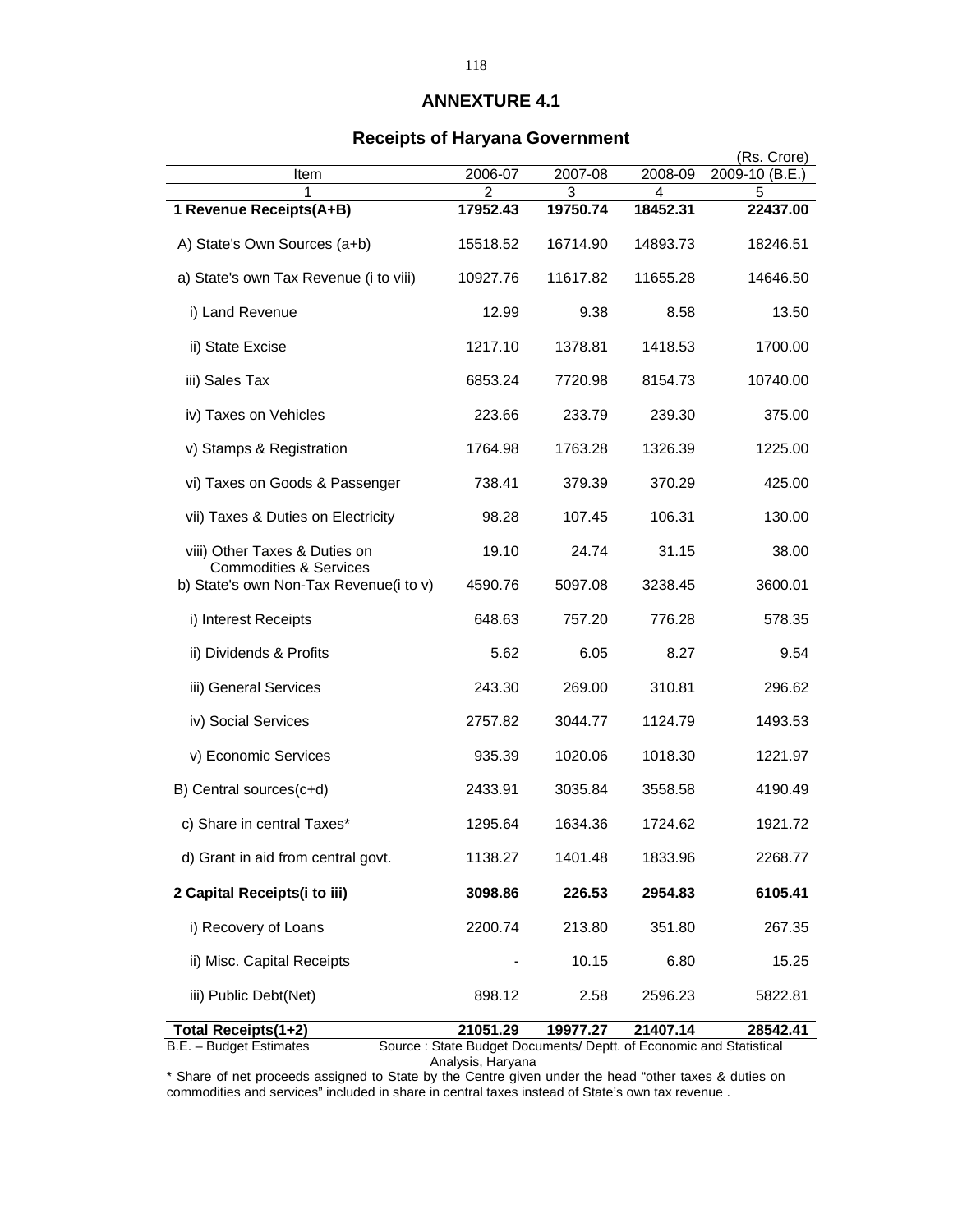# (Rs.Crore) Item 2006-07 2007-08 2008-09 2009-10 (B.E.) 1 2 3 4 5 **1 Revenue Expenditure(A+B+C) 16362.15 17526.87 20534.73 25821.06** A Developmental (i+ii) 11242.29 11960.55 14294.48 17855.41 i) Social Services 4615.40 5738.67 7258.73 9783.25 ii) Economic Services 6626.89 6221.88 7035.75 8072.16 B Non-Developmental(i to v) 4845.05 5229.67 6024.47 7875.60 i) Organs of State 136.95 163.38 233.07 281.50 ii) Fiscal Services 133.81 145.01 190.30 245.01 iii) Interest Payment & 2316.06 2395.74 2386.34 3075.57 Servicing of Debt. iv) Administrative Services 1076.59 1226.46 1599.62 2082.90 v) Pensions & Miscellaneous 1181.64 1299.08 1615.14 2190.62 General Services C Others\* 274.81 336.65 215.78 90.05 **2 Capital Expenditure (D+E) 2612.32 3711.67 4833.98 5455.94** D Developmental (i+ii) 2441.96 3459.47 4525.88 5190.43 i) Social Services 718.98 996.32 1185.86 1735.32 ii) Economic Services 1722.98 2463.15 3340.02 3455.11 E Non-Developmental (i+ii) 170.36 252.20 308.10 265.51 i) General Services 89.90 170.77 194.81 115.48 ii) Loans for Govt. Servant 80.46 81.43 113.29 150.03 other than Housing **3 Total Expendiutre(1+2=4+5+6) 18974.47 21238.54 25368.71 31277.00 4 Total Devlopmental Expd. (A+D) 13684.25 15420.02 18820.36 23045.84 5 Total Non-Devlopmental Expd. ( B+E ) 5015.41 5481.87 6332.57 8141.11 6 Others\* (c) 274.81 336.65 215.78 90.05**

#### **Expenditure of Haryana Government**

 Source : State Budget Documents/ Deptt. of Economic and Statistical Analysis,Haryana \*Compensation & assignment to local body and panchayati raj institution

B.E.- Budget Estimates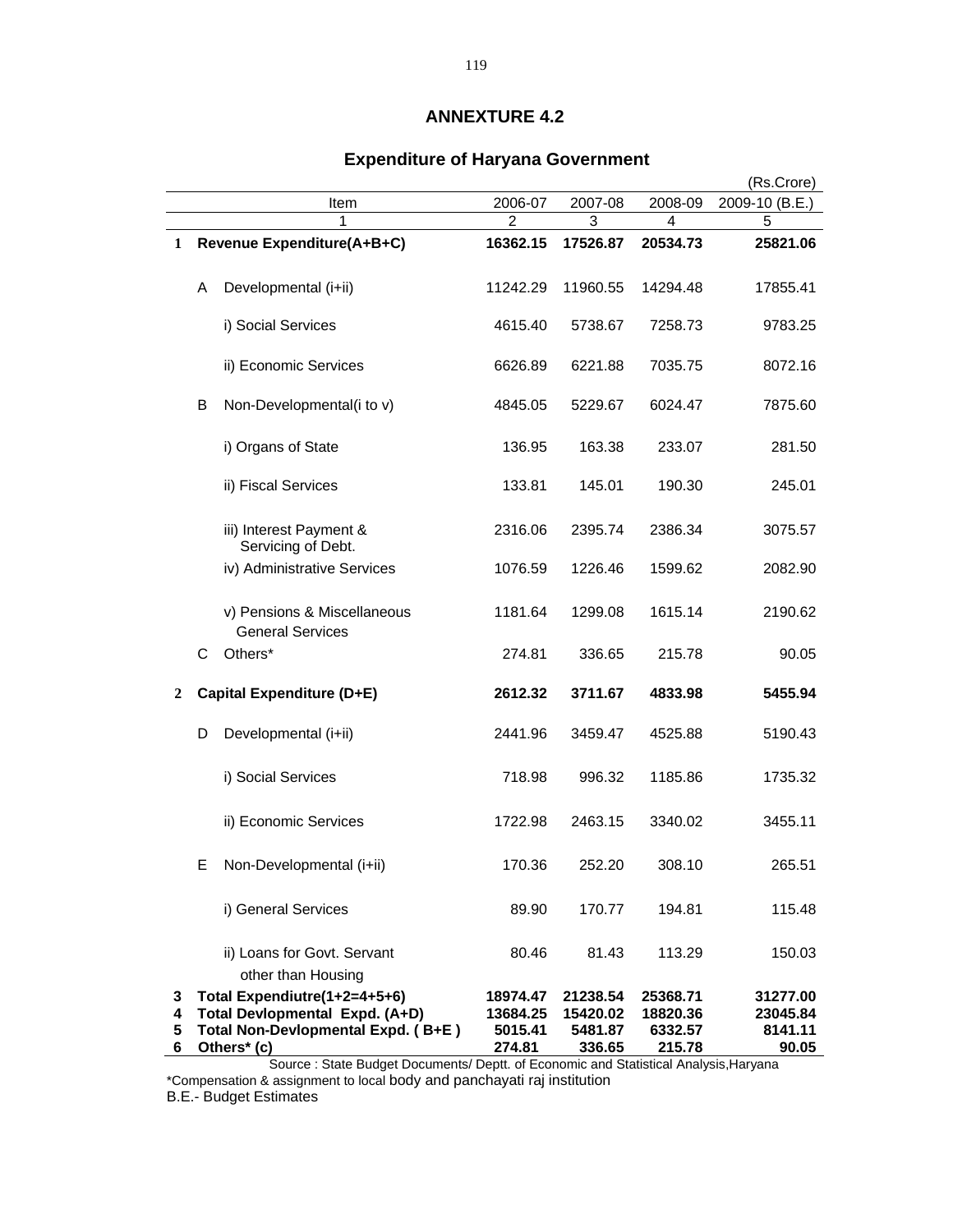# **Financial Position of Haryana Government**

|                |                                                                                   |                |              |                | (Rs. Crore)    |
|----------------|-----------------------------------------------------------------------------------|----------------|--------------|----------------|----------------|
|                | Item                                                                              | 2006-07        | 2007-08      | 2008-09        | 2009-10 (B.E.) |
|                | 1                                                                                 | $\overline{c}$ | 3            | $\overline{4}$ | 5              |
| 1              | <b>Opening Balance</b>                                                            |                |              |                |                |
|                | According to Books of                                                             |                |              |                |                |
|                | a) AG                                                                             | $(-)258.09$    | $(+)0.81$    | $(-)725.22$    | $(-)517.46$    |
|                | b) RBI                                                                            | $(-)236.61$    | $(+)12.58$   | $(-)670.29$    | $(-)462.53$    |
| $\mathbf{2}$   | <b>Revenue Account</b>                                                            |                |              |                |                |
|                | a) Receipts                                                                       | 17952.43       | 19750.74     | 18452.31       | 22437.00       |
|                | b) Expenditure                                                                    | 16362.15       | 17526.87     | 20534.73       | 25821.06       |
|                | c) Surplus/Deficits                                                               | $(+)1590.28$   | $(+)2223.87$ | $(-)2082.42$   | $(-)3384.06$   |
| 3              | <b>Misc. Capital Receipt</b>                                                      |                | 10.15        | 6.80           | 15.25          |
| 4              | <b>Capital Outlay</b>                                                             | 2427.60        | 3426.17      | 4501.67        | 3972.67        |
| 5              | <b>Public Debt</b>                                                                |                |              |                |                |
|                | a) Debt Incurred                                                                  | 2011.89        | 843.50       | 3888.06        | 9508.51        |
|                | b) Repayments                                                                     | 1113.77        | 840.92       | 1291.83        | 3685.70        |
|                | c) Net                                                                            | $(+)898.12$    | $(+)2.58$    | $(+)2596.23$   | $(+)5822.81$   |
| 6              | <b>Loans &amp; Advances</b>                                                       |                |              |                |                |
|                | Advances                                                                          | 184.72         | 285.50       | 332.31         | 1483.27        |
|                | Recoveries                                                                        | 2200.74        | 213.80       | 351.80         | 267.35         |
|                | <b>Net</b>                                                                        | $(+)2016.02$   | $(-)71.70$   | $(+)19.49$     | $(-)1215.92$   |
| $\overline{7}$ | <b>Inter State Settlement</b>                                                     |                |              |                |                |
| 8              | <b>Appropriation to Contigency</b>                                                |                |              |                |                |
|                | Fund(Net)                                                                         |                |              |                |                |
| 9              | <b>Contingency Fund(Net)</b>                                                      |                |              |                |                |
| 10             | <b>Small Saving, Provident</b>                                                    | $(+)364.81$    | $(+)299.32$  | $(+)352.38$    | $(+)1485.51$   |
|                | Fund etc. (Net)                                                                   |                |              |                |                |
| 11             | Deposits & Advances,                                                              | $(-)2167.10$   | $(+)221.64$  | $(+)3758.19$   | $(+)1115.76$   |
|                | <b>Reserve Fund and</b>                                                           |                |              |                |                |
|                | <b>Suspense &amp; Misc. (Net)</b>                                                 |                |              |                |                |
| 12             | <b>Remittances(Net)</b>                                                           | $(-)15.63$     | $(+)14.28$   | $(-)26.63$     |                |
| 13             | <b>Net(On year's Account)</b>                                                     | $(+)$ 258.90   | $(-)726.03$  | $(+)122.37$    | $(-)133.32$    |
| 14             | <b>Year's Closing Balance</b>                                                     |                |              |                |                |
|                | <b>According to Books of</b>                                                      |                |              |                |                |
|                | a) AG                                                                             | $(+)0.81$      | $(-)725.22$  | $(-)602.85$    | $(-)650.78$    |
|                | b) RBI                                                                            | $(+)12.58$     | $(-)670.29$  | $(-) 602.41$   | $(-)595.85$    |
|                | B.E. - Budget Estimates<br>Source: State Budget Documents/ Deptt. of Economic and |                |              |                |                |

Statistical Analysis, Haryana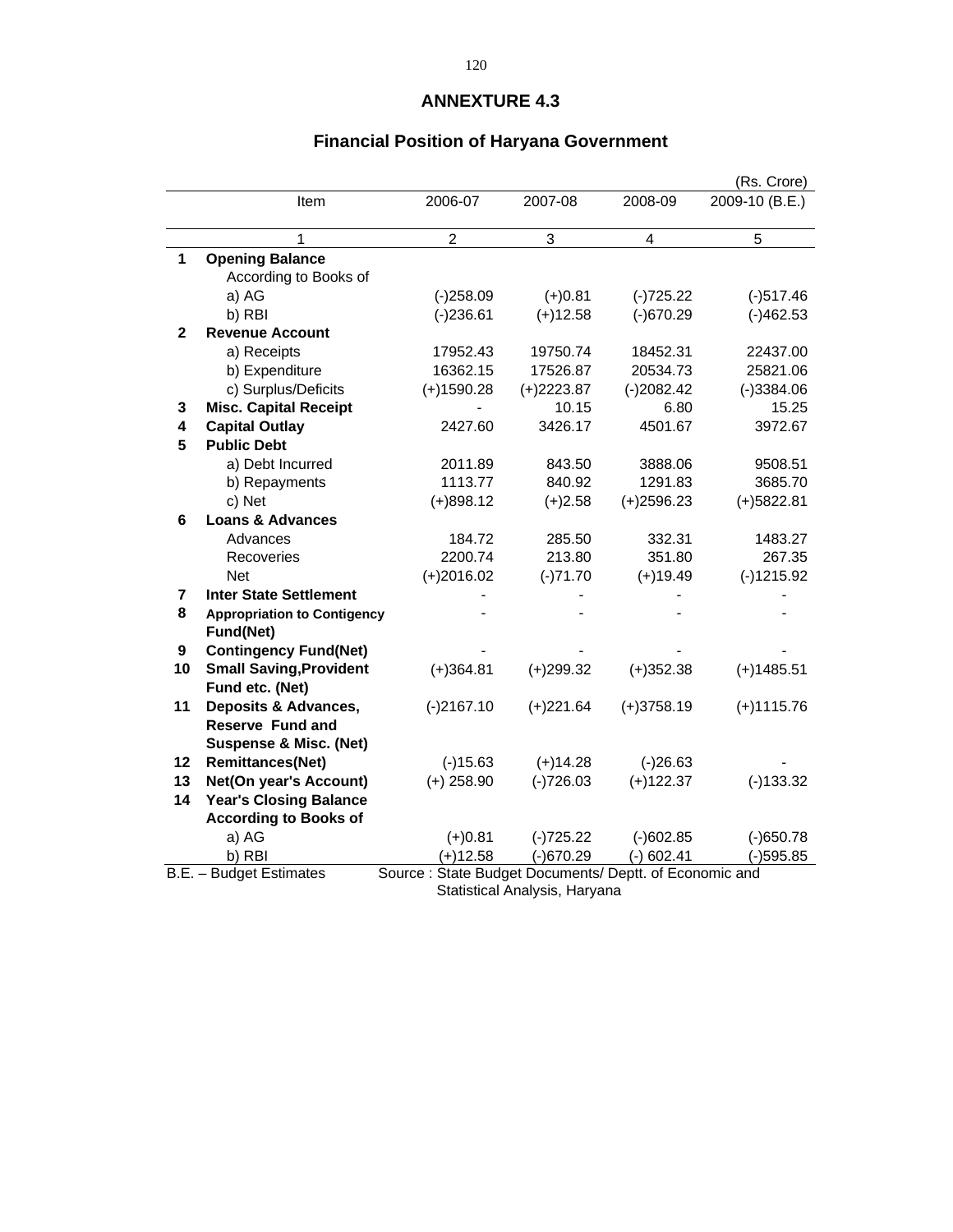|                                                                     |                |          |          | (Rs.Crore) |
|---------------------------------------------------------------------|----------------|----------|----------|------------|
| Items                                                               | 2006-07        | 2007-08  | 2008-09  | 2009-10    |
|                                                                     |                |          | (R.E.)   | (B.E.)     |
| 1                                                                   | $\overline{2}$ | 3        | 4        | 5          |
| I Administrative Departments (1to7)                                 | 16690.66       | 18596.81 | 23099.76 | 29172.12   |
| 1 Consumption Expenditure (i+ii)                                    | 5683.07        | 6687.11  | 8830.76  | 11566.83   |
| i) Compensation of Employees                                        | 4778.71        | 5365.87  | 7670.22  | 10087.79   |
| ii) Net Purchase of Commodities<br>& Services including Maintenance | 904.36         | 1321.24  | 1160.54  | 1479.04    |
| 2 Current Transfers*                                                | 8405.74        | 7890.59  | 8975.75  | 10097.57   |
| 3 Gross Capital Formation                                           | 1284.14        | 1766.58  | 2185.64  | 3065.00    |
| 4 Capital Transfers                                                 | 322.36         | 1025.67  | 1722.43  | 2036.02    |
| 5 Net Purchase of Financial Assets                                  | 803.79         | 929.05   | 962.71   | 902.17     |
| 6 Loans & Advances                                                  | 184.72         | 285.50   | 401.02   | 1483.26    |
| 7 Net purchase of Physical Assets                                   | 6.84           | 12.31    | 21.45    | 21.27      |
| <b>II Departmmental Commercial</b><br>Undertakings (1 to 6)         | 2035.86        | 2542.58  | 2965.30  | 3230.24    |
| 1 Purchase of Goods & Services<br>including Maintenance             | 573.29         | 576.95   | 737.31   | 682.60     |
| 2 Compensation of Employees                                         | 554.99         | 667.33   | 1063.28  | 1405.30    |
| 3 Consumption of Fixed Capital<br>(Depreciation)                    | 31.60          | 32.20    | 32.95    | 32.98      |
| 4 Intrest                                                           | 250.16         | 283.97   | 314.33   | 345.08     |
| 5 Gross Capital Formation                                           | 624.22         | 980.23   | 815.43   | 762.87     |
| 6 Net Purchase of Physical Assets                                   | 1.60           | 1.90     | 2.00     | 1.41       |
| <b>Total Expenditure(I+II)</b>                                      | 18726.52       | 21139.39 | 26065.06 | 32402.36   |

# **Budgetary Expenditure of Haryana Govt. as per Economic Classification**

Source, : Deptt. of Economic and Statistical Analysis, Haryana

\* Current Transfer include subsidies & interest.

R.E. – Revised Estimate B.E. – Budget Estimates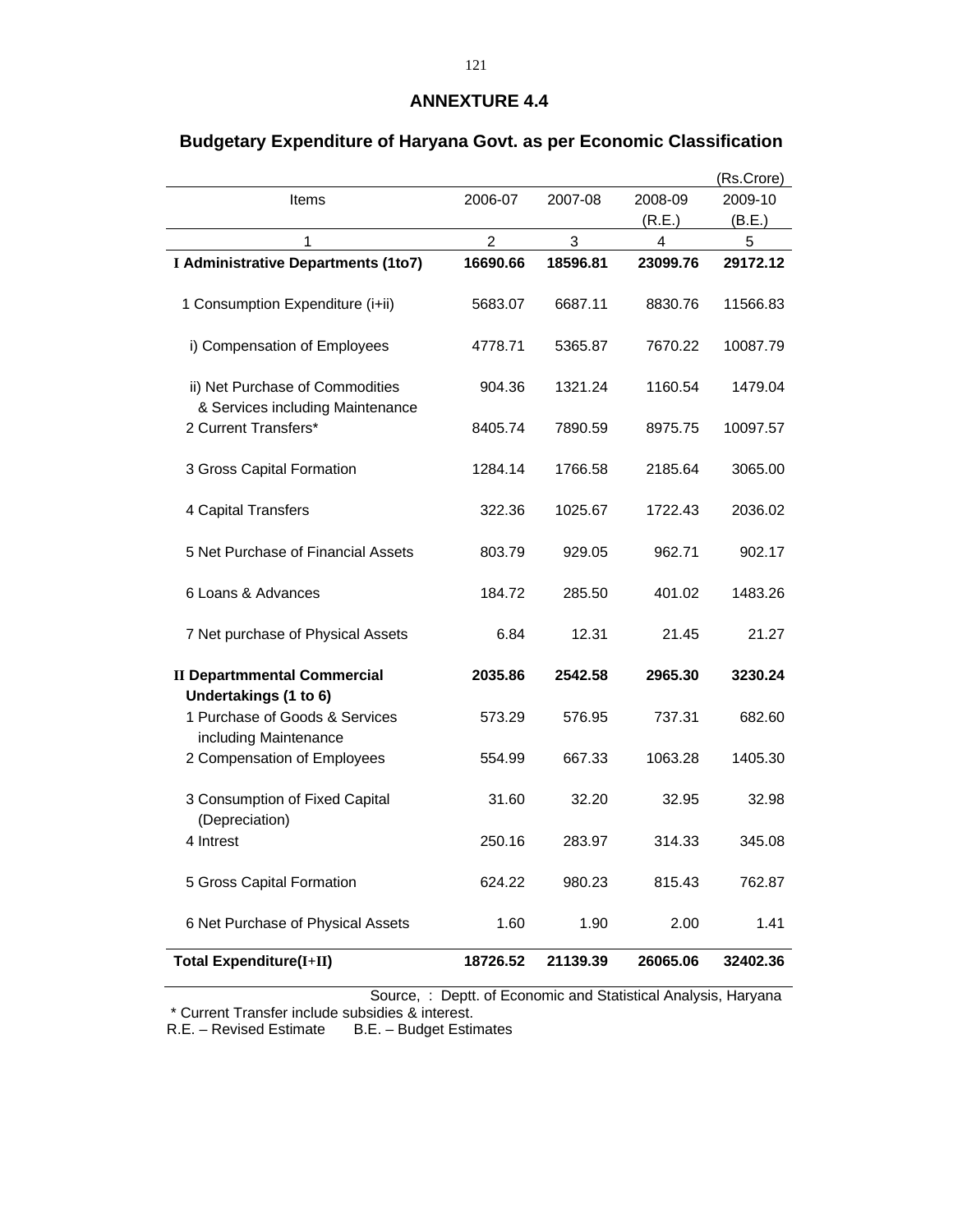# **Outlay and Expenditure Under Plans**

|                            |         |                | (Rs. crore)   |
|----------------------------|---------|----------------|---------------|
| <b>Plan Period</b>         |         | Approved       | Expenditure   |
|                            |         | Outlay         |               |
|                            | 1       | $\overline{2}$ | 3             |
| <b>Annual Plan</b>         | 1966-69 | 77.11          | 94.14         |
| <b>Fourth Plan</b>         | 1969-74 | 225.00         | 358.26        |
| <b>Fifth Plan</b>          | 1974-79 | 601.35         | 677.34        |
| Annual Plan                | 1979-80 | 219.76         | 202.96        |
| Sixth Plan                 | 1980-85 | 1800.00        | 1595.47       |
| Seventh Plan               | 1985-90 | 2900.00        | 2510.64       |
| <b>Annual Plan</b>         | 1990-91 | 700.00         | 615.02        |
| <b>Annual Plan</b>         | 1991-92 | 765.00         | 699.39        |
| Eighth Plan                | 1992-97 | 5700.00        | 4899.19       |
| Ninth Plan                 | 1997-02 | 11600.00       | 7986.12       |
| <b>Tenth Plan</b>          | 2002-07 | 12000.00       | 12979.64      |
| Eleventh Plan 2007-12      |         |                |               |
| <b>Approved Outlay</b>     |         | 35000.00       |               |
| <b>Annual Plan 2007-08</b> |         |                |               |
| <b>Approved Outlay</b>     |         | 5300.00        |               |
| <b>Revised Outlay</b>      |         | 5500.00        | 5751.18       |
| <b>Annual Plan 2008-09</b> |         |                |               |
| <b>Approved Outlay</b>     |         | 6650.00        |               |
| <b>Revised Outlay</b>      |         | 7130.00        | 7108.28       |
| Annual Plan 2009-10        |         |                |               |
| <b>Approved Outlay</b>     |         | 10000.00       |               |
| <b>Revised Outlay</b>      |         | 10400.00       | 10400.00      |
| Annual Plan 2010-11        |         |                | (Anticipated) |
| <b>Proposed Outlay</b>     |         | 10500.00       |               |
|                            |         |                |               |

Source: Deptt. of Economic and Statistical Analysis , Haryana